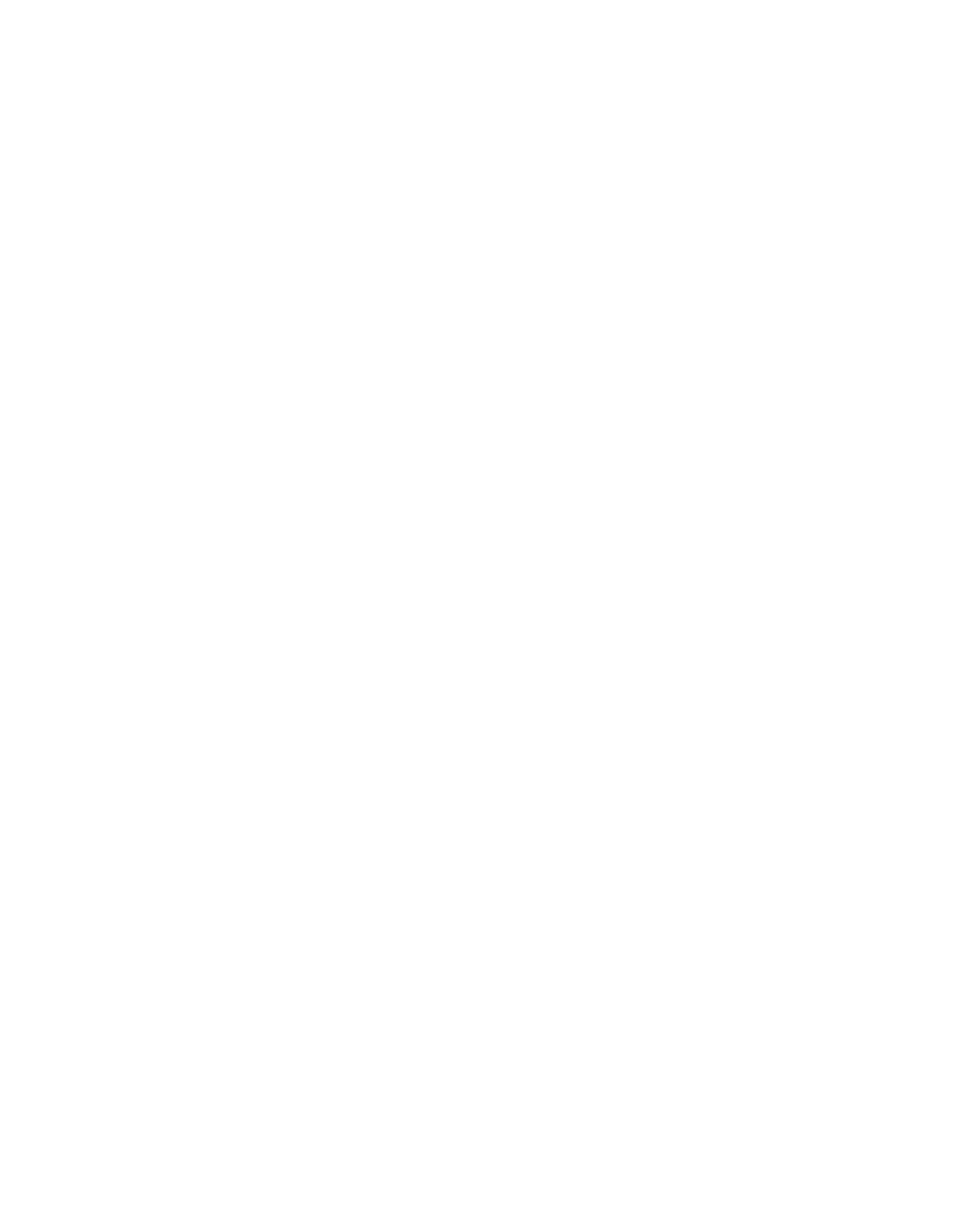# **TABLE OF CONTENTS**

| 1. |      |                                                         |  |
|----|------|---------------------------------------------------------|--|
|    | 1.1  |                                                         |  |
|    | 1.2  |                                                         |  |
|    | 1.3  |                                                         |  |
|    | 1.4  |                                                         |  |
|    | 1.5  |                                                         |  |
|    | 1.6  |                                                         |  |
|    | 1.7  |                                                         |  |
|    | 1.8  |                                                         |  |
| 2. |      |                                                         |  |
|    | 2.1  | UNION RECOGNITION/BARGAINING UNIT DESCRIPTION 4         |  |
|    | 2.2  |                                                         |  |
|    | 2.3  |                                                         |  |
|    | 2.4  |                                                         |  |
|    | 2.5  |                                                         |  |
|    | 2.6  |                                                         |  |
|    | 2.7  |                                                         |  |
|    | 2.8  |                                                         |  |
|    | 2.9  | NON-BARGAINING UNIT EMPLOYEES/BARGAINING UNIT WORK6     |  |
|    | 2.10 |                                                         |  |
|    | 2.11 |                                                         |  |
|    | 2.12 |                                                         |  |
| 3. |      |                                                         |  |
|    | 3.1  |                                                         |  |
|    | 3.2  |                                                         |  |
|    | 3.3  |                                                         |  |
|    | 3.4  |                                                         |  |
|    | 3.5  |                                                         |  |
|    |      |                                                         |  |
| 4. |      |                                                         |  |
|    | 4.1  |                                                         |  |
|    | 4.2  |                                                         |  |
|    | 4.3  |                                                         |  |
|    | 4.4  |                                                         |  |
|    | 4.5  |                                                         |  |
| 5. |      |                                                         |  |
|    | 5.1  | THE UNION AGREES TO ADVISE THE EMPLOYER OF THE NAMES OF |  |
|    |      |                                                         |  |
|    | 5.2  |                                                         |  |
|    | 5.3  |                                                         |  |
|    | 5.4  |                                                         |  |
|    | 5.5  |                                                         |  |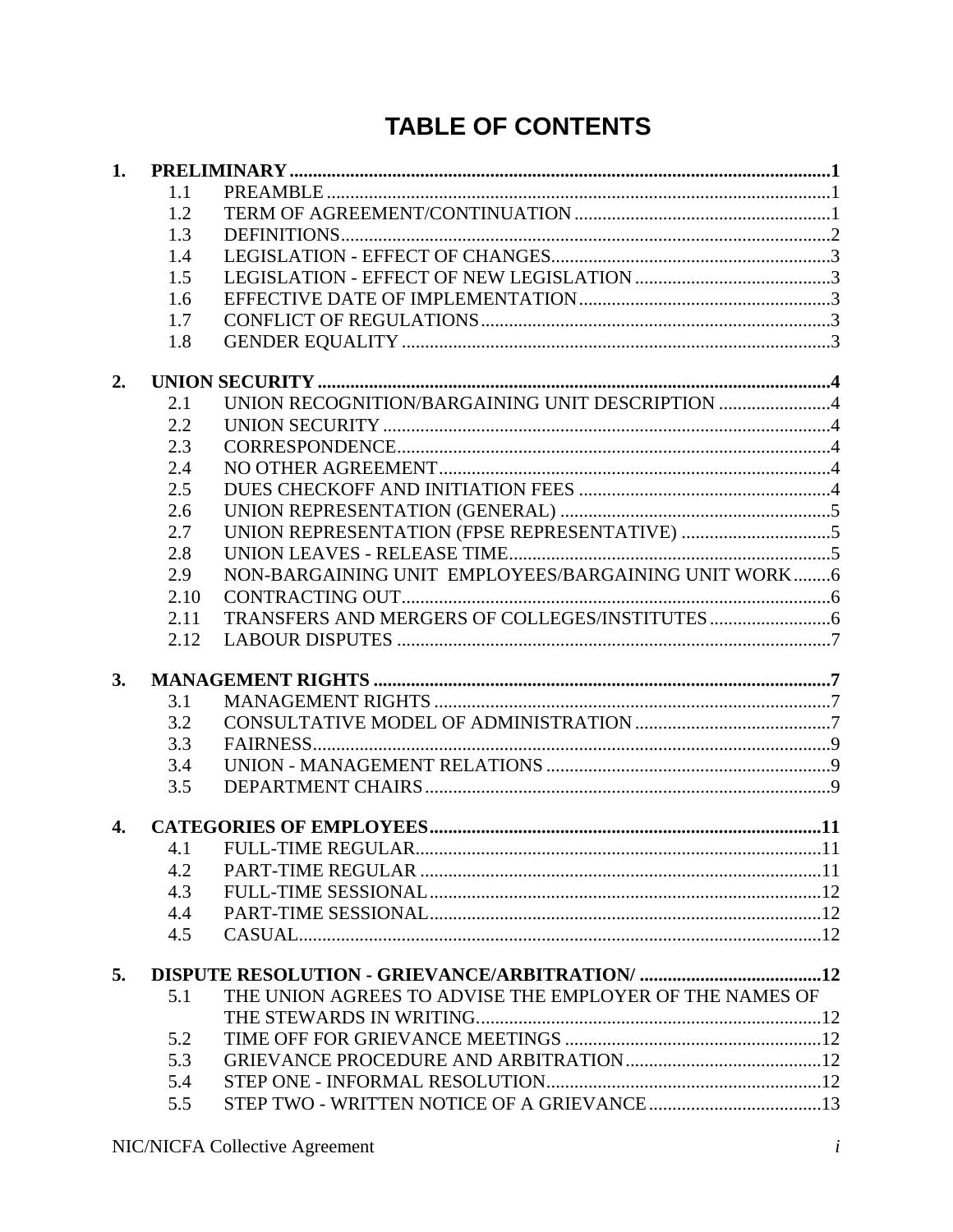|    | 5.6  |                                                           |  |
|----|------|-----------------------------------------------------------|--|
|    | 5.7  |                                                           |  |
|    | 5.8  |                                                           |  |
|    | 5.9  |                                                           |  |
|    | 5.10 |                                                           |  |
|    | 5.11 |                                                           |  |
| 6. |      |                                                           |  |
|    | 6.1  |                                                           |  |
|    | 6.2  |                                                           |  |
|    | 6.3  |                                                           |  |
|    | 6.4  |                                                           |  |
|    | 6.5  |                                                           |  |
|    | 6.6  |                                                           |  |
|    | 6.7  |                                                           |  |
| 7. |      |                                                           |  |
|    | 7.1  |                                                           |  |
|    | 7.2  |                                                           |  |
|    | 7.3  |                                                           |  |
|    | 7.4  |                                                           |  |
|    | 7.5  |                                                           |  |
|    | 7.6  |                                                           |  |
|    | 7.7  |                                                           |  |
|    | 7.8  |                                                           |  |
|    | 7.9  | DISCIPLINARY ACTION ARISING FROM AN EVALUATION 25         |  |
|    | 7.10 | EVALUATION OF SESSIONAL EMPLOYEES LESS THAN 50% OR FOUR   |  |
|    |      |                                                           |  |
|    | 7.11 |                                                           |  |
|    | 7.12 | EVALUATION OF NON-INSTRUCTIONAL COORDINATORS 27           |  |
| 8. |      | PERSONNEL RECORDS, DISCIPLINE, SUSPENSION AND DISCHARGE27 |  |
|    | 8.1  |                                                           |  |
|    | 8.2  |                                                           |  |
|    | 8.3  |                                                           |  |
|    | 8.4  |                                                           |  |
| 9. |      |                                                           |  |
|    | 9.1  |                                                           |  |
|    | 9.2  |                                                           |  |
|    | 9.3  |                                                           |  |
|    | 9.4  |                                                           |  |
|    | 9.5  | CALCULATION OF WORKLOAD: INSTRUCTIONAL UNITS31            |  |
|    | 9.6  |                                                           |  |
|    | 9.7  | COURSE PREPARATION IN ACADEMIC AND CAREER PROGRAMS 34     |  |
|    | 9.8  |                                                           |  |
|    | 9.9  |                                                           |  |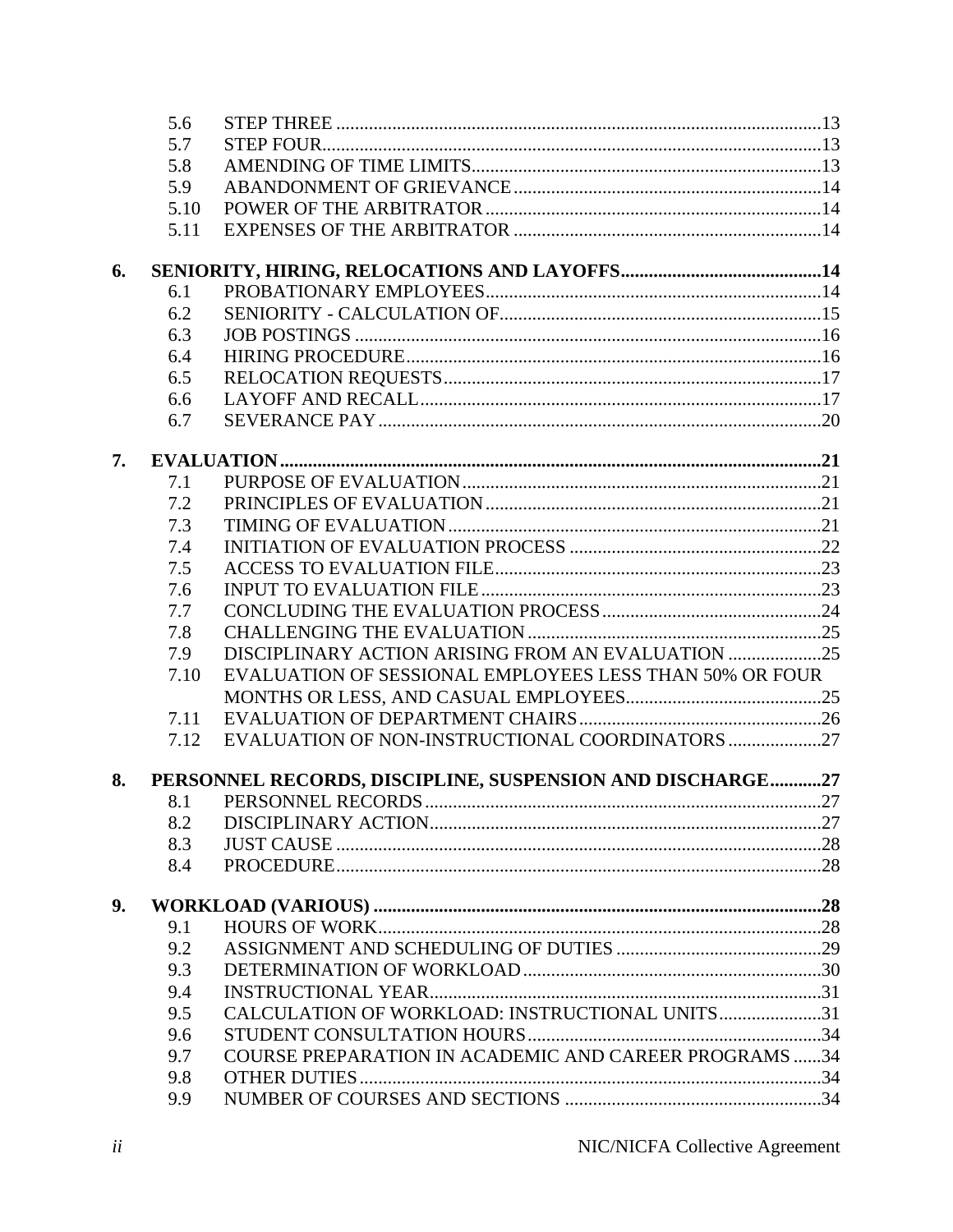| 9.10  | STUDENT LOAD: UNIVERSITY TRANSFER, ADVANCED AND               |  |
|-------|---------------------------------------------------------------|--|
|       | PROVINCIAL ABE, CAREER DIPLOMA PROGRAMS 35                    |  |
| 9.11  |                                                               |  |
| 9.12  |                                                               |  |
| 9.13  |                                                               |  |
| 9.14  |                                                               |  |
| 9.15  | COURSE SUPERVISION/MARKERS FOR U.T., PROVINCIAL AND           |  |
|       |                                                               |  |
| 9.16  |                                                               |  |
| 9.17  | ASSIGNMENT OF TEACHING LOCATIONS OR TEMPORARY DUTIES  41      |  |
| 9.18  |                                                               |  |
| 9.19  |                                                               |  |
| 9.20  |                                                               |  |
| 9.21  | ESTABLISHMENT OF WORKLOAD FOR NEW PROGRAMS/COURSES 42         |  |
|       |                                                               |  |
| 10.1  |                                                               |  |
| 10.2  |                                                               |  |
| 10.3  |                                                               |  |
| 10.4  |                                                               |  |
| 10.5  |                                                               |  |
| 10.6  |                                                               |  |
| 10.7  |                                                               |  |
| 10.8  |                                                               |  |
| 10.9  |                                                               |  |
| 10.10 |                                                               |  |
| 10.11 |                                                               |  |
|       |                                                               |  |
|       |                                                               |  |
| 11.1  |                                                               |  |
| 11.2  |                                                               |  |
| 11.3  | TIME ALLOCATED FOR PROFESSIONAL DEVELOPMENT 48                |  |
| 11.4  |                                                               |  |
| 11.5  | CLASSIFICATION OF PROFESSIONAL DEVELOPMENT ACTIVITIES  49     |  |
| 11.6  |                                                               |  |
| 11.7  |                                                               |  |
| 11.8  |                                                               |  |
| 11.9  |                                                               |  |
| 11.10 |                                                               |  |
| 11.11 |                                                               |  |
|       |                                                               |  |
|       | 11.13 GENERAL PROVISIONS - ALL LEAVES COVERED BY SECTION 1155 |  |
|       |                                                               |  |
|       | 11.15 ELIGIBILITY FOR SALARY INCREMENTS DURING A LEAVE 56     |  |
|       |                                                               |  |
|       |                                                               |  |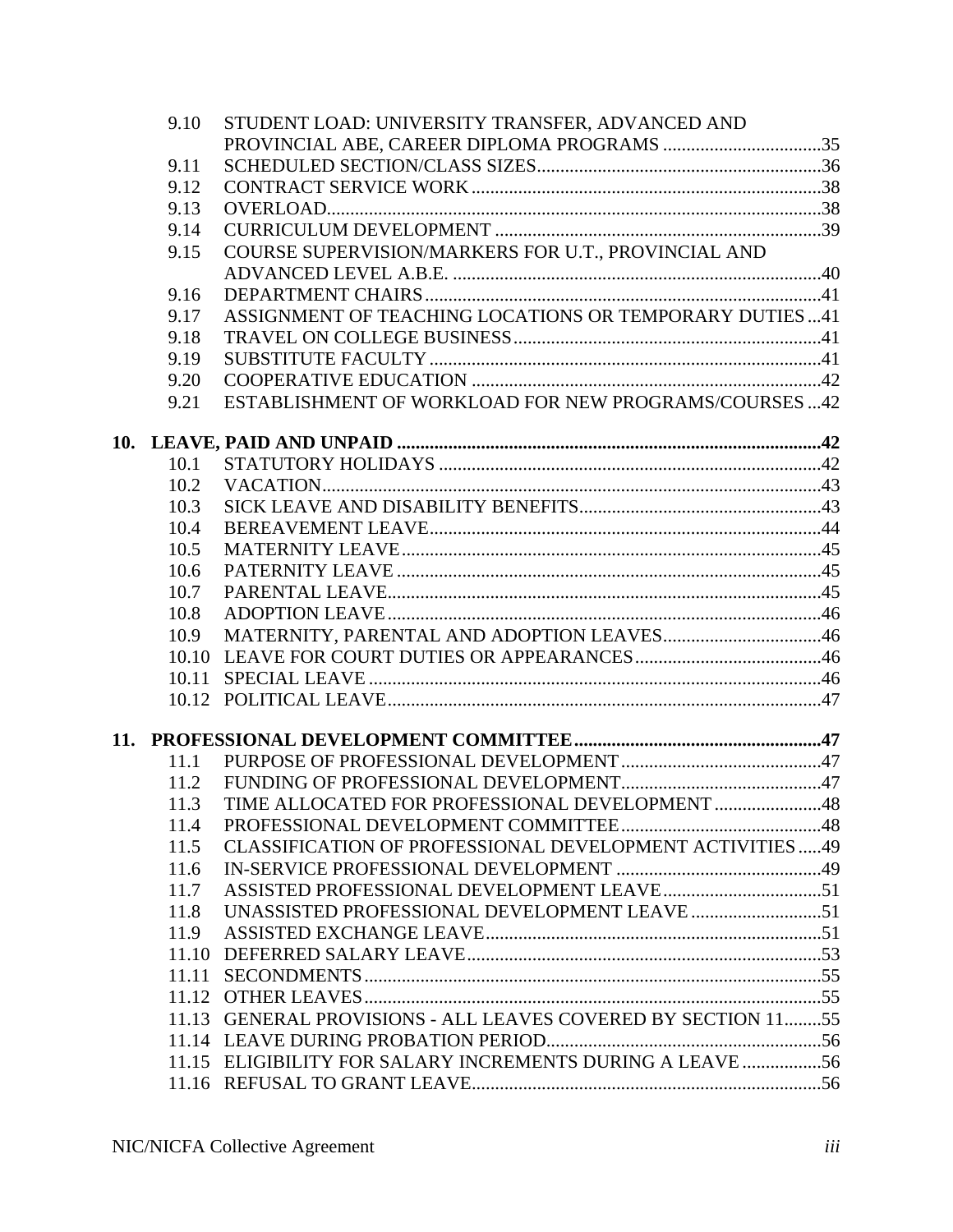| 12.1  |                                                      |  |
|-------|------------------------------------------------------|--|
| 12.2  |                                                      |  |
| 12.3  |                                                      |  |
| 12.4  | GROUP LIFE INSURANCE AND ACCIDENTAL DEATH AND        |  |
|       |                                                      |  |
| 12.5  | BENEFITS FOR SESSIONAL EMPLOYEES LESS THAN HALF-TIME |  |
|       |                                                      |  |
| 12.6  |                                                      |  |
| 12.7  |                                                      |  |
| 12.8  |                                                      |  |
| 12.9  |                                                      |  |
| 12.10 |                                                      |  |
|       |                                                      |  |
|       |                                                      |  |
|       |                                                      |  |
|       |                                                      |  |
|       |                                                      |  |
|       |                                                      |  |
| 13.1  | CREATION OF REGULAR POSITIONS THROUGH AUTOMATIC      |  |
|       |                                                      |  |
| 13.2  |                                                      |  |
| 13.3  |                                                      |  |
|       |                                                      |  |
| 14.1  |                                                      |  |
| 14.2  |                                                      |  |
| 14.3  |                                                      |  |
| 14.4  |                                                      |  |
|       |                                                      |  |
|       |                                                      |  |
| 15.1  |                                                      |  |
| 15.2  |                                                      |  |
| 15.3  |                                                      |  |
| 15.4  |                                                      |  |
| 15.5  |                                                      |  |
| 15.6  |                                                      |  |
| 15.7  |                                                      |  |
| 15.8  |                                                      |  |
| 15.9  |                                                      |  |
| 15.10 |                                                      |  |
| 15.11 |                                                      |  |
|       |                                                      |  |
| 15.13 |                                                      |  |
|       |                                                      |  |
|       |                                                      |  |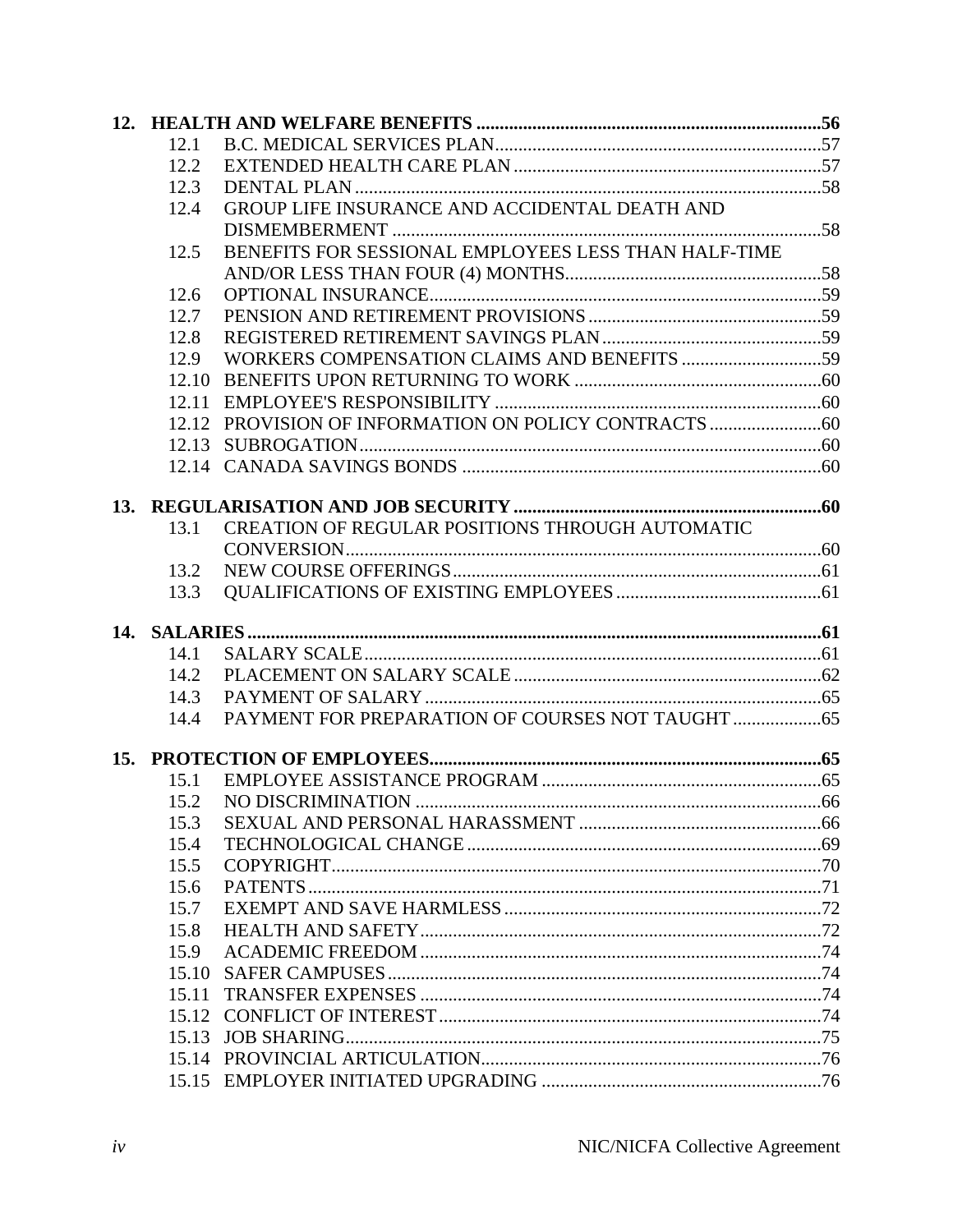|      | 15.16 RIGHT OF AN ADMINISTRATOR TO TEACH OR RETURN |  |
|------|----------------------------------------------------|--|
|      |                                                    |  |
|      |                                                    |  |
| 16.1 |                                                    |  |
| 16.2 |                                                    |  |
| 16.3 | INFORMATION RELATED TO OTHER POST-SECONDARY        |  |
|      |                                                    |  |
| 16.4 |                                                    |  |
| 16.5 |                                                    |  |
| 16.6 |                                                    |  |
| 16.7 |                                                    |  |
|      |                                                    |  |
|      |                                                    |  |
|      |                                                    |  |
|      |                                                    |  |
|      |                                                    |  |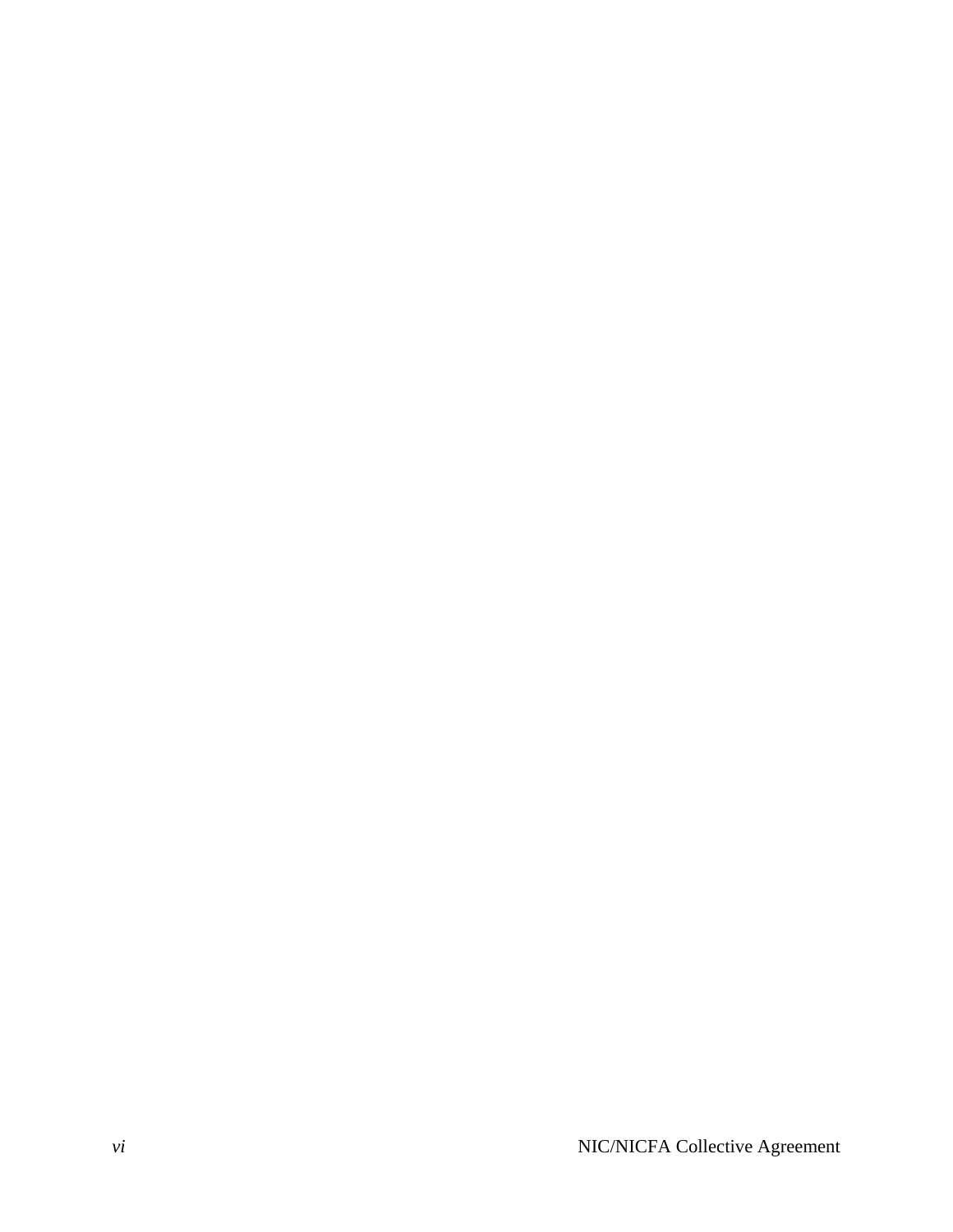# **Collective Agreement**

#### **Between: NORTH ISLAND COLLEGE**

(herein called the 'Employer')

- **And: NORTH ISLAND COLLEGE FACULTY ASSOCIATION (herein** called the 'Union')
- **WHEREAS** the College is an Employer within the meaning of the Labour Relations Act;
- **AND WHEREAS** the Union is the bargaining authority for all employees of the College covered by the Certificate of Bargaining Authority;

**Therefore, it is agreed that:** 

# <span id="page-8-0"></span>1. PRELIMINARY

#### <span id="page-8-1"></span>**1.1 PREAMBLE**

This Agreement is designed to provide a fair and reasonable method by which employees covered by this Agreement can participate through their exclusive bargaining agent in the establishment of terms and conditions of their employment. It also provides orderly procedures for the resolution of any differences between the Employer and the Union.

# <span id="page-8-2"></span>**1.2 TERM OF AGREEMENT/CONTINUATION**

- 1.2.1 This Agreement is binding on the respective parties from April 1, 2004 to and including March 31, 2007.
- 1.2.2 This Agreement shall continue thereafter from year to year unless written notice of intent to amend or terminate the Agreement is given by either party to the other party any time within four (4) months prior to the expiration of the Agreement. Both parties shall be deemed to have given notice of the intent to renegotiate if no notice is given by either party ninety (90) days before the expiry of the agreement.
- 1.2.3 This agreement shall continue in full force and effect during such period of negotiations.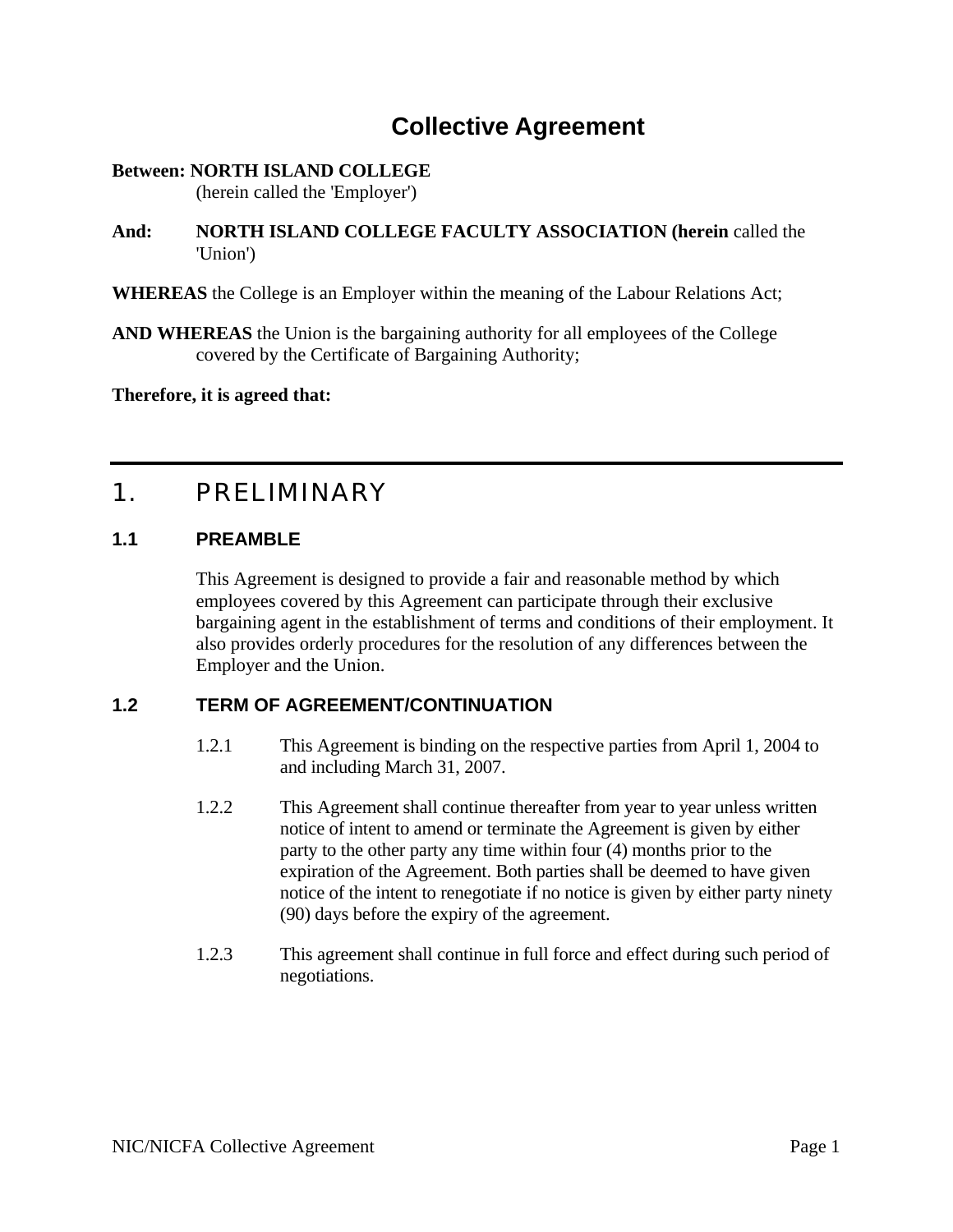# <span id="page-9-0"></span>**1.3 DEFINITIONS**

| <b>Academic Year:</b>                                          | A period of one (1) year beginning on September 1 and<br>ending on August 31.                                                                                                                                                                                                                                           |  |
|----------------------------------------------------------------|-------------------------------------------------------------------------------------------------------------------------------------------------------------------------------------------------------------------------------------------------------------------------------------------------------------------------|--|
| <b>Agreement:</b>                                              | The entirety of the current Collective Agreement entered<br>into between the Union and the Employer, including the<br>appendices, letters of agreement and any alterations or<br>amendments, which may, from time to time, be mutually<br>agreed to by the parties and specifically incorporated into<br>the Agreement. |  |
| <b>Collective Agreement:</b>                                   | The combination of provisions of the Common<br>Agreement with local provisions that constitute a<br>collective agreement between an institution and a local<br>union.                                                                                                                                                   |  |
| <b>College:</b>                                                | North Island College; North Island College Board of<br>Governors; Board; the Employer.                                                                                                                                                                                                                                  |  |
| <b>Employee:</b>                                               | As defined in Article 4.                                                                                                                                                                                                                                                                                                |  |
| <b>Employer:</b>                                               | North Island College Board.                                                                                                                                                                                                                                                                                             |  |
| <b>Joint Labour-</b><br><b>Management</b><br><b>Committee:</b> | A committee formed by local parties with equal<br>representation from a local union and an institution.                                                                                                                                                                                                                 |  |
| <b>Local Parties:</b>                                          | The institution and local bargaining unit where both have<br>ratified this Agreement.                                                                                                                                                                                                                                   |  |
| <b>Local Provision:</b>                                        | A provision of a collective agreement established by<br>negotiations between an individual employer and a local<br>union.                                                                                                                                                                                               |  |
| <b>Local Union:</b>                                            | A bargaining unit representing employees at an<br>institution that has ratified this Agreement.                                                                                                                                                                                                                         |  |
| <b>Ministry:</b>                                               | The Ministry of Advanced Education, Training and<br>Technology.                                                                                                                                                                                                                                                         |  |
| <b>Parties or Common</b><br><b>Parties:</b>                    | The Employers and Unions identified in the Protocol<br>Agreement that have ratified this Agreement.                                                                                                                                                                                                                     |  |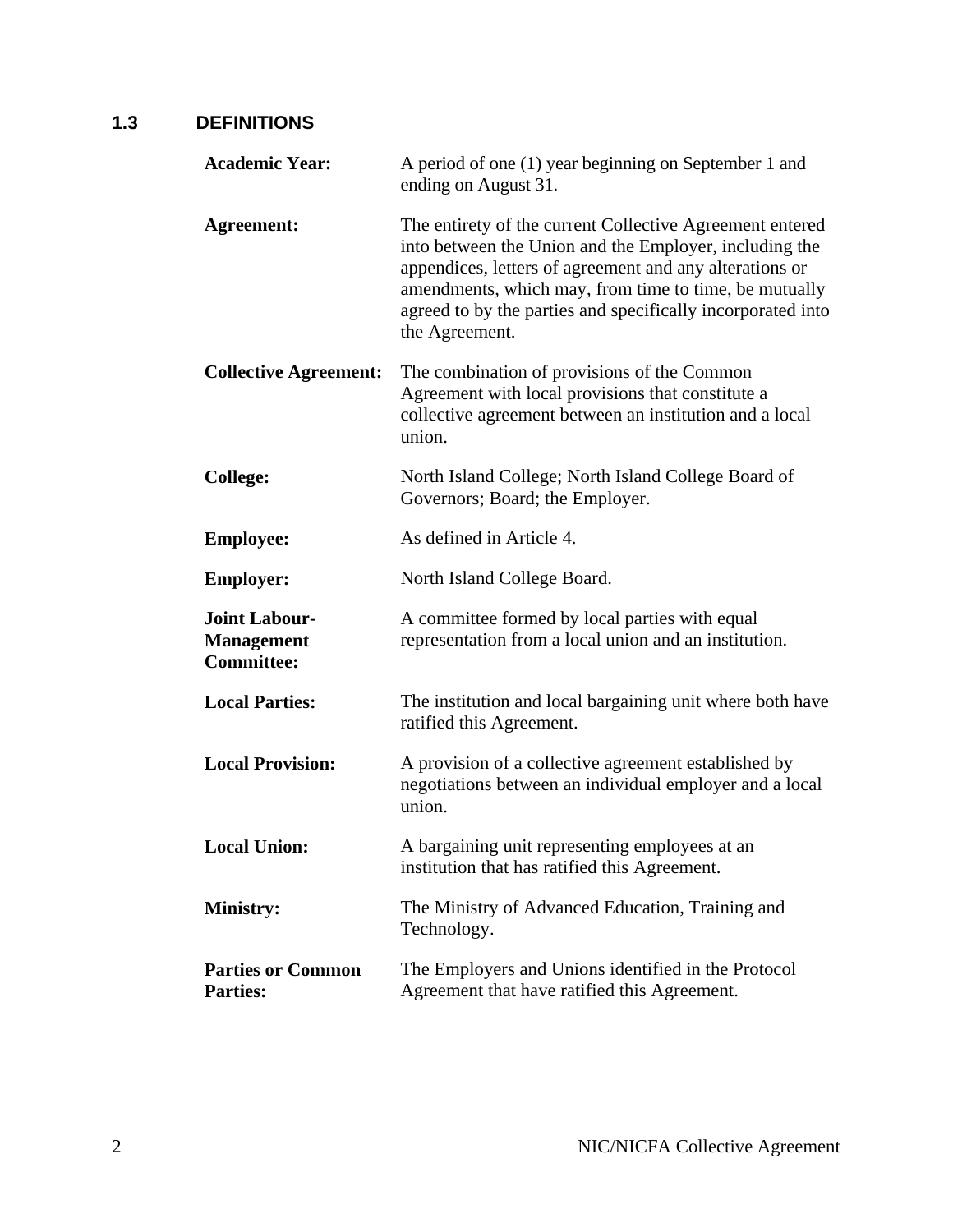| <b>Post-Secondary</b><br><b>Employers'</b><br><b>Association</b> " or<br>"PSEA": | The Employers' association established for post-<br>secondary colleges and institutes under the Public Sector<br>Employers' Act. |
|----------------------------------------------------------------------------------|----------------------------------------------------------------------------------------------------------------------------------|
| <b>President:</b>                                                                | The Chief Executive Officer of the College.                                                                                      |
| <b>Union:</b>                                                                    | The North Island College Faculty Association or trade<br>union certified as a bargaining agent.                                  |

# <span id="page-10-0"></span>**1.4 LEGISLATION - EFFECT OF CHANGES**

In the event that any future legislation renders null and void or materially alters any provision of this Agreement, the remaining provisions shall remain in effect for the term of this Agreement, and the parties shall negotiate a mutually agreeable provision or provisions to be substituted for the provision so rendered null and void or materially altered.

#### <span id="page-10-1"></span>**1.5 LEGISLATION - EFFECT OF NEW LEGISLATION**

If at any time, the Provincial or Federal government introduces new legislation, or changes existing legislation, which makes any part of this Agreement a lesser benefit than the law, the greater benefit shall take effect as soon as possible. The Labour Management Committee will determine mutually agreeable procedures for implementation of the legislation in compliance with the terms of the legislation.

#### <span id="page-10-2"></span>**1.6 EFFECTIVE DATE OF IMPLEMENTATION**

The terms and conditions of this Agreement shall become effective as of the signing date of the Agreement except where otherwise clearly identified as being effective on a different date.

# <span id="page-10-3"></span>**1.7 CONFLICT OF REGULATIONS**

- 1.7.1 In the event that there is a conflict between the contents of the Agreement and any regulations made by the College, this Agreement shall take precedence over the said regulations.
- 1.7.2 In the event that there is a conflict between the contents of this Agreement and past practice at the College, this Agreement shall take precedence over past practice.

#### <span id="page-10-4"></span>**1.8 GENDER EQUALITY**

Where either the masculine or singular is used, this Collective Agreement shall be interpreted to include the feminine and the plural.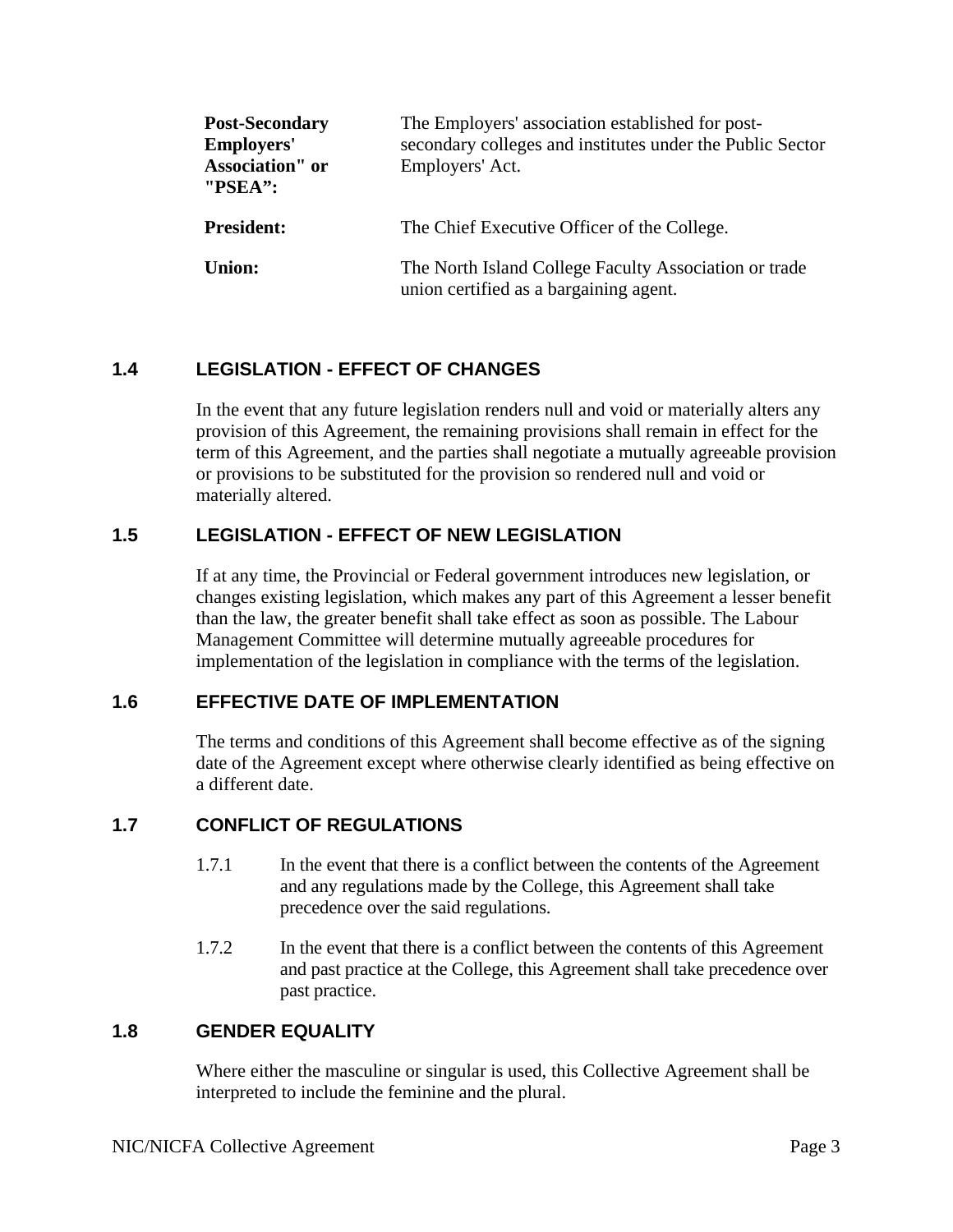# <span id="page-11-0"></span>2. UNION SECURITY

## <span id="page-11-1"></span>**2.1 UNION RECOGNITION/BARGAINING UNIT DESCRIPTION**

The Bargaining Unit shall comprise all employees included in the bargaining unit as described in the Certificate of Bargaining Authority issued by the Industrial Relations Council. The College recognizes the Union as the sole bargaining agent for all such employees.

# <span id="page-11-2"></span>**2.2 UNION SECURITY**

All faculty employed by the College at the date of ratification shall be deemed to be members of the Union. All new employees shall, as a condition of employment, become members of the Union upon completion of twenty (20) cumulative working days with the College. Exemption from Union membership can only be obtained by application to the Labour Relations Board.

#### <span id="page-11-3"></span>**2.3 CORRESPONDENCE**

The Employer agrees that all correspondence between the Employer and the Union related to matters covered in this Agreement shall be sent to the Union President or a designate to be identified by the Union.

#### <span id="page-11-4"></span>**2.4 NO OTHER AGREEMENT**

No employee covered by this Agreement shall be required or permitted to make a written or oral agreement with the Employer, which may conflict with the terms of this Agreement, or any Federal or Provincial statute. Any such agreement shall be null and void.

# <span id="page-11-5"></span>**2.5 DUES CHECKOFF AND INITIATION FEES**

- 2.5.1 From every pay cheque, the Employer agrees to deduct from all employees an amount equal to the monthly dues, initiation fees and assessments of the Union, upon receipt of a written assignment for this purpose. Dues shall be deducted from the employee except when the employee is terminated, discharged, or retired.
- 2.5.2 In the event of employees on leave wherein they are required to pay Union dues, the Employer shall deduct such dues from the first pay cheque upon return to work, unless the total dues owing are greater than 10% of the employee's gross earnings on first pay cheque, in which case such dues deduction shall be distributed over more than one pay period.
- 2.5.3 The Union shall advise the Employer in writing of all dues and assessments required by the Union.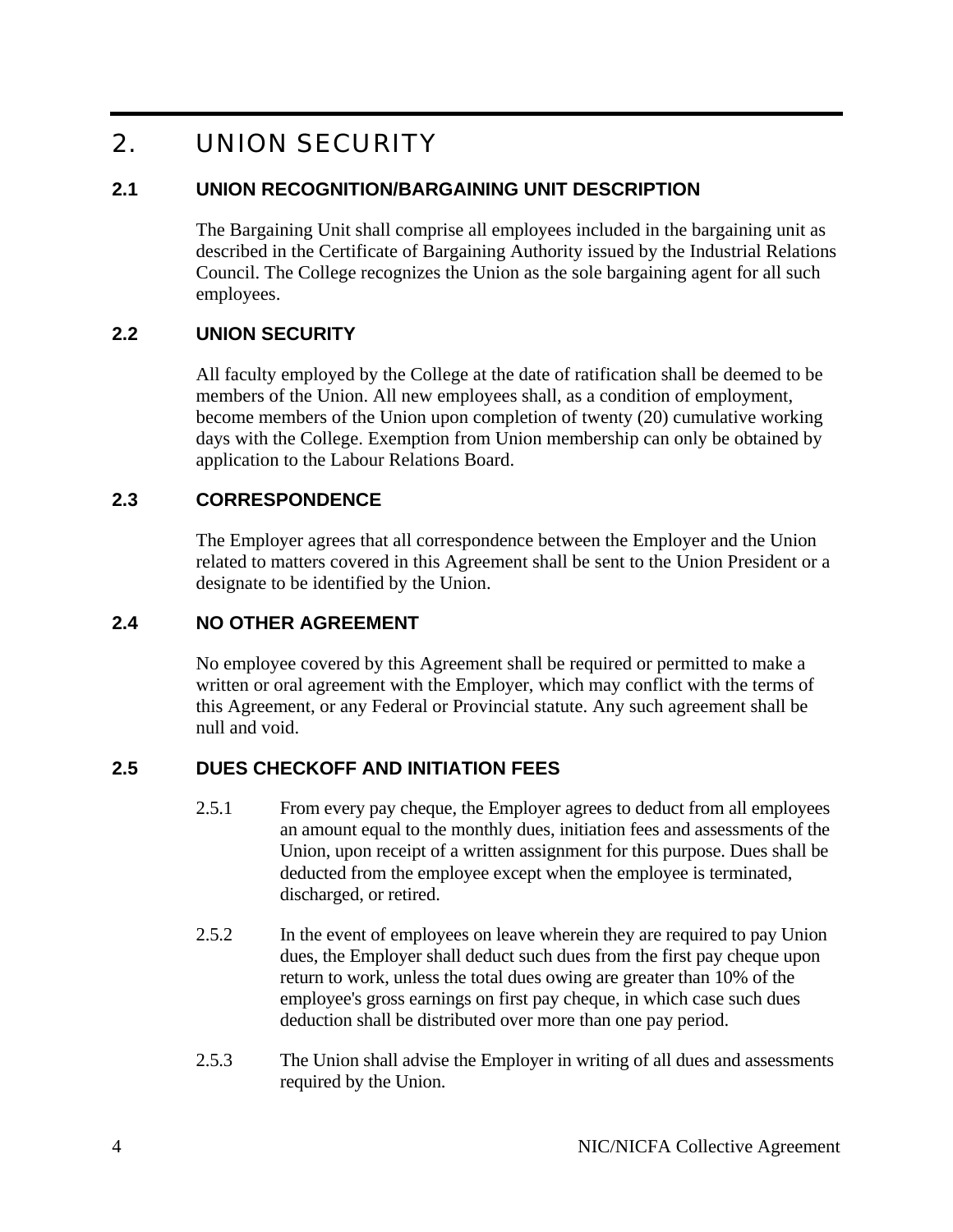- 2.5.4 All Union Dues and initiation fees or assessments so deducted shall be remitted by the Employer to the Secretary of the Union within seven (7) working days after the date said deductions were made. The monies shall be remitted together with a list of the names of the employees from whom such deductions were made, the amount of the deduction made on behalf of each employee, the address and telephone number of the employee, and the employee payroll number.
- 2.5.5 Names of employees hired, transferred, discharged, on Workers Compensation, on leave of absence, absent due to illness or injury and all employees who have left the employ of the Employer shall be submitted to the Union once each month.

#### <span id="page-12-0"></span>**2.6 UNION REPRESENTATION (GENERAL)**

The Employer agrees to recognize all elected and appointed members authorized to act on behalf of the Union, and agrees to cooperate with the committees selected by the Union.

2.6.1 An Employee has the right to Union representation at any meeting between the Employer and the Member.

# <span id="page-12-1"></span>**2.7 UNION REPRESENTATION (FPSE REPRESENTATIVE)**

The Employer agrees to recognize representatives of the **Federation of Post Secondary Educators (FPSE)** who may be requested by the Union to assist in the negotiation and administration of the Collective Agreement.

#### <span id="page-12-2"></span>**2.8 UNION LEAVES - RELEASE TIME**

- 2.8.1 An Employee selected for a full-time position in the Federation of Post Secondary Educators (FPSE) or any successor organization to FPSE shall be granted full-time leave of absence subject to the following conditions:
	- (a) As soon as possible in advance of the leave, the Union shall notify the Employer of the possibility of this article being invoked. The Union shall provide the Employer with written notice by June 15th requesting leave under this article.
	- (b) An employee on leave under this article shall continue to receive full salary and benefits from the Employer. The Union shall, on a monthly basis, reimburse the Employer for the full amount of the employee's salary and benefits.
- 2.8.2 Union members required to serve in elected union positions shall be granted the release time approved by the Executive of the Union. Such release time shall be arranged in consultation with the appropriate supervisor to ensure continuity of instructional and other duties.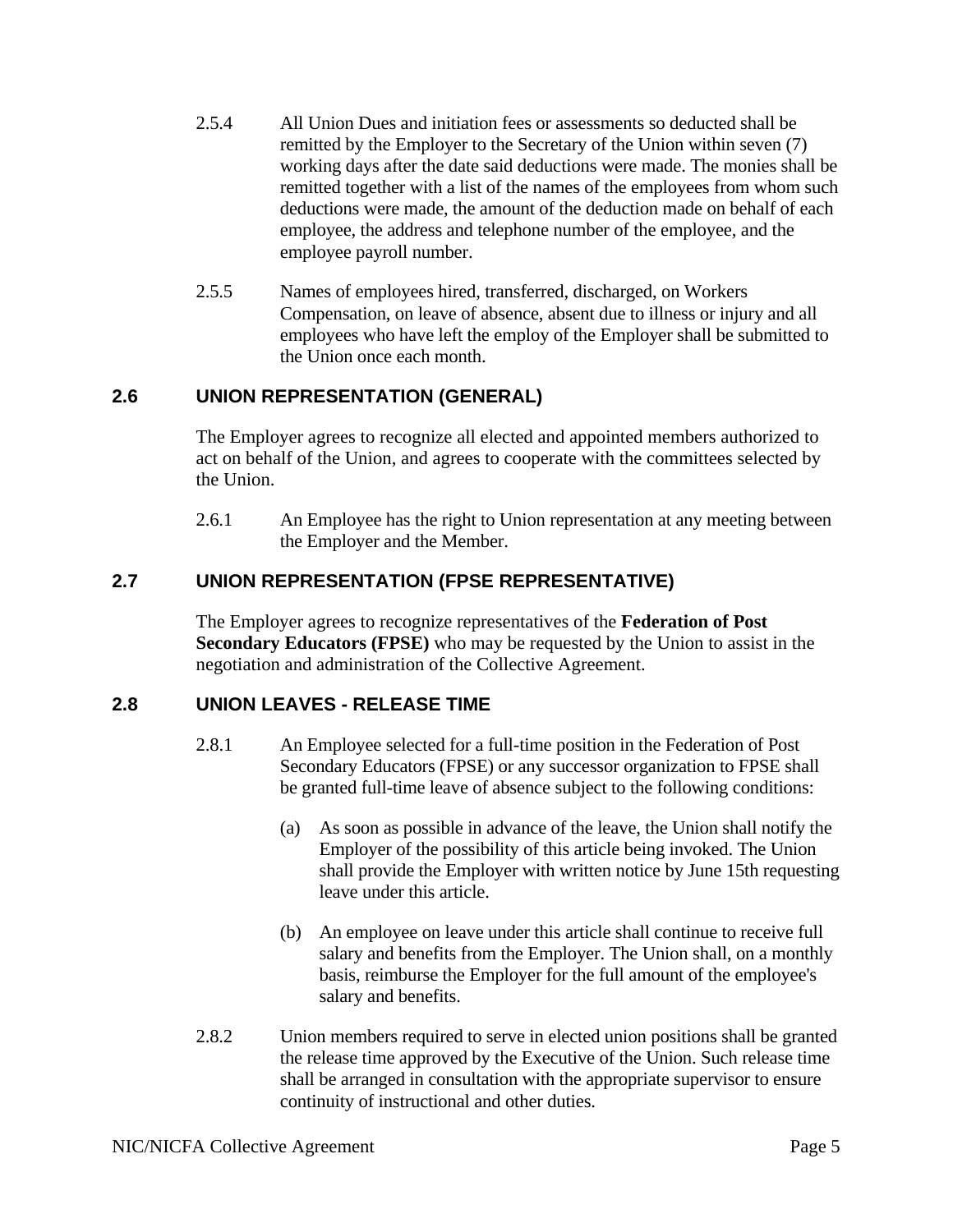- 2.8.3 The Employer shall be reimbursed by the Union for the actual costs of the substitutes or replacements employed to replace employees engaged in Union business.
- 2.8.4 Members of the Union Bargaining Committee shall be granted the time off as approved by the Executive of the Union for committee meetings, but in consultation with the appropriate supervisor to ensure continuity of instructional and other duties.
- 2.8.5 Substitute costs for faculty involved in direct negotiations with the Employer shall be paid for by the Employer to a maximum of three (3) employees. Employees engaged in bargaining shall continue to receive normal salaries and benefits.

#### <span id="page-13-0"></span>**2.9 NON-BARGAINING UNIT EMPLOYEES/BARGAINING UNIT WORK**

Only members of the Union shall perform the work of the faculty as described in the Certificate of Bargaining Authority.

#### <span id="page-13-1"></span>**2.10 CONTRACTING OUT**

The College shall not contract out any of the duties and responsibilities reserved by this agreement to the bargaining unit, except as herein provided:

- 2.10.1 The parties recognize and agree that there may be special situations or programs which require supplementary or special expertise, and which necessitate the contracting out of work otherwise normally performed within the bargaining unit. In such cases, the contracting out will be undertaken only after discussion and agreement between the parties. The Union shall respond as quickly as possible, and shall not unreasonably withhold authorization.
- 2.10.2 Faculty within the bargaining unit may not undertake contract work, which will conflict with existing course assignments or result in overloads.

#### <span id="page-13-2"></span>**2.11 TRANSFERS AND MERGERS OF COLLEGES/INSTITUTES**

- 2.11.1 This agreement shall be binding upon the parties hereto and their successors, administrators and executors, consistent with the provisions of the Labour Relations Code.
- 2.11.2 If at any time the Employer intends to transfer or merge the entire college, or any portion thereof, or engage in cooperative or joint ventures, it shall give notice of the existence of the Agreement to any transferee or assignee. Such notice shall be in writing not later than thirty (30) days prior to the transaction being completed, with a copy to the Union.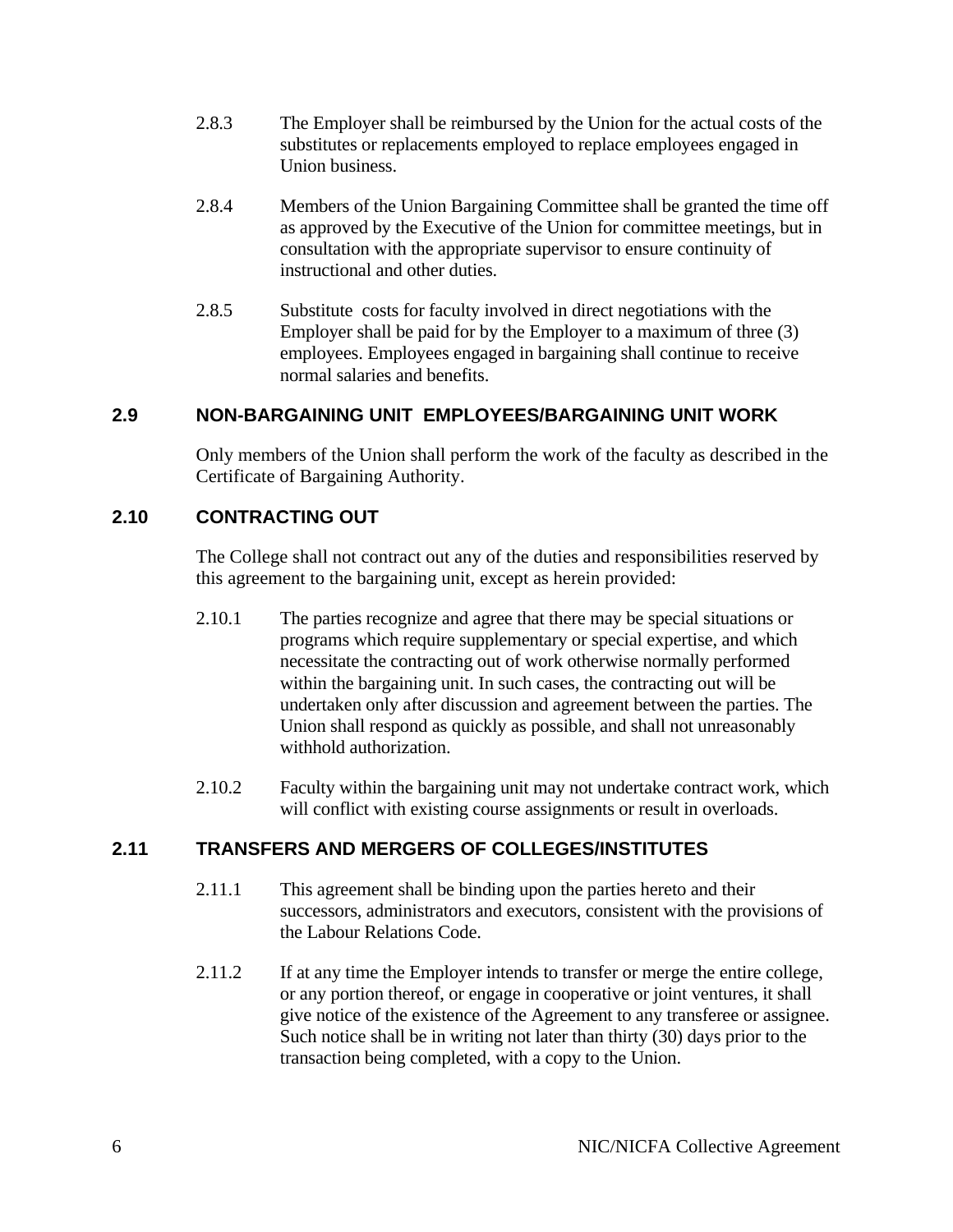# <span id="page-14-0"></span>**2.12 LABOUR DISPUTES**

- 2.12.1 There shall be no strikes or lockouts during the life of this Agreement.
- 2.12.2 All employees covered by this Agreement shall have the right to refuse to cross a picket line arising out of a dispute as defined by the Labour Relations Code of British Columbia.
	- (a) Where an employee chooses not to cross a picket line, the Employee shall be considered absent without pay.
	- (b) When employees go to a work site other than any North Island College site, and cannot perform their duties due to the existence of a picket line, they shall notify their supervisor or designate and a reassignment of duties will be made. In this instance, the employee shall not suffer any loss of pay or benefits although the contract period may be adjusted.
- 2.12.3 Refusal to cross a picket line encountered in carrying out the Employer's business shall not be considered a violation of this Agreement nor shall it be grounds for disciplinary action.
- 2.12.4 In the event of a labour dispute, the Employer shall continue to pay the benefit premiums for the duration thereof. When job action is concluded, reimbursement of the Employer for the employees' and Employer's share for that period shall occur according to a repayment schedule worked out with the Union.

# <span id="page-14-1"></span>3. MANAGEMENT RIGHTS

#### <span id="page-14-2"></span>**3.1 MANAGEMENT RIGHTS**

The right to manage the College and direct the workforce is vested exclusively in the Employer. Except as specifically restricted by provisions of this Agreement, the College retains and may exercise all management rights and prerogatives at its discretion. The College shall exercise such rights in a fair and reasonable manner.

# <span id="page-14-3"></span>**3.2 CONSULTATIVE MODEL OF ADMINISTRATION**

3.2.1 The Employer supports a consultative model of administration, which enables the views of faculty to be known and considered with respect to educational policies, practices and decisions made by the Employer. The Employer endorses a collegial working environment whereby faculty and management personnel endeavour to work collectively to serve the overall best interests and needs of the College community.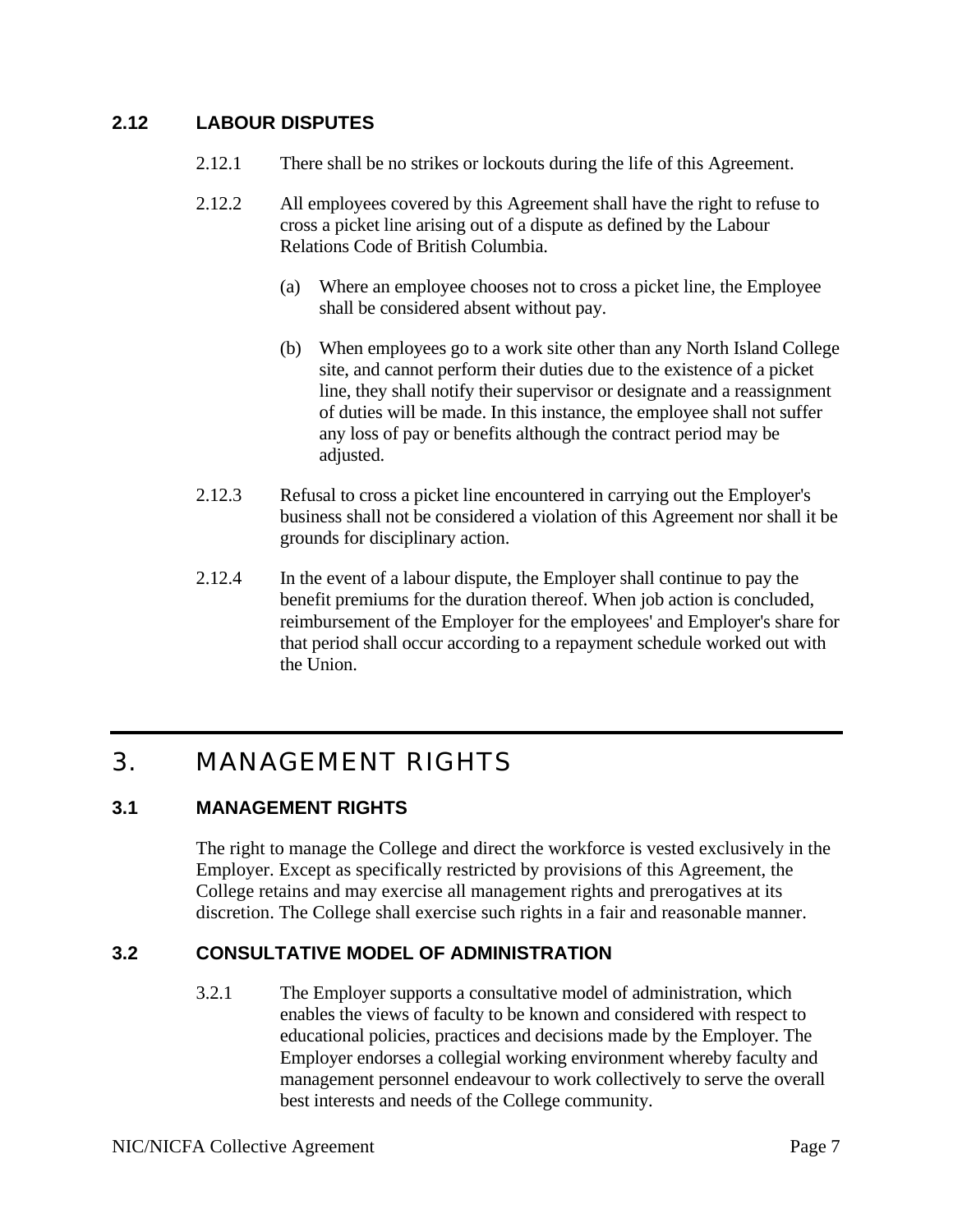Specifically, the College commits to involving the faculty in the discussion and, whenever possible, the resolution of education issues, such as, but not limited to, the following:

- (a) curricular policy and curricular structure, including any proposal to introduce new programs or courses;
- (b) library policies and acquisition policies;
- (c) policies for recruitment and admission of students.

 Discussion of these and other matters of academic concern may be initiated by the Union, the Department or the Employer through the regular departmental and committee structures of the College. Where possible, resolution of such matters shall be by consensus.

#### 3.2.2 CONSULTATION IN THE EVENT OF WORKLOAD REDUCTION

- (a) In the event that consideration is given to the reorganization or reduction of instructional services in a Department, program, campus or centre that negatively affects the workloads of regular employees or upon the reasonable expectations of future work assignments of sessional employees, the following procedures shall be adopted in addition to Article 6.6.2 - Layoff Procedure.
- (b) The College will provide at least one (1) month written notice to the Union and employee(s), with details and reasons for the anticipated action. Such advance notice shall not constitute layoff notice, and layoff notice(s) may not be issued until the advanced notice period has expired.
- (c) The Union will respond, within five (5) working days of receipt of notice, indicating whether they wish to meet to discuss the matter.
- (d) In the event that meetings are requested, the Employer and the Union shall meet to discuss alternative courses of action where possible, and failing these, to determine how the changes can be achieved most equitably. Every effort shall be made to reach consensus between the Employer and the Union.
- (e) The Employer and/or the Union may meet with the affected Department and/or employee(s).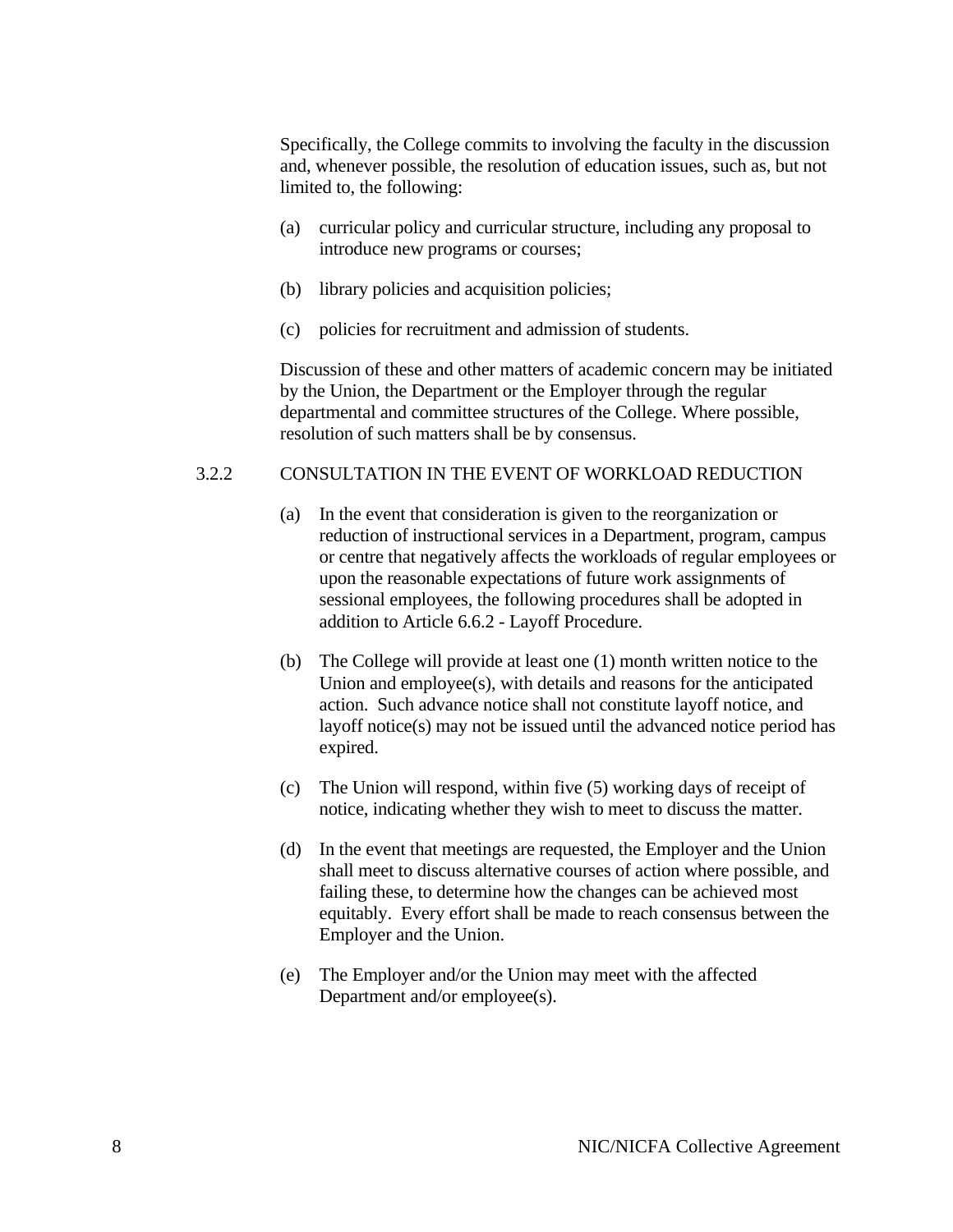3.2.3 The College shall involve faculty in the recruitment of senior administrators. When the administrative position has an instructional support function, a minimum of two (2) faculty appointed by the President of the College shall serve on the Selection Committee. It is recognized that the selection process for the recruitment of the position of the President is determined by the Board of Governors.

#### <span id="page-16-0"></span>**3.3 FAIRNESS**

The Employer shall treat all employees in a fair and equitable manner consistent with the terms of this Agreement.

#### <span id="page-16-1"></span>**3.4 UNION - MANAGEMENT RELATIONS**

- 3.4.1 Within one (1) month of the signing of this Agreement, the Labour Management Committee shall be constituted and shall meet as often as is necessary, at the request of either party, to discuss, make recommendations and resolve issues including, but not confined to:
	- (a) matters of Employer and employee relations arising out of this Agreement;
	- (b) correcting or alleviating conditions which might cause misunderstandings or grievances;
	- (c) reviewing suggestions from employees for improving practices or service.
- 3.4.2 The Labour Management Committee shall be composed of three (3) representatives of the College and three (3) representatives of the Union with alternative representatives invited as necessary by either party as resource persons.
- 3.4.3 The College shall, for a maximum of three (3) employees, pay the substitution costs directly incurred by attendance at Labour Management Meetings or during the discharge of any business authorized by the Labour Management Committee. The Union shall bear the related costs of attendance.

#### <span id="page-16-2"></span>**3.5 DEPARTMENT CHAIRS**

- 3.5.1 ELECTION PROCESS
	- (a) All Department Chairs shall be elected from and by the faculty in the department concerned.
	- (b) All regular faculty are eligible to run for the position of Department Chair.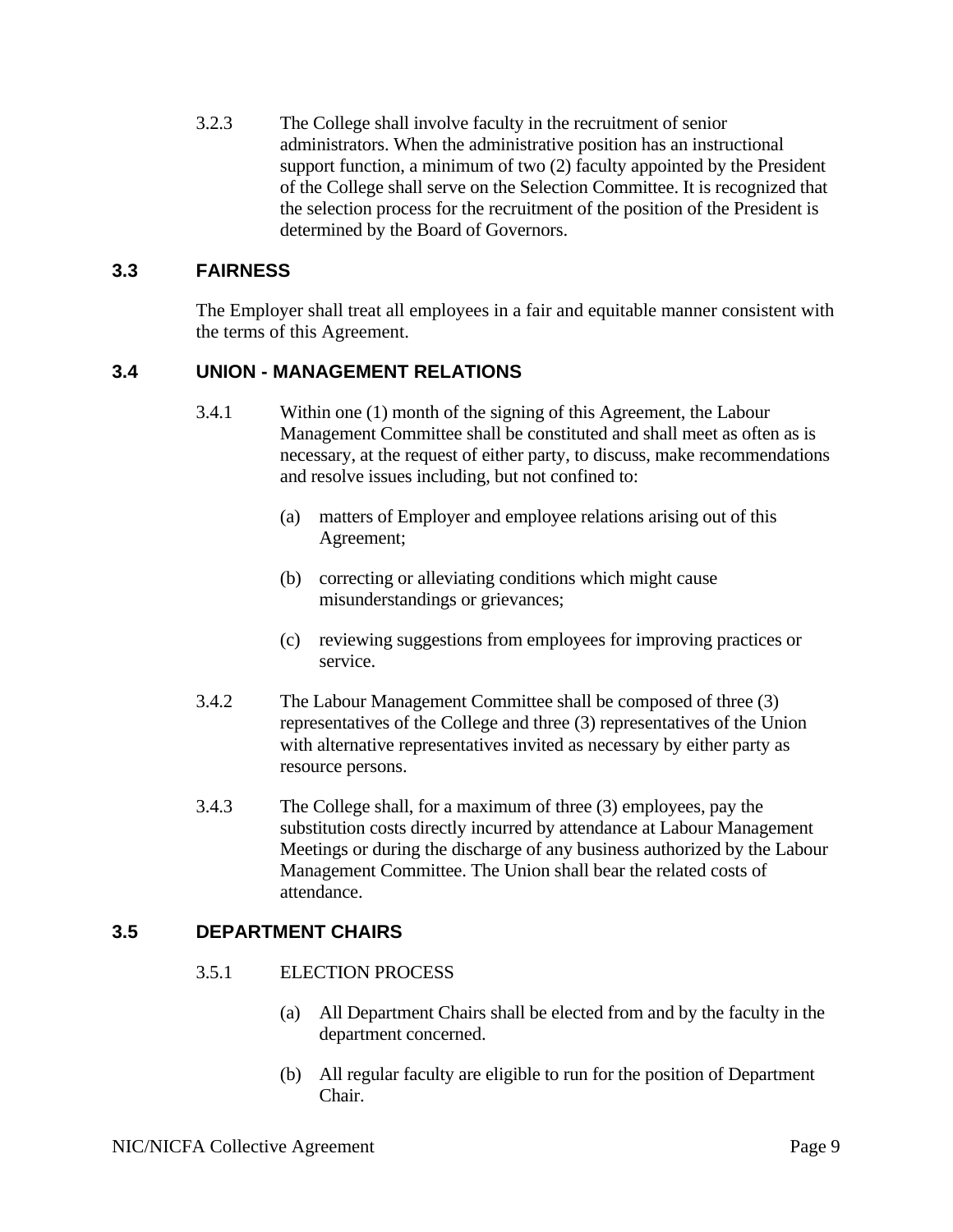- (c) In those instances where no regular faculty member is available to fill the position, the Department, in consultation with the Dean**,** may elect a sessional employee as Chair.
- (d) The positions shall be declared vacant and posted for one (1) month, two (2) months prior to the end of the three-year term.
- (e) Applications shall be submitted to the Dean, who, at the end of the posting period, shall pass them to an Election Committee, composed of faculty, none of whom shall be candidates for the position.
- (f) The Election Committee shall conduct a secret ballot, and shall refer the elected candidate to the Dean for appointment.

#### 3.5.2 TERM OF OFFICE

- (a) The term of a Department Chair shall be three (3) years.
- (b) Normally, the maximum number of consecutive terms held by a Department Chair shall be two (2).

#### 3.5.3 PROCESS FOR EXCEEDING TWO TERMS

The maximum number of two (2) terms may be exceeded in cases where both of the following conditions apply:

- (a) No other applicants from the department are available to assume the position of chair.
- (b) The incumbent chair has expressed a willingness to continue in the position.

#### 3.5.4 CONDITIONS FOR EXCEEDING TWO TERMS

- (a) To ensure that the above conditions are followed in practice, the following limitations shall apply to the election of a Chair in all cases where an incumbent has served for more than one term:
- (b) The incumbent cannot be an applicant in the initial posting for the Department Chair, as described in Article 3.5.1 of this Agreement.
- (c) If no applicant comes forward in the initial posting process described in Article 3.5.1, the position shall be posted for a second time. The incumbent can be an applicant for the Department Chair during the second posting period.
- 3.5.5. INTERIM CHAIR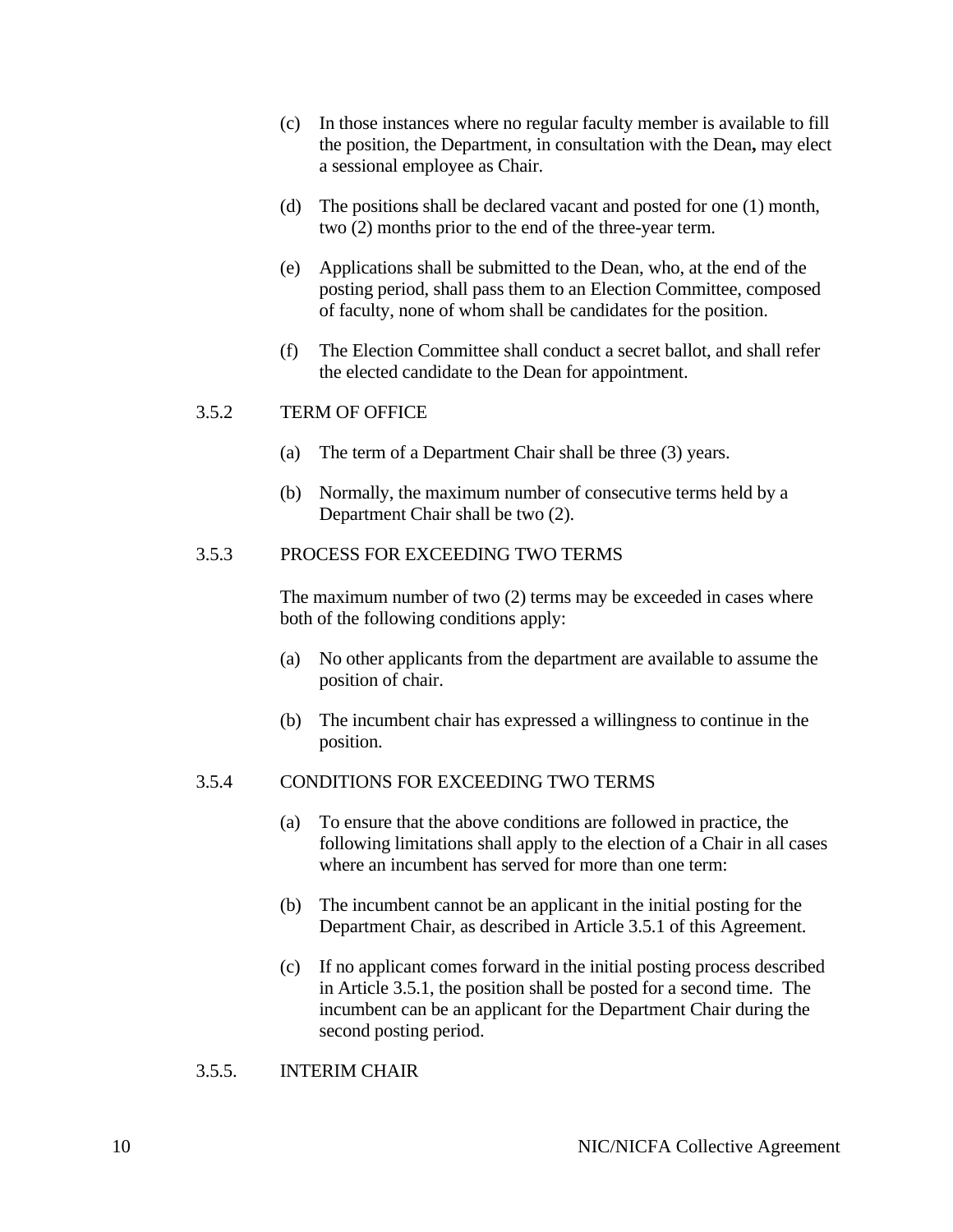If the position of Department Chair becomes vacant, the Dean shall immediately post the position and appoint an interim replacement until an election is conducted.

#### 3.5.6 DUTIES OF DEPARTMENT CHAIR

The specific duties of Department Chairs shall be as described in the position description attached in Appendix A.

#### 3.5.7 TIME FOR DEPARTMENT CHAIR DUTIES

- (a) The time to perform Department Chair duties shall normally be between the limits of twenty (20%) percent and sixty (60%), and shall be determined jointly by the Dean and the Department.
- (b) The time for Department Chair duties may be a release from or an addition to the work assignment.

#### 3.5.8. DEPARTMENT CHAIR EVALUATION

For information on the process for department chair evaluation, refer to Article 7.11.

- 3.5.9 Coordinator positions that are entirely non-instructional and not associated with any specific department shall be filled using the normal hiring procedure for faculty, as described in this Agreement. Examples include the Coordinators for First Nations Education and Cooperative Education.
- 3.5.10 COORDINATOR EVALUATION

For information on the process for coordinator evaluation, refer to Article 7.12.

# <span id="page-18-0"></span>4. CATEGORIES OF EMPLOYEES

#### <span id="page-18-1"></span>**4.1 FULL-TIME REGULAR**

Is an employee hired by the College in a full-time position established by the Board and whose appointment is continuous from year to year.

#### <span id="page-18-2"></span>**4.2 PART-TIME REGULAR**

Is an employee hired by the College in a part-time position established by the Board and whose appointment is continuous from year to year.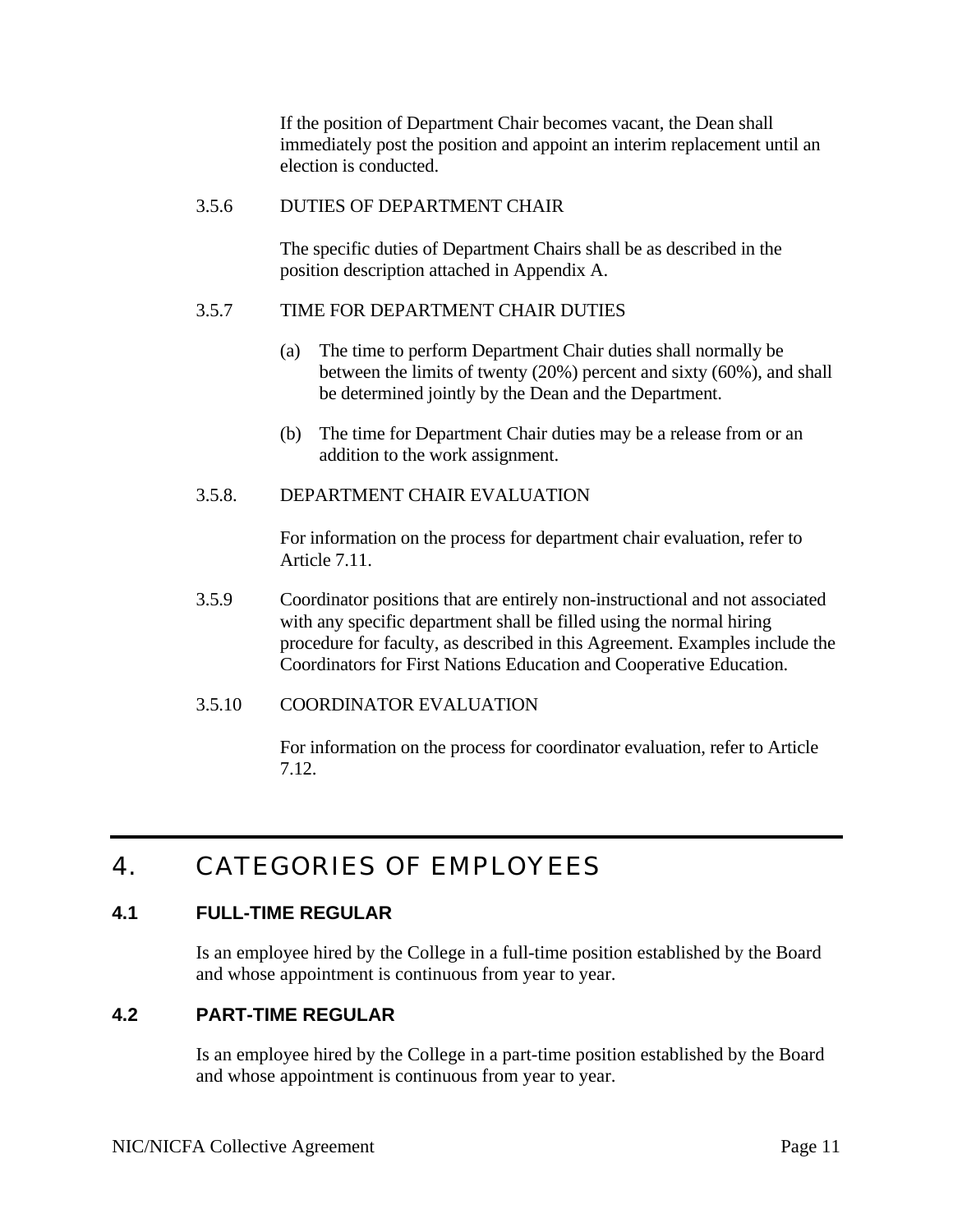#### <span id="page-19-0"></span>**4.3 FULL-TIME SESSIONAL**

Is an employee who is appointed on a full-time basis with a stipulated starting and ending date.

## <span id="page-19-1"></span>**4.4 PART-TIME SESSIONAL**

Is an employee who is appointed on a part-time basis with a stipulated starting and ending date.

#### <span id="page-19-2"></span>**4.5 CASUAL**

Is an employee hired on a temporary basis to replace a member of the regular or sessional staff.

# <span id="page-19-3"></span>5. DISPUTE RESOLUTION - GRIEVANCE/ARBITRATION/

## <span id="page-19-4"></span>**5.1 THE UNION AGREES TO ADVISE THE EMPLOYER OF THE NAMES OF THE STEWARDS IN WRITING.**

# <span id="page-19-5"></span>**5.2 TIME OFF FOR GRIEVANCE MEETINGS**

The Stewards shall be afforded such time off with pay as may be required to attend to the adjustment of grievances including meetings with the grievor and the Employer.

#### <span id="page-19-6"></span>**5.3 GRIEVANCE PROCEDURE AND ARBITRATION**

Any differences arising between the parties bound by this Agreement concerning its interpretation, application, operation, or any alleged violation thereof, and other matters affecting or involving employees covered by this Agreement, including any question as to whether any matter is arbitrable, shall be resolved without work stoppage, and the following steps shall be undertaken without delay.

# <span id="page-19-7"></span>**5.4 STEP ONE - INFORMAL RESOLUTION**

Every effort shall be made to resolve problems through informal channels before using the formal process. The employee will meet with the immediate exempt supervisor to discuss and attempt to resolve the issue before a formal grievance is initiated. The supervisor shall render a decision within five (5) working days.

Any informal resolution of a grievance or complaint shall be consistent with this Agreement. If the Union is of the opinion that a complaint has been informally resolved in a manner inconsistent with the terms of this Agreement, then the Union may grieve the informal resolution.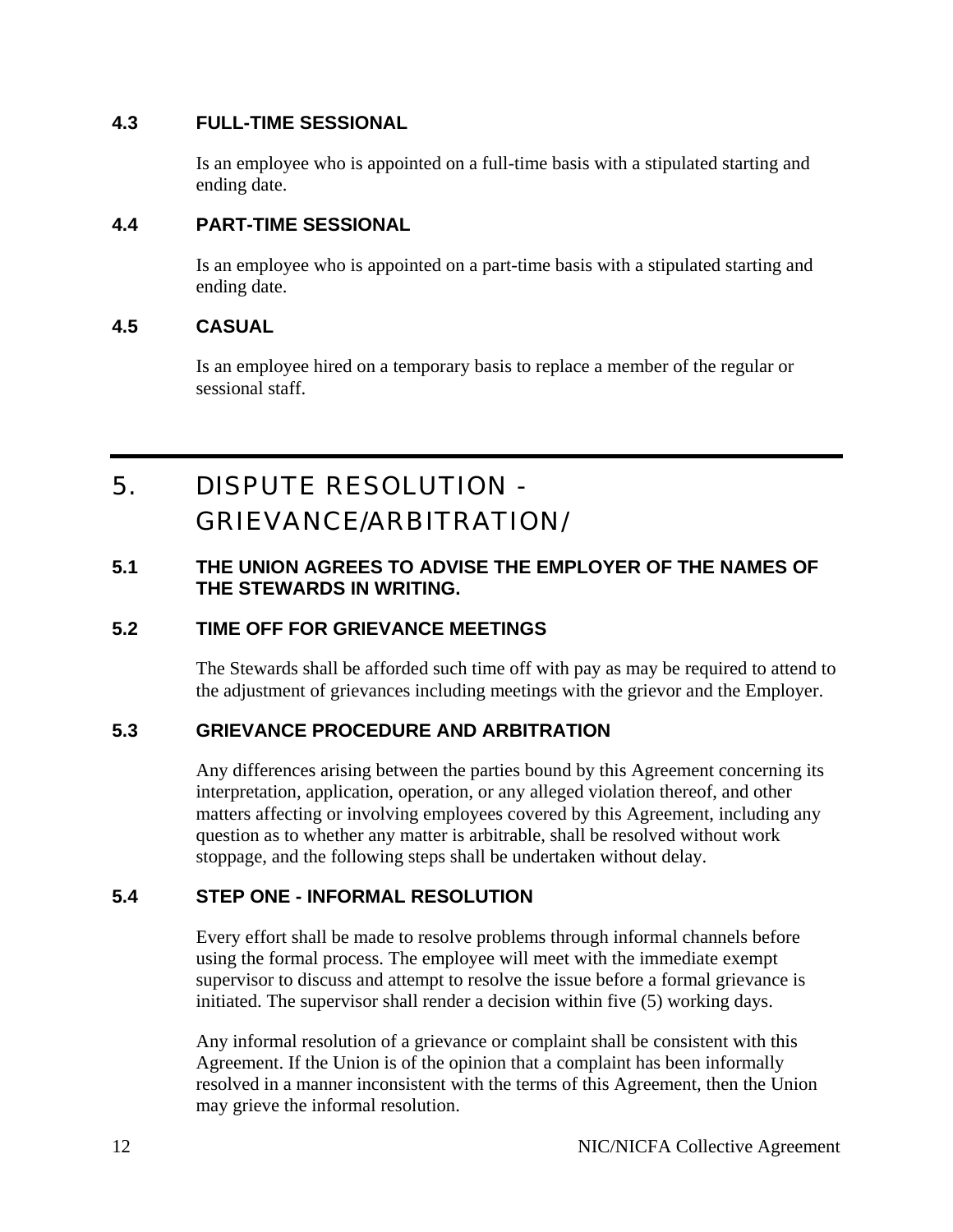Step One shall not apply to group, Union or policy grievances initiated by the parties to this Agreement. These grievances shall commence at Step Two.

## <span id="page-20-0"></span>**5.5 STEP TWO - WRITTEN NOTICE OF A GRIEVANCE**

- 5.5.1 The aggrieved employee(s) shall submit details in writing or discuss the alleged grievance with the Union, stating the circumstances and history of the grievance.
- 5.5.2 If the Union considers the grievance justified, within five (5) working days the Union will send full details of the grievance in writing to the Dean or designate. Where possible, the remedy or solution sought should be identified.
- 5.5.3 The Dean or designate shall conduct a meeting with a Union representative and the aggrieved party to occur within five (5) working days of receipt of the written grievance to discuss and settle the dispute.
- 5.5.4 The Dean or designate shall respond in writing to the grievance within five (5) working days of the meeting in Article 5.5.3.

#### <span id="page-20-1"></span>**5.6 STEP THREE**

Where resolution of the grievance fails at Step Two, either party may forward the grievance in writing within five (5) working days to the President of the College. The President shall hold a meeting within five (5) working days with the affected employee's immediate supervisor, the Chief Steward, and the employee if the employee wishes to attend.

Within seven (7) working days of this meeting, the President of the College shall, in writing, inform the Union of the decision and the reason for the decision.

#### <span id="page-20-2"></span>**5.7 STEP FOUR**

Failing satisfactory settlement being reached at Step Three, the Union within twenty (20) working days shall inform the College of its intention to submit the grievance to arbitration.

The parties shall select a sole Arbitrator from an agreed-to list. The decision of the Arbitrator will be final and binding on both parties.

#### <span id="page-20-3"></span>**5.8 AMENDING OF TIME LIMITS**

Any time limits or stage in the grievance may be amended by mutual agreement between the parties.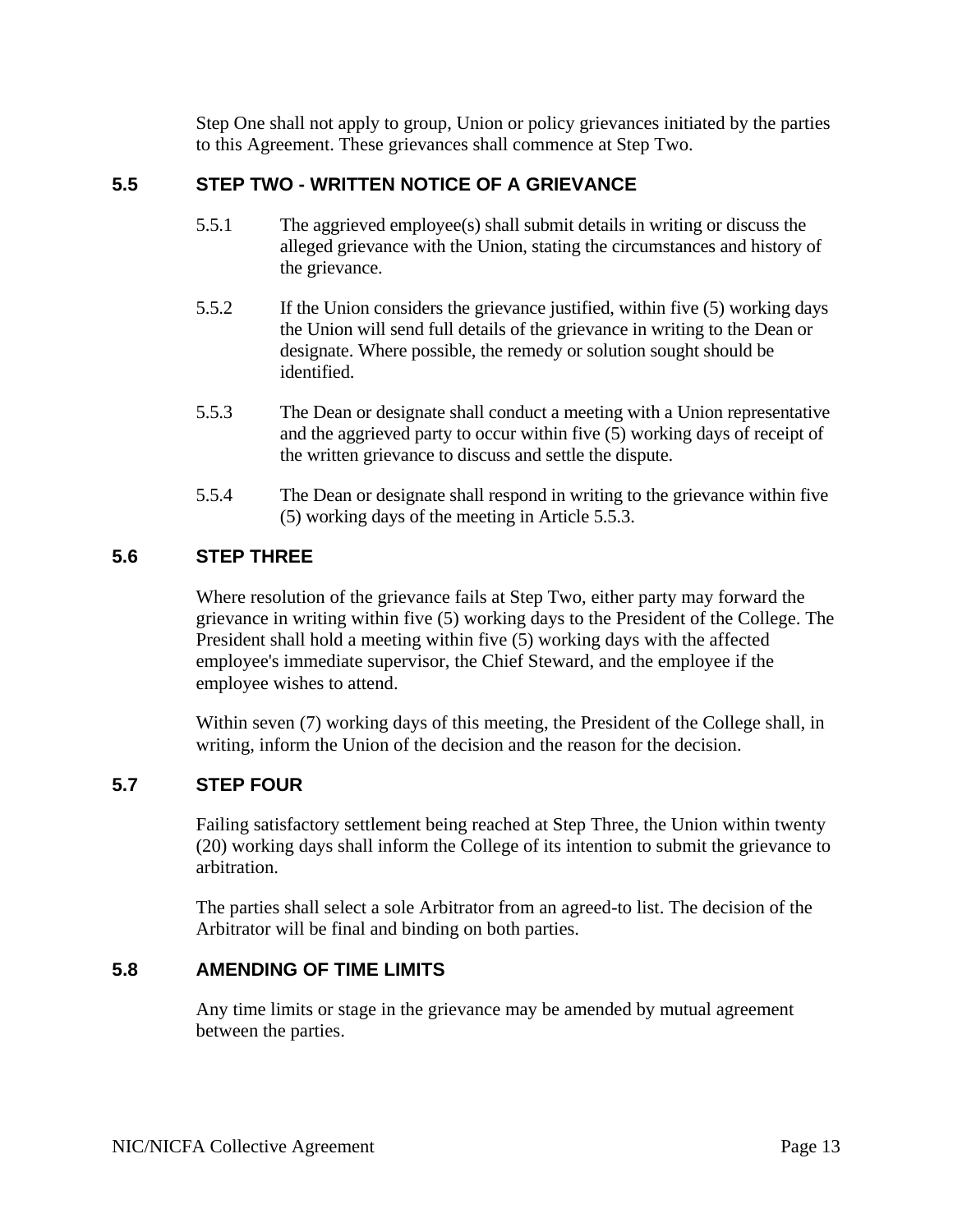#### <span id="page-21-0"></span>**5.9 ABANDONMENT OF GRIEVANCE**

If an unresolved grievance is not advanced to the next stage after completion of the preceding stage, it shall be deemed to have been abandoned.

#### <span id="page-21-1"></span>**5.10 POWER OF THE ARBITRATOR**

It is distinctly understood that the Arbitrator is not vested with the power to change, modify or alter this Agreement in any of its parts. The Arbitrator may, however, interpret the provisions of this Agreement, and has the power to relieve technical irregularities, including time limits, and to fashion just and equitable remedies. The Arbitrator shall give full opportunity to all parties to present evidence and make representations.

# <span id="page-21-2"></span>**5.11 EXPENSES OF THE ARBITRATOR**

Each party shall pay its own expenses and costs of arbitration, and one-half of the compensation and expenses of the Arbitrator and other expenses of the arbitration.

# <span id="page-21-3"></span>6. SENIORITY, HIRING, RELOCATIONS AND LAYOFFS

# <span id="page-21-4"></span>**6.1 PROBATIONARY EMPLOYEES**

6.1.1 All regular employees, and sessional employees 50% or more and more than four (4) months, shall be regarded as probationary for their initial twelve (12) months in that position.

#### 6.1.2 EVALUATION OF PROBATIONARY EMPLOYEES

(a) Every probationary employee shall be evaluated at least once in the probationary period but not normally earlier than four (4) months into the appointment.

A probationary regular employee shall not be terminated for reasons associated with job performance until an evaluation has been performed in accordance with the procedures described in this Agreement.

(b) Every probationary employee shall be evaluated at least once in the probationary period. Regular probationary employees will not normally be evaluated earlier than four (4) months into the appointment.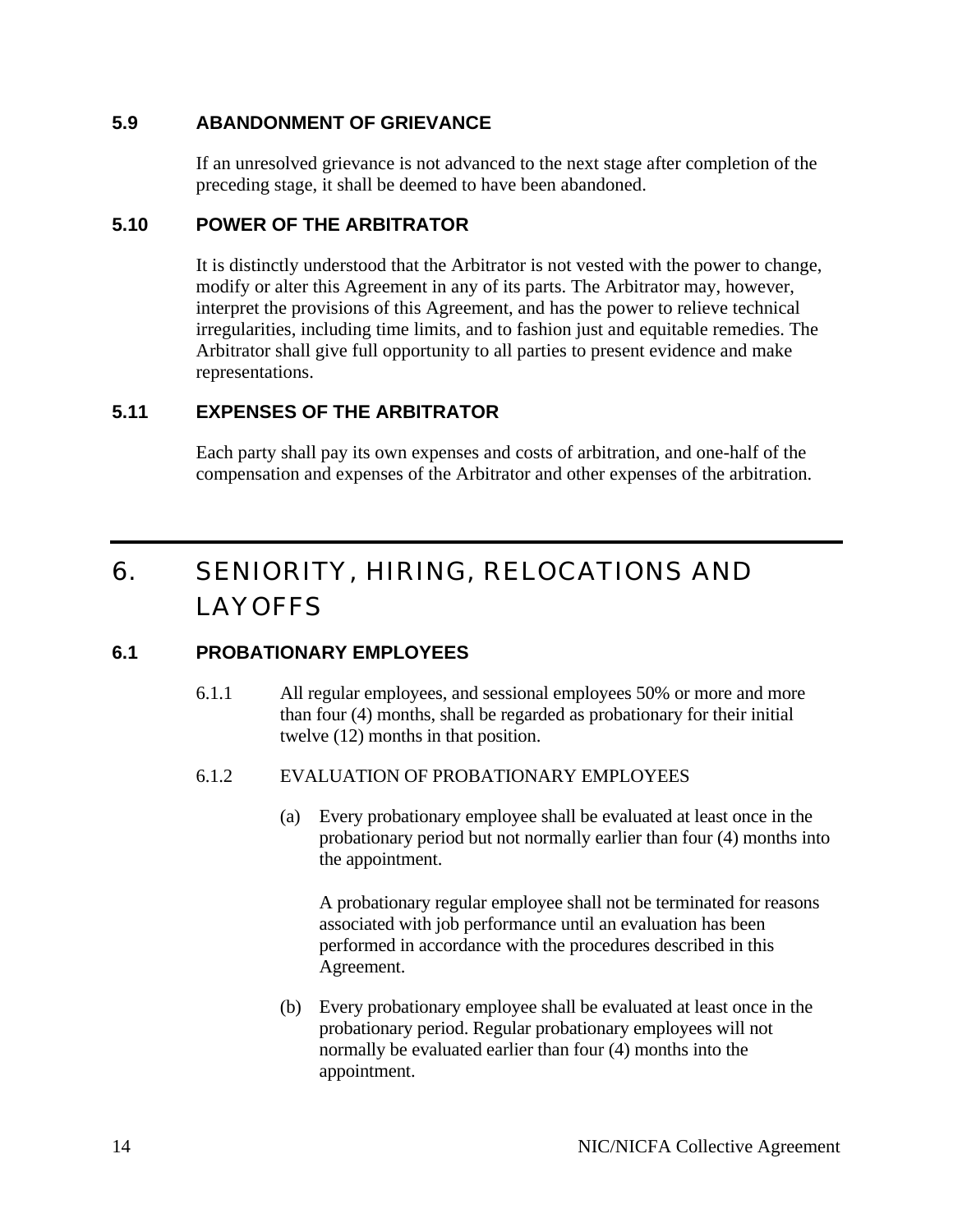- (c) When a regular probationary employee has been evaluated as stipulated in Article 7 of this Agreement, and when that evaluation has indicated that the employee is not suitable for a regular position, the College will give a minimum of two (2) months written notice to the employee that his/her performance has been deemed unsatisfactory and that employment will be discontinued at the conclusion of the probationary period.
- 6.1.3 In special circumstances, the probationary period may be extended by the Employer, in consultation with the appropriate Department Chair, for an additional six (6) months to permit improvements in performance. Such an extension will not be construed as disciplinary action. The Union shall be advised, in writing, when the probationary period of a faculty member is extended.
- 6.1.4 After successful completion of the probationary appointment, the name of the employee shall be placed on the seniority list in order of the original date of employment.

# <span id="page-22-0"></span>**6.2 SENIORITY - CALCULATION OF**

There shall be one (1) seniority list for all employees covered by this Agreement. The name of each employee shall be placed on the list in seniority order. Seniority shall be determined as follows:

- 6.2.1 Full-time employees shall accrue seniority on the basis of ten-(10) months service equals one full year seniority.
- 6.2.2 Regular part-time or sessional employees shall accrue seniority prorated on the basis of ten (10) months full-time service equals one full year of seniority.

Casual employees shall accrue seniority when a specific teaching assignment extends beyond five (5) days.

- 6.2.3 The seniority list shall be recalculated on June 30 and January 1 every year and shall be posted in each College campus and centre, with a copy to the Union.
	- (a) Employees whose employment with the College has terminated shall forfeit all accrued seniority.
	- (b) Sessional and Casual employees who have not been employed by the College within a two-year period of the last appointment shall forfeit all accrued seniority.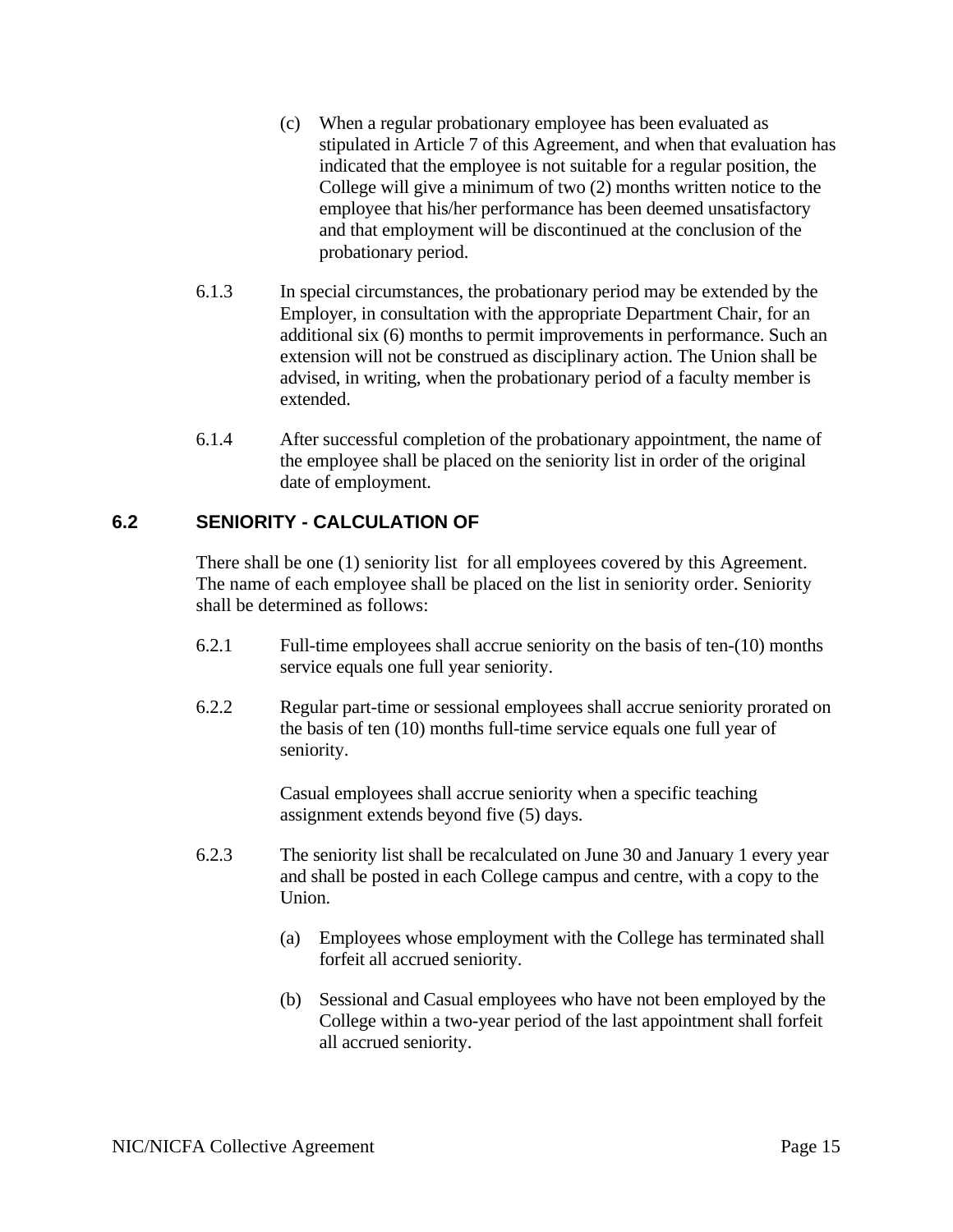#### <span id="page-23-0"></span>**6.3 JOB POSTINGS**

- 6.3.1 All vacant positions over four (4) months duration or more than half time shall be posted on designated bulletin boards for a period of ten (10) working days, with a copy to the Union. Positions shall, at the same time, be advertised externally as required. Employees shall apply in writing to the Office of Human Resources.
- 6.3.2 The job posting will contain the working title, brief description of duties, qualifications, skill, ability and experience required, salary, hours of work, whether the position is regular, sessional or casual, the deadline for applications, expected start date and any other pertinent information.
	- (a) The Job Posting and Hiring Procedure Sections are intended to complement and not disadvantage each other.
	- (b) Where postings are for a new position, the Selection Committee will meet to draw up the requirements for the position, and information to be used in the Job Posting.
	- (c) Where the same or similar position has been previously posted, the Selection Committee chair may review the previous posting to see that it is still relevant for the position. This may be done by means of a conference call to expedite the process.
	- (d) The final copy of the posting and/or advertisement will be reviewed by the appropriate department and initiated by the Selection Committee faculty designate prior to release.

# <span id="page-23-1"></span>**6.4 HIRING PROCEDURE**

- 6.4.1 The Administrator responsible for recruitment shall establish a Selection Committee, normally comprised of two members representing the Employer and two members representing the faculty, one of whom shall be the relevant Department Chair or designate, and the other faculty member selected by the department in which the vacancy exists.
	- (a) The Selection Committee shall follow the hiring qualifications and criteria as established in Article 6.3.2(d), and shall interview shortlisted applicants for the vacant position taking into consideration the qualifications and experience required. Internal candidates shall have priority, in order of seniority, over other applicants, provided they meet the criteria of the job description of the position, including qualifications and experience.
	- (b) The Committee shall refer its choice of candidate to the College President for appointment.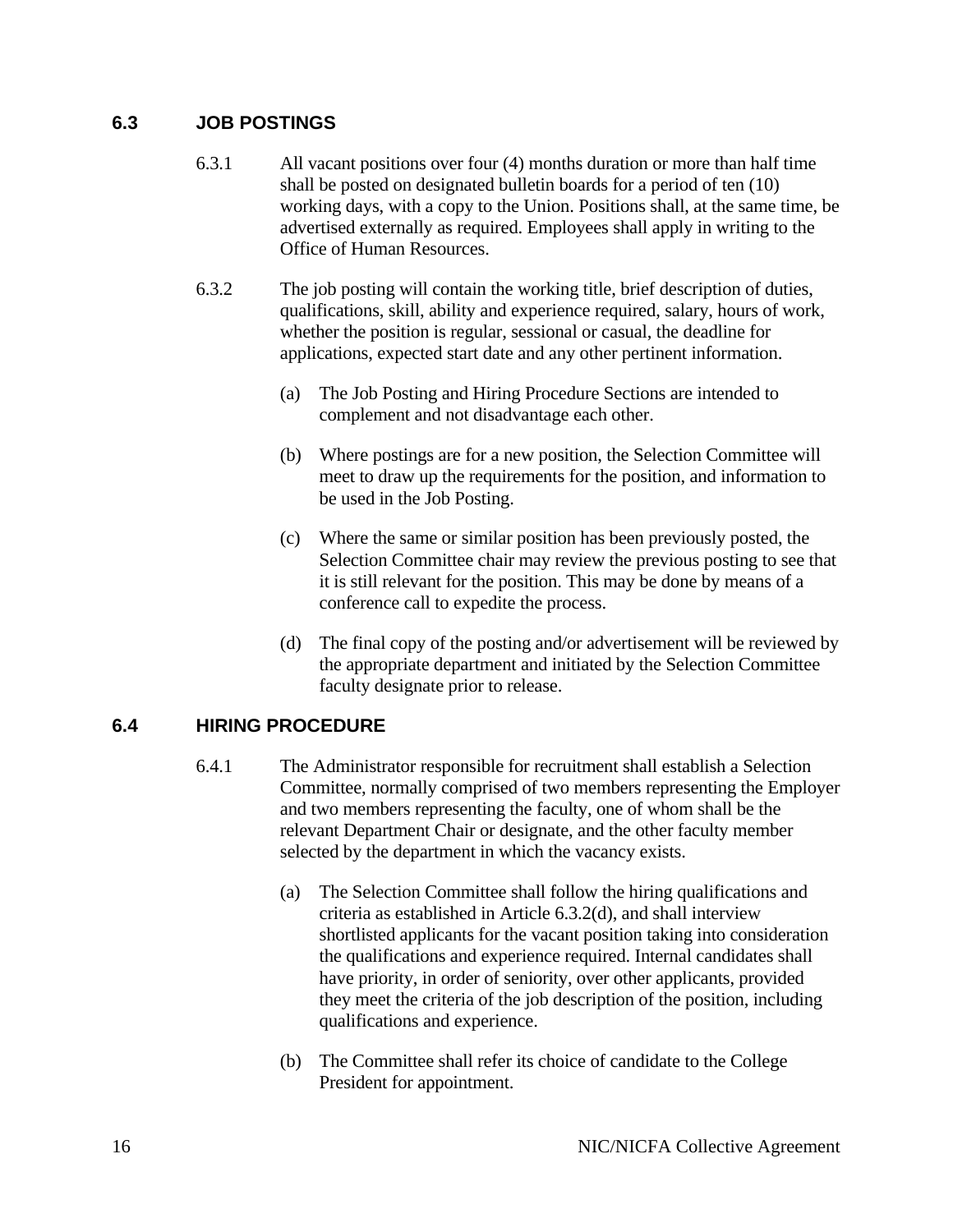- 6.4.2 The successful applicant shall be notified by the Employer in writing. The letter shall include the starting date, and where possible, a job description.
- 6.4.3 Advice to Internal Candidates

All internal candidates shall be advised of the results of a competition in writing.

- 6.4.4 Only employment appointments of individuals can be made under this Agreement. The College cannot offer appointments to corporations, partnerships or proprietorships.
- 6.4.5 Priority for a vacant position of less than four (4) months duration and less than half time shall normally be given to the Union member who has previously and satisfactorily taught the same or similar course(s) at the same College location, provided the applicant has the qualifications for the position.

#### <span id="page-24-0"></span>**6.5 RELOCATION REQUESTS**

Employees on a regular appointment may request a relocation to fill a new or vacant position within their current area of expertise at another College campus or centre. Such relocation shall normally be granted provided the employee meets the criteria of the position, including qualifications and experience, as judged by the Selection Committee. In the event of two or more suitably qualified internal applicants, seniority shall be the deciding factor.

#### <span id="page-24-1"></span>**6.6 LAYOFF AND RECALL**

- 6.6.1 A layoff shall be defined as a reduction in the work force or a reduction in the regular hours of work as defined in this Agreement.
- 6.6.2 LAYOFF PROCEDURE

When the College determines that a reduction in the number of employees or a reduction in the employee's hours of work is necessary, the following procedures will be adopted:

- (a) The College will provide advance notice to the Union and the affected employee(s), with reasons for the anticipated layoff, in accordance with Article 6.6.3 and Article 3.2.2.
- (b) During the notice period, the College and the Union shall meet to discuss alternatives to layoff.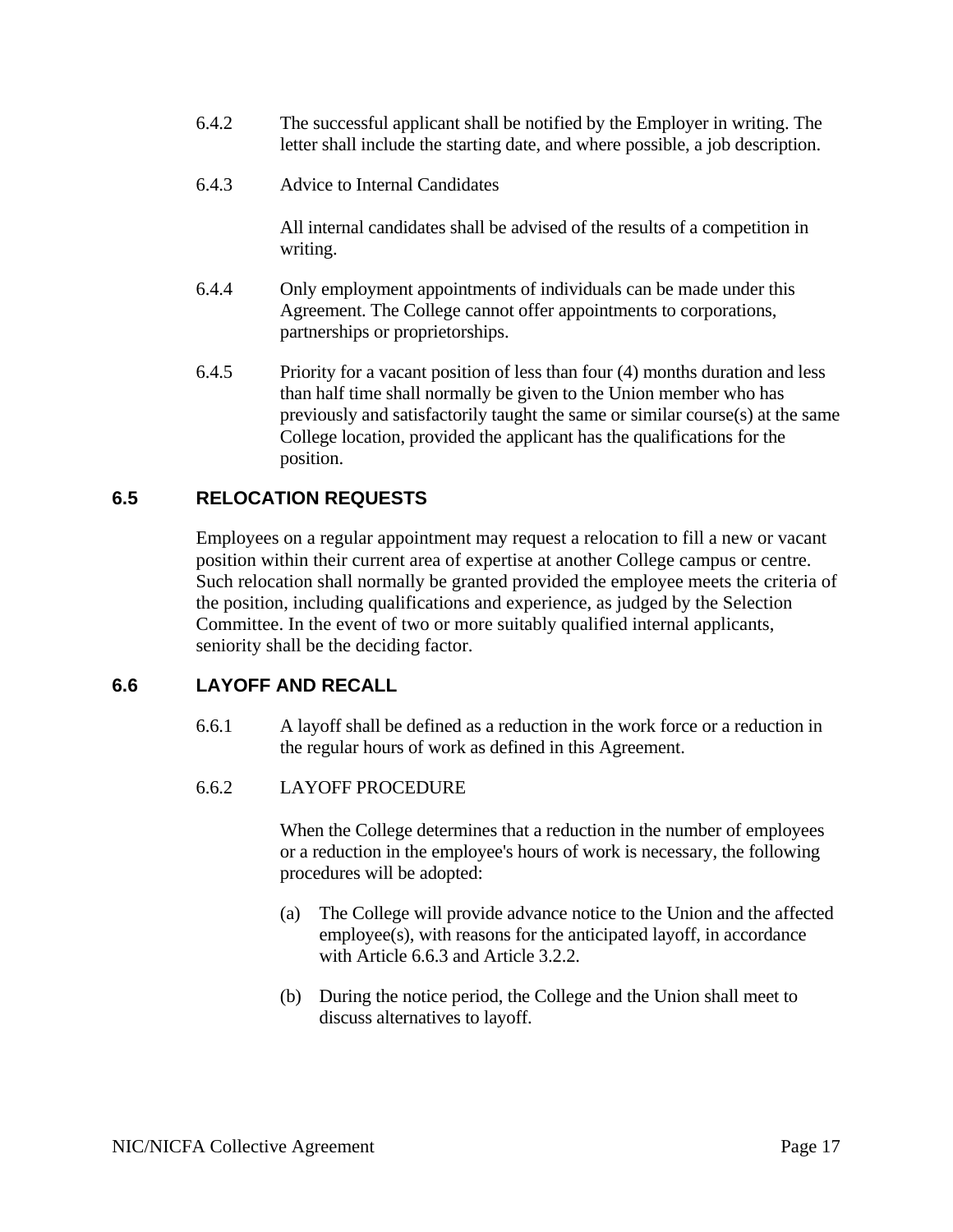- (c) Length of service and category of employee shall be the deciding factors governing layoff and recall after layoff except where by mutual agreement between the Employer and the Union, the senior employee does not have the qualifications and experience necessary to perform the work to be done.
- (d) The order of layoff shall be as follows:
	- (i) casual employees shall be laid off first;
	- (ii) sessional employees shall be laid off second;
	- (iii) regular employees shall be laid off last.

#### 6.6.3 NOTICE OF LAYOFF

- (a) Regular employees whose positions have been eliminated, or whose working hours have been reduced, and who have completed their probationary period, shall receive two (2) months notice of layoff, or pay in lieu of notice. All notices will be in writing with a copy to the Union stating the date of the notice and the date on which the layoff is to occur.
- (b) The expiry of a specific term of appointment is neither a layoff nor a discharge.

#### 6.6.4 DISPLACEMENT OF LESS SENIOR EMPLOYEES

- (a) The Employer and the Union agree to a seniority based displacement provision that will allow faculty who have received layoff notices or who are the subject of bumping to displace the least senior faculty member within his or her area of expertise that will allow the faculty member to either maintain their current level of work assignment prior to the layoff notice, or minimize any reduction in their work assignment, providing the employee is qualified to perform the work of an employee with less seniority.
- (b) The Employee must give written notice, within ten (10) working days of receipt of the layoff notice, of an intention to displace an employee using the Intention to Displace form (Appendix B).
- (c) The Employee exercising displacement rights will be required to meet the qualifications described in the departmental postings.
- (d) At the same time as an employee is given lay-off notice, an updated Seniority List will be provided.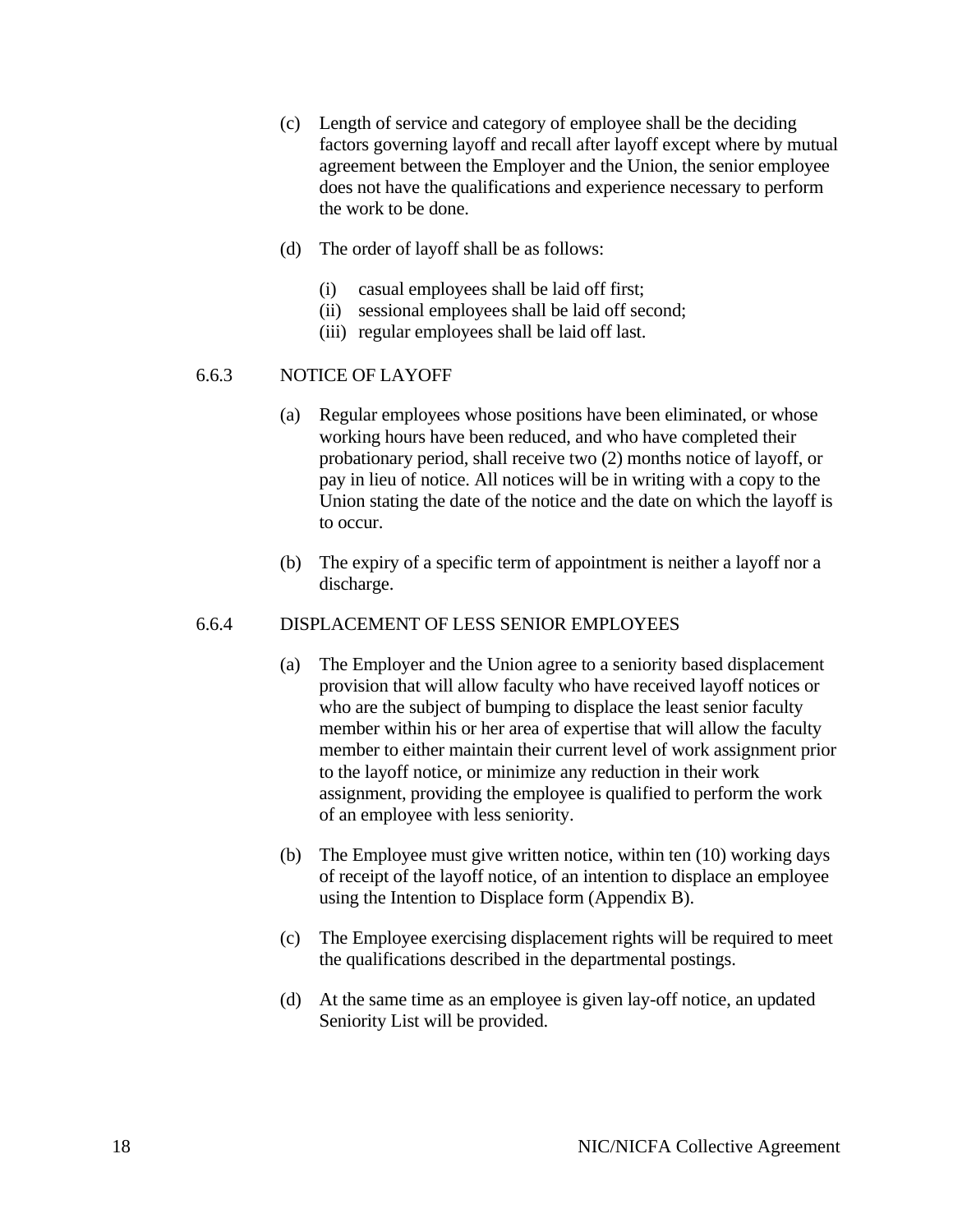- (e) Once an employee exercises displacement rights, no claim can be made to yet another job position at that time. Further moves can only be made when the College decides to fill a vacant position by competition.
- (f) Faculty hired into Non-Instructional Positions
	- (i) Individuals hired into a non-instructional faculty position will be advised in their letter of appointment, that in the event of regularization and subsequent layoff, their qualifications do not automatically enable them to bump into other departments of divisions.
	- (ii) In the event of bumping or displacement to a different position, department or division, faculty will be required to participate in a hiring procedure in accordance with Article 6.4.1(a), which will establish whether they hold the required qualifications.
- (g) Faculty electing to bump within the same Division

If a faculty in an instructional position is laid off and elects to bump into an instructional or non-instructional position in his or her own department or division, then his or her Dean will determine that the faculty member has the appropriate qualifications for the position.

(h) Faculty electing to bump into another Division

If a faculty in an instructional position is laid off and elects to bump into an instructional or non-instructional position in another division, then the Dean of that Division will determine whether the faculty member has the appropriate qualifications for the position.

(i) In (h) above, the Dean will require the faculty member to participate in a hiring procedure in accordance with Article 6.4.1(a), to determine whether they hold the required qualifications.

#### 6.6.5 RECALL RIGHTS

- (a) No new employees shall be hired in areas for which there are qualified people on the recall list.
- (b) When a layoff occurs, the College shall establish a recall list and a laid off employee's name shall remain on the recall list for a period of twenty-four (24) months, commencing with the effective date of the layoff. The recall list shall include employees who have received layoff notices.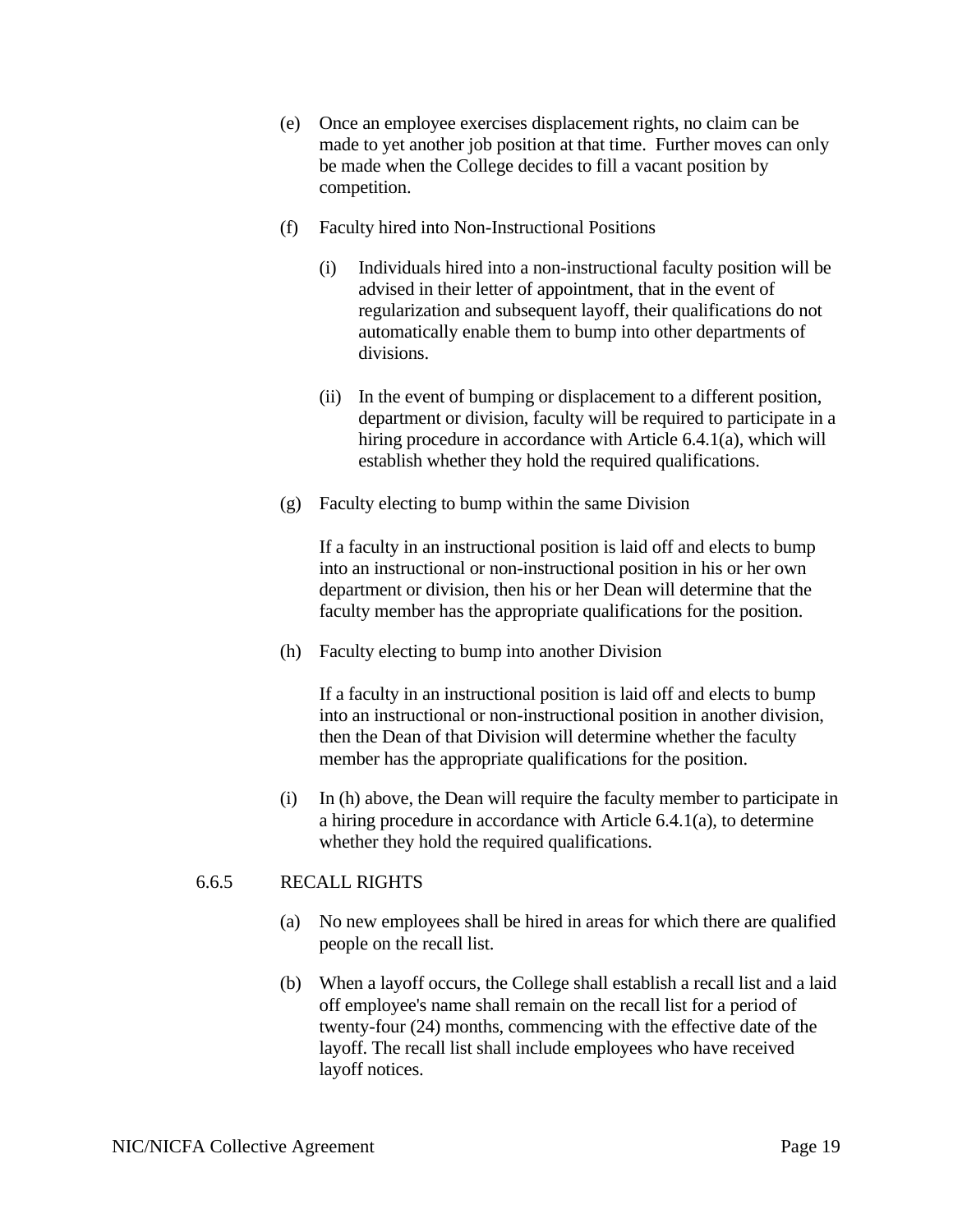- (c) An employee on the recall list must keep the College and the Union informed in writing of the employee's current address and telephone number. Failure to provide this information shall relieve the College of any obligation or liability in connection with the recall process.
- (d) Employees who have satisfactorily served a probationary period in the College, and who are recalled to work following a layoff, will not be required to serve a new probationary period.
- (e) In the event that an employee refuses a recall offer to the former job position, or to a job position that is substantially the same as the former position with the same rate of pay, then the employee will forfeit further recall rights unless there are extenuating circumstances acceptable to the College.
- (f) Notice of recall shall be made, by telephone when possible, and also in writing, by registered mail. A copy of the recall notice shall be sent to the Union at the same time. The notice will include a time and date by which the employee must report for work if recall is accepted. Employees so notified shall be given ten (10) working days from receipt of the written notification to indicate acceptance of the recall. Failure to report shall constitute voluntary termination of rights.
- (g) Seniority shall be lost if an employee has been laid-off for two (2) years.
- (h) Employees on the recall list shall be recalled in the reverse order of layoff.

# <span id="page-27-0"></span>**6.7 SEVERANCE PAY**

- 6.7.1 A regular employee who has been laid off shall be eligible for severance pay provided:
	- (a) there has been no successful exercising of displacement rights;
	- (b) there is no vacant position for which the employee has the necessary qualifications.
- 6.7.2 A regular employee who has been laid off may elect to take severance pay at the time of layoff, or at any time up to two years after layoff, at which time seniority is lost.
- 6.7.3 At the time of accepting severance pay, all rights, claims or entitlements are waived, and the employee severs the relationship with the College.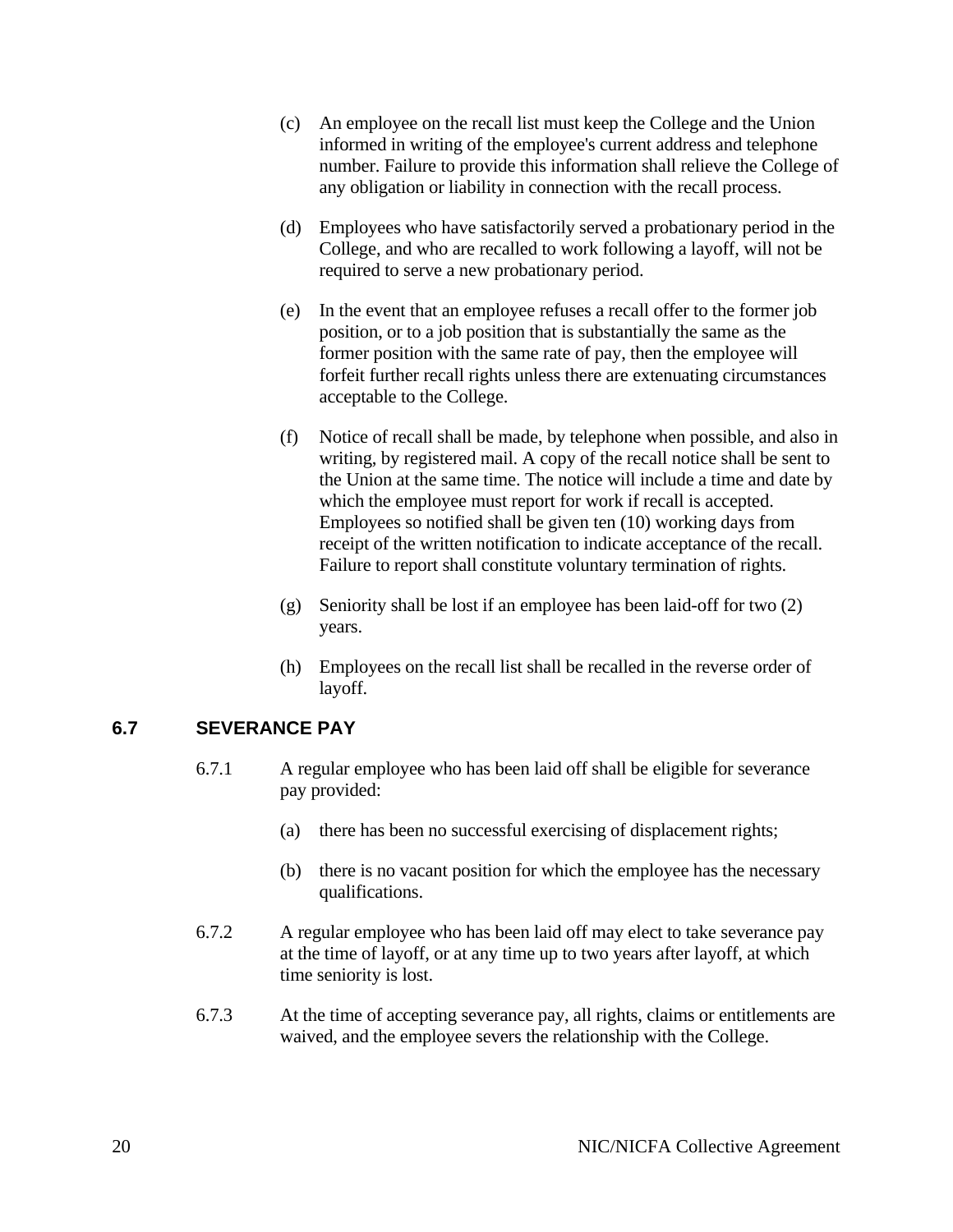6.7.4 The amount of severance pay shall be equal to two (2) weeks of pay, calculated on the rate of pay at the time of layoff, for each completed year of service, to a maximum of six (6) months of pay.

# <span id="page-28-0"></span>7. EVALUATION

Article 7.1 to Article 7.9 applies to all regular and sessional employees appointed at 50% or more, and more than four (4) months and sessional employees on a regularization track in accordance with Article 13.1.1. Article 7.10 applies to Sessional Employees with an appointment less than 50% or four months or less, and casual employees. Articles 7.11 and Article 7.12 apply to department chairs and coordinators.

# <span id="page-28-1"></span>**7.1 PURPOSE OF EVALUATION**

- (a) The purpose of the evaluation is to provide an employee with information that will enable them to monitor and improve job skills and effectiveness and to assess their suitability for reappointment or continuing appointment.
- (b) A student complaint alone shall not invoke the evaluation process.

# <span id="page-28-2"></span>**7.2 PRINCIPLES OF EVALUATION**

- 7.2.1 Depending on the employee category, evaluations conducted under Article 7 may include some or all of the following criteria:
	- (a) Performance of instructional assignments
	- (b) Professional expertise
	- (c) Interaction with students
	- (d) Working relationship with colleagues
	- (e) Contribution to department and College-wide activities

#### <span id="page-28-3"></span>**7.3 TIMING OF EVALUATION**

- 7.3.1 Probationary employees shall be evaluated at least once in their probationary period.
- 7.3.2 Regular Employees, and sessional appointed at 50% or more, and more than four (4) months and Sessional Employees on a Regularization Track under Article 13.1.1, shall be evaluated using the evaluation process described in Article 7.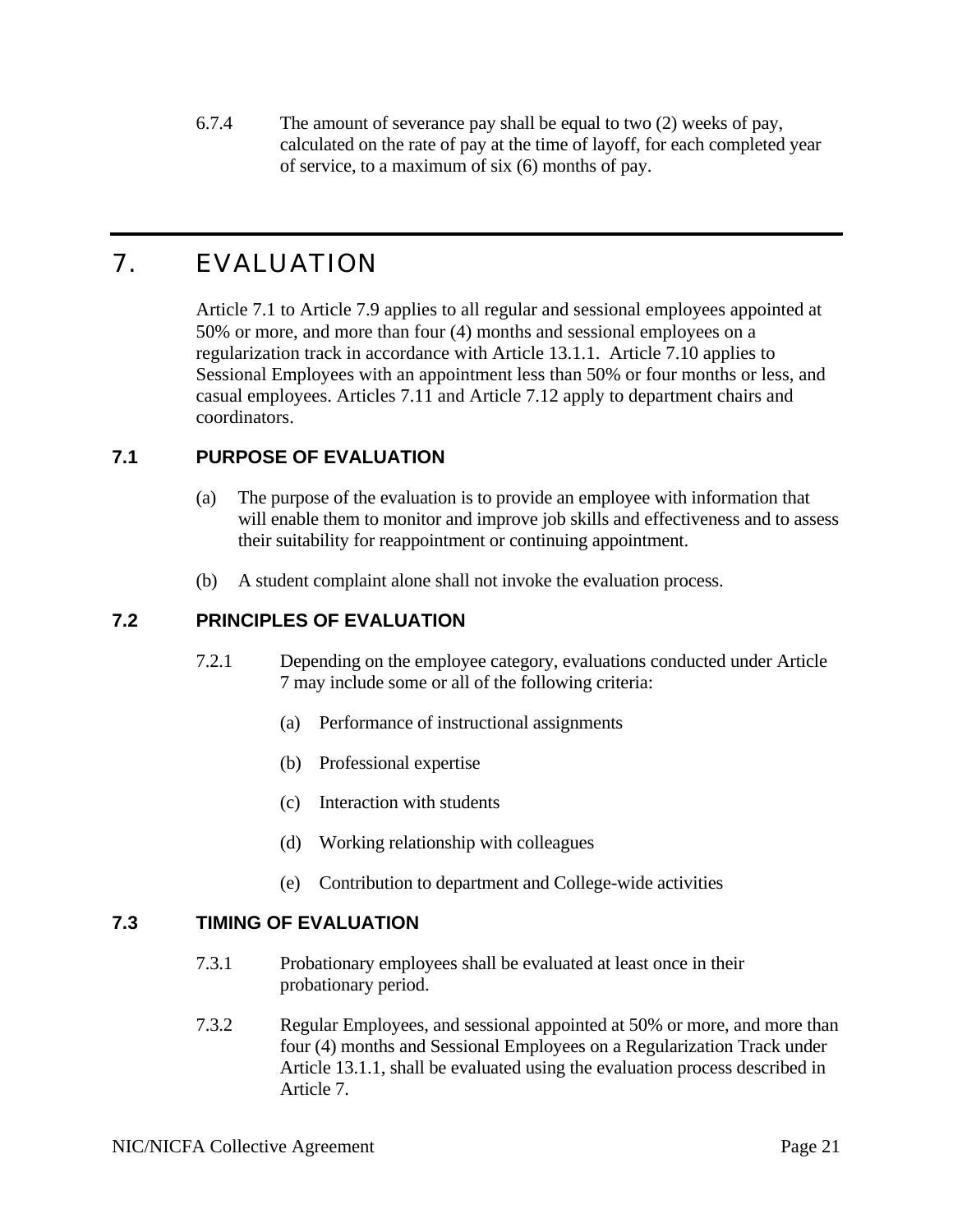- 7.3.3. Sessional Employees on a Regularization Track under Article 13.1.1 shall be evaluated in each of the two (2) years leading up to regularization.
- 7.3.4 Regular employees shall be evaluated at least once in every three (3) year period.
- 7.3.5 An employee, as per Article 7.3.2, may request an evaluation at any time.
- 7.3.6 Regular Employees who have successfully completed their probationary period are encouraged to participate in the Formative Evaluation Process and shall contact their Department Chair to initiate the process.

A brief report on the outcome(s) of the Formative Evaluation process shall be forwarded to the Dean and placed in the employee's personnel file.

Where an employee participates in the Formative Evaluation Process, the Dean will waive the requirement for an evaluation under Article 7, unless Article 7.3.7 is invoked.

7.3.7 An evaluation may be initiated when, in the judgment of the appropriate administrator, there are specific reasons to give cause for concern about an employee's performance.

#### <span id="page-29-0"></span>**7.4 INITIATION OF EVALUATION PROCESS**

- 7.4.1 An employee shall be provided with information on how they will be evaluated as follows:
	- (a) The Evaluation process will be coordinated by the appropriate administrator and relevant Department Chair.
	- (b) The Dean and the relevant Department Chair may meet individually or in a group with faculty to describe the process of evaluation.
	- (c) At this meeting, the process and sources of information shall be identified, as well as the classes and/or students to be surveyed (if a teaching faculty member) and the timelines for the process.
	- (d) The evaluation process shall commence at this meeting and shall terminate with the evaluation interview (Article 7.7). Only materials collected during the evaluation process shall be admissible to the evaluation file.
- 7.4.2 An employee choosing to participate in the Formative Evaluation Process shall contact their Department Chair to initiate the process.

Information about the Formative Evaluation Process can be found on the NIC Intranet.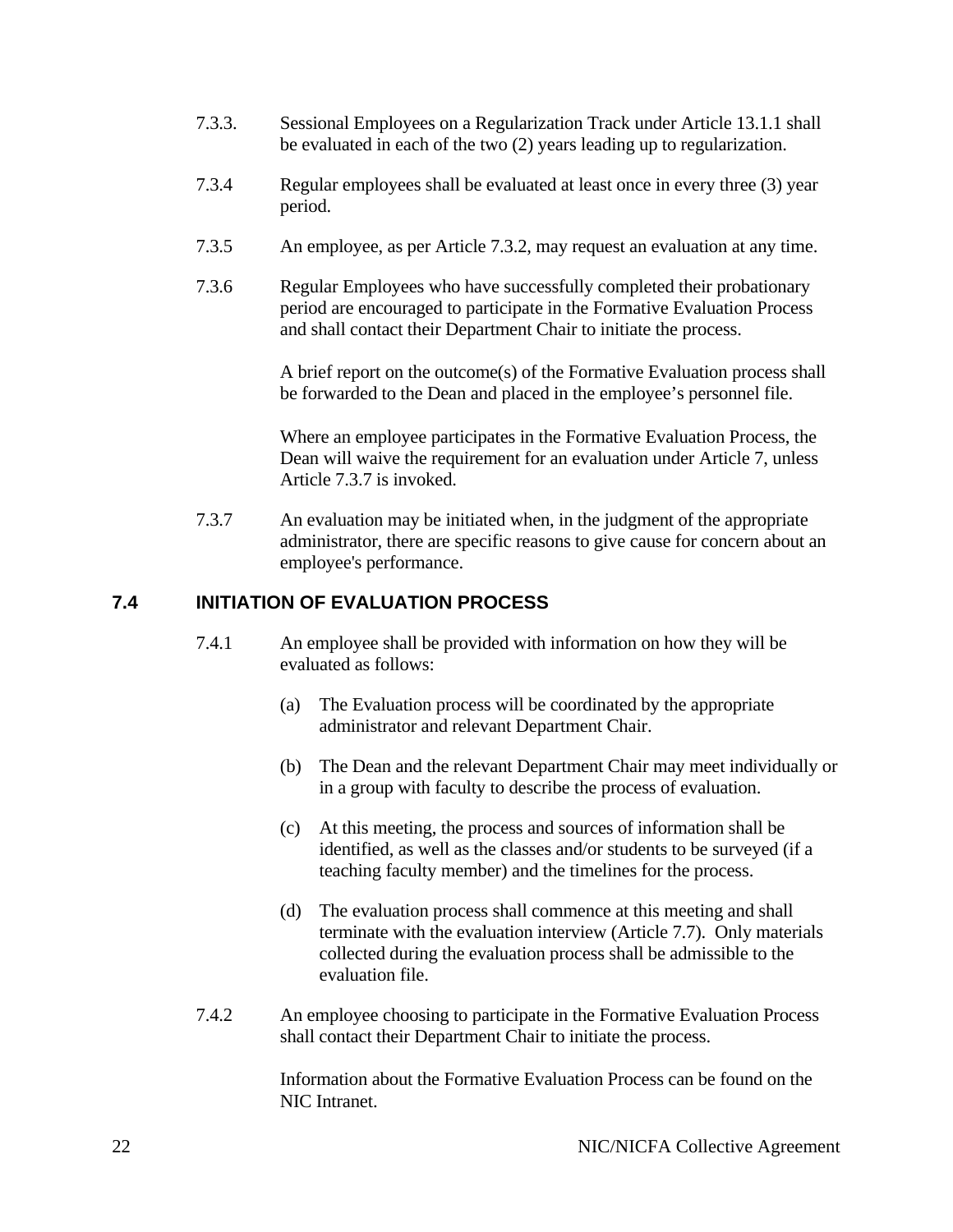## <span id="page-30-0"></span>**7.5 ACCESS TO EVALUATION FILE**

The evaluation file is accessible on request to the employee at any time during normal working hours. The file may not be removed from the place where it is normally kept, but photocopies of any material in it shall be made available to the employee on request. The Dean or designate shall be responsible for ensuring that the materials listed in the evaluation file are present and that they can be reviewed by the employee before the evaluation interview.

#### <span id="page-30-1"></span>**7.6 INPUT TO EVALUATION FILE**

- 7.6.1 The evaluation file for regular employees, and sessional employees with an appointment of 50% or more and more than four (4) months, or sessional on a regularization track shall consist of input derived from the following sources:
	- (a) A self-appraisal and supporting documents submitted by the employee.
	- (b) The results of student surveys of at least 60% of a faculty member's current students.
	- (c) Peer evaluation reports.
	- (d) Department Chair evaluation report.
	- (e) Evaluation reports from other college employees and appropriate community respondents, who shall be identified and agreed to by the employee and the responsible administrator.
	- (f) Reports of classroom visits.

 Input from students, peers, the appropriate Department Chair and the selfappraisal, are required components of the evaluation of teaching faculty.

- 7.6.2 The forms for reporting such information shall be developed by the Labour Management Committee and reviewed as required.
- 7.6.3 When considering the evaluation information, the evaluating administrator shall give credence only to data reported on the basis of personal contact, investigation and direct observation. Evidence derived from hearsay shall be disallowed.
- 7.6.4 No material may be added to the evaluation file at any time unless a copy is simultaneously sent to the employee.
- 7.6.5 Administrative classroom visits and other classroom observations for evaluation shall take place with a minimum of twenty-four (24) hours notification to the employee.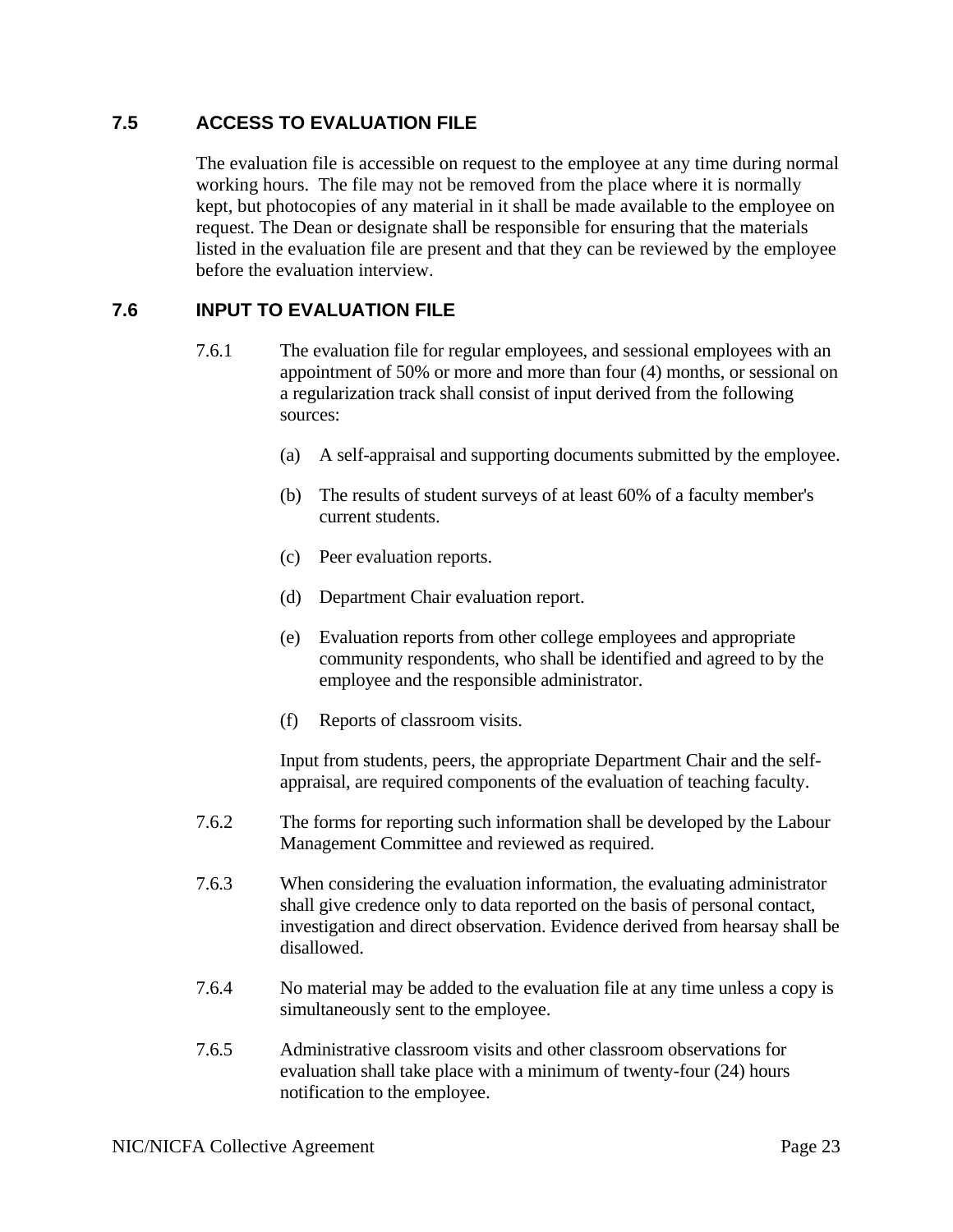# <span id="page-31-0"></span>**7.7 CONCLUDING THE EVALUATION PROCESS**

- 7.7.1 Where an evaluation is conducted for a Regular Employee, or a Probationary Employee, or a Sessional Employee with an appointment that is 50% or more and four (4) months or more, or a Sessional Employee on a Regularization Track in accordance with Article 13.1.1, the appropriate administrator shall provide at least seven (7) working days notice of the date of the formal evaluation interview.
- 7.7.2 The evaluating administrator shall write a summary of the evaluation based solely on materials in the evaluation file. This summary will be discussed with the employee at an evaluation interview, at which the evaluating administrator and Department Chair identified in Article 7.4.1 shall be present. The Administrator's Summary, which shall be entered into the employee's personnel file, shall include one, or a combination of, the following:
	- (a) For Probationary Employees:
		- (i) an acknowledgment of satisfactory or unsatisfactory performance;
		- (ii) continuation of employment;
		- (iii) a process for improvement;
		- (iv) further evaluation to be performed within a specified period of time;
		- (v) extension of probation;
		- (vi) discontinuation of employment.

 The employee shall acknowledge, in writing, that they have read the evaluation.

- (b) For Sessional Employees with appointments that are 50% or more, and more than four (4) months and Sessional Employees who are on a Regularization Track in accordance with Article 13.1.1:
	- (i) an acknowledgment of satisfactory or unsatisfactory performance;
	- (ii) continuation of present contract;
	- (iii) a process for improvement;
	- (iv) a further evaluation to be performed within a specified period;
	- (v) discontinuation of employment.

 The employee shall acknowledge, in writing, that they have read the evaluation.

- (c) For Regular Employees:
	- (i) acknowledgment of satisfactory or unsatisfactory performance;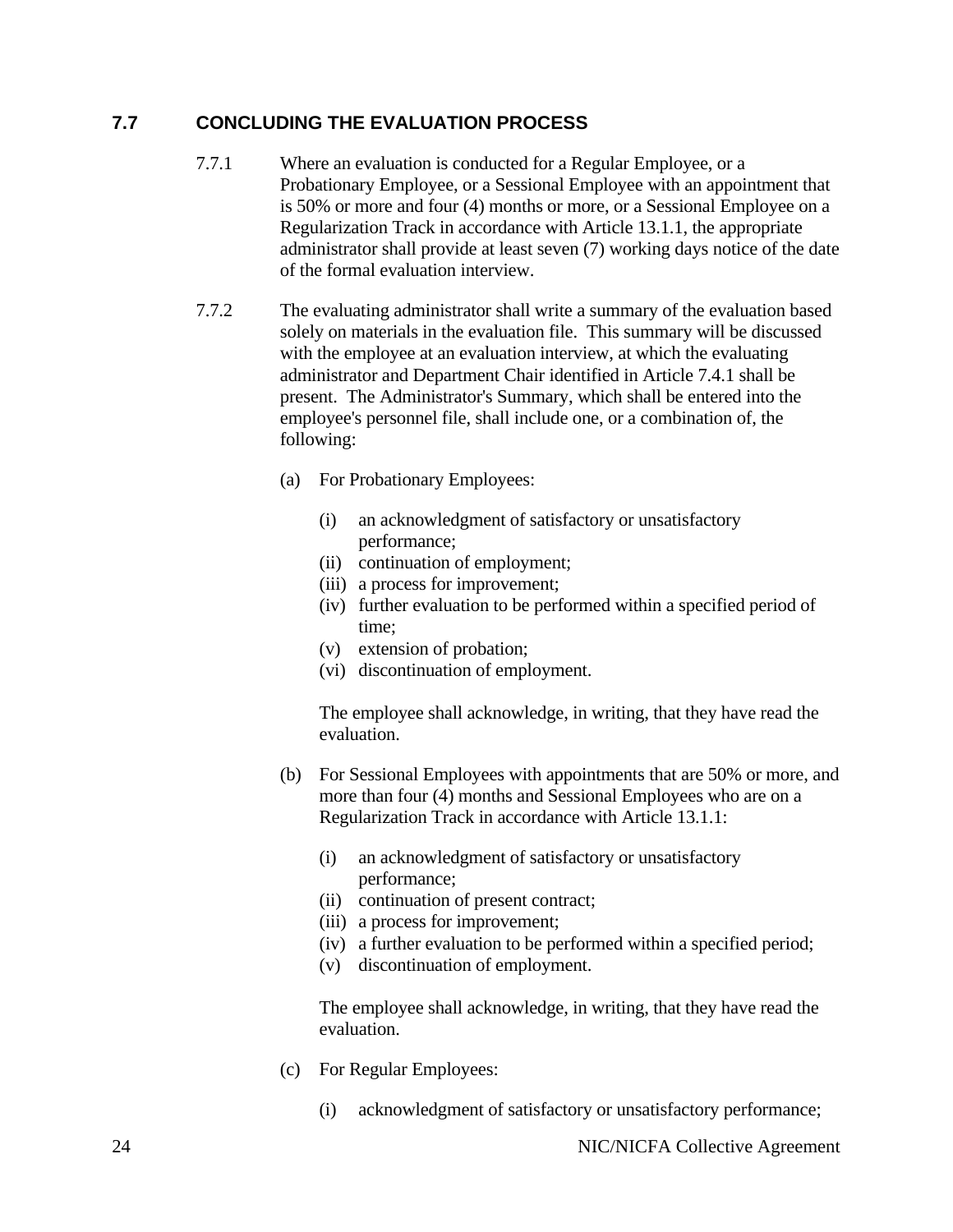- (ii) a process for improvement;
- (iii) a further evaluation to be performed within a specified period;
- (iv) discontinuation of employment.

 The employee shall acknowledge, in writing, that they have read the evaluation.

#### <span id="page-32-0"></span>**7.8 CHALLENGING THE EVALUATION**

An employee may insert a written challenge into the evaluation file, challenging any statement made in the submissions constituting the materials used in the evaluation. The challenge, which must be submitted within seven (7) working days of the employee being advised that the evaluation is complete, shall relate to the appropriateness of the statements made in the materials on the grounds that they are not relevant, or that they contain information and judgments that are not supported by evidence or materials in the file.

#### <span id="page-32-1"></span>**7.9 DISCIPLINARY ACTION ARISING FROM AN EVALUATION**

- 7.9.1 Suspension or dismissal of a regular employee for unsatisfactory performance as identified in an evaluation, can be justified only when a positive and supportive process for improvement has failed to result in a satisfactory level of performance as judged against the criteria set out in Article 7.2.1.
- 7.9.2 Where an employee is being monitored as a result of unsatisfactory performance, no further evaluation shall be conducted until a minimum of three (3) months has passed.

#### <span id="page-32-2"></span>**7.10 EVALUATION OF SESSIONAL EMPLOYEES LESS THAN 50% OR FOUR MONTHS OR LESS, AND CASUAL EMPLOYEES**

#### **(The process for Article 7.10 is in development)**

For sessional employees with an appointment less than 50% or four months or less, and casual employees.

Where an evaluation is conducted for a Casual Employee, or a Sessional Employee with an appointment that is less than 50% and four months or less, the appropriate Administrator's summary shall include one or a more of the following recommendations:

- (a) acknowledgement, in writing, of satisfactory or unsatisfactory performance;
- (b) continuation of present contract
- (c) discontinuation of employment.

The employee shall acknowledge, in writing, that they have read the evaluation.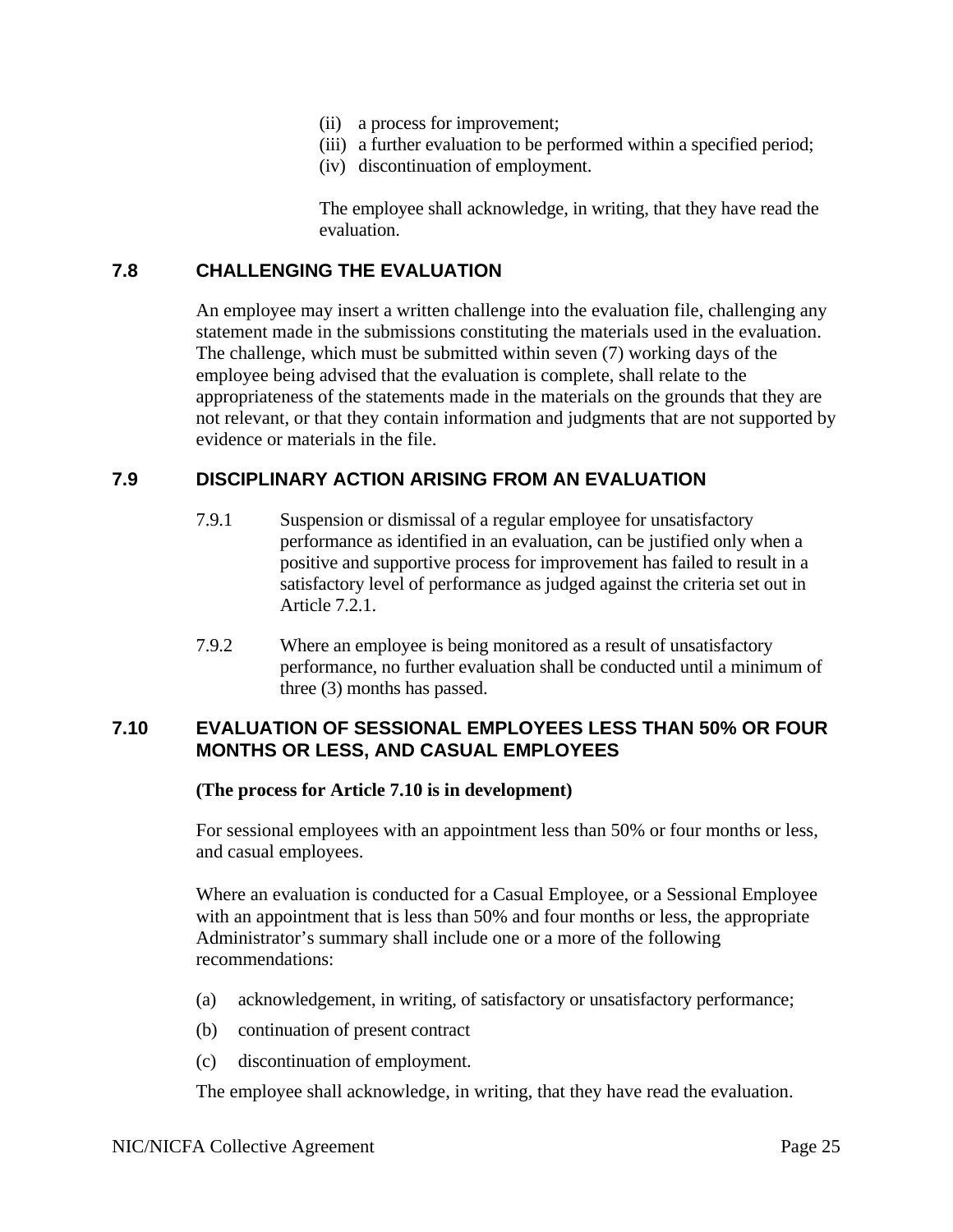#### <span id="page-33-0"></span>**7.11 EVALUATION OF DEPARTMENT CHAIRS**

- 7.11.1 Department Chairs shall be evaluated for performance of duties specifically associated with the Chair position at least once in each term of office. Evaluations may occur at any time after the first four (4) months of the assignment, at the request of Departmental faculty, the Dean or the employee.
- 7.11.2 The evaluation process for a department chair shall be coordinated by another Department Chair acceptable to the employee, in conjunction with the appropriate administrator.
- 7.11.3 All normal evaluation procedures specified in this Agreement shall be followed except that:
	- (a) The evaluation process, as specified in Article 7.4.1, shall be coordinated by the appropriate administrator and the Chair of another Department as identified in consultation with other chairs in the division.
	- (b) Input will be provided from other Department Chairs, the employee being evaluated, departmental faculty, other appropriate college employees and community respondents, as identified during the preevaluation meeting.
	- (c) The evaluation summary, as described in Article 7.7.2, shall include one or more of the following recommendations:
		- (i) a continuation of the term of office;
		- (ii) a change in performance;
		- (iii) a further evaluation to be performed within a specified period;
		- (iv) a termination of the assignment;
		- (v) modification of the expectations of the role.

 The employee shall acknowledge, in writing, that they have read the evaluation.

- 7.11.4 Termination of a Chair's assignment shall normally occur after an adequate and documented process of alerting towards deficiencies and guidance towards improved performance.
- 7.11.5 When a Chair position is vacated during the term of assignment, the position shall be filled by the election process described in Article 3.5.1 of this Agreement, and a new term shall commence at the election date.
- 7.11.6 When a Chair assignment terminates for any reason, the employee shall return to the position held immediately prior to assuming the assignment.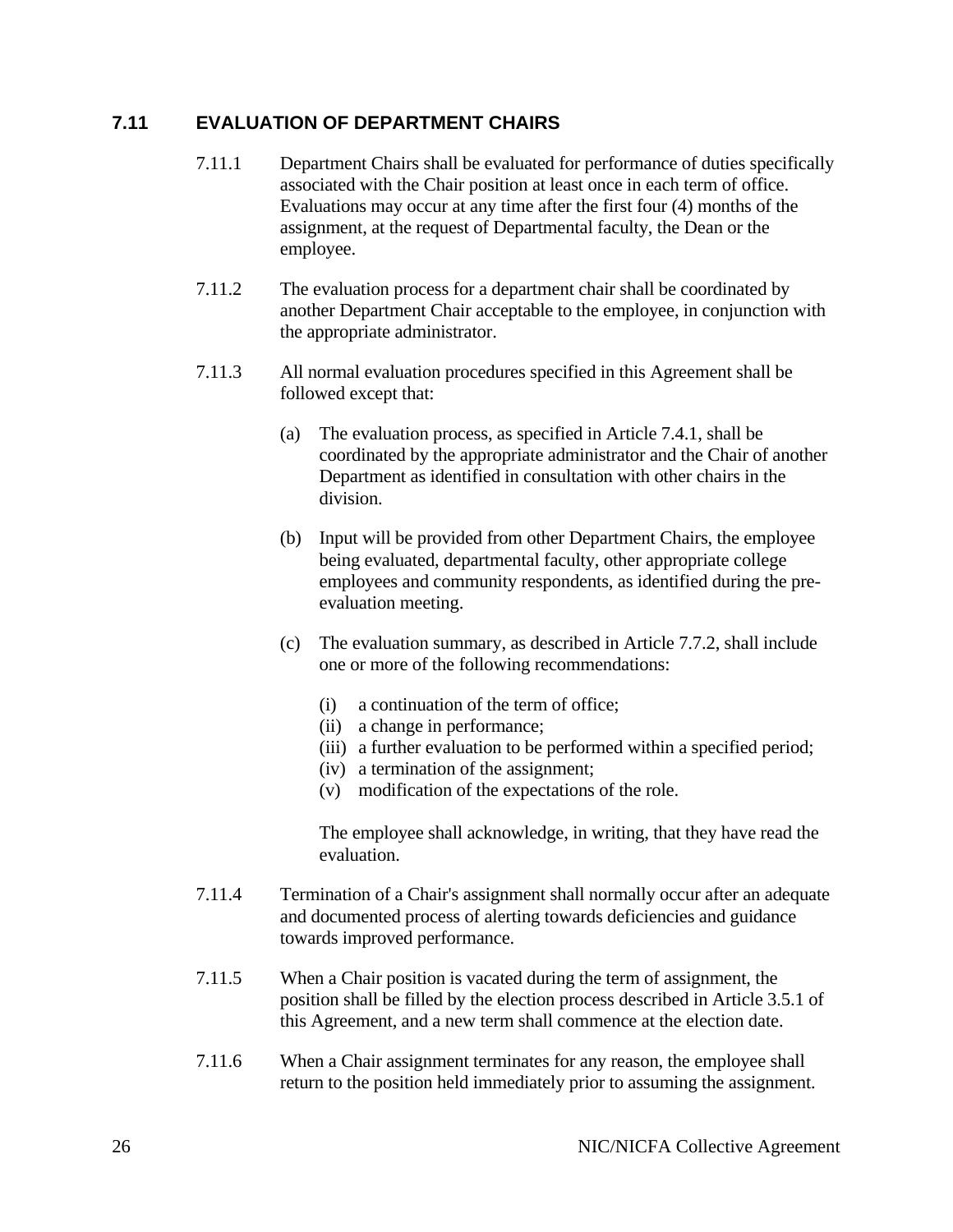#### <span id="page-34-0"></span>**7.12 EVALUATION OF NON-INSTRUCTIONAL COORDINATORS**

- 7.12.1 Coordinators will be evaluated before the end of the probationary period and then at least once in every three (3) year period.
- 7.12.2 The evaluation process will be coordinated by the appropriate administrator in consultation with at least one Department Chair, who shall discuss the process with the Coordinator being evaluated. At this meeting, college employees and community respondents to participate in the evaluation shall be identified and timelines for the process established.
- 7.12.3 Relevant evaluation forms shall be developed in consultation with the Labour Management Committee. Any instructional duties performed by the coordinator shall be evaluated by the procedures established in Article 7.6.
- 7.12.4 The evaluation summary, as described in Article 7.7, shall include one or a combination of the recommendations for evaluation of regular employees, as described in Article 7.7.

# <span id="page-34-1"></span>8. PERSONNEL RECORDS, DISCIPLINE, SUSPENSION AND DISCHARGE

# <span id="page-34-2"></span>**8.1 PERSONNEL RECORDS**

- 8.1.1 Employees may view their personnel records upon request to the Office of Human Resources. Such requests shall be granted at a time mutually agreeable to both parties, and shall not be unreasonably delayed.
- 8.1.2 The Employer shall not use any information contained in the employee's personnel file in a disciplinary way without first notifying the employee in writing that the information is being placed in the file, and including a copy of the relevant information from the file.

#### <span id="page-34-3"></span>**8.2 DISCIPLINARY ACTION**

Before any formal disciplinary action is initiated, the Employer shall take all reasonable steps to discuss and resolve the issue with the employee. Dismissal, as the most severe course of disciplinary action open to the Employer, shall normally occur only after a positive and supportive process for improvement has failed to result in a satisfactory level of performance.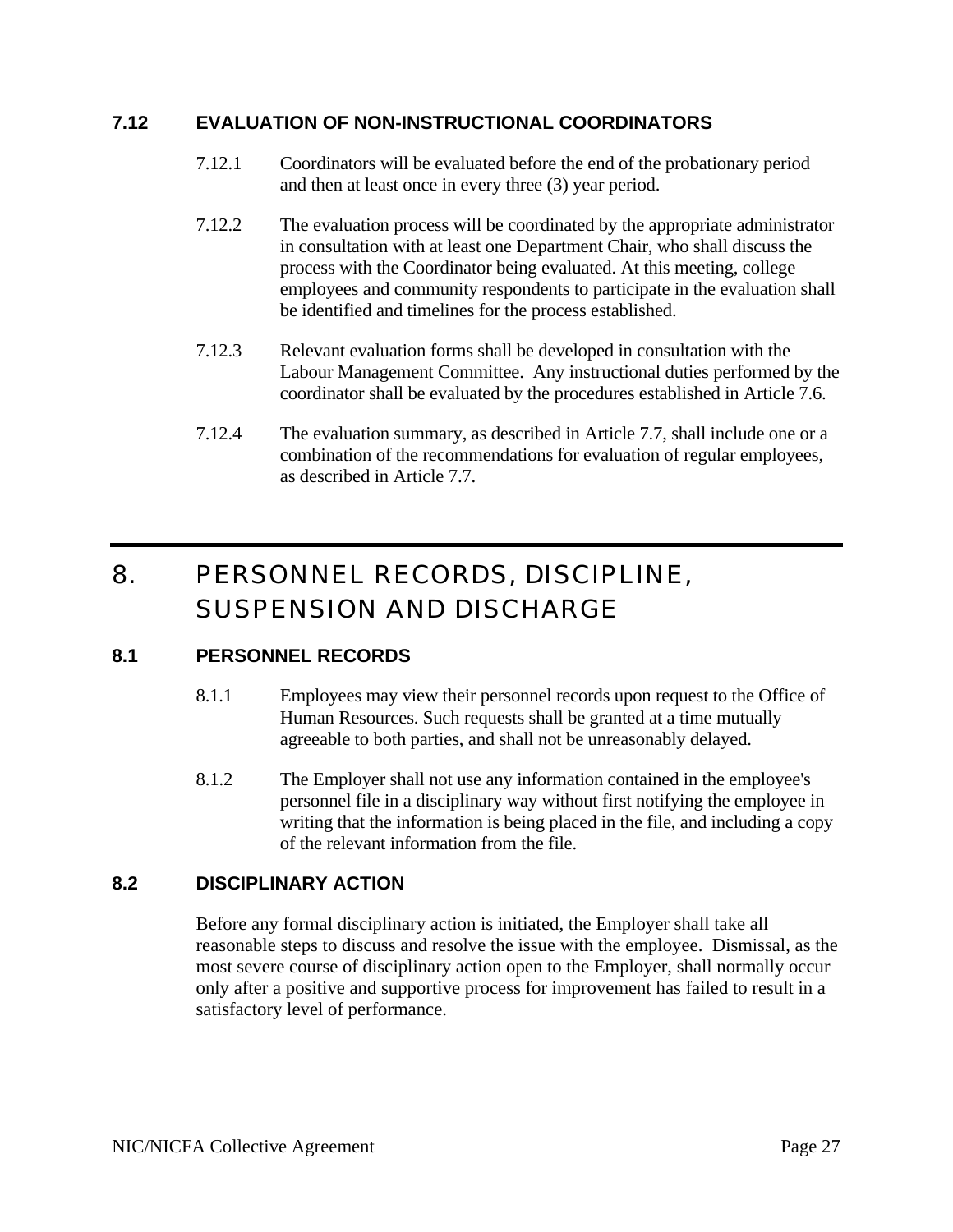## <span id="page-35-0"></span>**8.3 JUST CAUSE**

No employee shall be discharged, suspended, or in any way disciplined except for just and reasonable cause and only on the written authority of the Employer. In all cases, the burden of proof of just cause shall rest with the Employer.

## <span id="page-35-1"></span>**8.4 PROCEDURE**

- 8.4.1 An employee shall have the right to have his or her union representative present at any discussion that the employee believes might be the basis for disciplinary action.
- 8.4.2. Where an Administrator intends to interview an employee for disciplinary purposes, the Administrator shall notify the employee and the Union of the purpose of the interview in order for the employee to arrange union representation. Securing union representation shall not unduly delay the meeting or the resulting action to be taken.
- 8.4.3. Disciplinary action and the reasons shall be confirmed in writing within five (5) working days of the meeting held under Article 8.4.1. The reasons shall normally set out the substance and source of the allegations against the employee.
- 8.4.4. When an employee is suspended or dismissed, the Union shall be notified of the suspension or dismissal within five (5) working days, and shall receive a copy of the letter provided to the employee.
- 8.4.5. This article does not apply to those discussions that are of an operational nature and do not involve disciplinary action.

# <span id="page-35-2"></span>9. WORKLOAD (VARIOUS)

# <span id="page-35-3"></span>**9.1 HOURS OF WORK**

- 9.1.1 The College's normal hours of operation for credit courses are 8:30 am to 10:00 pm on Monday to Thursday and 8:30 am to 4:30 pm on Friday. Notwithstanding these hours, the regular hours of work for Faculty shall normally be between 8:30 am and 5:30 pm, Monday to Friday, with a onehalf (0.5) or one (1) hour lunch period as near to midday as the class schedule permits.
- 9.1.2 Employees may be required to work outside the regular hours of work on no more than two (2) occasions per week, except by consent, or in situations when employment conditions requiring evening or weekend delivery of instruction have been accepted.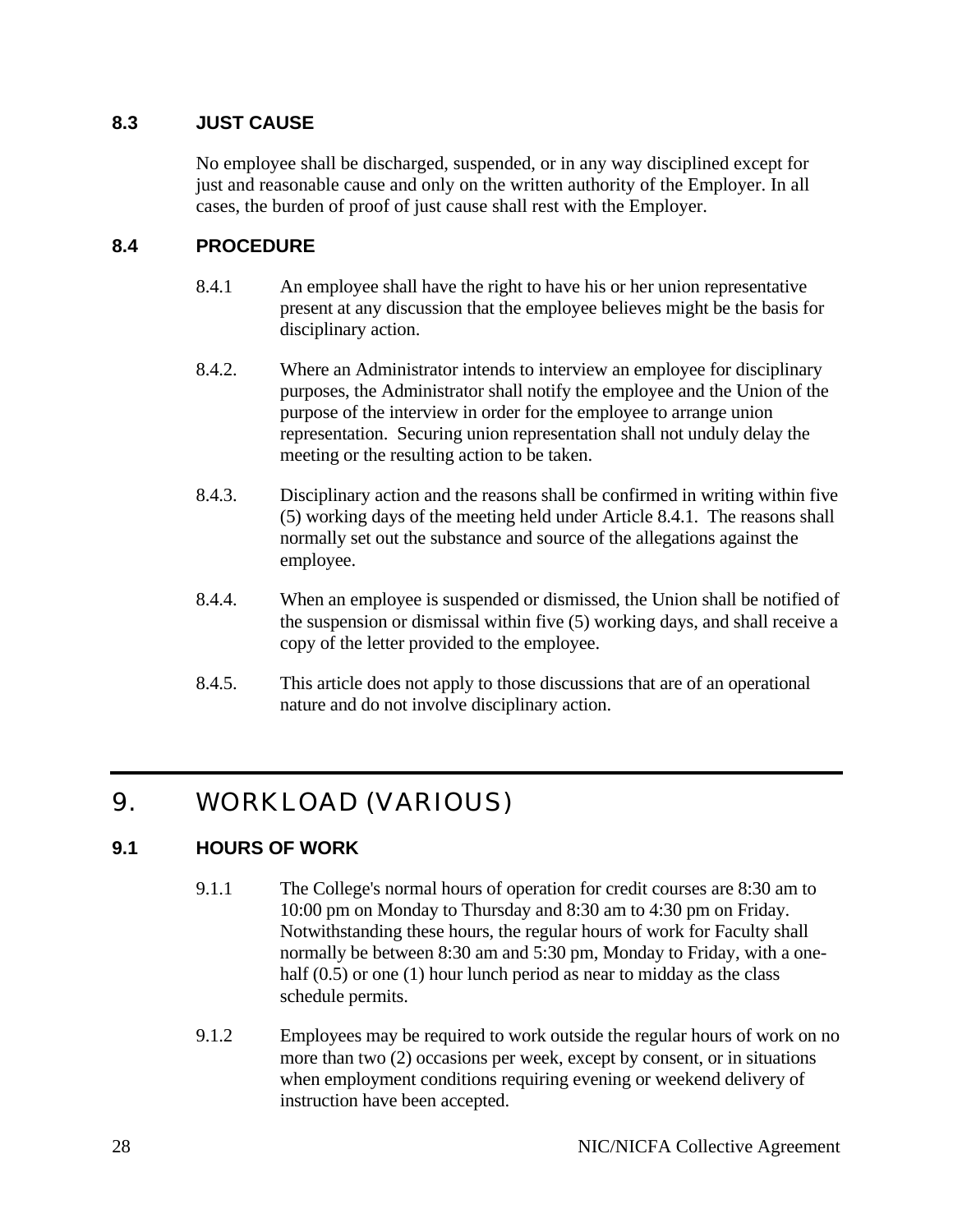Teaching duties will be scheduled on five (5) consecutive days, Monday to Saturday, unless the employee agrees otherwise.

Departments shall, in consultation with the Dean or designate, establish fair and equitable practices for the assignment of instructional duties outside the range of regular daytime and weekday working hours.

9.1.3 Full-time instructional faculty normally will be required to account for 30 hours per week of on-site duties throughout the academic year, and these shall not be altered, except by consent. These include teaching assignments, office hours, travel time and related activities approved as outlined in Article 9.2. When approved committee meetings fall within the time a faculty member is normally scheduled to be on campus, the time involved shall be deemed to be part of the scheduled weekly activity.

> It is understood that activities such as preparation and marking normally will require additional time beyond the thirty (30) hours of required on-site presence each week.

### 9.1.4 NON-INSTRUCTIONAL FACULTY

Non-Instructional faculty shall have a scheduled workweek not exceeding thirty-five (35) hours per week averaged over any two- (2) week period.

- 9.1.5 A faculty member's workload shall not extend beyond a maximum of ten (10) continuous hours in any one day unless waived by mutual agreement between the employee and the Dean or designate.
- 9.1.6 A period of twelve (12) consecutive hours must elapse between the completion of an employee's duties on one working day and the commencement of duties on the following day, unless this provision is waived in writing by the employee. Travel time as described in Appendix C shall be counted in determining the elapsed time.

# **9.2 ASSIGNMENT AND SCHEDULING OF DUTIES**

### 9.2.1 ASSIGNMENT OF DUTIES

(a) Assignment to employees of courses and other duties shall be determined by the Department Chair and the department, in consultation with the Dean or designate, and in accordance with the provisions of this Section. Every reasonable effort shall be made to accommodate the preferences of the employee.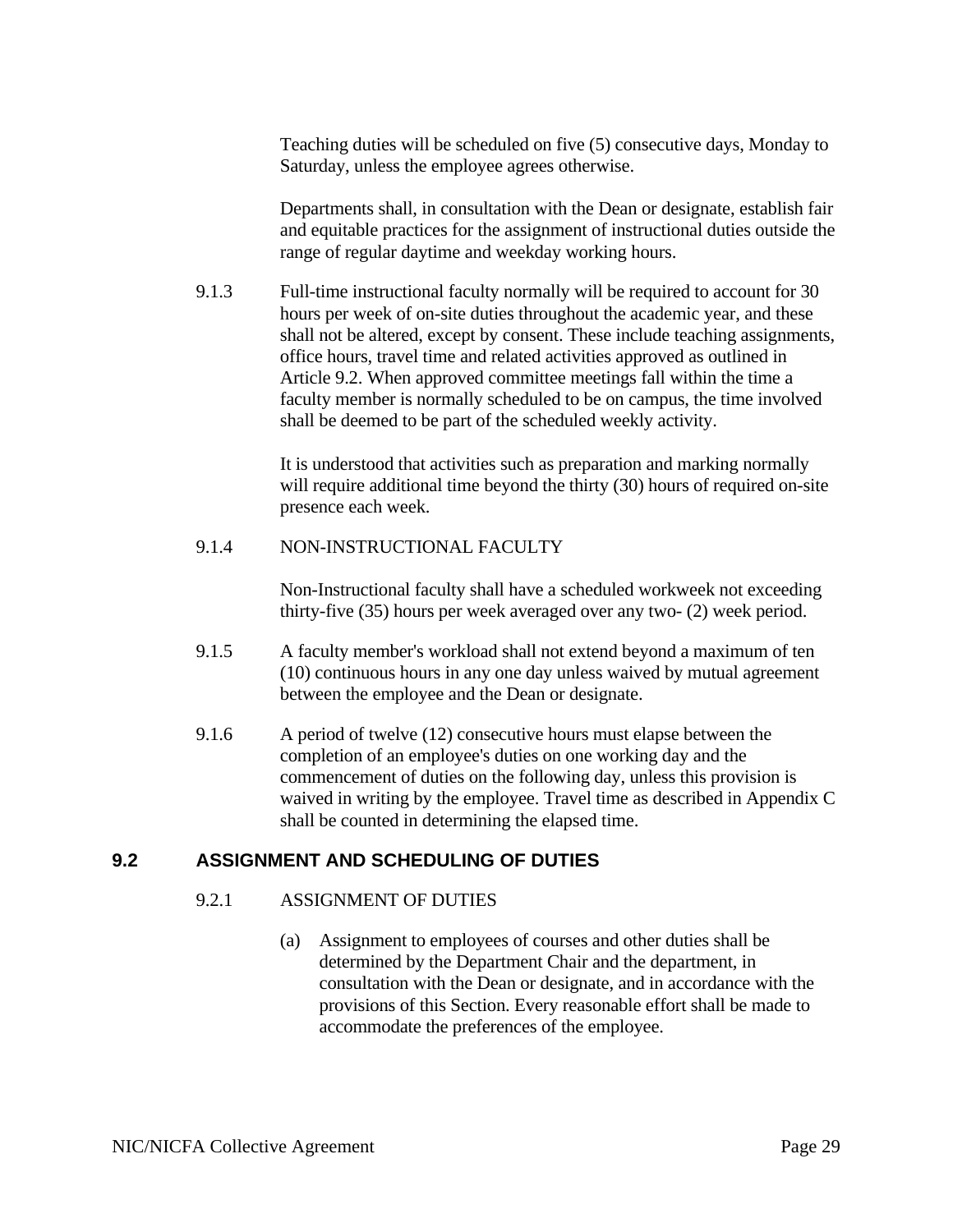(b) Assignment of duties and responsibilities must be established and approved no later than thirty (30) workdays before the assignment is to begin, and faculty shall be notified of their assignments in writing at this time. The employer also shall provide the Union with a summary of all workload assignments.

## 9.2.2 SCHEDULING OF DUTIES

(a) Scheduling of courses shall be coordinated by the regional campus administration, in consultation with the centre/campus employees and instructional Dean or designate. In determining faculty schedules, the appropriate administrator shall make every reasonable effort to act in accordance with stated faculty preferences, recognizing that the needs of students must be the first consideration. Seniority shall be used as the deciding factor when conflicts between faculty preferences can be resolved in no other way.

### 9.2.3 TIMETABLING STANDING COMMITTEE

The College shall have a standing committee to deal with the resolution of timetabling problems. Faculty representation shall be as agreed by the Labour Management Committee. Additional faculty members may attend standing committee meetings where the Labour Management Committee sees this as helpful for the resolution of the issues under discussion.

Draft timetables for Fall and Winter offerings shall be prepared no later than June 1; timetables for intersession courses shall be prepared at least 30 (thirty) working days prior to the commencement of the term. Final course timetables shall be posted at least 15 (fifteen) working days before schedule implementation.

9.2.4 In the event of special program funding, where it is not feasible to meet the requirements of Article 9.2.1 and Article 9.2.3, assignments and scheduling of duties and notification of faculty shall be completed as soon as possible.

# **9.3 DETERMINATION OF WORKLOAD**

- 9.3.1 In determining the formal assignment of workloads, the following factors shall be taken into account:
	- (a) size of classes;
	- (b) total number of students dealt with;
	- (c) nature of courses;
	- (d) number of different courses;
	- (e) number of different disciplines taught;
	- (f) responsibilities to open students/courses;
	- (g) need for, and availability of, instructional support;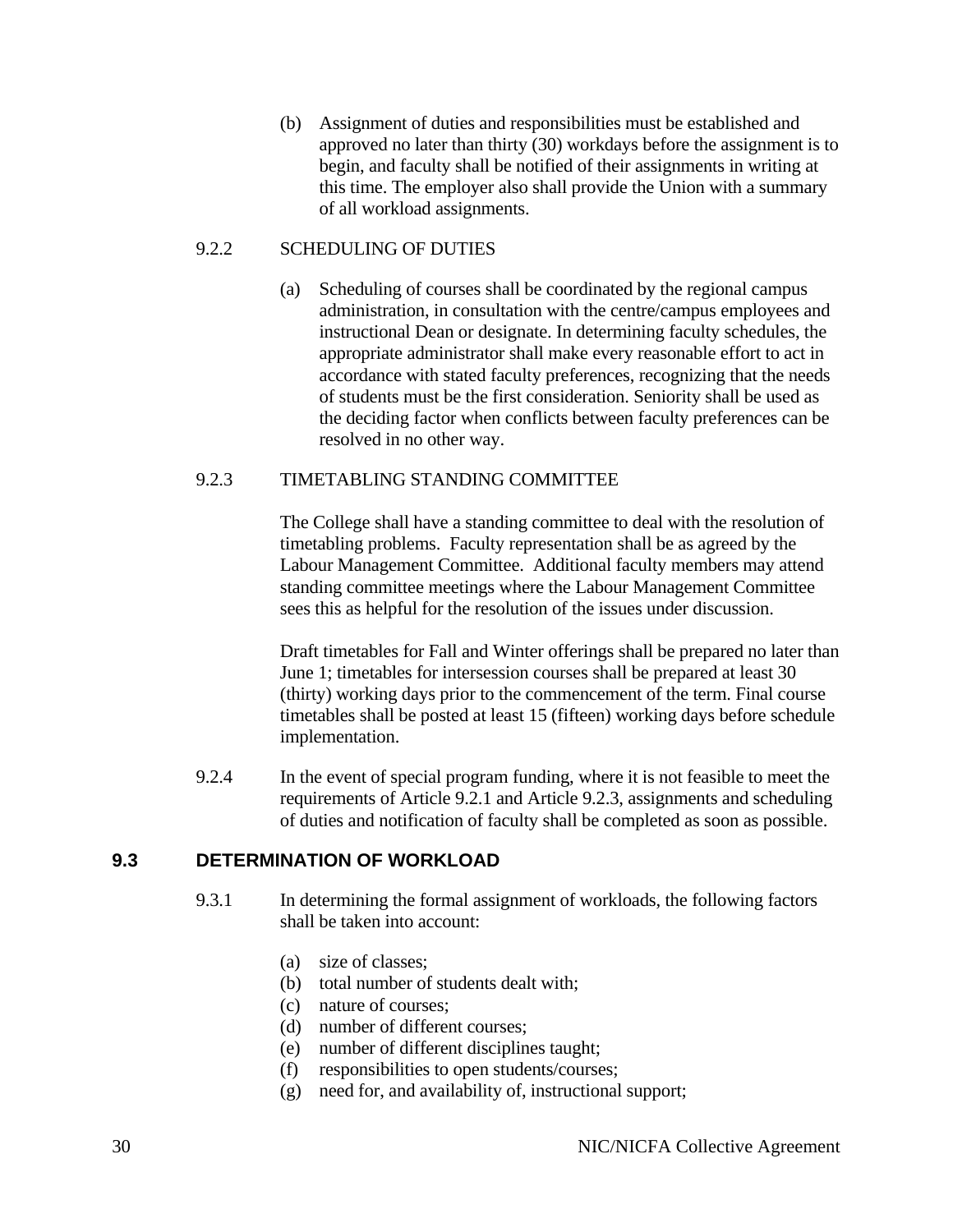- (h) marking requirements;
- (i) approved committee involvement;
- (j) concurrent or other course development activities;
- (k) number of locations at which the employee is required to teach and the travel time involved;
- (l) approved administrative and other non-instructional responsibilities;
- (m) whether the employee is teaching the course for the first time;
- (n) specific instructional needs of students.

### **9.4 INSTRUCTIONAL YEAR**

9.4.1 The regular instructional year for university transfer, advanced and provincial ABE and for career diploma programs shall consist of two (2) semesters. Regular employees may be assigned to teach a single scheduled course in the May-June intersession period not more than once every alternate year, except by consent. Faculty teaching intersession courses will not be required to support open students at the same time, except by Departmental agreement. Faculty not teaching intersession courses and not engaged in approved Professional Development activities shall be required to support open students, conduct curriculum development activities or perform other duties as assigned.

> The assignment of duties during intersession periods shall occur as outlined in Article 9.2.1(a).

9.4.2 For all other programs, the instructional year shall normally fall within the months September through June.

### **9.5 CALCULATION OF WORKLOAD: INSTRUCTIONAL UNITS**

- 9.5.1 In order to quantify the major components of an instructional assignment, it is agreed that employees will be assigned instructional units for their various instructional duties and related activities. The total number of instructional units allocated to each employee will be used to determine the employee's overall workload, as outlined in Article 9.5.
	- (a) The maximum full-time instructional load shall not exceed fifteen (15) instructional units per week, averaged over the instructional year, and shall not exceed eighteen (18) instructional units in any one duty week.

One (1) instructional unit is defined as:

- (i) 1 hour of direct instruction using lecture format in which new material, requiring preparation, is presented to a scheduled class;
- (ii) 1.8 hours of lab supervision/instruction if a lab assistant is available, to a maximum of 12 hours per week. Should the total assigned hours of lab instruction exceed twelve (12) per week,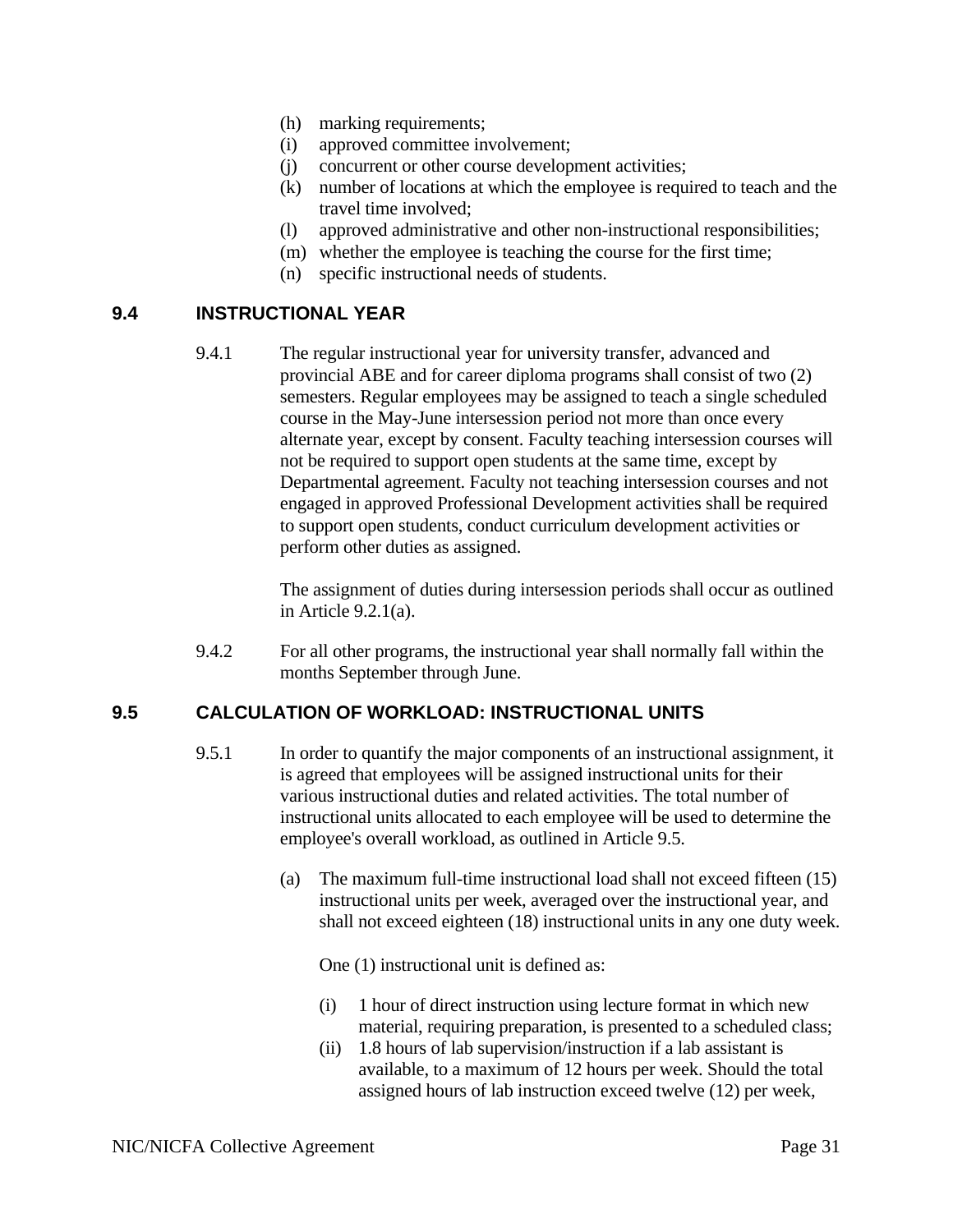this weighting may be altered on the basis of a recommendation by the Department Chair in consultation with the employee and Dean or designate.

- (iii) between 1 and 1.6 hours of lab supervision/instruction if a lab assistant is not available. The figure used shall depend upon the amount of work involved in setting up and dismantling the labs, and shall be determined, on a course by course basis, by the Department Chair in consultation with Departmental employees and the Dean or designate.
- (iv) 1.4 hours of instruction for clinical delivery mode;
- (v) 1.8 hours of trade or technical instruction;
- (vi) 1.8 hours of regular instruction for applied business technology, computer applications and tourism programs;
- (vii) 1.6 hours of practicum supervision;
- (viii) 1.6 hours of classroom instruction in ABE, ESL and language classes where there is a combination of lecture, group work, desk work and lab-like activity;
- (ix) 1.6 hours of studio instruction for visual arts, a maximum of 8 hours of which, per week, may be used for supervised studio activity;
- $(x)$  1.6 hours of classroom instruction, to include a minimum of six (6) hours of Disabled Student Services where applicable, in A.S.E;
- (xi) 3 hours of direct travel to and from a teaching location other than the work location, as assigned in 9.18.1, when the employee teaches in more than one College campus/centre on the same day or when the employee teaches in a campus/centre located more than sixty (60) km from the home campus/centre.
- (xii) 1.0 instructional unit for every nine (9) assessments where a faculty member is carrying out a college assessment function, not program specific, during the instructional term.

#### 9.5.2 INSTRUCTIONAL UNIT ADJUSTMENTS

Where the complexity of the instructional materials warrant, the allocation of instructional units for any course shall be increased by 20% for any course(s) which the employee has not taught within the previous two (2) years and where no time has been specifically allocated for preparation in advance of the course start date. The amount of preparation time appropriate for any course shall be determined by mutual consent amongst the Dean or designate, Department Chair and departmental employees.

(a) Where there is a substantial change in course content during the academic year, and the department, in consultation with the Dean or designate, determines that immediate course modification is required, the additional development time will be provided for faculty charged with implementing the changes.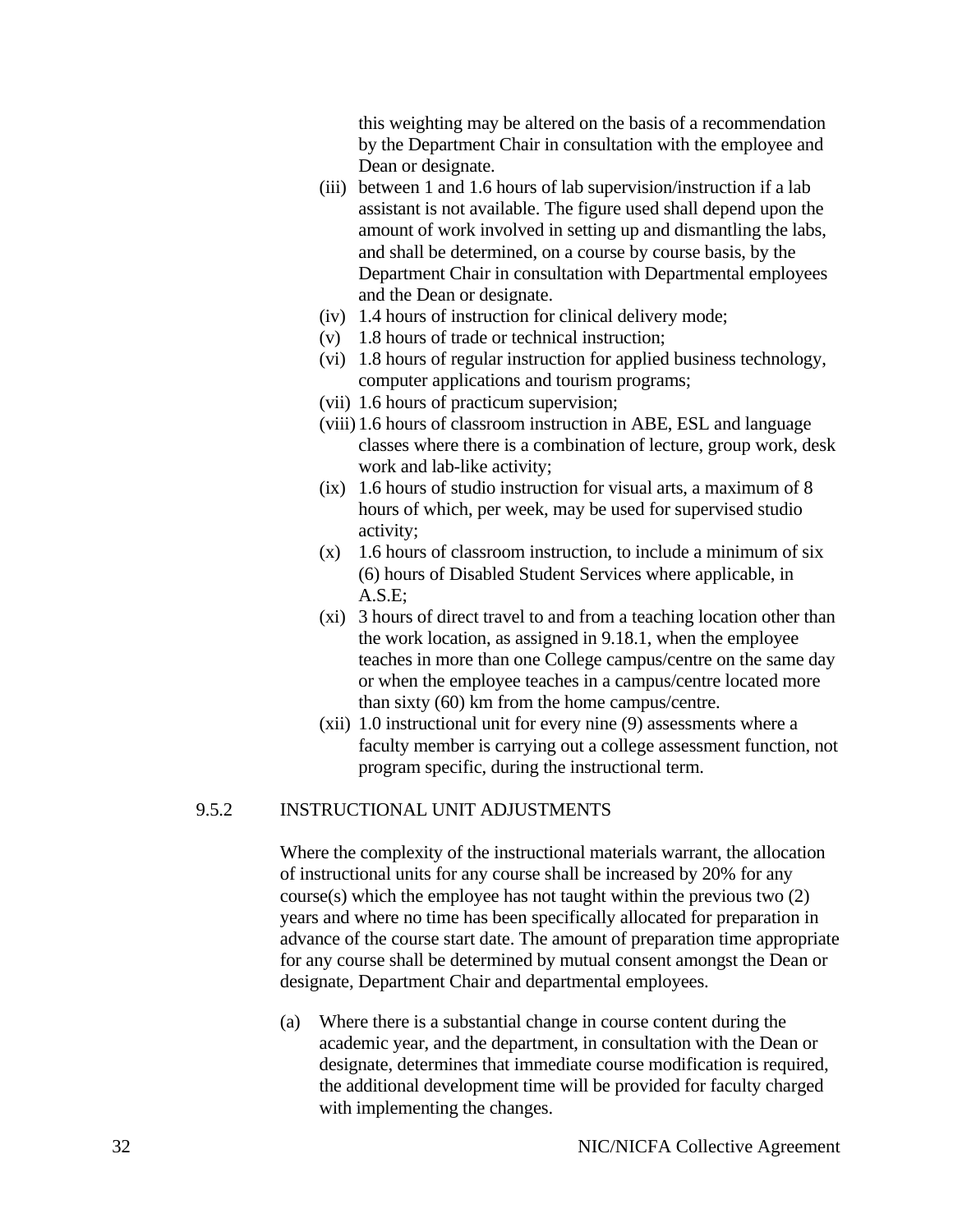- (b) Instructional Unit Adjustment
	- (i) The maximum full-time instructional workload for faculty teaching Mathematics and Science Laboratory courses shall not exceed eighteen (18) student contact hours in any one duty week.
	- (ii) Sessional Faculty Teaching Non-Laboratory Courses

When a sessional employee teaches a non-laboratory course and the aggregate number of students in those courses is equal to 90% of the capped enrolment, each course shall be increased from 20% to 25%.

(iii) Sessional Faculty Teaching Laboratory Courses

A sessional faculty teaching a science course with a lecture and laboratory component shall be recognized at 30% workload.

#### 9.5.3 OPEN STUDENTS

- (a) Instructional units shall be determined on the following basis for employees instructing open students (with the exception of Applied Business Technology):
	- (i) 0.75 instructional units per week for every six (6) students in non-lab open courses;
	- (ii) 1.2 instructional units per week for every six (6) students in open courses with a regular lab component where no laboratory assistant is present.
	- (iii) 1.0 instructional unit per week for each 1.5 units of open courses tutored, with shorter courses to be pro-rated on unit value, as long as such courses are not being taught concurrently in a scheduled format.

When faculty are employed to deal exclusively with open students as content specialists on a regional or College-wide basis, this article shall not apply unless three (3) or more courses are involved. For every additional 1.5 unit course beyond two (2) courses, 0.5 instructional units shall be assigned per week, with shorter courses pro-rated on unit value. Article 9.15.4 shall apply in the event the faculty member is assigned course supervisory responsibilities. Agreement of the Union shall be sought for all new positions of this nature prior to recruitment.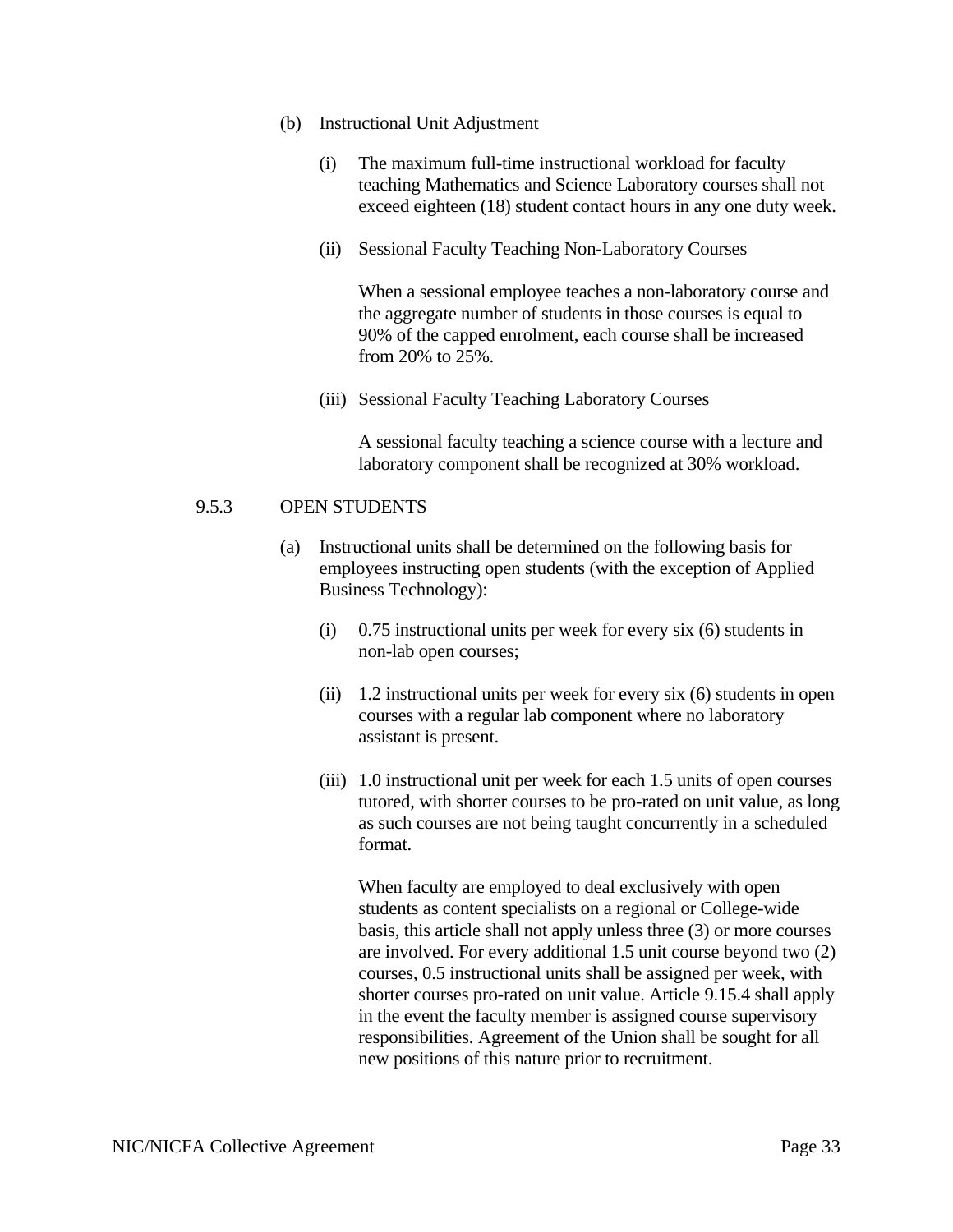(b) The workloads of faculty instructing open students shall be evaluated at the start of each month, and shall include course extensions. It is recognized that the number of open students assigned to an employee may sometimes "peak" in January due to an overlap of completing students with new registrations. This peak will be ignored in calculating workloads for that month provided the situation does not persist into February.

## **9.6 STUDENT CONSULTATION HOURS**

Department Chairs will determine, in consultation with their departments and the appropriate Dean or designate, the appropriate number of office hours required on a weekly basis for faculty to be available for student consultation. All faculty shall post their timetables with office hours indicated. In programs where students have constant access to the faculty, the office consultation will be by appointment only.

# **9.7 COURSE PREPARATION IN ACADEMIC AND CAREER PROGRAMS**

Where a faculty member has not taught a course before, then a faculty member shall receive one week's preparation time to a maximum of two weeks based on their workload assignment.

Faculty in academic and career programs shall not be expected to prepare more than three (3) different 3-credit courses in a given semester. This may be exceeded under the provisions outlined in Article 9.10.2 (Underload), or by mutual agreement between the employee and Dean or designate.

### **9.8 OTHER DUTIES**

In the event the College requires faculty to undertake, on a regularly occurring basis, specified duties not mentioned elsewhere in Article 9, such duties shall be considered part of the employee's workload to an extent to be determined by consultation between the employee, the Department Chair and the Dean or designate.

Examples of such duties include, but are not limited to, such things as the arrangement and supervision of work experience placements, assessment related activities, regularly scheduled group advising or pre-registration counselling sessions and region-wide responsibilities, apart from those exercised by Department Chairs.

Where deemed appropriate by the parties, such duties may be assigned an instructional unit value to be used in the quantification of overall workload. The assignment of instructional units shall be agreed upon between the Employer and the Union in consultation with the Department Chair and department employees.

# **9.9 NUMBER OF COURSES AND SECTIONS**

The number of scheduled courses faculty will handle in a given semester will vary from program to program and may vary from campus to campus. In academic courses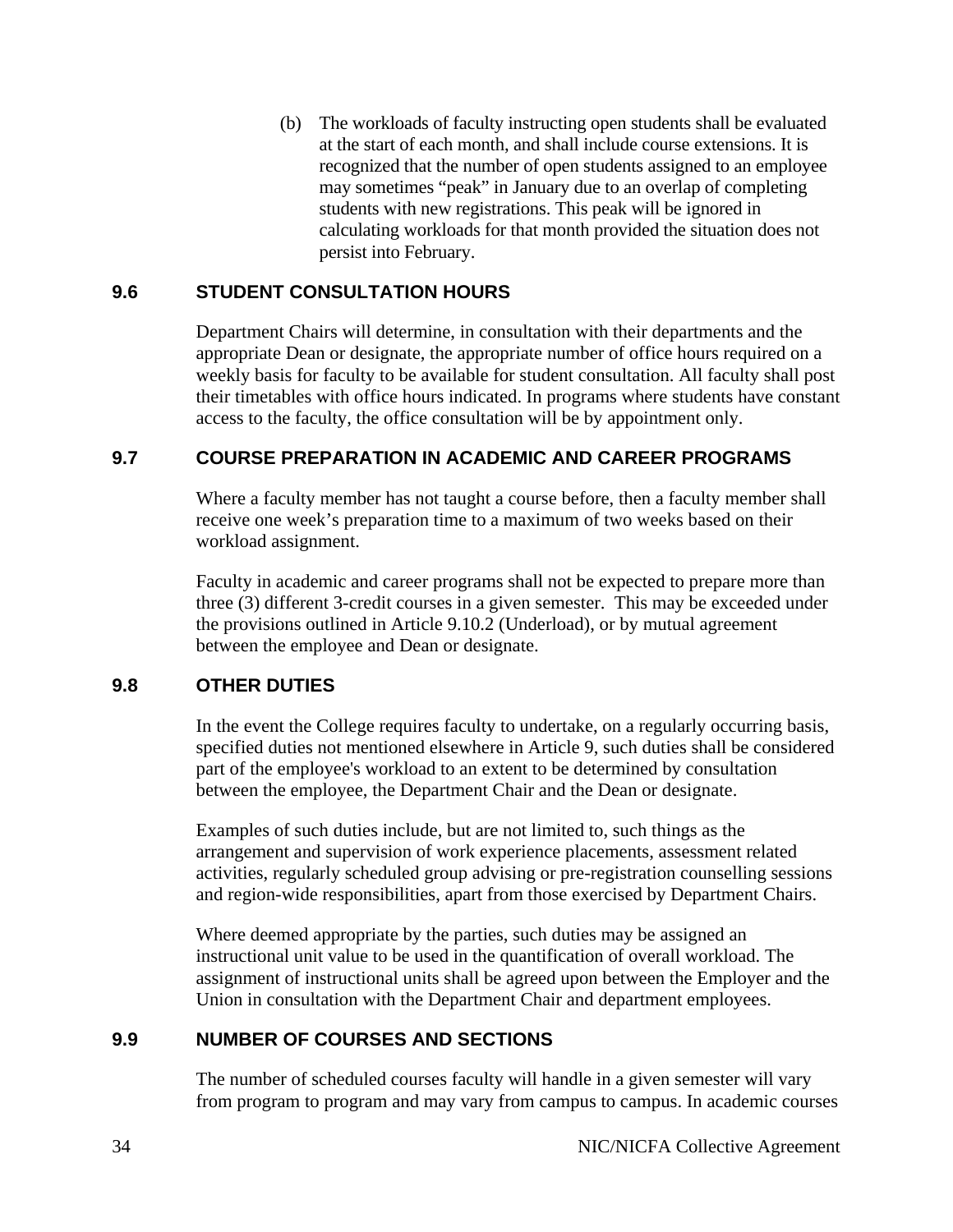at the university transfer level, and in two-year career diploma programs, the assignment for a full-time faculty member shall not exceed four (4) scheduled courses per semester. An additional section/preparation may be added under the provisions outlined in Article 9.10.2 (Underload). The number of courses may be prorated for courses involving more or fewer than three (3) instructional units per week. This provision shall not be enforced to the extent that it exceeds the workload as specified in Article 9.5.

#### 9.9.1 COMPUTER SCIENCE FACULTY

A full (100%) workload teaching only first year courses will be four (4) sections and three (3) preps in each semester.

A full (100%) workload teaching only second year courses will be three (3) sections and three (3) preps in each semester.

#### 9.9.2 COMPUTER GRAPHICS FACULTY

A full (100%) workload in Computer Graphics will be seven (7) sections and six (6) preps averaged over the academic year.

#### 9.9.3 INTERSESSION

Instructors in Computer Science and Computer Graphics with a full (100%) workload will not be required to teach an intersession course in the May – June period.

#### 9.9.4 HOSPITALITY AND TOURISM FACULTY

A full (100%) workload will be five (5) sections (3 credits each) and five (5) preps in each semester.

### **9.10 STUDENT LOAD: UNIVERSITY TRANSFER, ADVANCED AND PROVINCIAL ABE, CAREER DIPLOMA PROGRAMS**

9.10.1 The student load, which is the total of open and/or scheduled students, shall not at any time exceed one hundred and twenty five (125) students per faculty, unless special circumstances apply. These exceptions shall be negotiated separately and shall include instances where technology or additional support is provided.

> To address specific instructional situations, the following guidelines shall also apply:

(a) 115 students shall be considered the maximum load for English faculty, except in English Composition, where the maximum shall be 100 students;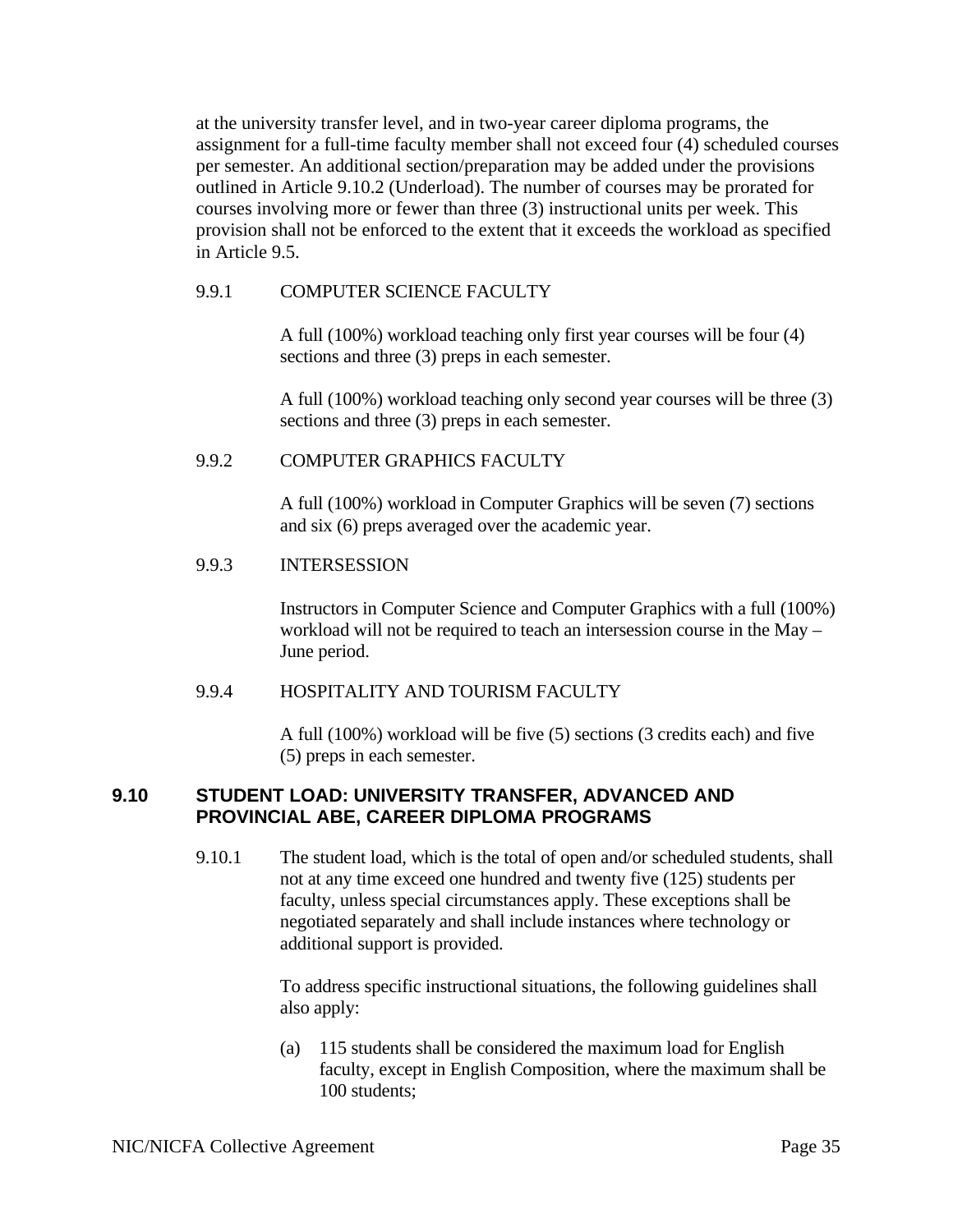- (b) Each student in laboratory science courses with a scheduled, regular laboratory component shall count as 1.5 students for the purposes of calculating student loads.
- (c) The calculation of student numbers for determining workload shall take place on the last day that a student can obtain a refund of course fees.

## 9.10.2 STUDENT UNDERLOAD

(a) In any semester where academic, advanced or provincial level ABE, or Career diploma faculty carrying a full workload as defined in Article 9.5 have student workloads more than 25% below the maxima defined in Article 9.10.1, then their workload may be adjusted by one, or a combination of, the following expedients, as determined by consultation among the Department Chair, the Dean or designate and the employee, who shall ensure that the amount of any additional duties is commensurate with the extent of the underload. Part-time employees shall be subject to the same provision, pro-rated according to the percentage of their contracts.

Additional duties may be chosen from, but shall not be confined to the following list:

- (i) teaching a maximum of one (1) additional course, either in the semester in which the shortfall occurs, or in the next semester or intersession period. Additional instructional units accrued in this way shall not be considered in calculating overload;
- (ii) engaging in new or ongoing course development activities;
- (iii) accepting open students;
- (iv) acting as a marker and/or course supervisor.
- (b) It is understood that every possible effort shall be made to prevent underloads arising through lack of adequate instructional space or facilities. Priority in assigning classrooms or other resources shall be given to faculty who might otherwise be forced into an underload situation. Where an underload situation arises on account of insufficient space or resources, no faculty shall be required to teach an additional course or section except by consent.

# **9.11 SCHEDULED SECTION/CLASS SIZES**

9.11.1 Academic and Career Diploma classes shall not exceed 35 students except in those situations where it is deemed appropriate by the department or employee to offer lectures to larger groups. The following limits shall also be observed: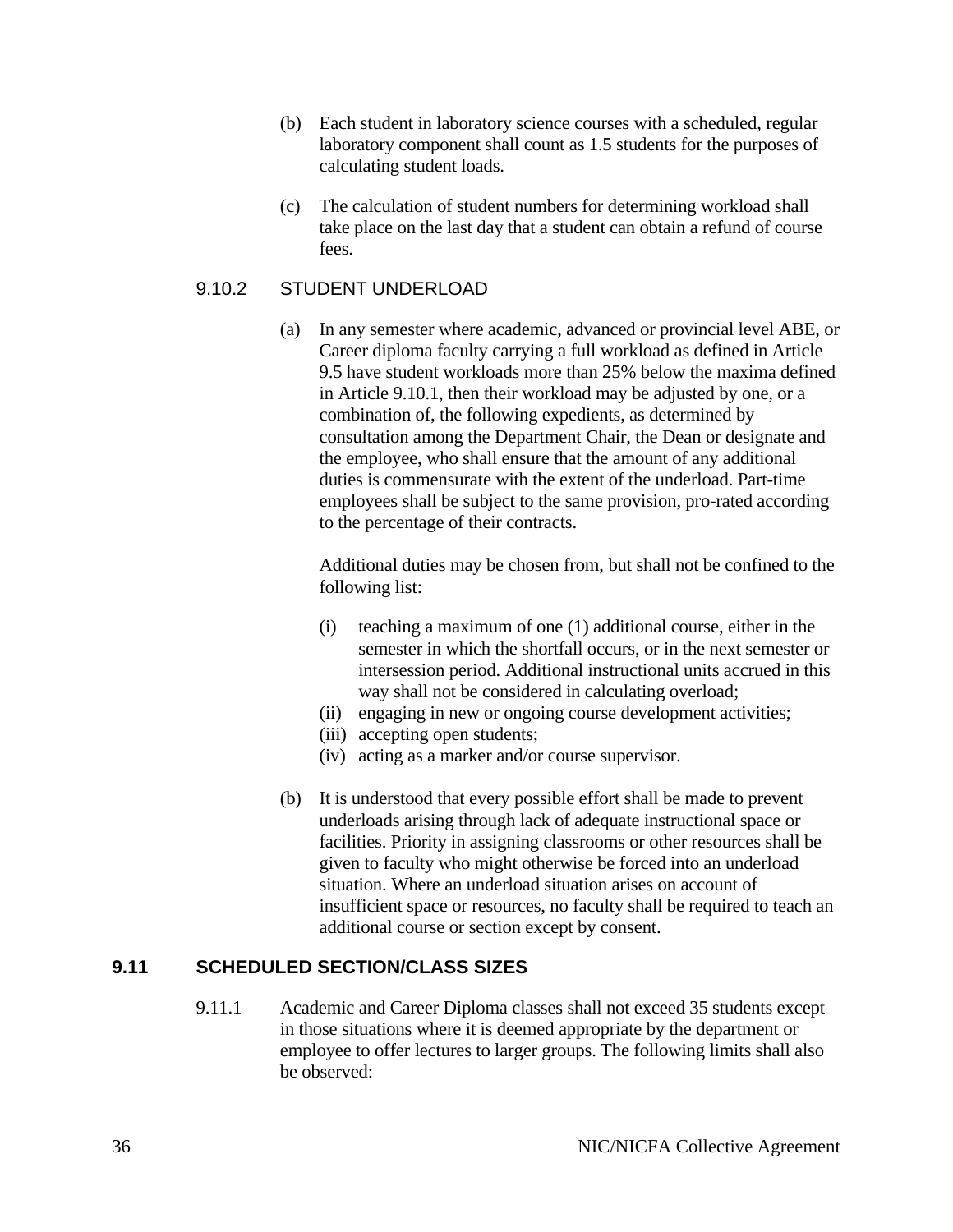- (a) Part-time vocational programs: Maximum class sizes shall be determined by considering the following factors:
	- (i) limits imposed by external agencies;
	- (ii) practical component requirements;
	- (iii) facilities and location for delivery.

 The maximum number of students in any part-time vocational upgrading course will be determined in consultation among the instructors, Department Chair, and the Dean on a course-by-course basis taking into consideration the delivery method and limitations of available training equipment.

(b) Other vocational programs:

|     |                                                                                                           | <b>Theory</b>                                        | Practical   |
|-----|-----------------------------------------------------------------------------------------------------------|------------------------------------------------------|-------------|
|     | Log Scaling, MED:                                                                                         | 24 students                                          | 12 students |
|     | Nautical, Drafting, Electronics:                                                                          | 20 students in all sections                          |             |
|     | <b>Driver Training:</b>                                                                                   | 20 students                                          | 4 students  |
|     | Automotive/HD:                                                                                            | 20 students                                          | 16 students |
|     | Welder, Welder/Fabricator:                                                                                | 20 students                                          | 16 students |
|     | Electrical, Entry Level:                                                                                  | 20 students                                          | 16 students |
|     | Trades Upgrading:                                                                                         | 20 students                                          | 12 students |
|     | <b>Chef Training:</b>                                                                                     | 16 students in all sections                          |             |
|     |                                                                                                           |                                                      |             |
| (c) | <b>Applied Business Technology:</b>                                                                       | 18 students                                          |             |
|     |                                                                                                           |                                                      |             |
| (d) | English composition classes in U.T:                                                                       | 25 students                                          |             |
| (e) | English U.T. literature classes, with<br>a major composition teaching<br>element at the first year level: | 30 students                                          |             |
| (f) | ESL (all levels):                                                                                         | 16-18 students                                       |             |
| (g) | <b>ABE</b> Fundamentals:                                                                                  | 12-14 students                                       |             |
| (h) | <b>ABE</b> Intermediate:                                                                                  | 20 students                                          |             |
| (i) | <b>ABE</b> Advanced/Provincial:                                                                           | 25 students in Maths/English<br>30 students in other |             |
| (j) | <b>Adult Special Education (ASE):</b>                                                                     | 12 students                                          |             |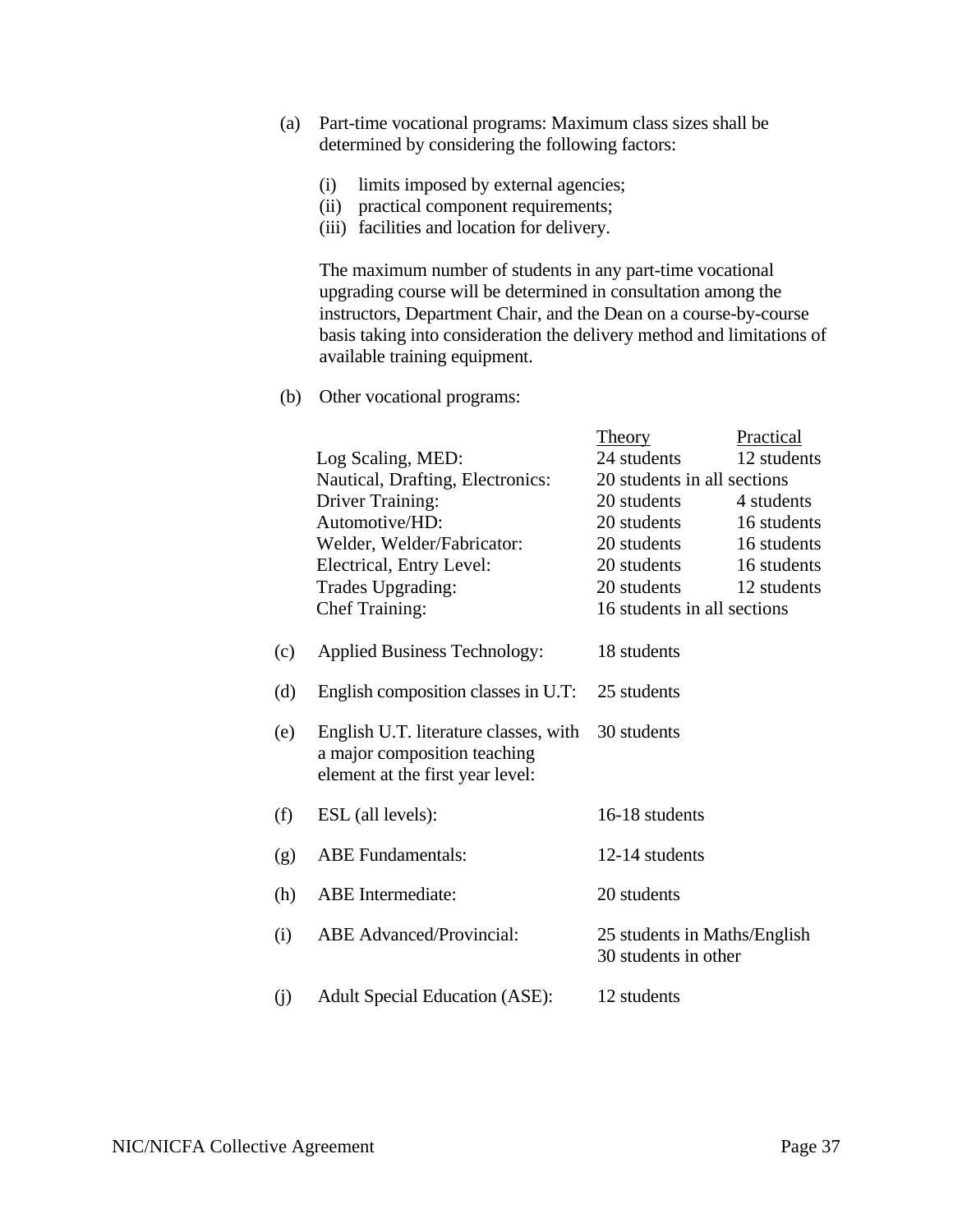| (k) | Nursing:                               | 8 students in clinical<br>12 students in lab<br>16 students in preceptorship<br>32 students in class  |
|-----|----------------------------------------|-------------------------------------------------------------------------------------------------------|
| (1) | Practical Nursing Program (PNP):       | 10 students in clinical<br>12 students in lab<br>16 students in preceptorship<br>32 students in class |
| (m) | Early Childhood Education:             | 24 students in class<br>12 students in practicum                                                      |
| (n) | Human Service Worker (HSW):            | 24 students in class<br>12 students in practicum                                                      |
| (0) | <b>Visual Arts:</b>                    | 12-24 students dependent upon<br>studio requirements                                                  |
| (p) | Home Support/Resident Care<br>Program: | 20 students in class<br>10 students in lab<br>10 students in clinical                                 |

- 9.11.2 Notwithstanding the above limits, class sizes in any course shall not exceed the capacity of the equipment or safe working limits of the facilities available.
- 9.11.3 Class sizes in new program areas shall be established between the Union and the Employer in consultation with the Dean or designate and the Department Chair(s) in the relevant program area.

# **9.12 CONTRACT SERVICE WORK**

When employees covered by this Agreement are involved in contract service work, all hours worked in excess of the weekly workload as defined in Article 9.5 shall be banked and taken as time off between courses.

# **9.13 OVERLOAD**

It is recognized that it is in the best interests of both the employer and employee to avoid overload situations. Acceptance of an overload in any semester is voluntary, but when such overload occurs, the Employer shall make every reasonable effort to arrange a corresponding reduction in workload in the next semester. In addition, the following provisions shall apply:

9.13.1 No appointment shall be approved that places an employee in an overload situation, unless there is a corresponding workload reduction in the following semester.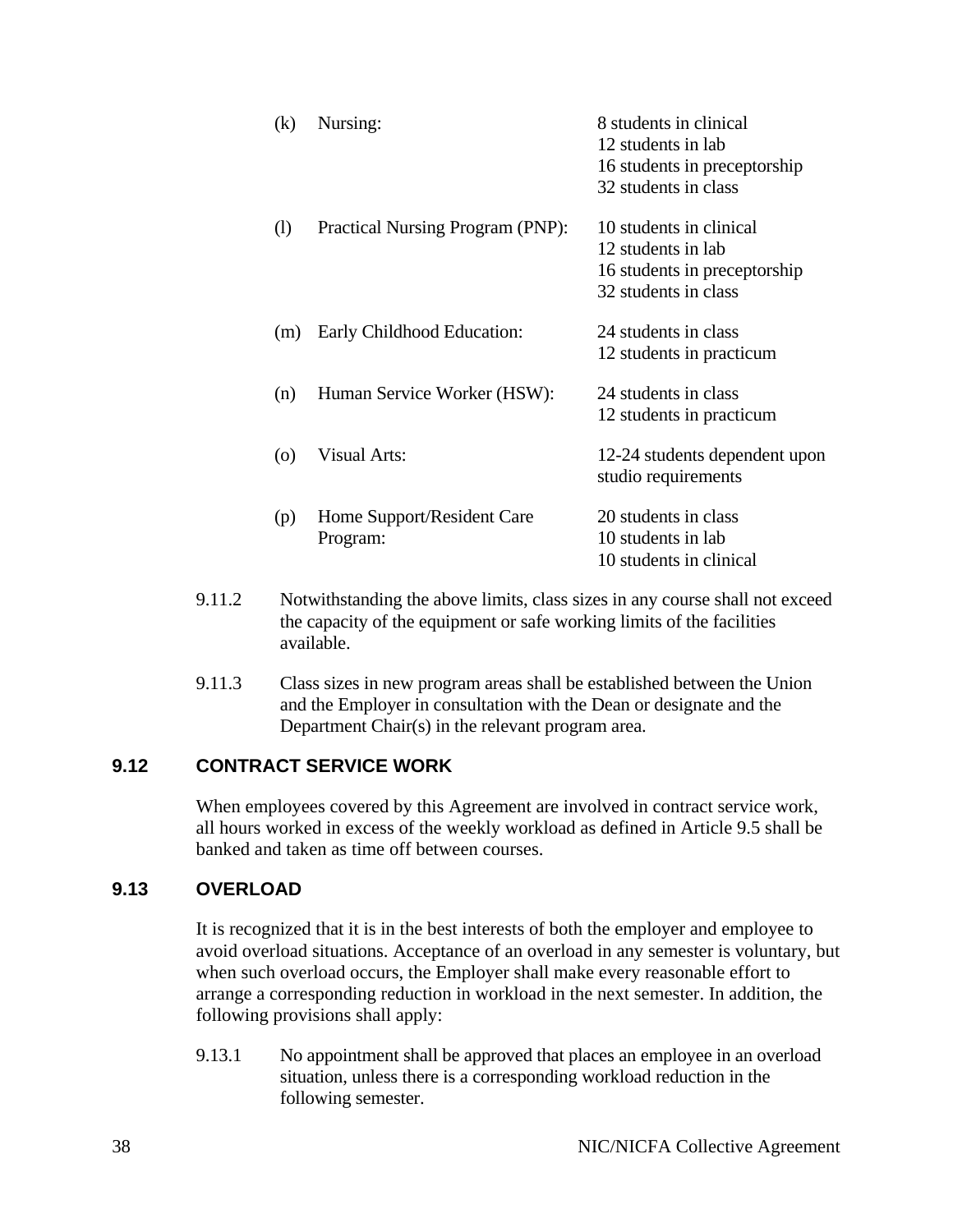- 9.13.2 If an employee applies for work through the posting process that would place the employee in an overload position, then the employee shall advise their Dean, Department Chair and Department of the application, and give up part of their existing workload in order to maintain their workload at 100%. If it is not practical to adjust the workload, then the employee's application for the position will be denied.
- 9.13.3. In an emergency, when there is no alternative but to assign work that places a faculty member in an overload situation in one semester with no opportunity for a reduction in workload in the next semester, then the employee shall be compensated for work in excess of 100% at the rate of 1.5 times the employee's regular rate of pay for that work.

# **9.14 CURRICULUM DEVELOPMENT**

- 9.14.1 For the purposes of this section, curriculum development for instructional faculty consists of major development or revision of courses. For noninstructional faculty the equivalent activity will consist of approved projects that enhance service delivery and promote excellence.
- 9.14.2 The nature and extent of any curriculum development activities shall be determined in consultation with the employee, Department Chair and Dean or designate.

Curriculum development activities shall be authorized by the appropriate Dean or designate on the basis of recommendations received from Department Chairs in consultation with their departments.

The assignment of, or request for, curriculum development activities, by individual faculty, and the time(s) when such activities shall occur, shall be decided by mutual consent of the Department Chair, employee and Dean or designate.

A report describing the completed curriculum development will be filed with the Dean, or designate.

9.14.3. Each regular full-time instructional employee may be assigned a maximum of ten (10) days of curriculum development time in each year. Additional time may be scheduled by mutual agreement between the employee, the Department Chair and Dean.

> Regular part-time instructional employees shall have the same allocation, prorated to the proportion for their contract. The calculation of curriculum development time shall include any increases to their regular assignment.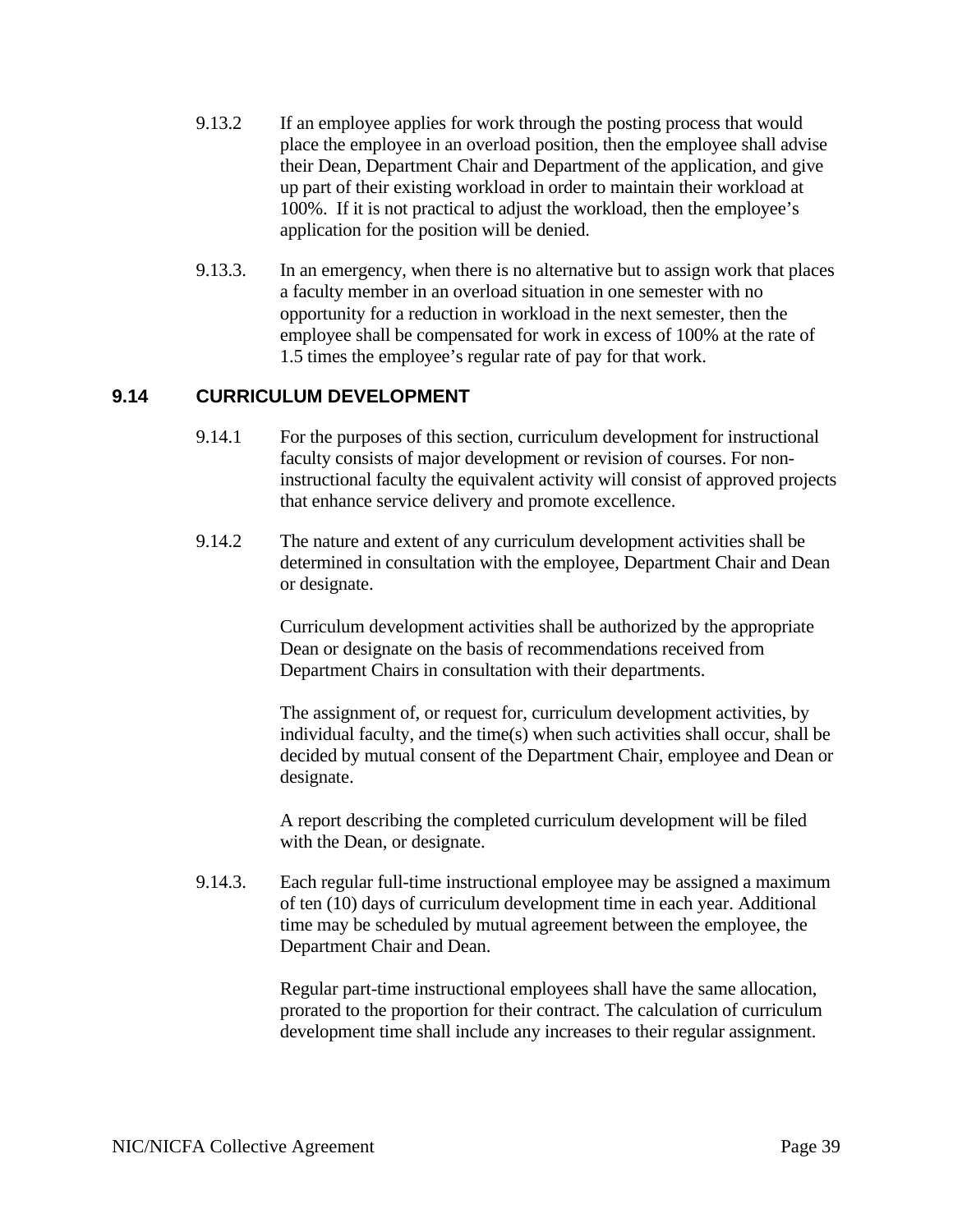In the event there is no Department Chair, faculty member may seek written support for their applications from other colleagues or the Department Chair of the most closely related Department.

9.14.4 When curriculum development occurs concurrently with instructional activities, the time required for development activities shall be calculated as part of the regular workload as defined in Article 9.5, on the basis of two (2) development hours equals one (1) instructional unit. This provision shall be waived when curriculum development is undertaken to adjust work underloads as described in Article 9.10.2. Curriculum Development will not be scheduled during approved vacation or authorized Professional Development.

# **9.15 COURSE SUPERVISION/MARKERS FOR U.T., PROVINCIAL AND ADVANCED LEVEL A.B.E.**

- 9.15.1 Each open course shall be managed regionally by a Course Supervisor who shall assume the following responsibilities:
	- (a) to ensure the course content meets Provincial and/or other requirements:
	- (b) to identify appropriate instructional materials;
	- (c) to ensure the currency of exams and assignments;
	- (d) to identify major curriculum development needs and make appropriate recommendations to the Department Chair;
	- (e) to identify qualified Markers in consultation with the Department Chair;
	- (f) to collect appropriate annual data and report to the Department.
- 9.15.2 Course Supervisors shall be determined by Department Chairs in consultation with department members.
- 9.15.3 Major revision/development work for open courses as identified above shall occur only as described in Article 9.14.
- 9.15.4 In calculating the workload of course supervisors, each 1.5 unit course supervised shall contribute 0.2 to 1.0 instructional units per week to the workload of the employee. The Department Chair in consultation with the department and appropriate Dean or designate, shall determine the value within this range, taking into consideration the requirements of the specific course.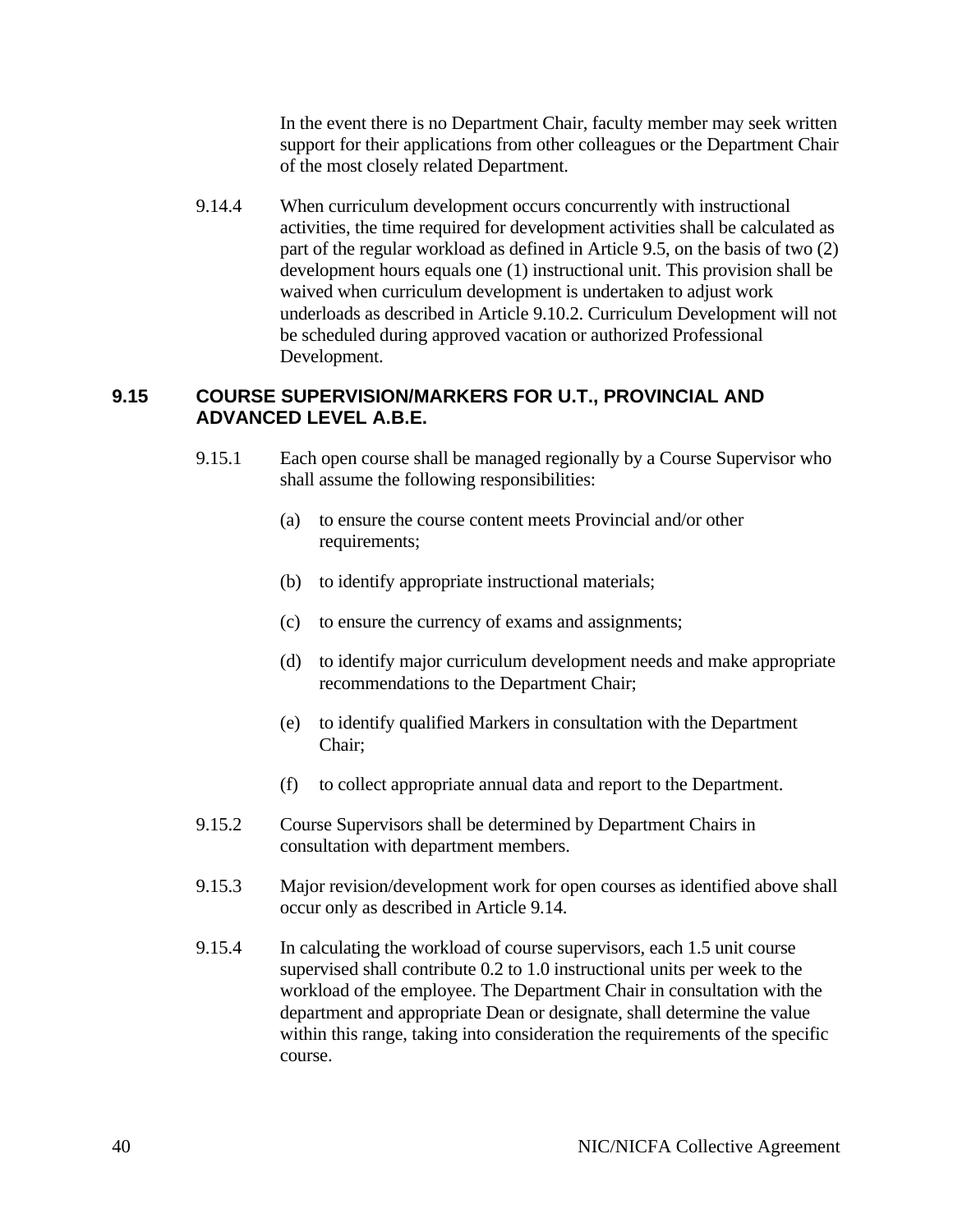### **9.16 DEPARTMENT CHAIRS**

The release time required to perform the administrative functions of the Department Chair positions shall be deducted from the total workload of the Department Chair with no less than fifty percent (50%) of this release taken from direct instructional duties.

## **9.17 ASSIGNMENT OF TEACHING LOCATIONS OR TEMPORARY DUTIES**

- 9.17.1 An employee shall be assigned to work at a specific campus or centre. Any alteration to the above must be by mutual agreement between the employee and the Employer. Employees shall not be required to teach at more than one other college location within a semester, except by consent.
- 9.17.2 When an employee is temporarily assigned a role that carries with it additional compensation, the employee shall receive the higher salary for the duration of the assignment.

# **9.18 TRAVEL ON COLLEGE BUSINESS**

- 9.18.1 The College shall provide substitutes, where possible, for employees travelling on approved College business.
- 9.18.2 In instances where no other means of transportation can be made available, and when an Employee is required to drive their personal vehicle more than 1600 business kilometres in their ICBC year, the Employer shall pay the additional costs of necessary insurance over and above coverage for driving to and from work. Employees shall be responsible for arranging such additional insurance and may claim reimbursement from the College upon providing reasonable justification.

### **9.19 SUBSTITUTE FACULTY**

9.19.1 Whenever possible, the Employer will provide substitute faculty to relieve faculty who are absent as a result of illness or emergency or for other unavoidable reasons. The procedures for recruiting and determining suitability of substitutes shall be in accordance with Article 6.4 of this agreement.

> The procedures for assigning substitutes shall be developed by the Dean and Regional Administrator.

A list of potential substitutes shall be compiled and circulated at the beginning of each semester.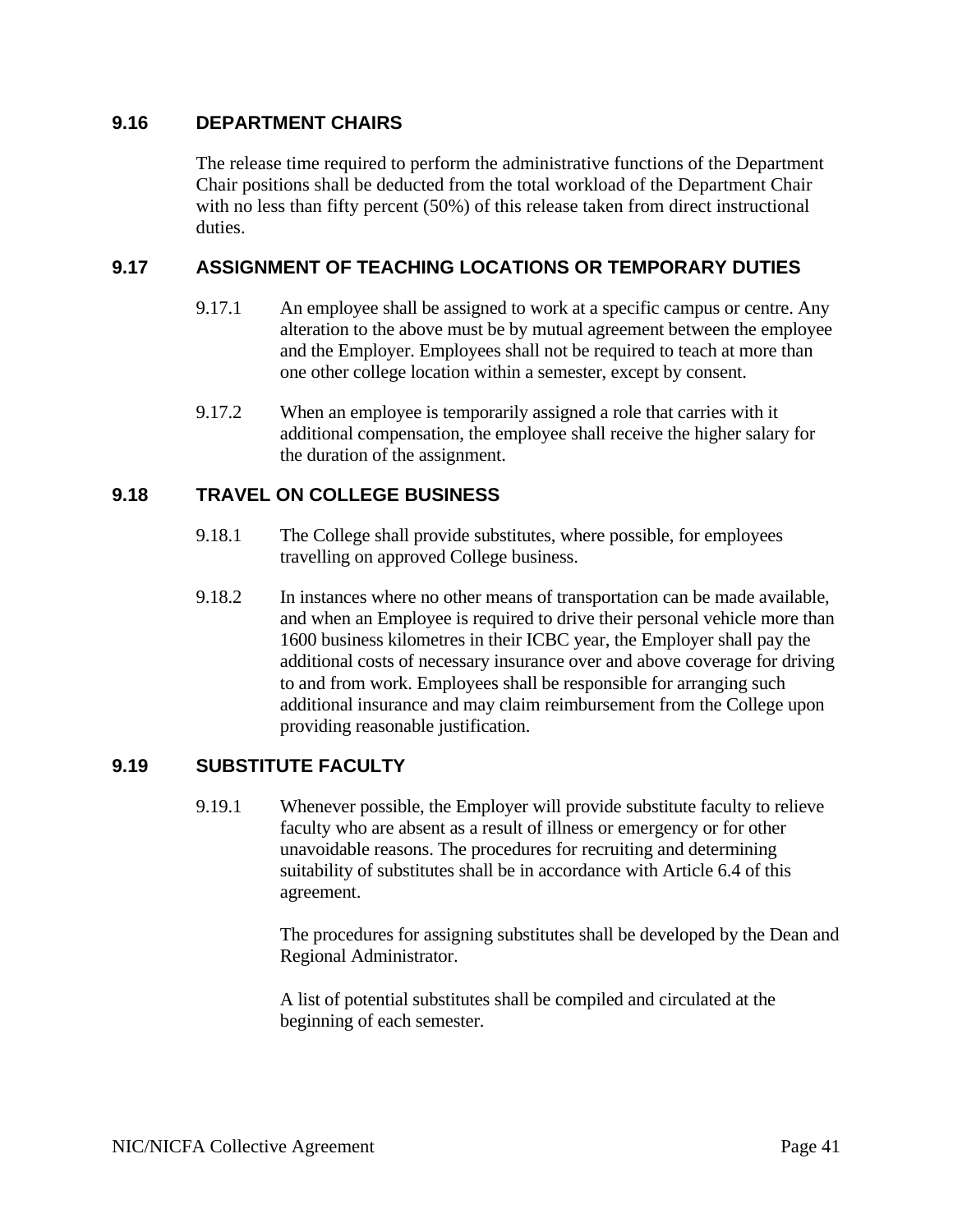9.19.2 In the event a faculty member requires a substitute, he/she shall provide as much advance notice as possible, and the appropriate administrator or designate shall arrange for a substitute. In emergencies, when advance notice is not possible, the faculty member shall be responsible for arranging substitute coverage.

> The Department Chair, where established, and the Dean shall determine the amount of preparation time allocated to substitute faculty.

### **9.20 COOPERATIVE EDUCATION**

Faculty involved in cooperative education, including the supervision of students, shall be provided with appropriate release time from assigned duties, as agreed in consultation with the employee(s), Coordinator of Cooperative Education, Department Chair and Dean or designate.

### **9.21 ESTABLISHMENT OF WORKLOAD FOR NEW PROGRAMS/COURSES**

In the event that programs or faculty positions are created which are not covered by the provisions of this Article, or where the application does not permit the workload of any employee to be determined realistically, the workload shall be agreed between the Union and the Employer in consultation with the employees in the department.

# 10. LEAVE, PAID AND UNPAID

# **10.1 STATUTORY HOLIDAYS**

10.1.1 The following days are recognized as Statutory Holidays:

| New Year's Day       | Labour Day              |
|----------------------|-------------------------|
| Good Friday          | <b>Thanksgiving Day</b> |
| <b>Easter Monday</b> | Remembrance Day         |
| Victoria Day         | Christmas Day           |
| Canada Day           | <b>Boxing Day</b>       |
| B.C. Day             |                         |

and any other day declared a statutory holiday by the Federal or Provincial Government.

- 10.1.2 Employees shall not be assigned to work on a Statutory Holiday.
- 10.1.3 When the holiday falls on a day when the College is officially closed, the next regular working day shall be observed as the holiday.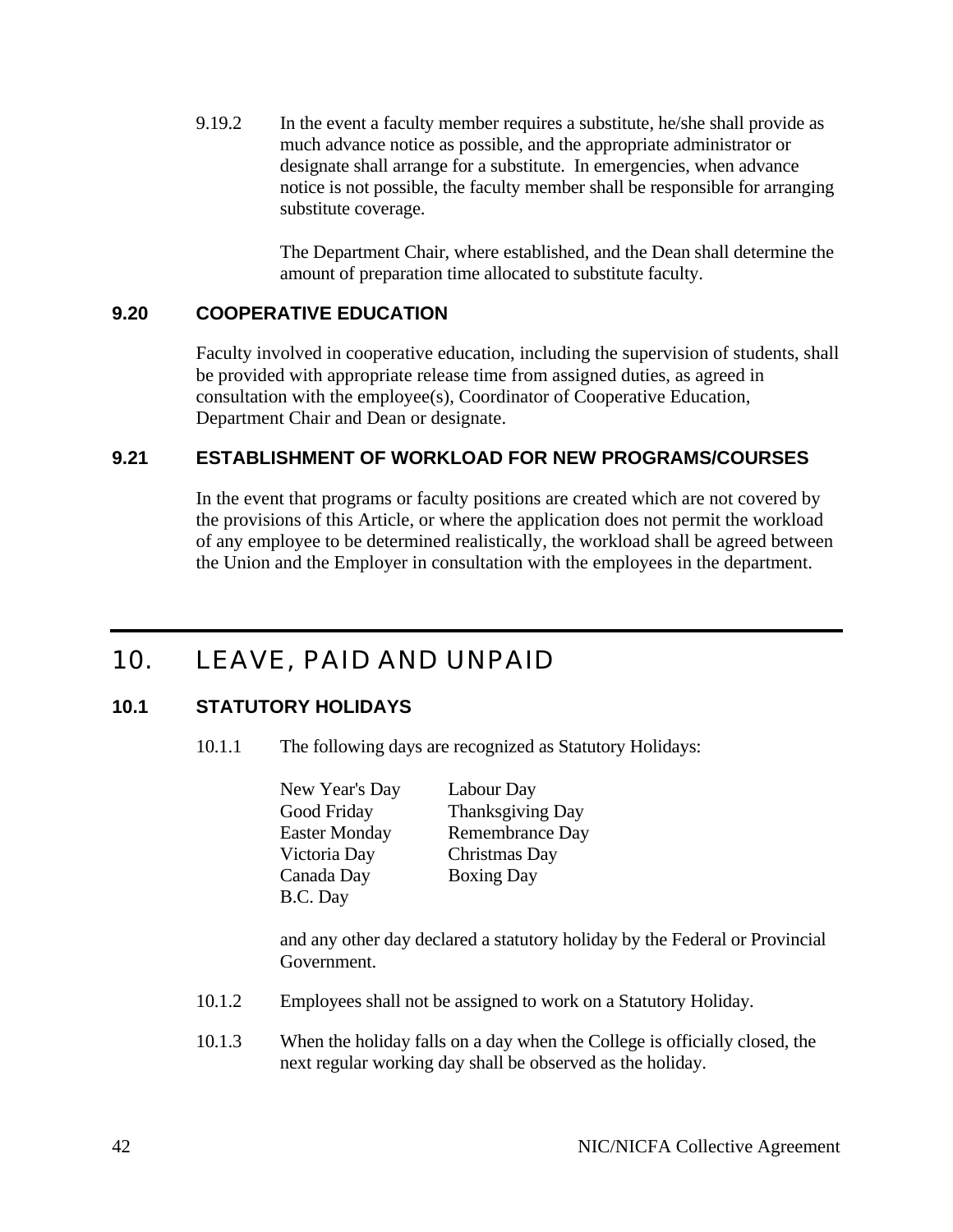10.1.4 Part-time employees shall receive normal pro-rated pay for any scheduled work day, which coincides with a statutory holiday.

#### 10.1.5 CHRISTMAS BREAK

A three- (3) day vacation break shall be granted in addition to the Statutory Holidays between December 25 and January 1.

## **10.2 VACATION**

10.2.1 The annual vacation entitlement for regular employees shall be forty (40) days. This entitlement shall be in addition to the three- (3) days described in Article 10.1.5.

> Employees with less than one (1) year of service shall have their vacation entitlements pro-rated.

- 10.2.2 Vacation dates will be mutually agreed between the employee and the Employer. Vacations shall normally be taken at times free from assigned instructional duties.
- 10.2.3 Employees shall receive an extra day's vacation for each statutory holiday that falls during their annual vacation period.
- 10.2.4 Vacation pay shall be calculated at six percent (6%) of pay for sessional faculty and four percent (4%) of pay for casual faculty over the duration of their employment periods.

# **10.3 SICK LEAVE AND DISABILITY BENEFITS**

- 10.3.1 The Employer shall implement a single plan for the provision of disability benefits for eligible employees who are covered by this Agreement.
- 10.3.2 The disability benefits plan is as set out in the findings of the Joint Committee on Benefits Administration (JCBA) entitled *Long-Term Disability Benefit Initiative*, and is an insured plan with the following elements:
	- (a) Benefit level of sick leave at one hundred percent (100%) for the first thirty (30) calendar days, short-term disability at seventy percent (70%) weekly indemnity for the next twenty one (21) weeks, and longterm disability leave of seventy percent (70%) thereafter;
	- (b) Long-term disability as defined on the basis of two-year own occupation and any other occupation thereafter as described by the JCBA plan;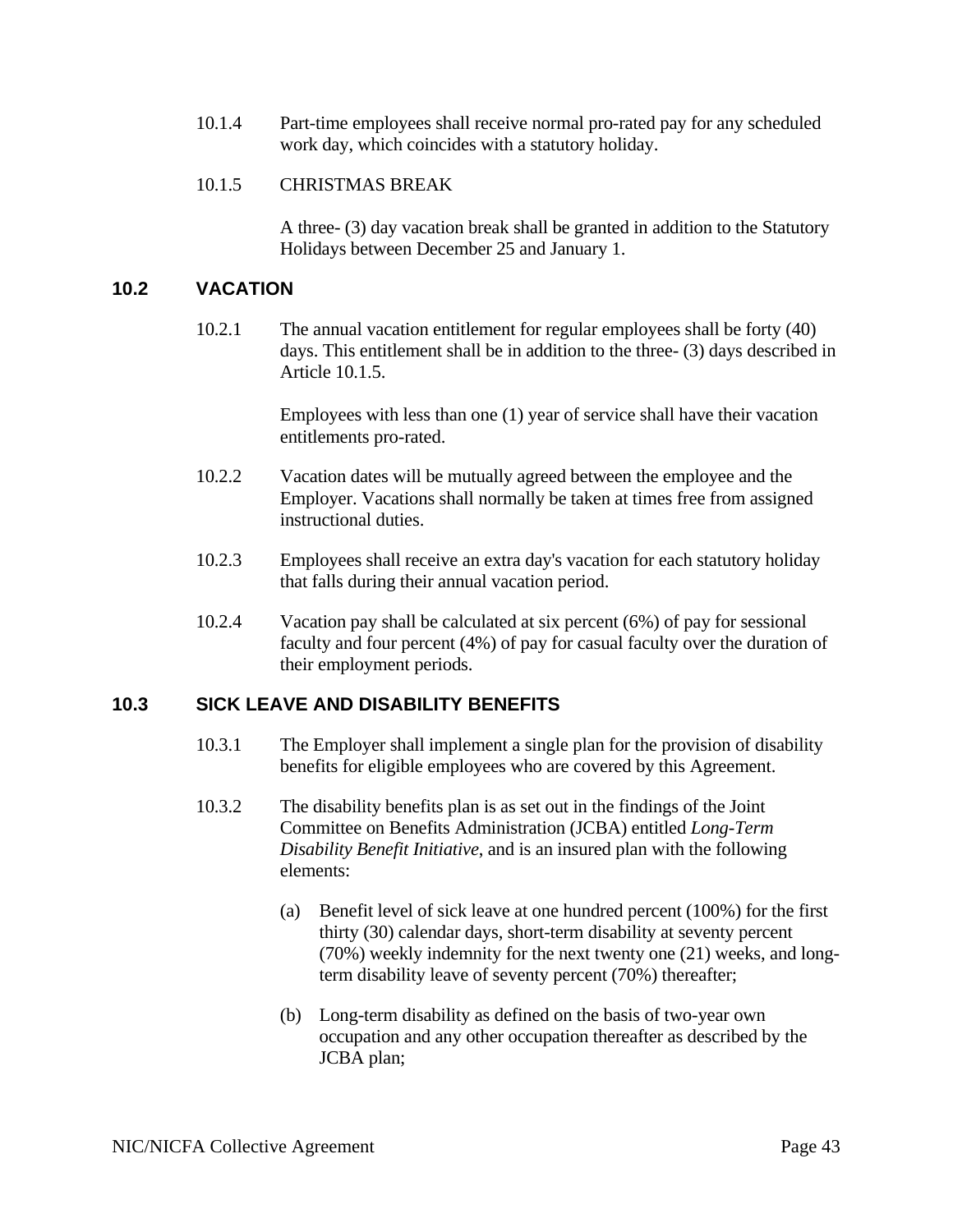- (c) Health and welfare benefit premiums will be paid by the Employer or the Plan for employees on sick leave, short-term disability and longterm disability;
- (d) Employer payment of premiums for both short-term and long-term disability benefits;
- (e) Claims Review Committee made up of three (3) medical doctors (one designated by the claimant, one by the Employer and the third agreed to by the first two doctors);
- (f) Mandatory rehabilitation as described in the JCBA plan;
- (g) Subject to provisions of the Plan, enrolment is mandatory for all active regular employees and for active non-regular employees employed on a continuing basis for at least a four (4) month period with fifty percent (50%) or more of a full-time workload as defined by local provisions of Article 10.3.3.

#### 10.3.3 ELIGIBILITY REQUIREMENTS FOR ENROLMENT

- (a) Regular full-time and part-time
- (b) Sessional full-time with contracts of four (4) months or longer;
- (c) Sessional part-time with contracts that are 50% or more and four (4) months or longer.
- 10.3.4 Employees covered by this plan shall retain any sick leave banks accrued up to but not beyond March 31, 2002. The local provisions for use of those sick leave banks shall continue to apply.
- 10.3.5 The Joint Committee on Benefits Administration (JCBA) shall oversee the plan.
- 10.3.6 Employees not eligible for the disability benefits plan shall receive sick leave credits at 1.5 working days of sick leave for each month of service or portion thereof, pro-rated to the actual hours worked for the duration of the contract.

# **10.4 BEREAVEMENT LEAVE**

10.4.1 In the case of bereavement in the immediate family, an employee not on leave of absence without pay shall be entitled to special leave at the employee's regular rate of pay from the date of death to and including the day of the funeral with, if necessary, an allowance for immediate return traveling time. Such leave shall normally not exceed five (5) working days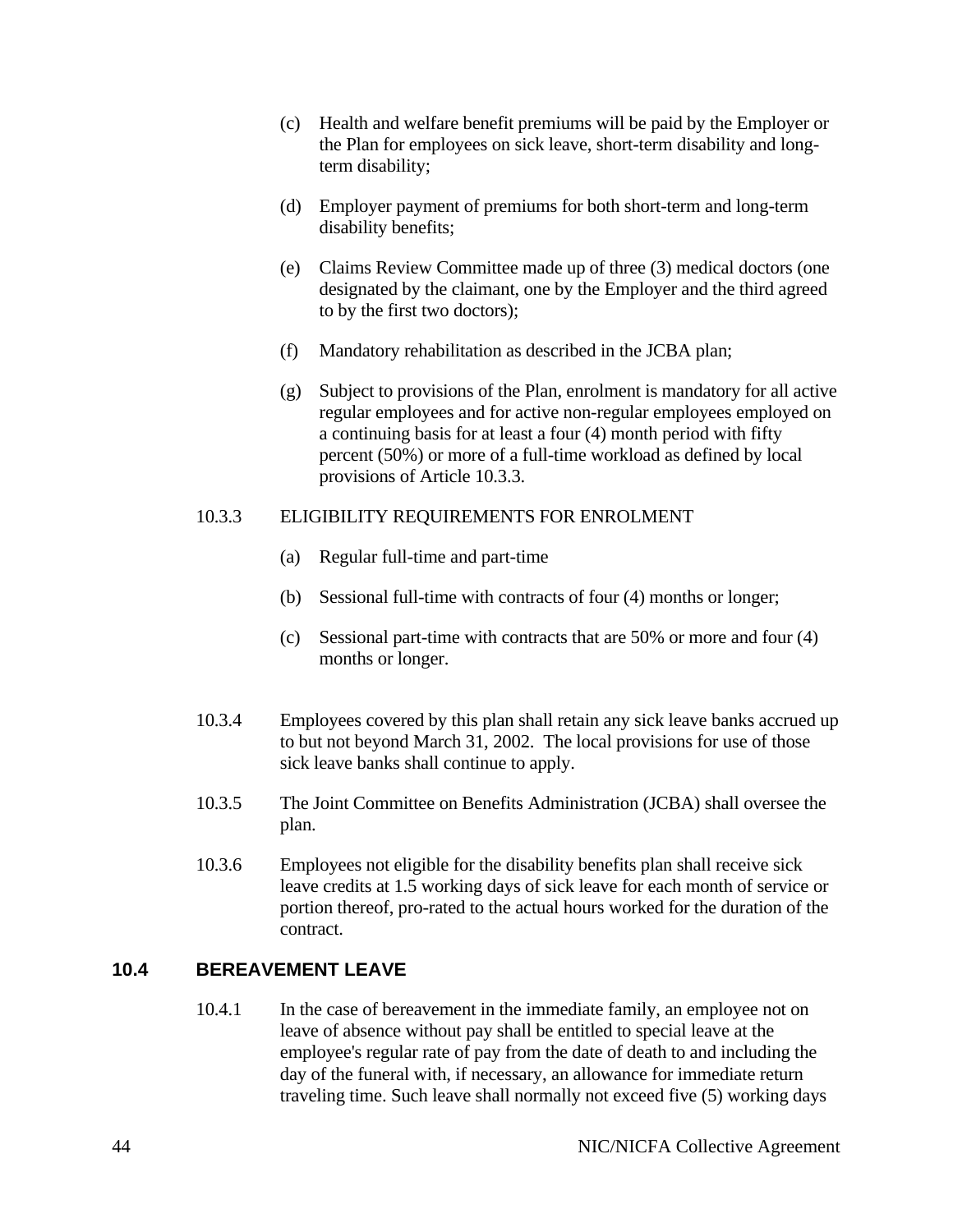and shall apply to Regular employees and Sessional employees with contracts of fifty percent (50%) or greater, and with a duration of four (4) months or longer.

If an employee is on vacation leave at the time of bereavement, the employee shall be granted bereavement leave and be credited the appropriate number of day's vacation.

- 10.4.2 Immediate family is defined as an employee's parents, spouse, common-law spouse, child, brother, sister, father-in-law, mother-in-law, grandparents, grandchild, and any relative who has been residing in the same household or any other relative for whom an employee is required to administer bereavement responsibilities.
- 10.4.3 In the event an immediate family member suffers a medical crisis in, which death is considered imminent, the employee may take visitation leave of up to five (5) days. This leave may be taken in lieu of bereavement leave, on the understanding that additional leave, if needed to attend a later funeral of the same family member, shall be treated as normal vacation leave or leave without pay, at the option of the employee.
- 10.4.4 In exceptional circumstances, the Office of Human Resources may grant additional bereavement leave.

### **10.5 MATERNITY LEAVE**

10.5.1 An employee, on written request, is entitled to maternity leave in accordance with provincial and federal regulations. The Employer shall defer the commencement of the maternity leave for any period of time requested by the employee and approved by her medical practitioner.

> Effective April 1, 2002, an employee, on written request, is entitled to maternity leave in accordance with the Common Agreement.

### **10.6 PATERNITY LEAVE**

An employee shall be entitled to, upon written request, up to three (3) days time off without pay but with full benefits to attend the birth of his child.

# **10.7 PARENTAL LEAVE**

An employee, on written request, is entitled to maternity leave in accordance with provincial and federal regulations.

Effective April 1, 2002, an employee, on written request, is entitled to parental leave in accordance with the Common Agreement.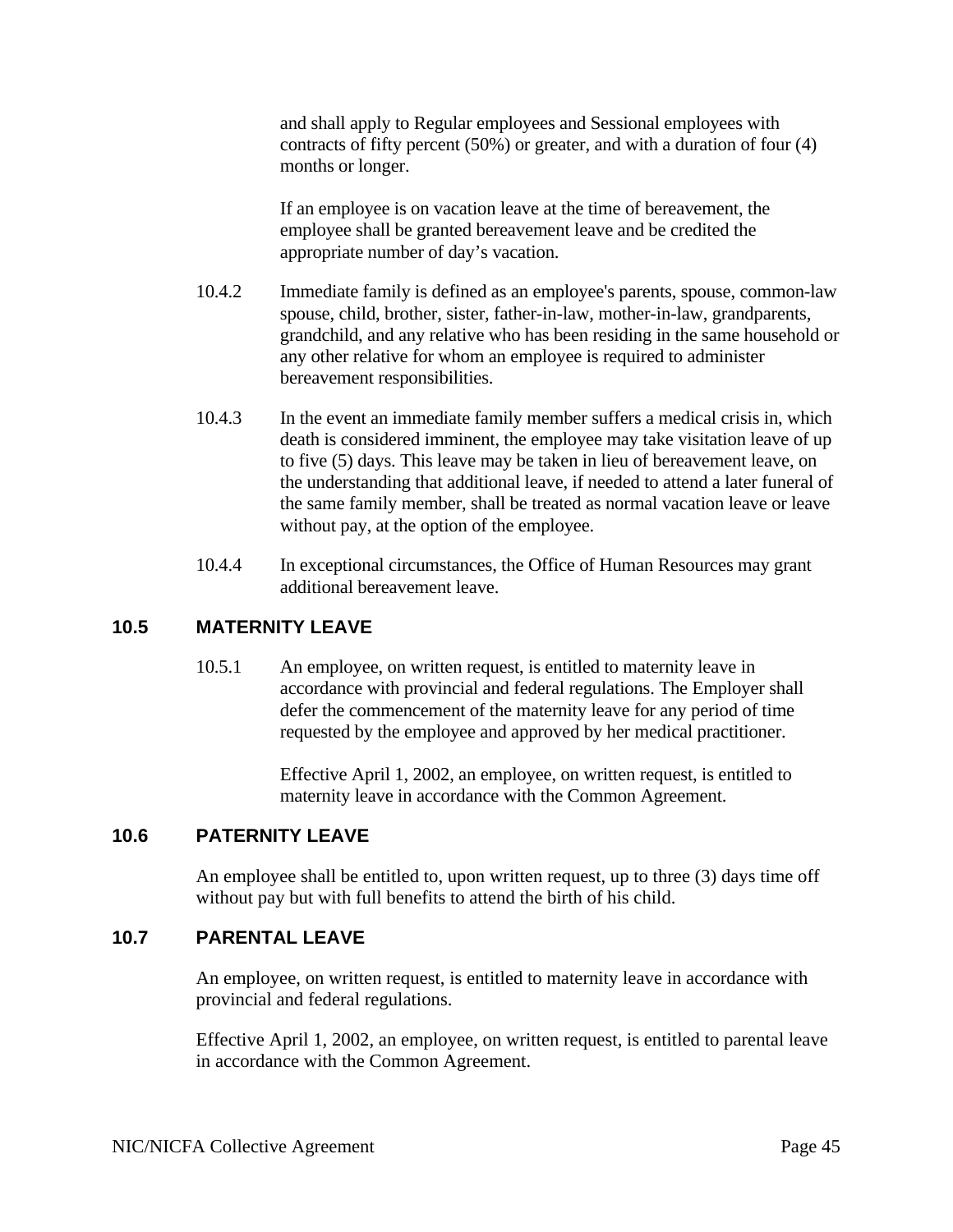## **10.8 ADOPTION LEAVE**

An employee, on written request, is entitled to up to twelve (12) weeks time off, without pay, and with full benefits in the event of the adoption of a child.

# **10.9 MATERNITY, PARENTAL AND ADOPTION LEAVES**

- 10.9.1 The services of an employee who is absent from work under these leaves shall be considered continuous, and the Employer shall continue to make payment to any pension, medical or other plan beneficial to the employee in the same manner as if the employee were not absent.
- 10.9.2 When an employee resumes employment at the expiration of these leaves, the employee shall be reinstated in all respects by the Employer into the position previously occupied and with all increments to wages and benefits to which the employee would have been entitled had the leave not been taken.

# **10.10 LEAVE FOR COURT DUTIES OR APPEARANCES**

- 10.10.1 An employee who is subpoenaed for jury duty or as a witness shall be granted time off with pay for the period of the leave.
- 10.10.2 An employee, in receipt of regular earnings while serving at court, shall reimburse the Employer all monies paid by the Court except travelling and meal allowances not reimbursed by the Employer.
- 10.10.3 Where an employee's private affairs have occasioned a court appearance, a leave of absence, without pay and with full benefits, shall be granted to a maximum of five (5) days for such court appearance.

### **10.11 SPECIAL LEAVE**

- 10.11.1 An employee may request a special leave with pay for the following reasons:
	- (a) marriage of the employee;
	- (b) attending wedding of employee's child;
	- (c) divorce of the employee;
	- (d) moving of household furniture and effects to a different residence;
	- (f) attending a hearing to become a Canadian citizen;
	- (g) attending funeral as a pall bearer or mourner.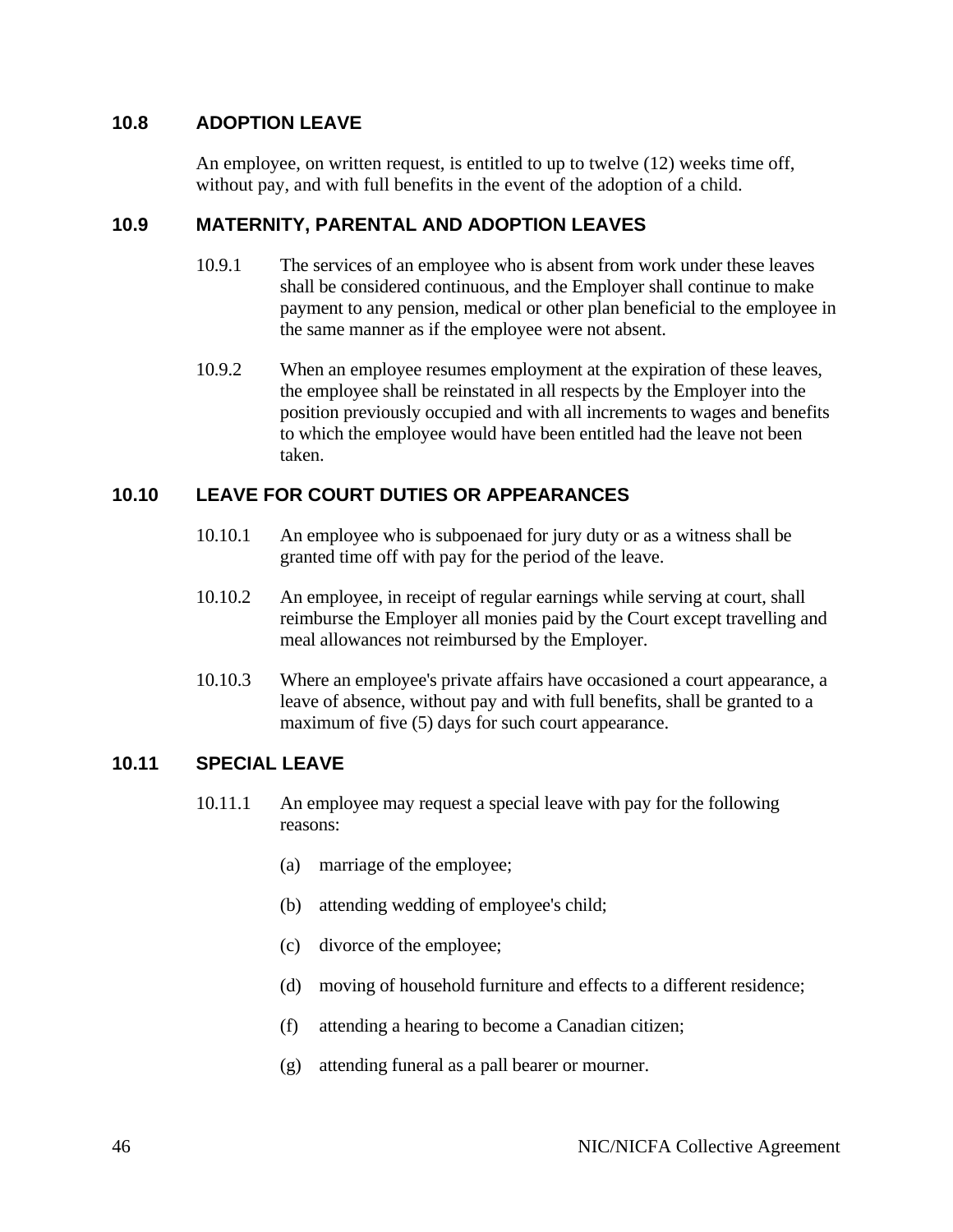Requests for such leave(s) shall not be unreasonably denied and shall not exceed a total of three (3) days leave for all causes in any one (1) calendar year.

Special leaves do not apply during vacation periods.

10.11.2 In the case of illness of a member of the immediate family of the employee, and where no one at home other than the employee can provide for the needs of an ill person, or in the case of care of aging parents, the employee is entitled to use annual sick leave entitlement up to a maximum of ten (10) working days per year.

# **10.12 POLITICAL LEAVE**

- 10.12.1 If nominated as a candidate for election at the Federal, Provincial, or Municipal level, leave of absence without pay shall be provided during the election campaign.
- 10.12.2 If elected to a full-time office, a leave of absence without pay or benefits shall be provided for one year, renewable each year on request, for the term of office.
- 10.12.3 The employee must make a request in writing at least three (3) months prior to the anticipated commencement of said leave.
- 10.12.4 Employees returning from such leave shall advise the Employer at least three (3) months prior to the expected return to work and shall resume their duties no later than the beginning of the next recognized work period.

# 11. PROFESSIONAL DEVELOPMENT COMMITTEE

# **11.1 PURPOSE OF PROFESSIONAL DEVELOPMENT**

In order to maintain excellence of instruction and educational service at North Island College, faculty may pursue activities related to professional development. It is recognized that professional development is both an individual and shared responsibility.

# **11.2 FUNDING OF PROFESSIONAL DEVELOPMENT**

11.2.1 The Employer shall place an amount equivalent to one-and-one-half percent (1.5%) of total faculty bargaining unit salary budget into the Professional Development Fund.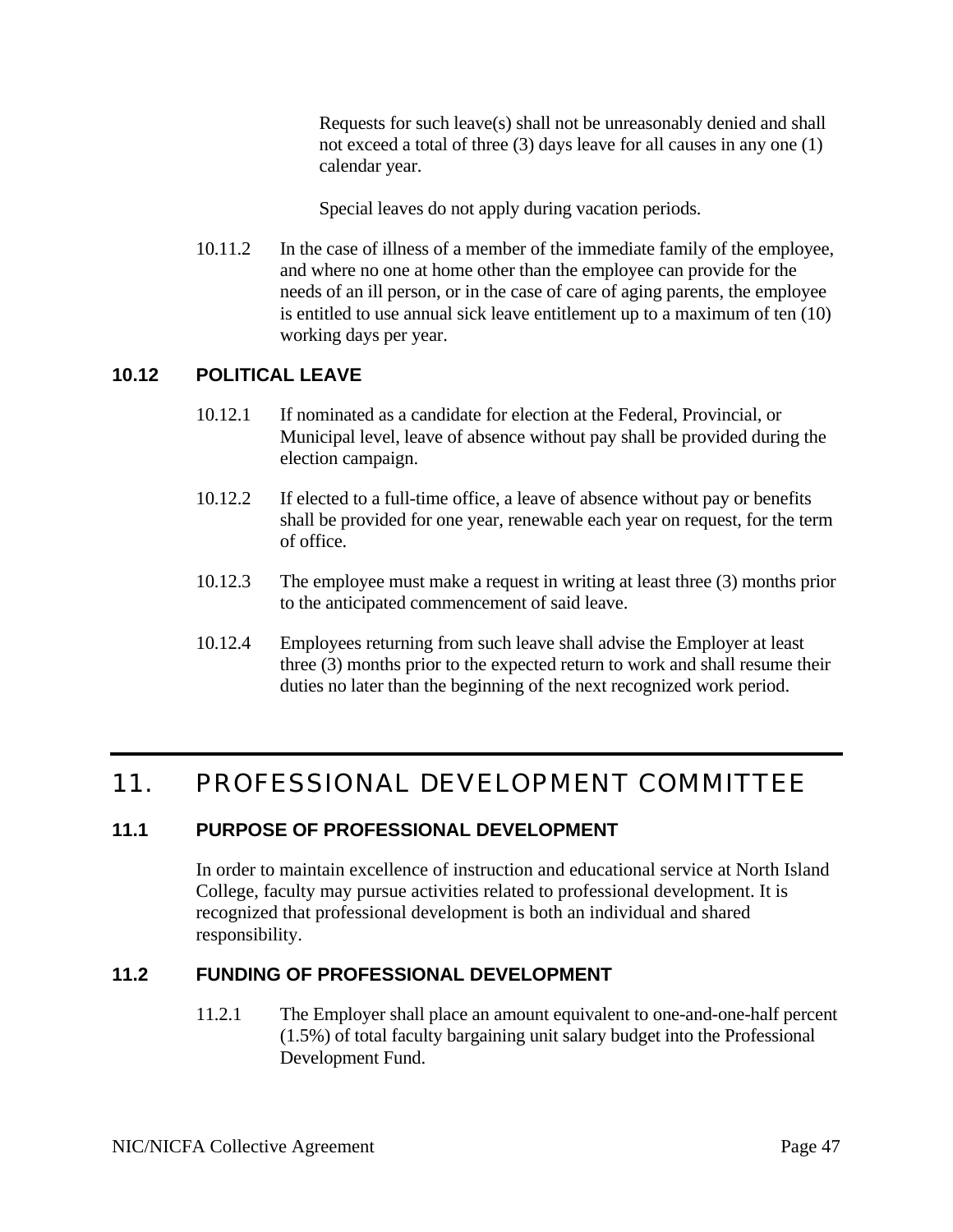- 11.2.2 The Professional Development Committee shall submit to the College monthly a statement accounting for all expenditures.
- 11.2.3 The Professional Development Fund shall normally be allocated as follows:

40% In-service professional development 60% Assisted short-term professional development leave

- 11.2.4 The Professional Development Committee may, within a fiscal year, alter the percentage funding allocations (Article 11.2.3), at its discretion, and in response to applications for different categories of professional development funding.
- 11.2.5 Any funds unspent at the end of the fiscal year shall accrue to the Professional Development Fund for the next fiscal year.
- 11.2.6 Where approved Professional Development activities can only be taken during scheduled class time, the college shall provide a substitute, who shall be paid out of the college budget.

# **11.3 TIME ALLOCATED FOR PROFESSIONAL DEVELOPMENT**

- 11.3.1 All regular full-time faculty shall have twenty-two (22) working days per year for professional development scheduled in a single block of time or in time periods mutually agreeable to the Employer and the employee.
- 11.3.2 Regular part-time employees shall have the same allocation, pro-rated to the proportion of their contract. The calculation shall include any increases to their regular assignment in that academic year.
- 11.3.3 When employees are prevented by College duties or other circumstances from using the whole, or part of their professional development time entitlements, they may, with the permission of the appropriate Dean, carry a maximum of twelve (12) days forward for one (1) year. The days carried forward shall be added to the entitlement for the following year and shall be taken in that year.

### **11.4 PROFESSIONAL DEVELOPMENT COMMITTEE**

11.4.1 The Joint Professional Development Committee will consist of one member appointed by the College and two members elected by the Union. The Professional Development Committee shall be coordinated by the Director, Human Resources who shall be a non-voting member of the Committee.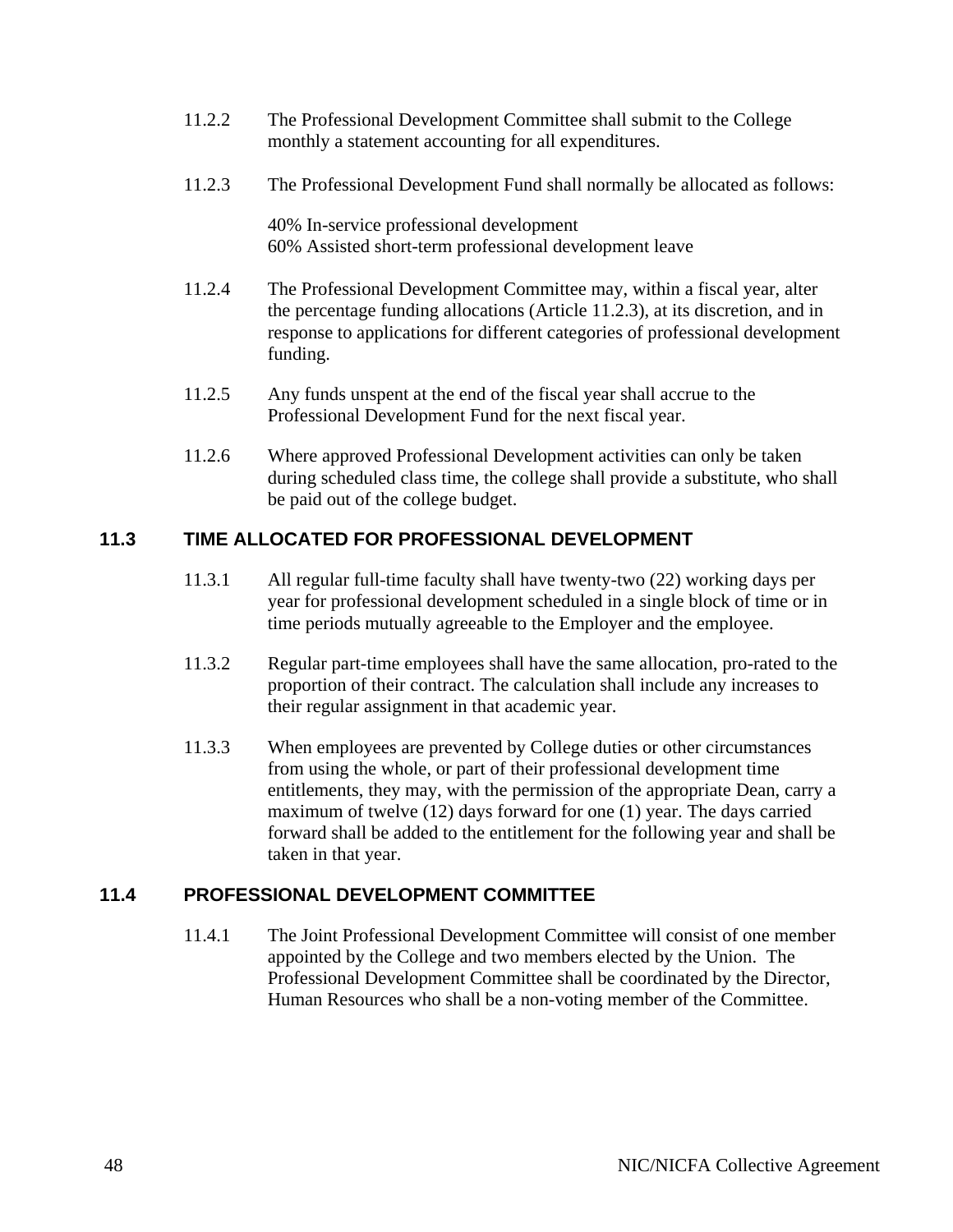- 11.4.2. Coordinating duties shall include, but not be limited, to the following:
	- (a) Ensure that a quality program of professional development is provided for all faculty at the College.
	- (b) Establish, maintain, and apply clear guidelines, criteria, and procedures for supported Professional Development applications, in a way that is fair and equitable.
	- (c) The Director, Human Resources shall provide up-to-date information to the Professional Development Committee in order to determine the annual allocation of funding for the in-service funds.
	- (d) Monitor the Professional Development Fund.
	- (e) The Director, Human Resources shall maintain records of all expenditures and will work with the College's Financial Services to ensure that monthly reporting is accurate and up to date.
	- (f) The Director, Human Resources shall provide a monthly report on expenditures and activities to the Professional Development Committee and to the Labour-Management Committee.

# **11.5 CLASSIFICATION OF PROFESSIONAL DEVELOPMENT ACTIVITIES**

- 11.5.1 There shall be four (4) categories of professional development activities:
	- (a) In-Service Professional Development
	- (b) Assisted Professional Development Leave
	- (c) Unassisted Professional Development Leave\*
	- (d) Assisted Exchange Leave\*

 \*Unassisted leaves and faculty exchanges do not require application to the Professional Development Committee.

### **11.6 IN-SERVICE PROFESSIONAL DEVELOPMENT**

11.6.1 In-service professional development is defined as time off at full pay for the purpose of attending conferences, workshops, seminars, courses and other approved professional development activities. Time taken for such activities shall be deducted from the employee's total professional development time entitlement (Article 11.3.1) and, when possible, shall be taken at a time when the employee is free of regular instructional duties. Normally such activities shall not take the employee away from regular instructional duties for more than five (5) working days at a time, except under exceptional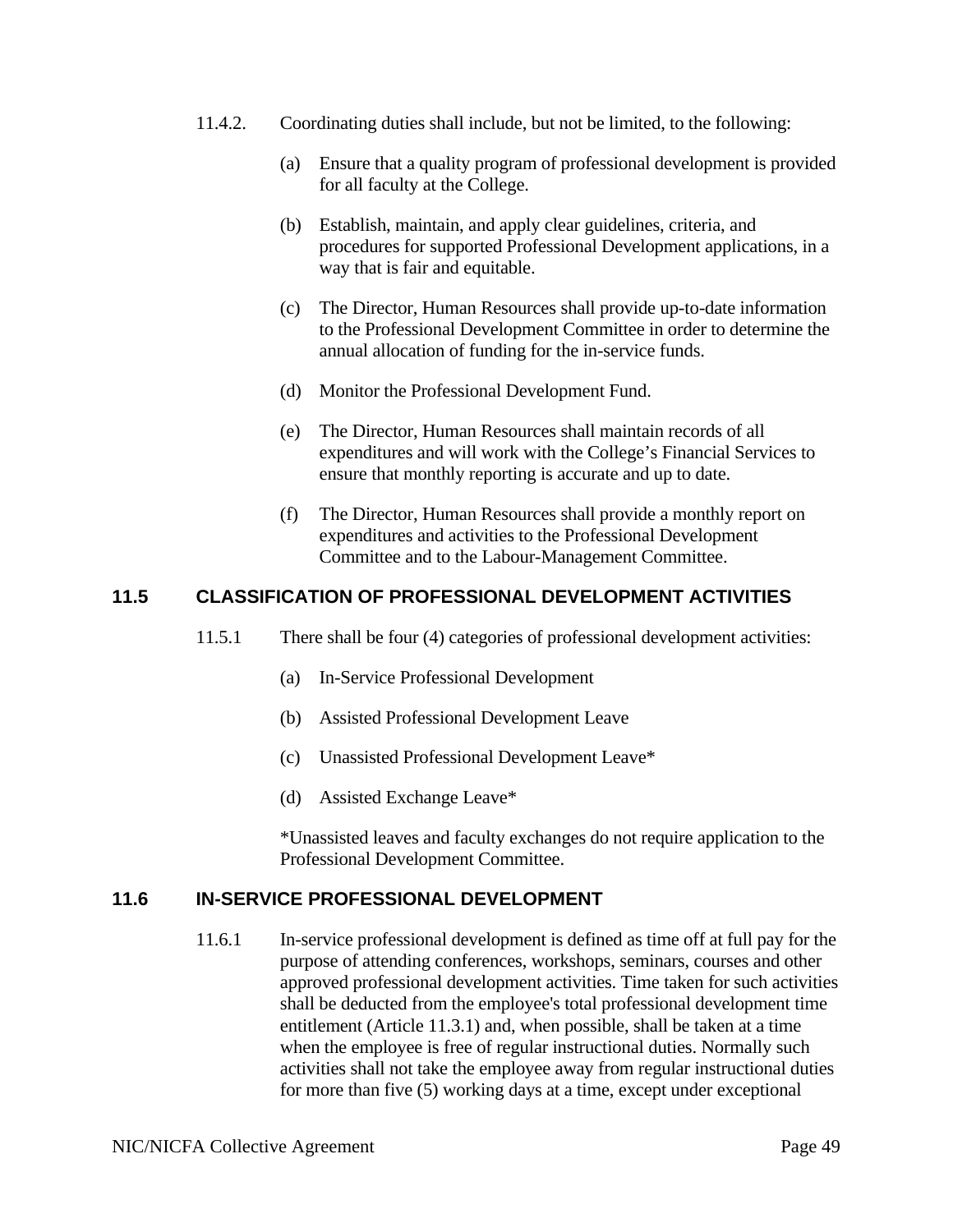circumstances agreed to by the Employer and the employee.

Travel expenses, fees and other costs shall normally be paid out of the Professional Development Fund.

11.6.2 It is clearly understood that in-service professional development shall also include activities such as reading or research in areas of instructional expertise, improvement of instructional or organizational techniques and skills and preparation of materials to enhance instructional effectiveness.

> Such activities will normally occur during the time set aside for professional development activities (Article 11.3.1).

11.6.3 The total time taken for activities in Article 11.6.1 shall not exceed twentytwo (22) days in any year, except by agreement with the Employer.

#### 11.6.4 ANNUAL PROFESSIONAL DEVELOPMENT ACTIVITIES

(a) Employees shall submit details of proposed professional development activities to their Department Chairs at least two (2) months prior to the start date of the activity, unless special circumstances justify shorter notice.

Each Employee shall produce an annual professional development plan.

(b) All professional development activities shall be authorized by the appropriate Dean or designate on the basis of recommendations received from the Department.

Chairs in consultation with their departments. Authorization shall not be unreasonably withheld, and reasons for denial shall be given in writing.

In the event there is no Department Chair, faculty may seek written support of their applications from other colleagues or the Department Chair of the most closely related Department.

On completion of the professional development activity, the employee shall submit a report describing the activity to the Department Chair, with a copy to the Dean.

(c) Employees shall submit requests for professional development support to the Professional Development Committee. The Professional Development Committee shall publish separately the application procedures and advance notice required.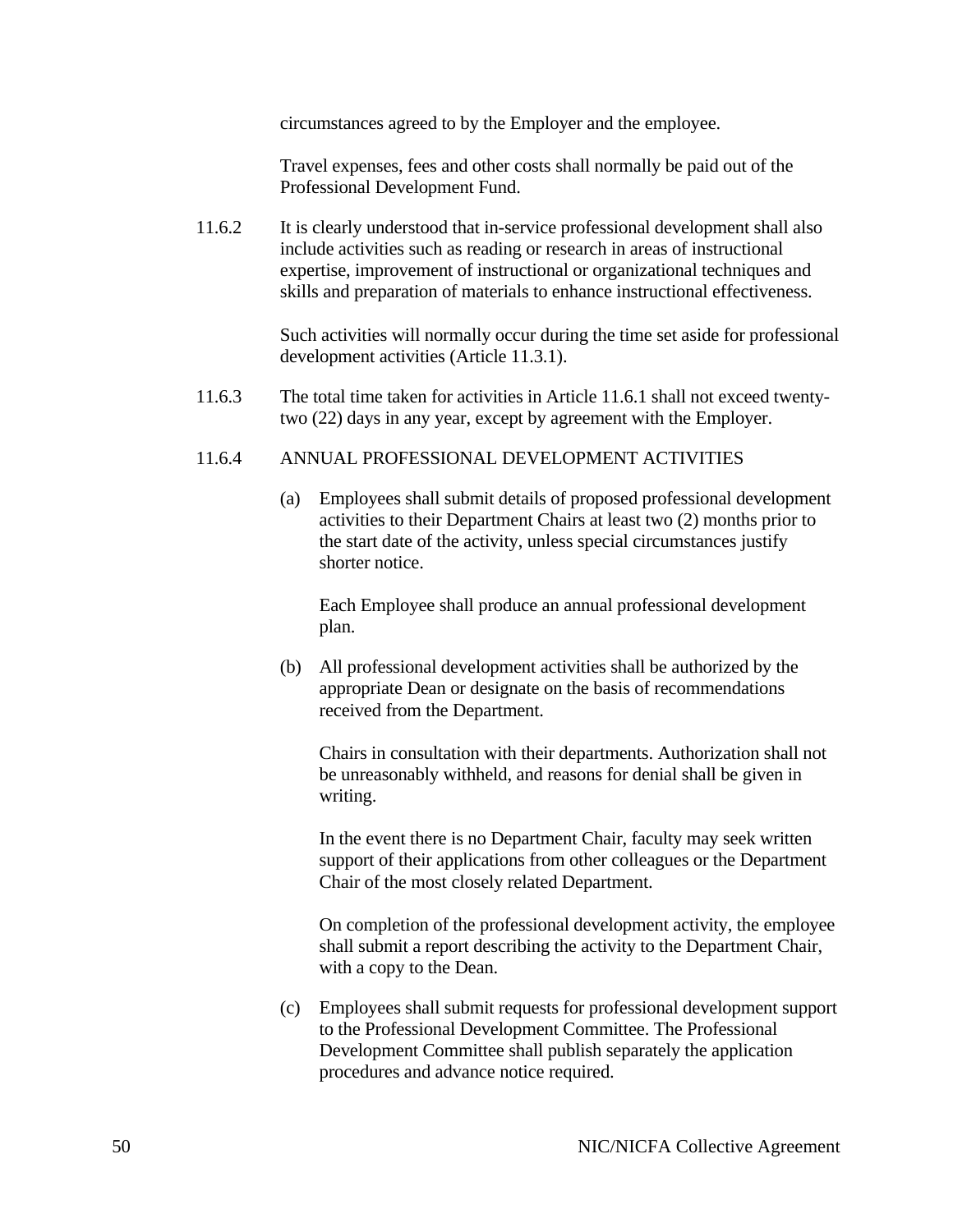# **11.7 ASSISTED PROFESSIONAL DEVELOPMENT LEAVE**

- 11.7.1 A regular employee may apply for assisted professional development leave by requesting a release from a section, a portion of their workload or all of their workload for a period between six (6) to seventy-five (75) working days, during which time all wage and benefit provisions shall continue as if the employee was employed in their original work assignment.
- 11.7.2 A regular employee shall be eligible for assisted professional development leave after accumulation of the equivalent of three (3) years of seniority with the College since initial appointment or since completion of the most recent educational leave.

# **11.8 UNASSISTED PROFESSIONAL DEVELOPMENT LEAVE**

- 11.8.1 Unassisted professional development leave is defined as leave of up to one (1) year, with the option to extend to a maximum of two (2) years with the consent of the Employer, during which time the employee shall not be paid. An employee shall be eligible for unassisted professional development leave after completion of the probationary period of employment with the College. The employee shall return to the position held at the time of the start of the unassisted leave upon completion of the leave period.
- 11.8.2 Application for such leave shall normally be made to the Employer at least six (6) months before the intended start date, although this requirement may be waived under exceptional circumstances. A request for extension to the unassisted leave shall be made in writing at least three (3) months prior to the expiry of the leave.
- 11.8.3 The employee shall be responsible for the full cost of health, welfare and pension benefits, and shall make the necessary arrangements with the Employer to ensure their maintenance.

# **11.9 ASSISTED EXCHANGE LEAVE**

- 11.9.1 Assisted exchange leave is defined as leave with full pay and benefits whereby qualified faculty, with consent, is exchanged with faculty similarly qualified from another institution for a period up to one (1) year. The Employer will encourage and facilitate such exchanges whenever they are judged to be in the interests of the College and the employee.
- 11.9.2 Faculty exchanges are viewed as professional development activities, rather than concessions or awards to employees.
- 11.9.3 An employee on exchange at another institution shall remain an employee of the College for the purposes of Union membership, basic compensation and employee benefits, but will agree to the working conditions of the host institution while on exchange; similarly, incoming exchange faculty remain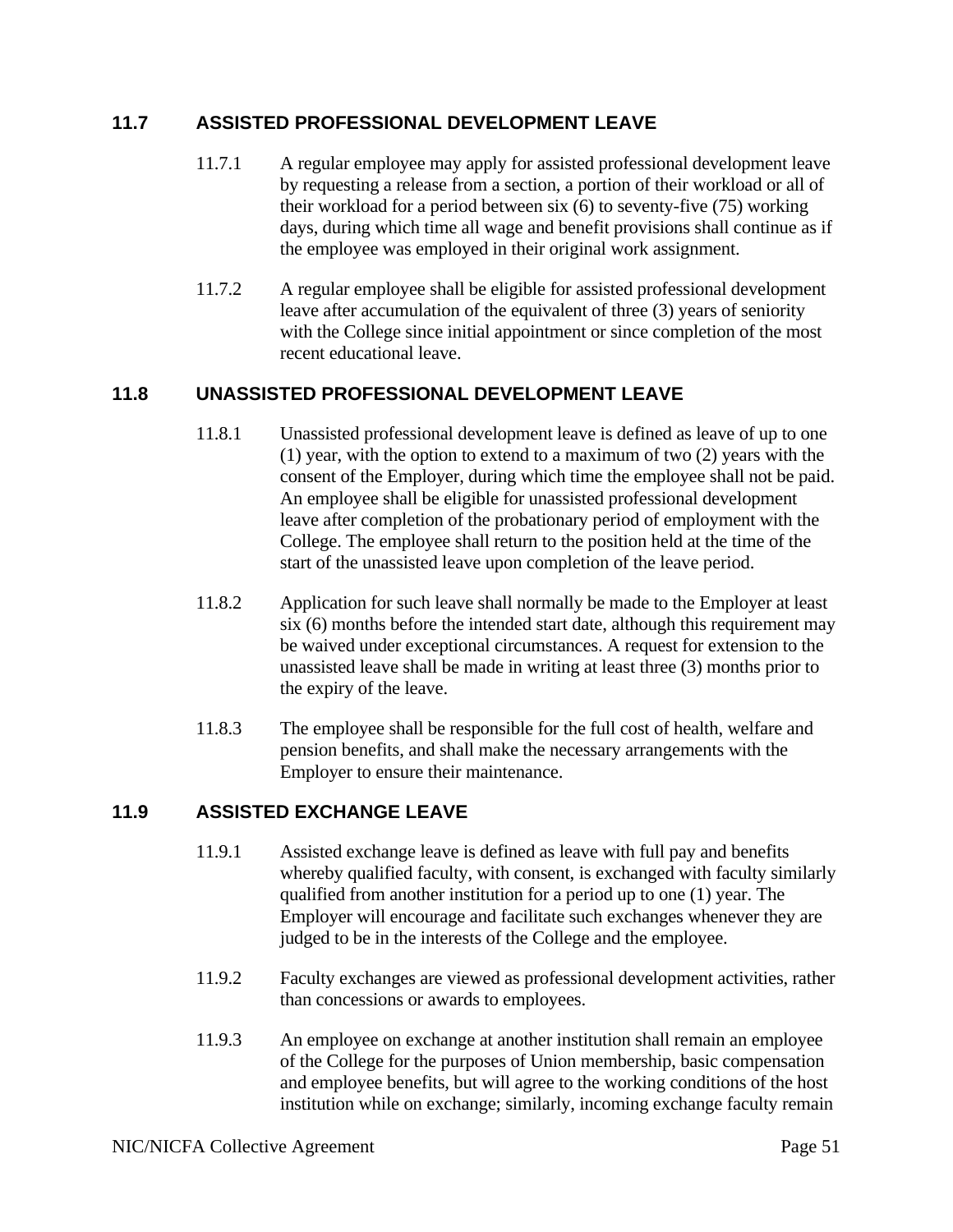employees of their own institution but agree to the working conditions of the Employer while on exchange at the College.

- 11.9.4 The following are the basic procedures to be used for implementation of faculty exchanges:
	- (a) Before a faculty exchange can occur, the relevant department in conjunction with the Dean/designate must approve the assignments and periods of exchange for both the employee and new employee concerned, normally at least four (4) months in advance of the exchange. The Union shall be advised of the outgoing and incoming faculty.
	- (b) For the purposes of seniority and salary placement, the employee on exchange shall be considered as being on regular assignment.
	- (c) Formal evaluation of performance of the employee on exchange will be deferred.
	- (d) Specific professional development projects will not be required of employees on exchange, although a period of professional development may be included in the exchange assignment.
	- (e) A report to the Department and to the Dean or designate on the experiences while on exchange shall be required of all employees returning from exchange. The character of this report shall be established by the employee, the Department and the Dean or designate as part of the determination of the assignment.
	- (f) The process of selecting exchange employees from other institutions should be similar to that for faculty appointments to the College. A review of credentials will be required along with an alternative to a personal interview by the host department of the College if a personal interview cannot be arranged.
	- (g) The Employer shall disseminate information on faculty exchange possibilities and shall provide the Union with the information.
- 11.9.5 Should an exchange prove unsatisfactory, or fail altogether, for any reason, from the viewpoint of the College or the visiting employee, then the College employee on assisted exchange leave shall not be held in any way responsible for any expenses or problems occasioned by this failure.
- 11.9.6 Leave granted under this article shall not exceed two (2) years.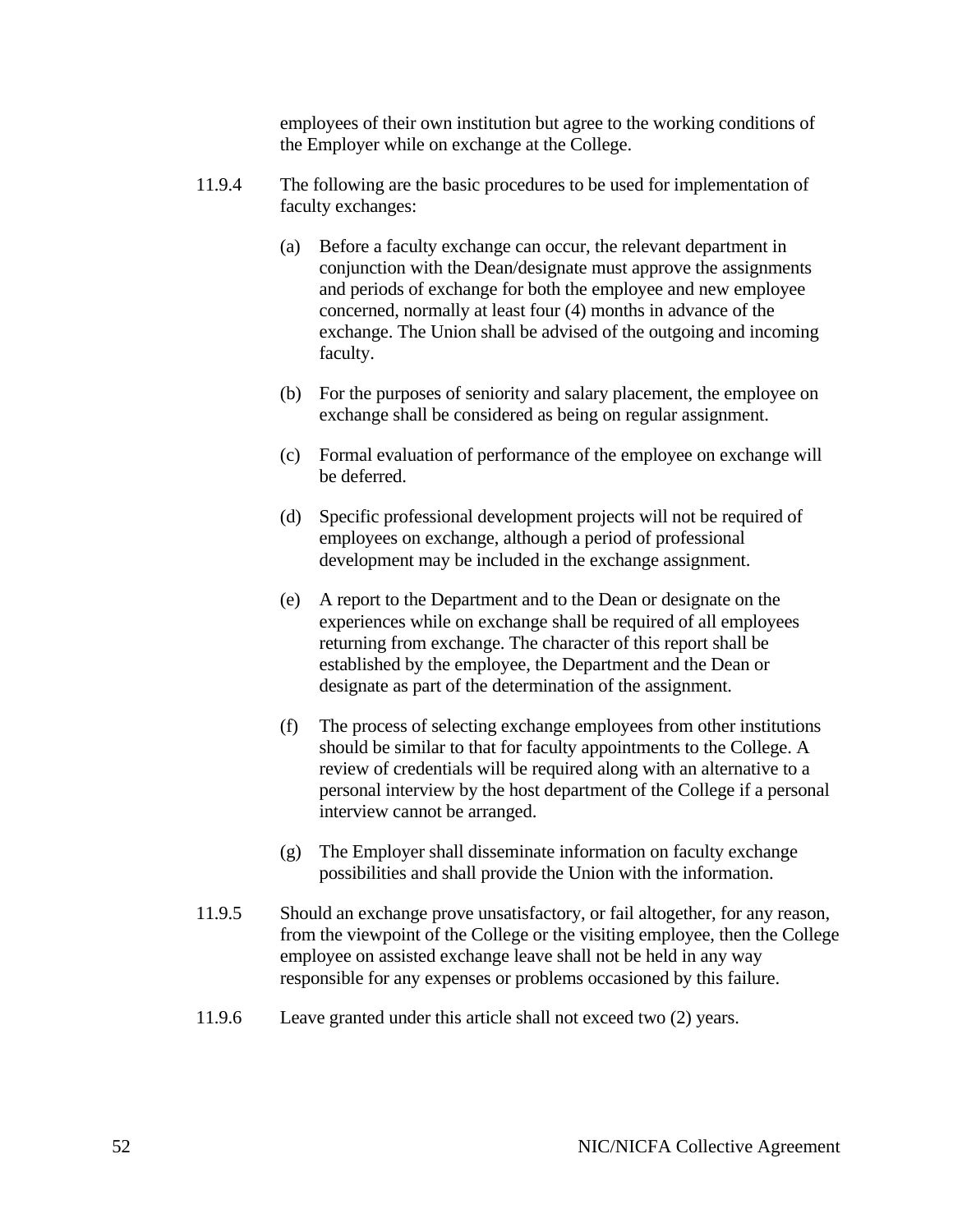# **11.10 DEFERRED SALARY LEAVE**

- 11.10.1 An employee desiring such leave shall make a written application to the Employer at least one (1) month prior to entry to the plan. Approval of entry to the Deferred Salary Leave plan shall not be unreasonably withheld, and where approval is not granted, the reason shall be given to the employee in writing.
- 11.10.2 The maximum period for salary deferral is six (6) years. During this period, the maximum percentage of salary deferred shall not exceed the following:

| one year    | 33 1/3% | two years  | 33 1/3% |
|-------------|---------|------------|---------|
| three years | 33 1/3% | four years | 25%     |
| five years  | 20%     | six years  | 16 2/3% |

 The participant may alter the percentage amounts for the next or any subsequent year by providing written notice to the College one (1) month prior to the anniversary date of his/her participation in the plan.

- 11.10.3 The Employer will administer the plan in accordance with the required legislation pertaining to salary deferral plans, and will bear the administrative expenses of the plan.
- 11.10.4 The monies retained by the Employer for participants, including interest thereon, shall be invested and reinvested by the Employer in investments offered from time to time by an investor mutually agreeable to the Employer and the Employee. All investments shall be deposited only in an institution covered by the Canada Deposit Insurance Corporation (CDIC). The Employer and the Union shall not be liable to any participant for investments made under this article.
- 11.10.5 Interest accruing to the employee shall be paid out annually.
- 11.10.6 The Employer shall make an annual report to each participant as to the amount of deferred salary together with interest accrued to that date. The annual report shall be made not later than Dec.  $31<sup>st</sup>$  of any given year.

### 11.10.7 TAKING OF LEAVE OF ABSENCE

- (a) Participants in the Plan shall give the Employer a minimum of six (6) months notice prior to taking of such leave, which shall not normally be less than four (4) months or greater than one (1) year. At this time, the participant will choose either a lump sum payment at the commencement of the leave, or receive regular biweekly salary payments.
- (b) The salary to be paid to the employee during the leave of absence shall be related to the monies retained by the College under this plan, less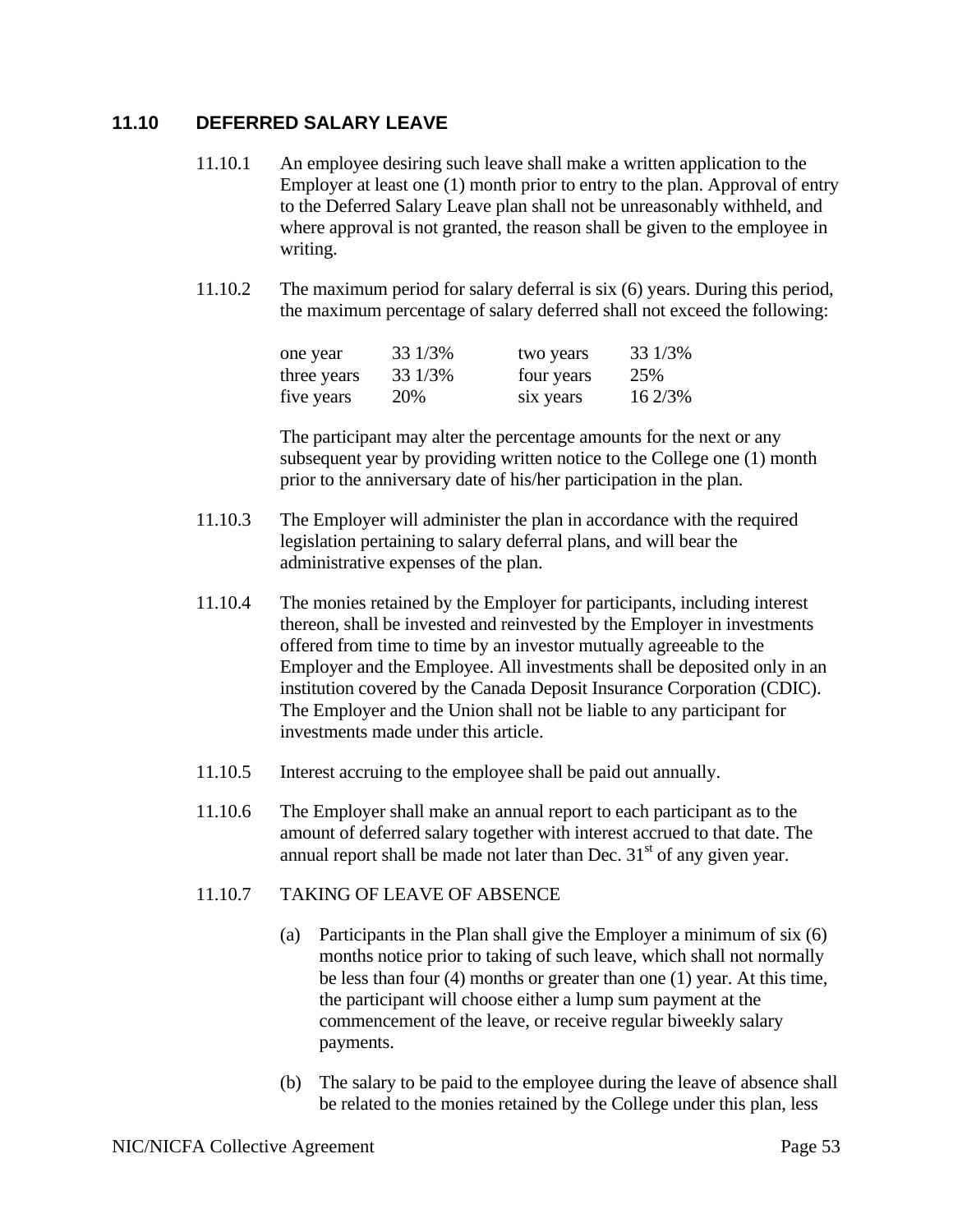any deductions made by the College for health and welfare benefits, as identified in Article 11.10.8.

- (c) If the Employer is genuinely unable to obtain a suitable replacement, the Employer will notify the participant in writing not less than four (4) months prior to the requested leave date, that the leave is postponed. The deferred leave may be postponed by not more than one (1) year. In the event of a postponement, the participant may choose to remain in the plan or withdraw from it; in the latter case the Employer shall pay the participant the deferred compensation in one lump sum payment within sixty (60) days of such withdrawal.
- (d) Participants must take the deferred leave after a maximum of six (6) years within the plan or after salary deductions have totalled one hundred percent (100%). Employees may, no later than six (6) months prior to this date, request a postponement of the commencement of their leave. This postponement shall not normally exceed twelve (12) months.

#### 11.10.8 BENEFITS - DEFERRED SALARY LEAVE

Benefits will be as follows:

- (a) The participant shall bear the full cost of health and welfare benefits.
- (b) No sick leave credits will accrue during the period of leave. Sick leave credits accumulated up to the time of the leave will be carried forward and be available upon return from leave.
- (c) Vacation credits do not accumulate during the period of such leave.
- (d) Superannuation deductions will be made in accordance with the Pension (College) Act.

#### 11.10.9 WITHDRAWAL FROM THE PLAN

- (a) A participant who ceases to be employed by the College must withdraw from the Plan. Also, under extenuating circumstances, a participant may withdraw from the plan upon giving at least one (1) month's notice of intent to do so. In both cases, the College shall immediately seek redemption from the investor of all monies held on behalf of the participant, and upon receipt, shall remit the full amount to the participant.
- (b) In the event of the death of a participant and upon notice by the executor, the Employer shall pay to the participant's estate the full deferred compensation amount plus accrued interest, subject to the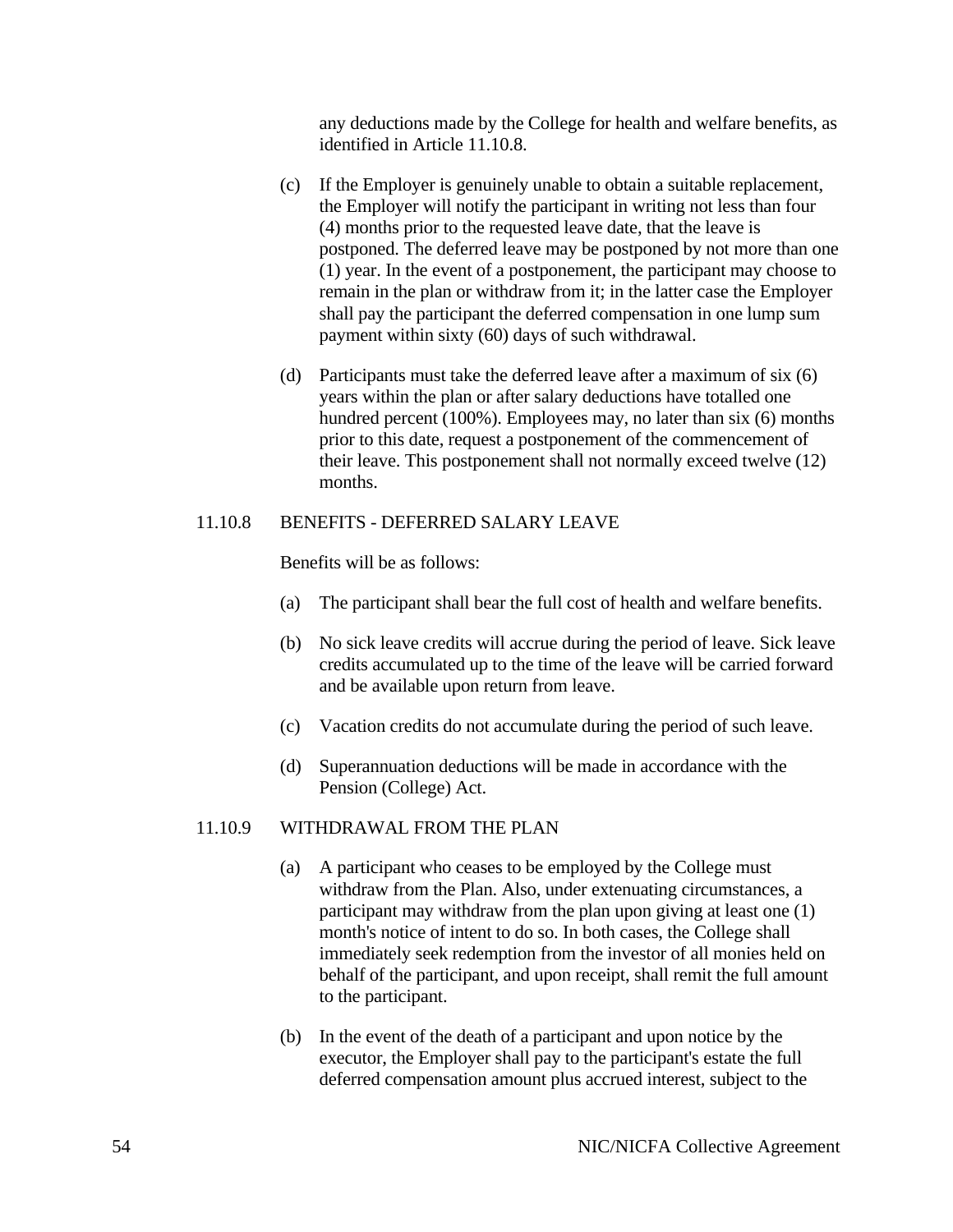College receiving any necessary clearances and proofs normally required in such situations.

(c) Participants may, on one occasion, suspend their participation in the plan for a period of not less than six (6) months, or not more than twelve (12) months. When the period of suspension ceases, the participant shall be reinstated in the plan on the first day of the following month.

# **11.11 SECONDMENTS**

- 11.11.1 An employee shall be granted part or full-time release for secondment, for a period not exceeding one (1) year, with the possibility of an extension for a further period not to exceed one (1) year. This release shall be subject to the reasonable and bona fide curriculum and scheduling requirements of the Employer.
- 11.11.2 An employee granted the release shall continue to receive full salary and benefits from the Employer.
- 11.11.3 The College shall arrange for reimbursement of the full cost of salary and benefits.
- 11.11.4 The employee shall continue to accrue seniority equal to the seniority that would have accrued had the secondment not occurred.

# **11.12 OTHER LEAVES**

- 11.12.1 Leave of absence may be granted an employee without pay for a period not exceeding two (2) calendar years. An employee applying for such leave shall apply in writing at least four (4) months prior to the leave commencement date. In extenuating circumstances, the four- (4) month's notice may be waived.
- 11.12.2 Employees granted a leave of absence shall provide the Employer with six- (6) month's notice of his or her intention to return to work.

# **11.13 GENERAL PROVISIONS - ALL LEAVES COVERED BY SECTION 11**

11.13.1 Any employee or group of employees applying for assisted leaves of any type, shall do so on the understanding that they return to the employ of the College for a period of not less than the term of the leave, or one (1) year, whichever is less. In the case of assisted leaves, failure to do so will require the employee to reimburse the Professional Development Fund for all salary and other benefits paid during the term of the leave.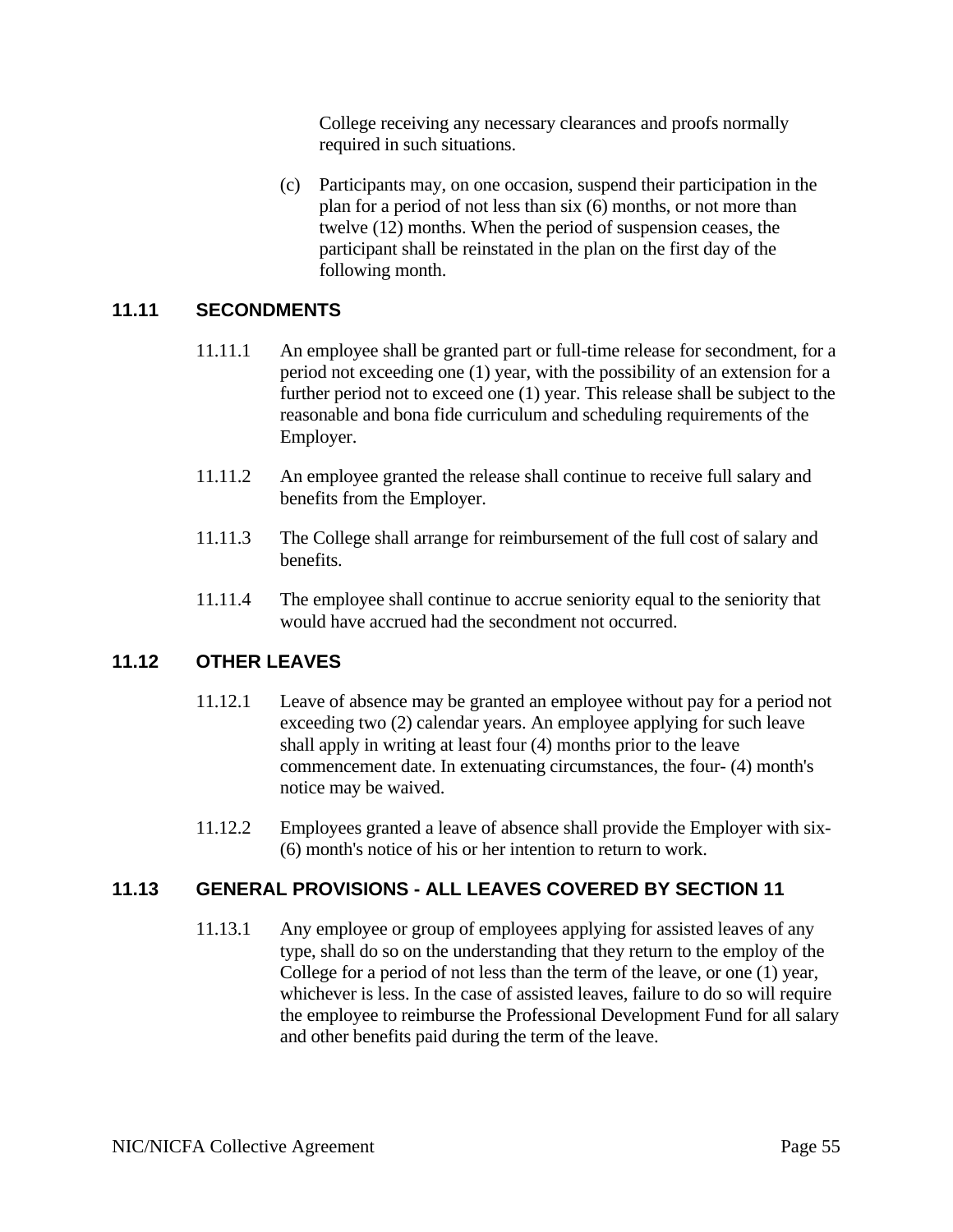- 11.13.2 On return from leave, the employee will be returned to the same centre or campus and position as at the point of taking leave and with the applicable salary and benefits.
	- (a) An employee granted any type of professional development leave will be required to maintain contact with the Employer and, where leaves have been approved by the Professional Development Committee, to provide such information as will allow the Professional Development Committee to determine whether or not the conditions of the leave are being met. Further, the employee, upon return, will be required to submit a report on the activity to the Professional Development Committee.

An employee who defaults on these conditions may have the professional development leave revoked.

# **11.14 LEAVE DURING PROBATION PERIOD**

An employee commencing any leave during the probation period will be required to complete the unexpired portion of the probation upon returning to work.

# **11.15 ELIGIBILITY FOR SALARY INCREMENTS DURING A LEAVE**

An employee on leave of absence with pay shall be eligible for any salary increments as they occur during the leave of absence. The granting of increment for employees on leave of absence without pay shall be deferred until the employees return to their position with the college.

### **11.16 REFUSAL TO GRANT LEAVE**

The College may refuse to grant leaves under Article 11 where such leaves would adversely affect the operation of the department or campus to an unacceptable extent. Decisions regarding such refusals shall be made in consultation with the affected employee and such refusals shall not extend beyond one academic year.

# 12. HEALTH AND WELFARE BENEFITS

The Employer agrees to continue the following for the duration of this Agreement, and no changes will be put into effect unless mutually agreed between the Employer and the Union. The College cannot be held responsible for the rejection of any claim(s) by the insurers.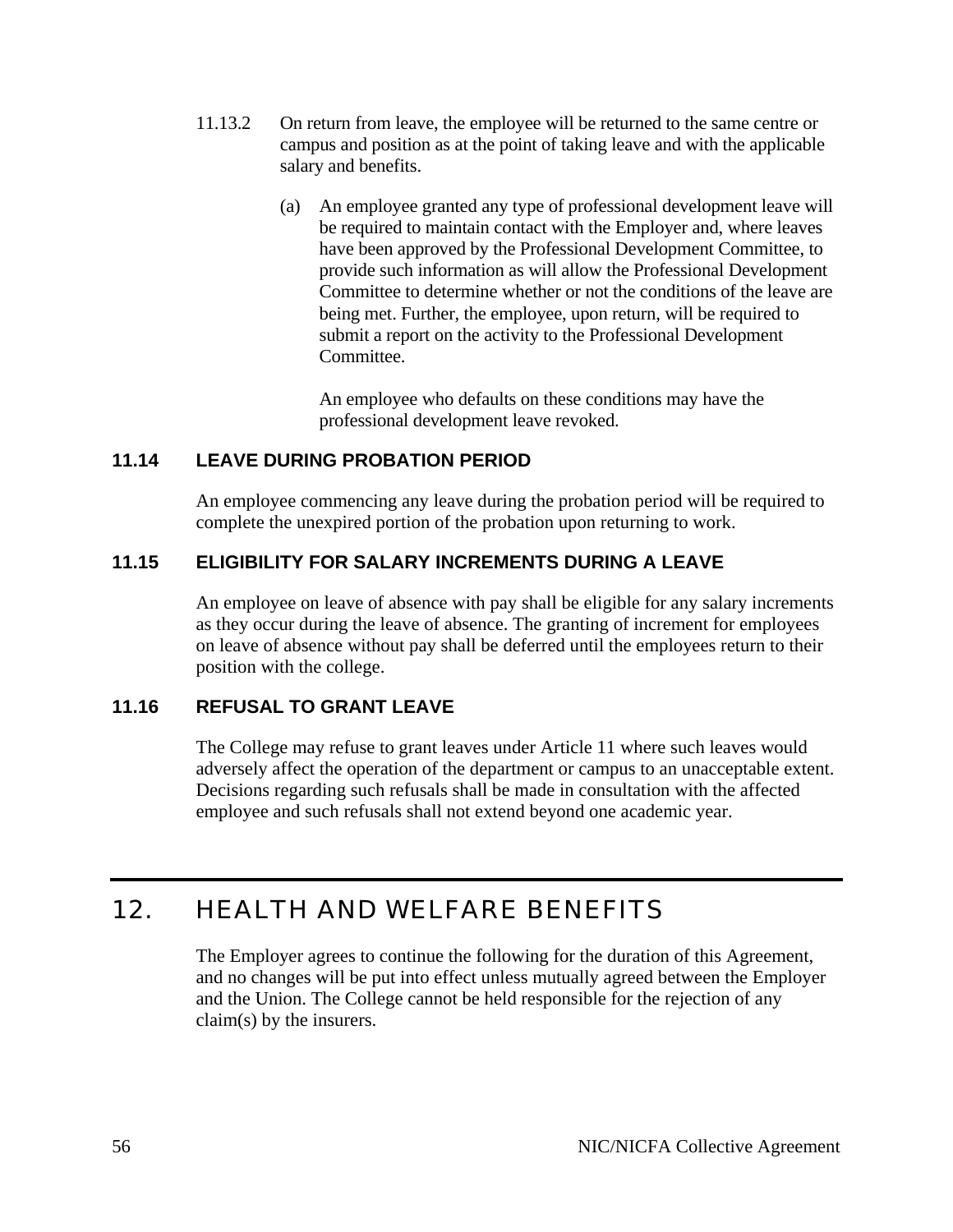# **12.1 B.C. MEDICAL SERVICES PLAN**

- 12.1.1 All regular employees shall participate in the B.C. Medical Services Plan on the first day of the month following their appointment. The College shall pay one hundred percent (100%) of all premiums.
- 12.1.2 Sessional employees who are full-time with appointments for a minimum of four (4) months shall participate in the B.C. Medical Services Plan. The College shall pay one hundred percent (100%) of the monthly premiums.
- 12.1.3 Sessional employees who are half time or more and who are hired for a minimum of four (4) months shall participate in the B.C. Medical Services Plan. The College shall pay the proportion of the premium that is the same as the employee's work assignment.
- 12.1.4 Employees who have equivalent coverage elsewhere must exclude themselves from participation in one of the plans.

# **12.2 EXTENDED HEALTH CARE PLAN**

- 12.2.1 All regular employees shall participate in the Extended Health Care Plan on the first day of the month following their appointment. The College shall pay one hundred percent (100%) of the monthly premiums.
- 12.2.2 Sessional employees who are full-time with appointments for a minimum of four (4) months are entitled to participate in the Extended Health Care Plan. The College shall pay one hundred percent (100%) of the monthly premiums.
- 12.2.3 Sessional employees who are half-time or more and who are hired for a minimum of four (4) months are entitled to participate in the Extended Health Care Plan. The College shall pay the proportion of the premium that is the same as the employee's work assignment.
- 12.2.4 The Extended Health Care Plan shall be sustained for the employees described in Article 12.2.1 to Article 12.2.3 and their dependents at the following level:
	- (a) 100% reimbursement for hospital, professional and medical care and prescription drugs in accordance with the benefits policy;
	- (b) Vision care including eyeglasses and contact lenses in the amount of Three Hundred Dollars (\$300.00) every twenty-four (24) months effective December 14, 1994;
	- (c) Additional Out-of-Province coverage shall be purchased as required for employees who are away on secondment or College business beyond the term of coverage of the College plan.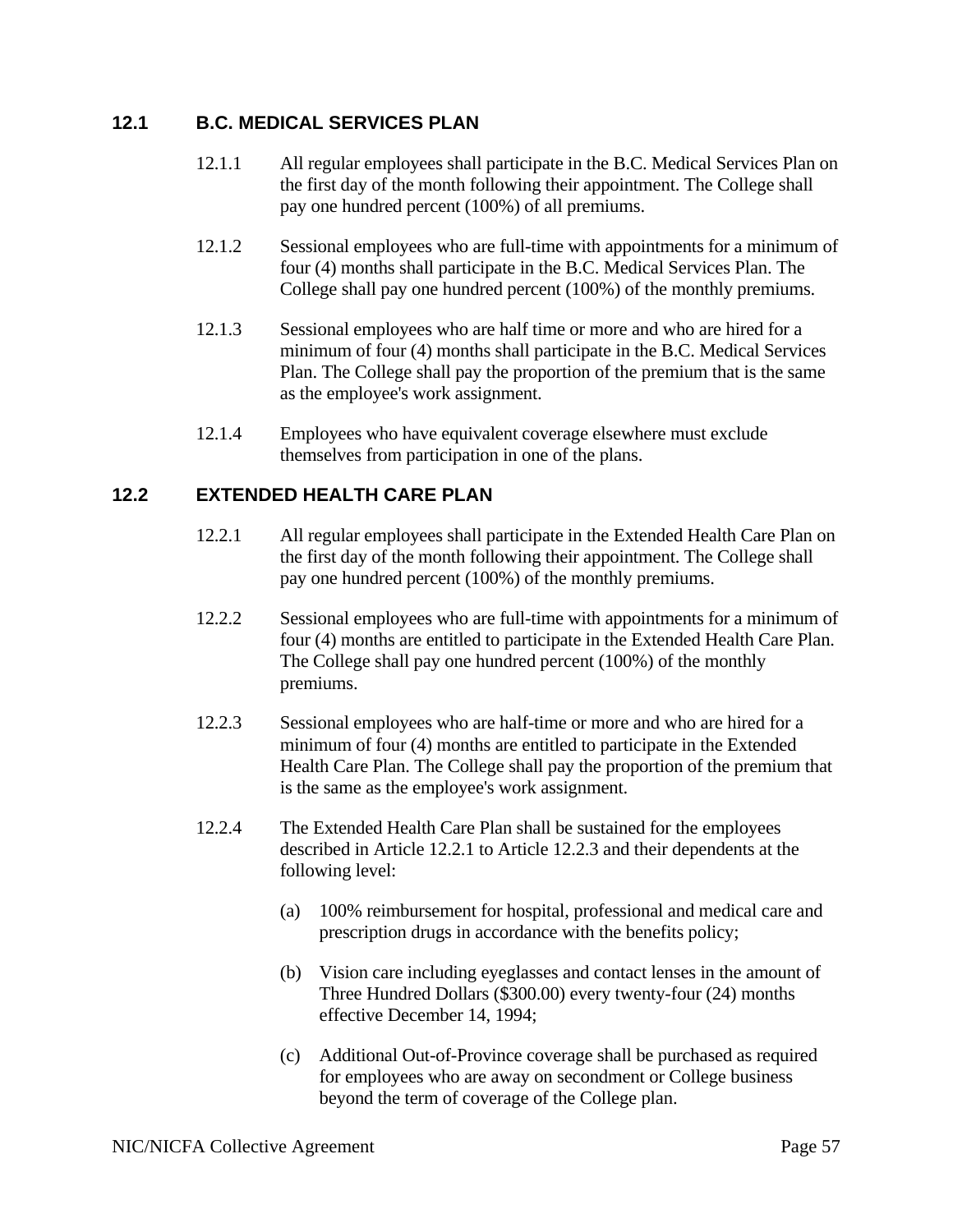## **12.3 DENTAL PLAN**

- 12.3.1 All regular employees, and sessional employees with full-time contracts that are four (4) months or longer, shall participate in the Dental Plan. The College shall pay one hundred percent (100%) of the monthly premiums for employees and dependents.
- 12.3.2 Sessional employees with part-time contracts, that are half time or more and at least four (4) months in duration, are eligible to participate in the Dental Plan. The College shall pay the proportion of the premiums that is the same as the employee's work assignment.
- 12.3.4 The Dental Plan shall be sustained at the following level:

| (a) Basic Treatment | $100\%$ :                                                                             |
|---------------------|---------------------------------------------------------------------------------------|
| (b) Major Treatment | 80% to an annual maximum of \$2000;                                                   |
|                     | (c) Orthodontic Treatment $50\%$ to a maximum of \$2000 per person<br>lifetime limit. |

# **12.4 GROUP LIFE INSURANCE AND ACCIDENTAL DEATH AND DISMEMBERMENT**

- 12.4.1 All regular employees and sessional employees with full-time contracts that are four (4) months or longer in duration shall participate in the Group Life Insurance plus Accidental Death and Dismemberment Insurance. Group Life Insurance shall provide a benefit level of three times (3X) the annual salary of the employee to a maximum of \$300,000.00.
- 12.4.2 Regular part-time employees and sessional employees with appointments which are half-time or more and four (4) months or more in duration shall participate in Group Life Insurance and Accidental Death and Dismemberment Insurance. The College shall pay the proportion of the premiums that is the same as the employee's work assignment.
- 12.4.3 When employees leave the employ of the College, they may arrange with the carrier for the conversion of their policy to a personal plan.

### **12.5 BENEFITS FOR SESSIONAL EMPLOYEES LESS THAN HALF-TIME AND/OR LESS THAN FOUR (4) MONTHS**

Sessional employees who are appointed less than half-time and/or less than four (4) months shall receive five percent (5%) on all wages in lieu of benefits.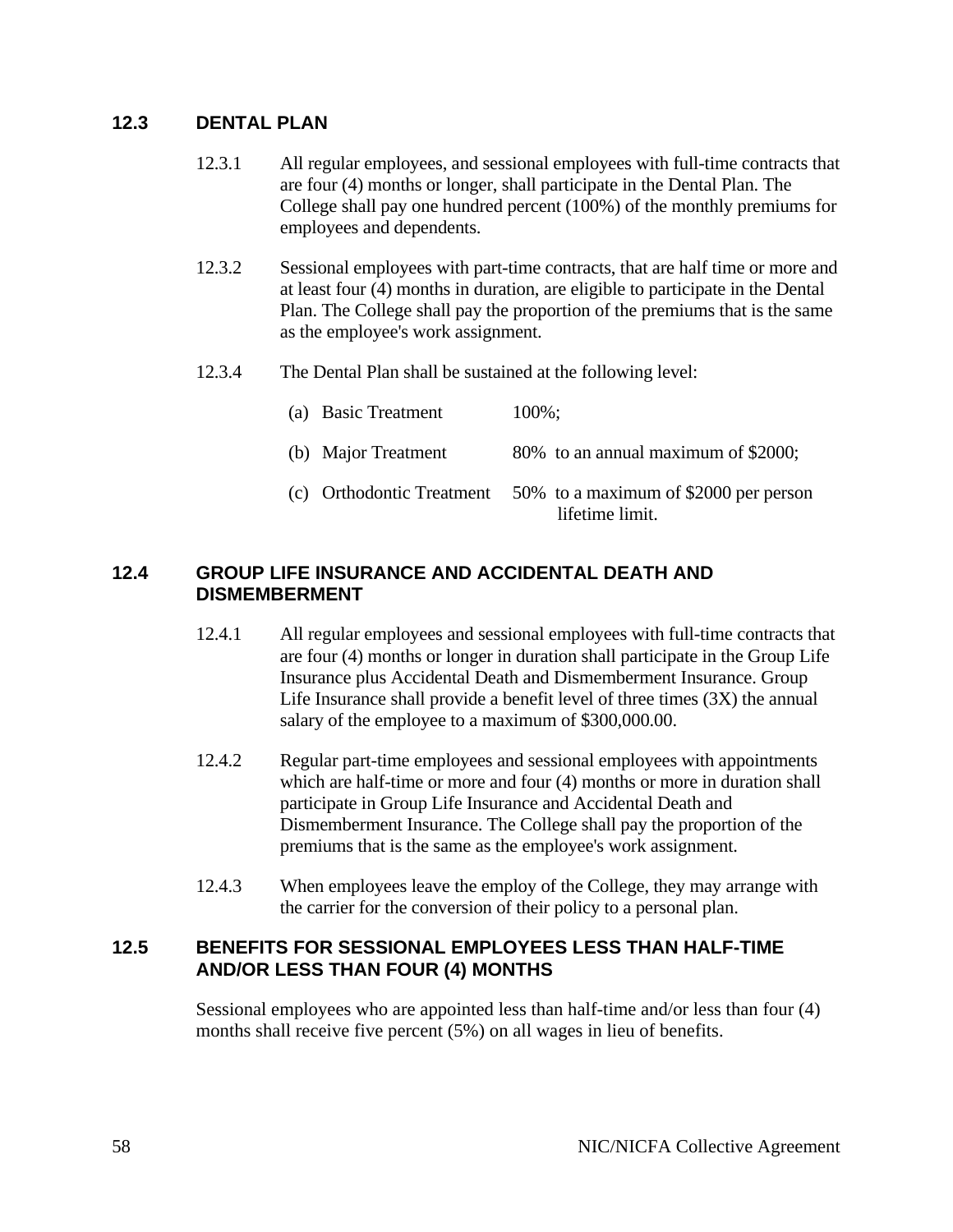## **12.6 OPTIONAL INSURANCE**

Eligible employees who choose to participate in any optional insurance plans offered by the College will pay one hundred percent (100%) of premiums. A normal conversion privilege will be provided within thirty-one (31) days after termination of, or retirement from, employment. The employee shall be responsible for the payment of any premiums arising from the conversion.

# **12.7 PENSION AND RETIREMENT PROVISIONS**

- 12.7.1 All new employees must participate in the College Pension Plan as described in the Pension (College) Act. The College will contribute to the cost of such coverage to the extent described by the Plan.
- 12.7.2 A new employee already in receipt of a pension under the BC Pension Plans, may waive the right to enrolment in the College Pension Plan.

# **12.8 REGISTERED RETIREMENT SAVINGS PLAN**

The Employer shall deduct, on behalf of any employee who makes written application, any amount requested, which will be placed in the Registered Retirement Savings Plan selected by the College. The employer shall ensure that such payments are deducted before taxes.

### **12.9 WORKERS COMPENSATION CLAIMS AND BENEFITS**

- 12.9.1 All employees shall be covered by the Workers' Compensation Act. No employees shall have their employment terminated as a result of absence from work due to a compensable accident.
- 12.9.2 Pending implementation of payments by the Workers' Compensation Board on an insurable claim, the employee shall continue to receive the full pay and benefits described in this Agreement.
- 12.9.3 If the employee is compensated by the Workers' Compensation Board for any period of time for which wages are paid by the Employer, the Employee shall arrange to reimburse the Employer for such monies received from the Workers' Compensation Board.
- 12.9.4 During the period an employee is receiving Workers' Compensation benefits, the Employer shall continue to pay all required premiums for pension, and health and welfare benefits in order to maintain the employee's benefit coverage.
- 12.9.5 An employee who is declared totally and permanently disabled by the Workers' Compensation Board, and who cannot return to employment, will cease to be covered by the benefits no earlier than two (2) years after the date that the disability began.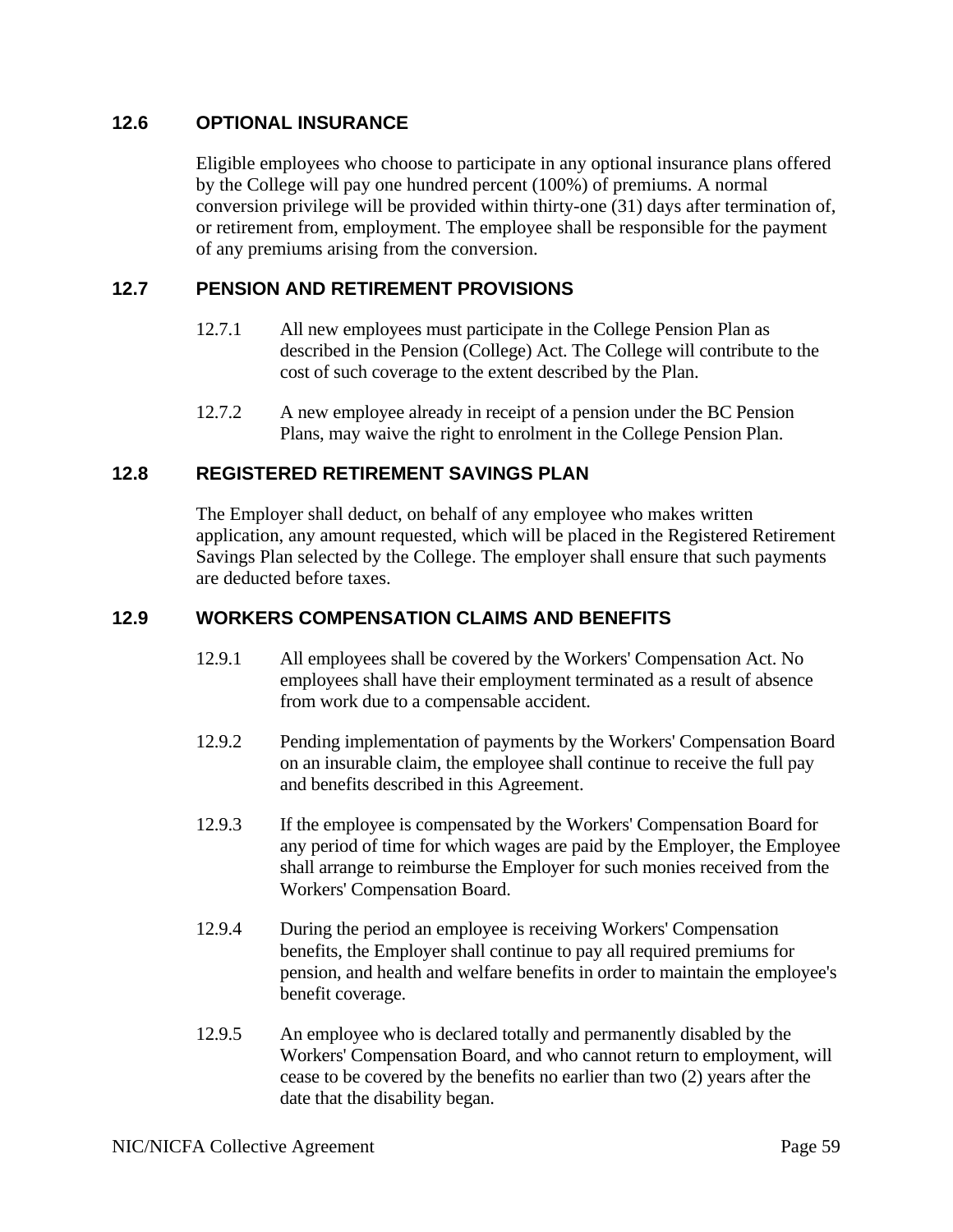## **12.10 BENEFITS UPON RETURNING TO WORK**

Employees returning to work without a break in service shall be entitled to all benefits on their first day of re-employment.

### **12.11 EMPLOYEE'S RESPONSIBILITY**

It is understood that it is the responsibility of each employee to be familiar with the specific details of coverage and eligibility requirements of all benefit plans.

# **12.12 PROVISION OF INFORMATION ON POLICY CONTRACTS**

Copies of the actual policy contracts will be kept on file in the Office of the Bursar. Upon reasonable notice, access to these policy contracts will be granted to authorized representatives of the Union. The College and the Union will make every reasonable effort to provide information regarding the benefit plans to any employee.

# **12.13 SUBROGATION**

Employees who receive sick leave benefits as a result of an injury for which they also receive wage loss payments from the Insurance Corporation of British Columbia must reimburse the College for the wage loss payments received from I.C.B.C. for the same time period as covered by the sick leave. In such cases, the employee shall be re-credited with the sick leave benefits.

# **12.14 CANADA SAVINGS BONDS**

The College shall arrange payroll deductions for Canada Savings Bonds upon receipt of instructions from the employee.

# 13. REGULARISATION AND JOB SECURITY

### **13.1 CREATION OF REGULAR POSITIONS THROUGH AUTOMATIC CONVERSION**

13.1.1 An employee who has been employed with a workload of fifty percent (50%) or greater for two (2) consecutive years shall be regularized.

> An employee who is regularized, and who has served two (2) years of service with the College, will receive an immediate service increment at the date of regularization.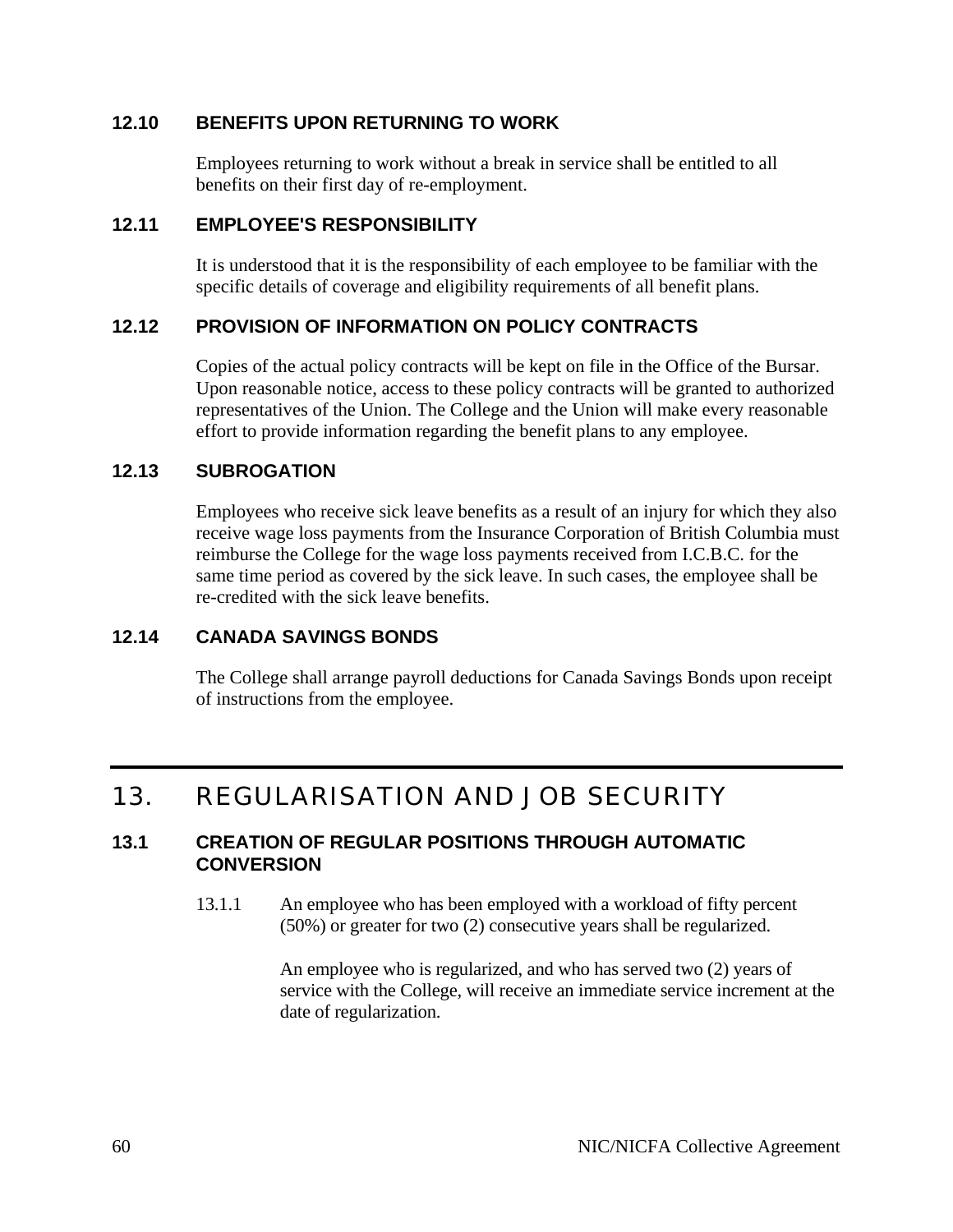#### 13.1.2 PROBATIONARY PERIOD FOLLOWING REGULARIZATION

An Employee who is regularized, and who has served two (2) years of service with the College is deemed to have served his or her probationary period.

- 13.1.3 For the first two years of employment after regularization, the right to severance pay shall be waived, but thereafter severance pay shall be calculated on the basis of the total years of service.
- 13.1.4 A sessional employee hired to replace a regular employee on leave of absence accumulates seniority but does not accumulate service towards regularization.

### **13.2 NEW COURSE OFFERINGS**

- 13.2.1 When new or additional courses are offered, the right of first refusal shall be given first to qualified employees on the recall list and then to other existing, qualified, part-time employees. Seniority shall be the deciding factor when disputes arise which can be resolved in no other way.
- 13.2.2 New or additional work assigned to regular employees that is of four- (4) month duration or longer will be considered to be an addition to the employee's regular appointment.
- 13.2.3 New or additional work assigned to regular employees that is less than four- (4) month duration will be considered a sessional appointment.

### **13.3 QUALIFICATIONS OF EXISTING EMPLOYEES**

In the event an employee has successfully completed a probationary period or has been regularized through the processes described in this Agreement, the employee shall be deemed qualified for the position held.

# 14. SALARIES

# **14.1 SALARY SCALE**

14.1.1 The salary scale is attached hereto and known as Appendix D.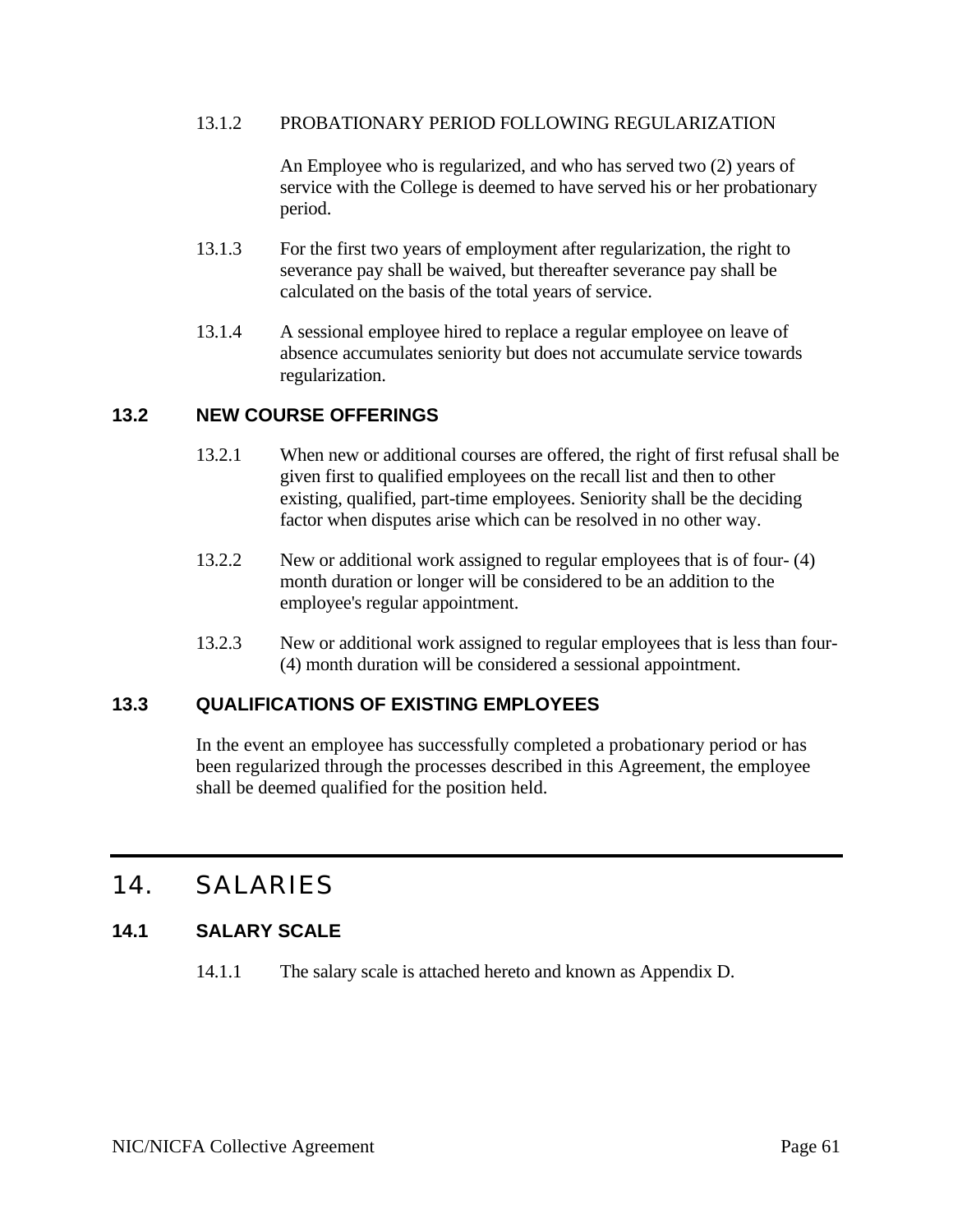### **14.2 PLACEMENT ON SALARY SCALE**

### 14.2.1 PLACEMENT CRITERIA

An employee's placement on the salary scale shall be determined by taking into consideration:

- (a) Qualifications at time of hiring;
- (b) Prior years of relevant work or teaching experience;
- (c) Number of years at the College;
- (d) Additional qualifications earned while employed at the College.

#### 14.2.2 QUALIFICATIONS AT TIME OF HIRING

(a) The minimum placement upon hiring shall be Step 10.

Effective April 1, 2002, the minimum placement upon hiring shall be Step 10.

- (b) Additional steps shall be awarded as follows:
	- (i) one (1) step for a Masters degree directly related to the discipline to be taught;
	- (ii) two (2) steps for a Doctoral degree directly related to the discipline to be taught, or one step for a doctoral degree when a masters degree is also held;
	- (iii) one (1) step for a valid teaching certificate, or successful completion of the Provincial Instructor's Diploma Program, or accreditation as a technician or technologist;
	- (iv) one (1) step for any additional trade qualifications when required for the position.

#### 14.2.3 PRIOR YEARS OF WORK OR TEACHING EXPERIENCE

Additional steps shall be awarded as follows:

- (a) one (1) step for each full year of teaching, librarianship, counselling, or directly related work experience in a college, technical institute, vocational school or university where the work is directly related to the duties to be performed for the College;
- (b) one (1) step for each two (2) years of directly related work experience in an educational institution, other than a post secondary institution, or at a workplace where the work performed is at a post-certification level and directly relates to the duties to be performed for the College;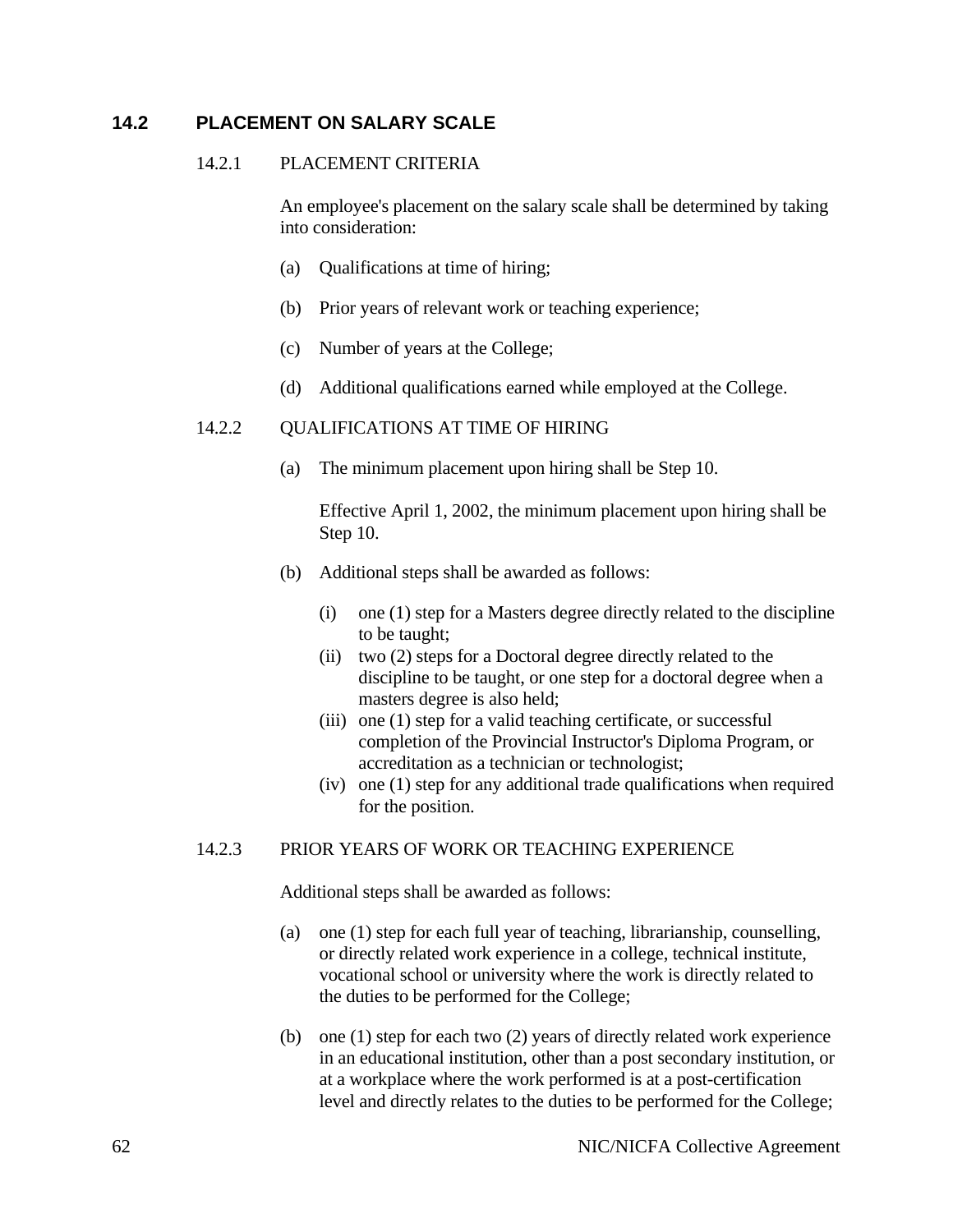(c) one (1) step for each year of full-time post-doctoral research experience in a field directly related to the duties performed for the College.

#### 14.2.4 SUBMISSION OF DOCUMENTATION FOR INITIAL PLACEMENT

- (a) The onus is on the prospective employee to submit all required documentation for initial placement on the salary scale prior to appointment.
- (b) Initial placement on the salary scale shall be determined, according to the above guidelines, by Human Resources and verified by the Dean of designate.
- (c) In the event that any formal qualifications require evaluation for equivalency then a sub-committee of Labour/Management will be struck to decide on appropriate equivalency.
- (d) The Union shall be advised of the names and initial placement of all employees upon confirmation of employment.
- (e) Faculty will be advised in writing of their initial placement on the salary scale. If there is disagreement with the application of the placement criteria, written notification should be forwarded to Human Resources within sixty (60) days for the matter to be reviewed. Changes resulting from a review will be rectified by adjusting the initial placement on the salary scale and shall be retroactive to the date of appointment.

In the event of an error in the initial placement on the salary scale, discovered and documented within a period of one (1) year of the initial placement, by either the College or the faculty involved, adjustment of the placement shall occur, retroactive to the date of appointment.

### 14.2.5 MAXIMUM INITIAL PLACEMENT - NEW EMPLOYEES

(a) Effective April 1, 2005, the maximum initial placement for new employees shall be Step 6 on the salary scale.

Effective April 1, 2006, the maximum initial placement for new employees shall be Step 4 on the salary scale.

(b) In the event that recruitment difficulties are encountered and the hiring of a particular individual is considered to be important to a program, but the salary established by initial placement is unacceptable, up to two (2) additional steps may be applied at the recommendation of the Selection Committee and with prior discussion with the Union and approval of the College President.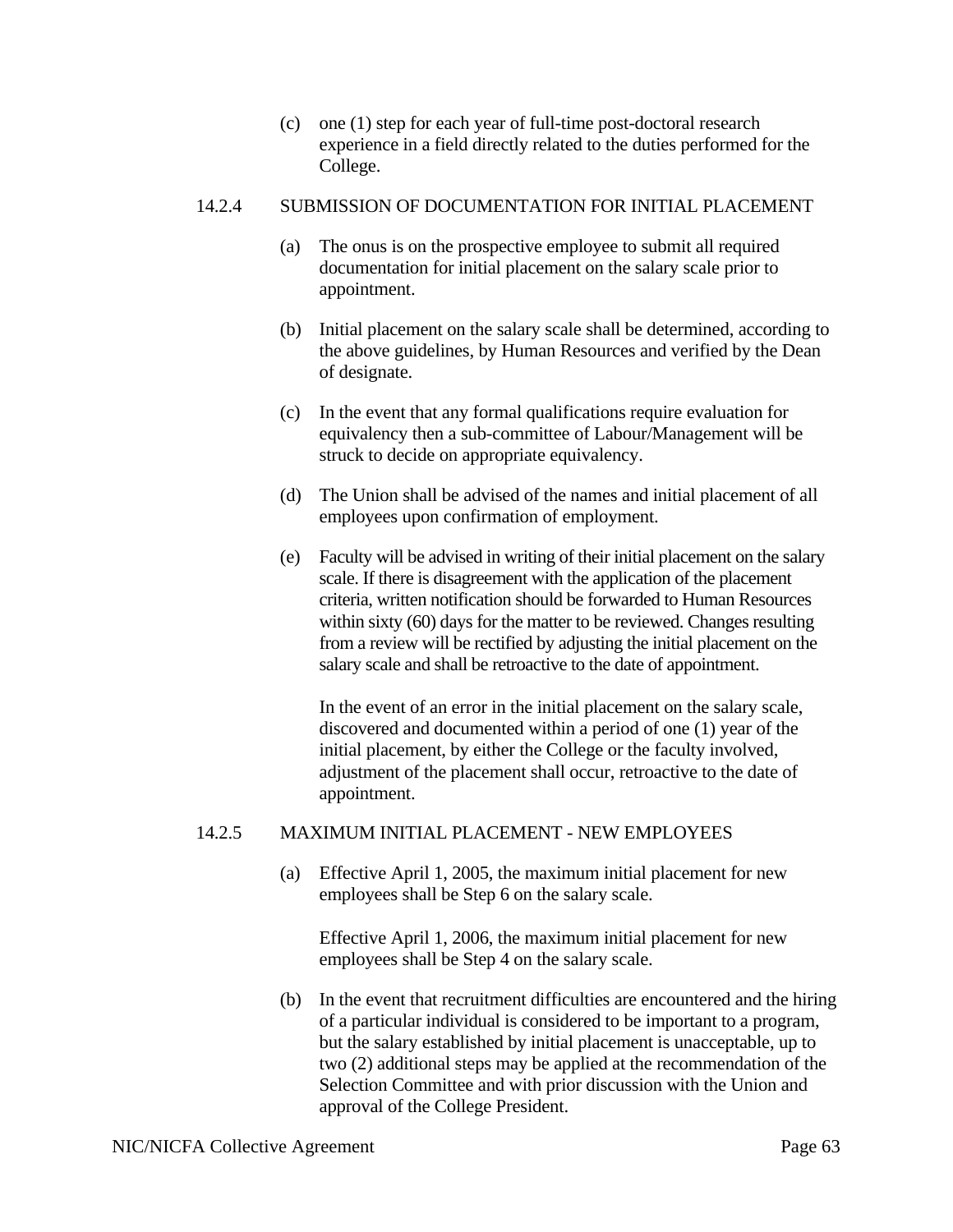#### 14.2.6 SESSIONAL AND CASUAL EMPLOYEES

The salary scale and placement procedures shall apply to sessional and casual employees, to a maximum of Step Eight (8).

#### 14.2.7 SERVICE INCREMENTS

- (a) All Regular employees shall advance one step on the salary scale after completion of each year of service.
- (b) In the event that an employee is on leave without pay the increment will be delayed for the period of absence. Increments will not be delayed when the purpose of the leave is related to the employee's normal duties, responsibilities or professional development and shall be considered approved at the time the leave is granted.
- (c) In the case of absence due to illness, no change in increment date shall be made except when the absence is for more than one hundred and twenty (120) working days.
- (d) Leaves of absence with pay shall not result in a delay of annual increments.

#### 14.2.8 ADDITIONAL ADVANCEMENTS ON THE SCALE

- (a) Employees may apply to advance one (1) step on the salary scale per annum following completion of professional activities such as the following:
	- (i) one (1) increment for completing a Masters degree directly relating to the discipline being taught;
	- (ii) two (2) increments for completing a Doctoral degree directly relating to the discipline being taught, or one (1) increment for a Doctoral degree when a Masters degree is already held;
	- (iii) one (1) increment for completion of an approved professional program equivalent to 1 or 2;
	- (iv) one (1) increment for accreditation as a technician or technologist such ASTTBC or equivalent;
	- (v) one (1) increment for completing the Instructor's Diploma or Teacher's Certificate.
- (b) Application for an additional step in recognition of the completion of professional activities not covered in Article 14.2.8(a) may be made to a sub-committee of the Labour management Committee to be established for this purpose. A copy of the request shall be forwarded to the appropriate Dean or designate.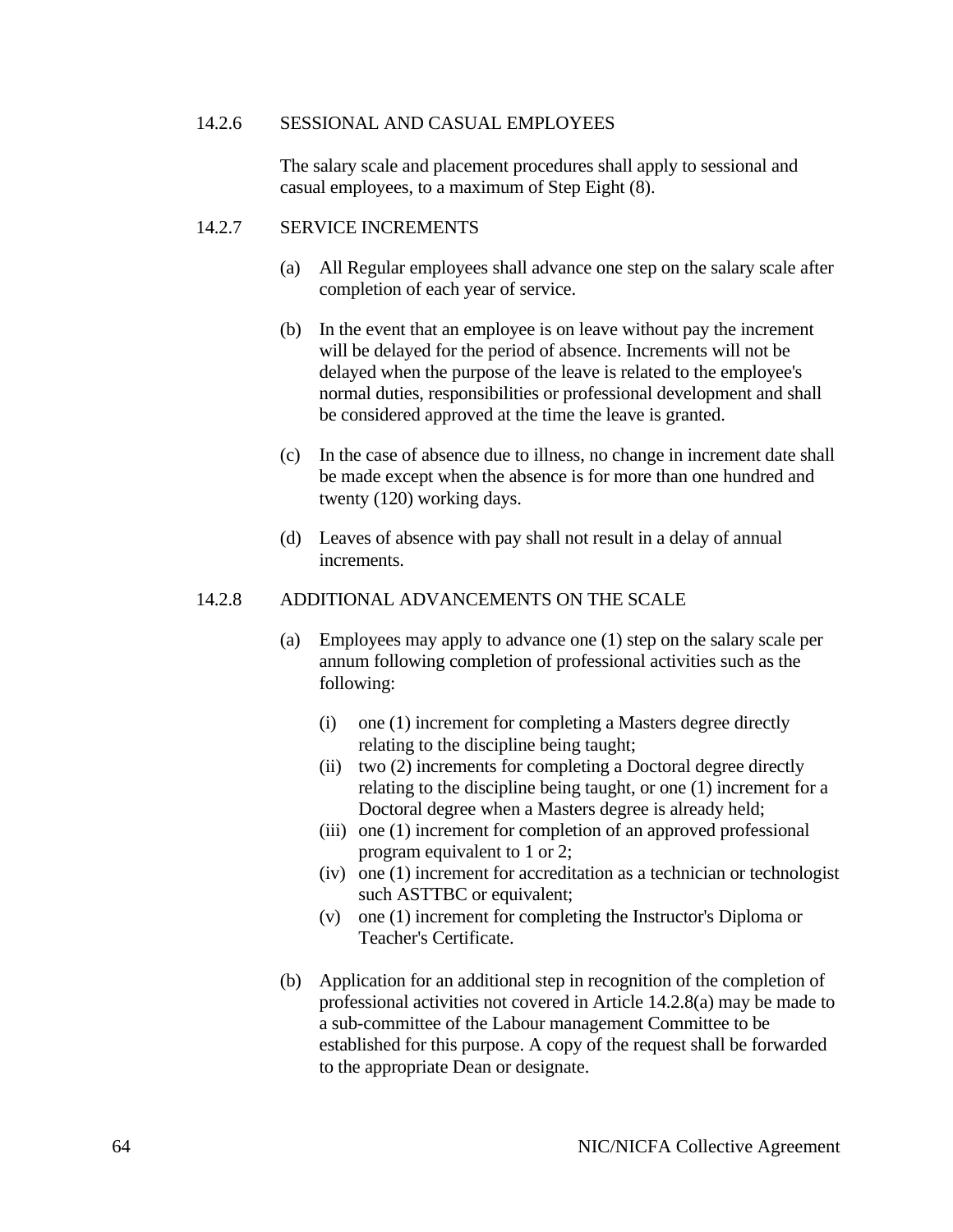(c) The increment(s) shall be granted effective the first day of the month following submission of documentation as evidence of completion of the professional activities.

# **14.3 PAYMENT OF SALARY**

14.3.1 Regular employees shall be paid an annual salary as determined by Appendix D. The salary shall be paid in biweekly instalments equal to one twenty sixth (1/26) of the annual salary.

> Sessional and casual employees shall be paid a biweekly amount pro-rated to the actual time worked.

- 14.3.2 Where the salary increases during the year, the salary for the period remaining in the academic year shall be paid in equal instalments of the revised annual entitlement.
- 14.3.3 Employees who commence or terminate employment during the academic year shall have their total remuneration pro-rated on the basis of their completed workload.
- 14.3.4 The Employer will deposit the employee's pay cheques in an account at a financial institution designated by the employee.

# **14.4 PAYMENT FOR PREPARATION OF COURSES NOT TAUGHT**

If sessional employees have prepared a course which they have been assigned but have not taught within the previous two (2) years, and for which they have not been provided paid development time, they shall be paid fifteen percent (15%) of the intended course contract should the College cancel the course.

# 15. PROTECTION OF EMPLOYEES

# **15.1 EMPLOYEE ASSISTANCE PROGRAM**

During the life of this Collective Agreement, the parties agree to maintain an Employee Assistance Program, which will include:

- (a) employer and employee contributions;
- (b) provisions to ensure confidentiality;
- (c) access to an independent counsellor.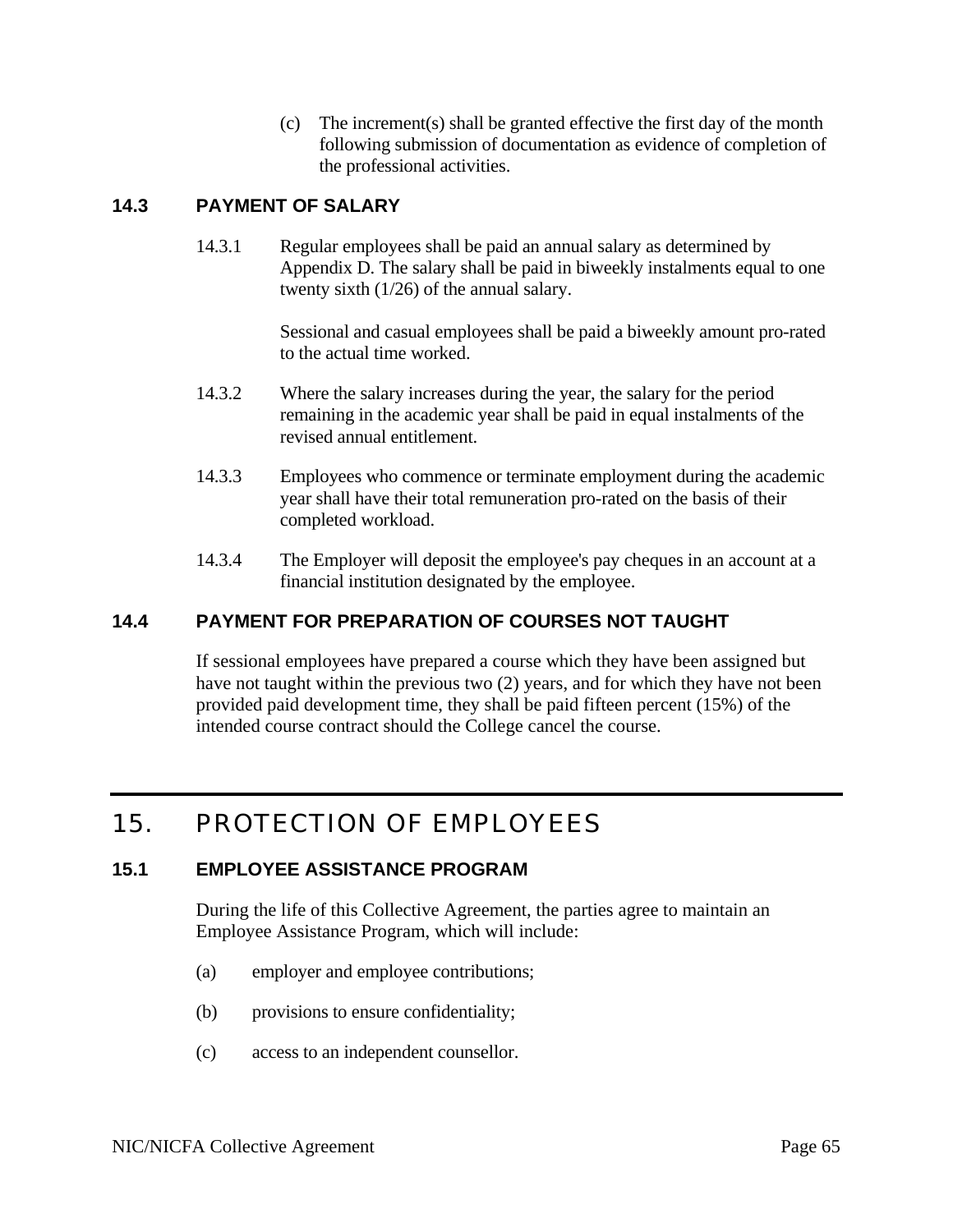# **15.2 NO DISCRIMINATION**

The parties agree that the provisions of the Human Rights Act of British Columbia related to employment shall apply as though included in, and forming part of, this Agreement.

Further, the parties agree there shall be no discrimination. Without limiting the generality of the foregoing, personal lifestyle, sexual orientation, physical disability unrelated to job performance, previous and current psychiatric treatment unrelated to job performance, and number of dependents shall not constitute cause for discrimination.

The Employer further agrees that it will not discriminate against any person who is authorized to act on behalf of the Union for carrying out duties proper to these positions.

### **15.3 SEXUAL AND PERSONAL HARASSMENT**

All faculty have the right to work in an environment free from sexual and personal harassment.

#### 15.3.1 SEXUAL HARASSMENT

Notwithstanding the definition(s) of harassment that may appear from time to time in the College's Sexual Harassment Policy, for the purposes of this article, sexual harassment includes:

- (a) Unwanted sexual attention made by a person who knows or ought reasonably to know that such attention is unwanted, or
- (b) unwanted physical contact such as touching, patting, pinching or punching, or
- (c) implied or expressed promise of reward for complying with a sexually oriented request, or
- (d) implied or expressed threat of reprisal, in the form either of actual reprisal or the denial of opportunity, for refusal to comply with a sexually oriented request, or
- (e) sexually oriented literature or pornographic material when presented outside the norms of academic discourse and investigation, or
- (f) sexually oriented remarks or behaviour, which may reasonably be perceived to create a negative environment for work and study.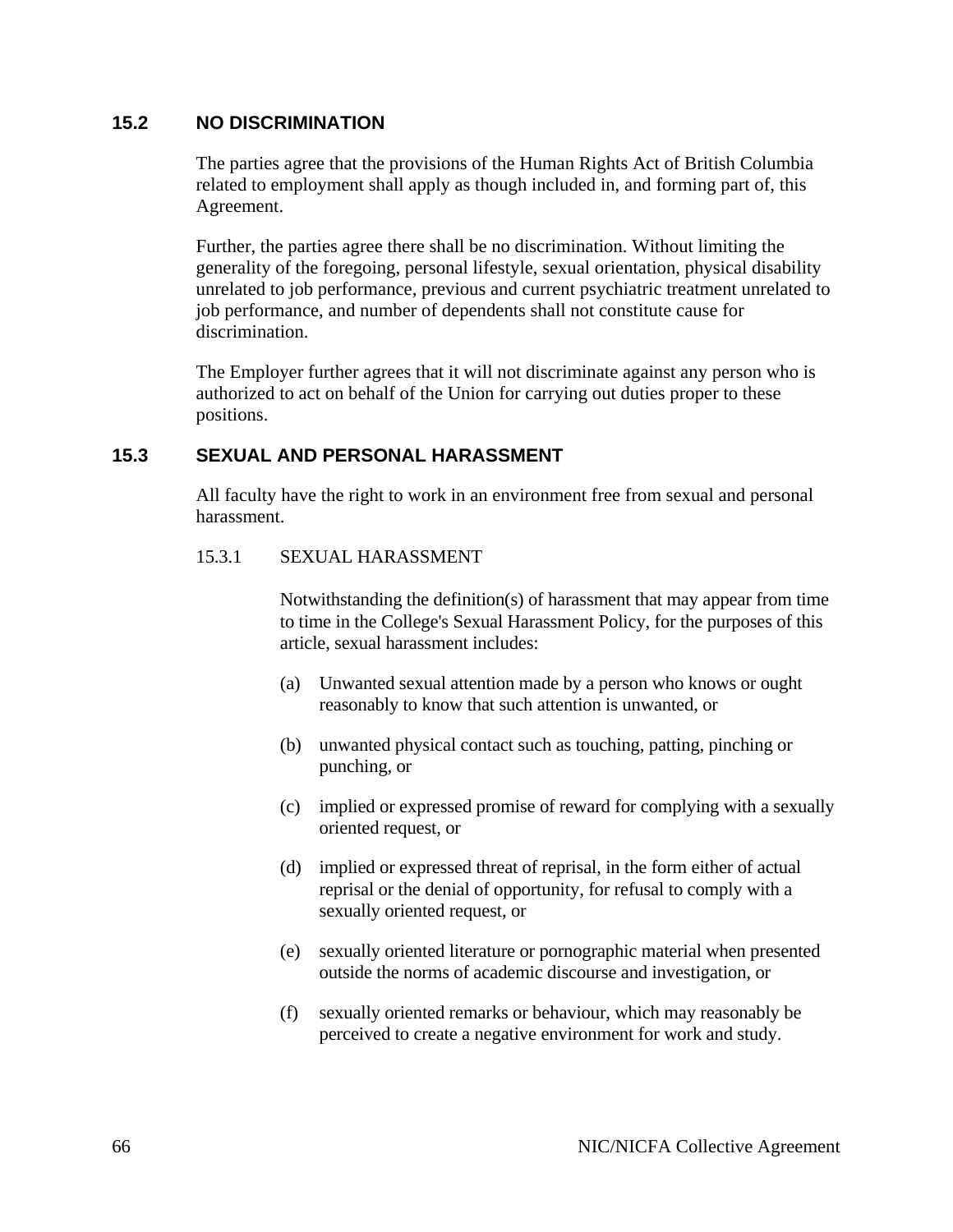#### 15.3.2 ACADEMIC FREEDOM RELATED TO SEXUAL HARASSMENT

Neither the College Policy nor any definition of sexual harassment defined in Article 15.3.1 limits a faculty member's right to present sexually explicit material, sexually oriented literature or pornographic material within an appropriate academic context subject to the norms of academic discourse and investigation.

#### 15.3.3 PERSONAL HARASSMENT

Notwithstanding the definition(s) of personal harassment that may appear from time to time in College policies and procedures for dealing with personal harassment, personal harassment includes:

- (a) physical threat, intimidation, or assault, or unwelcome physical contact such as touching, patting, pinching or punching, or
- (b) unwelcome behaviour or comment that is directed at, or offensive to, any employee that demeans, belittles, causes personal humiliation or embarrassment to that faculty member or any other employees, or
- (c) implied or expressed promise of reward, or threat of reprisal, or the denial of the opportunity for refusal to comply with a request that is unrelated to a faculty member's assigned duties, or
- (d) the improper use of power or authority to endanger a faculty member's job, threaten the economic livelihood of the faculty member, or in any way interfere with or influence the career of such a faculty member. This includes misuse of power such as intimidation, threats, blackmail or coercion.

 Comments or actions that serve a legitimate, work-related purpose shall not be deemed to constitute personal harassment.

#### 15.3.4 PROCESSING OF HARASSMENT COMPLAINTS

- (a) Employees may process harassment complaints either through the Grievance Procedure (Article 5) or the appropriate College policy. However, when the Grievance Procedure is invoked, use of the College's Harassment Policy is precluded.
- (b) Nothing in this article shall preclude an employee from filing a harassment complaint under the Human Rights Act.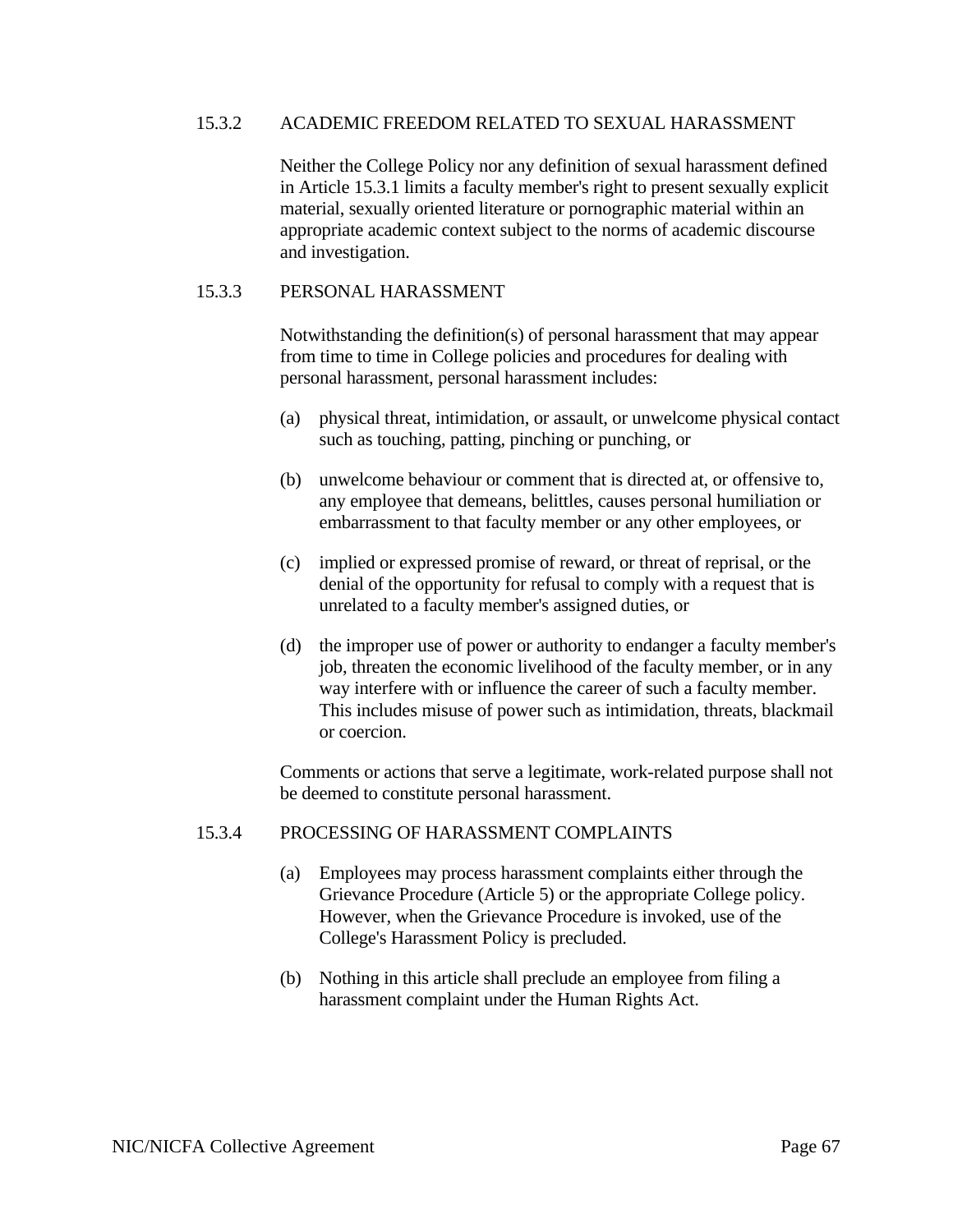- (c) An employee who chooses to file a complaint in accordance with the College's Harassment Policy, and does not achieve a satisfactory resolution, may file a grievance and normal time limits shall be waived. The employee may commence the grievance at Step 2 in the Grievance Procedure if he/she wishes.
- (d) All participants in the course of investigating a complaint of harassment shall have due regard to the privacy and confidentiality of any and all persons involved in the complaint.

#### 15.3.5 HARASSMENT COMPLAINTS FILED THROUGH THE GRIEVANCE PROCEDURE

Complaints processed through the grievance procedure shall be subject to the following:

- (a) In the event the person who is the subject of the complaint is the management representative at any step of the grievance procedure, or if the employee has reason for going to an administrator other than the immediate supervisor, the Union, in consultation with the Employer, will identify another appropriate management representative.
- (b) An arbitrator, in the determination of a complaint of harassment, shall take reasonable steps to protect the interest of all parties in privacy and confidentiality in the determination of procedural and evidentiary matters, subject to the requirement of fairness to all parties.
- (c) Where the complainant and the person who is the subject of the complaint are both members of the Union, then the arbitrator seized with a grievance of harassment shall also have jurisdiction in respect of any grievance arising from related discipline of the employee who is the subject of the complaint.
- (d) Information relating to the grievor or alleged harasser's personal background or lifestyle shall not be admissible during the grievance or arbitration process and shall not be used as the basis for a judgment or decision.
- (e) Time limits shall be waived for grievances filed under this Article.

# 15.3.6 UNION REPRESENTATION FOR FACULTY

(a) Faculty against whom a complaint has been filed shall have the right to know what allegations have been made against them, and shall have the right to Union representation at all meetings, interviews and hearings where the member's presence is requested.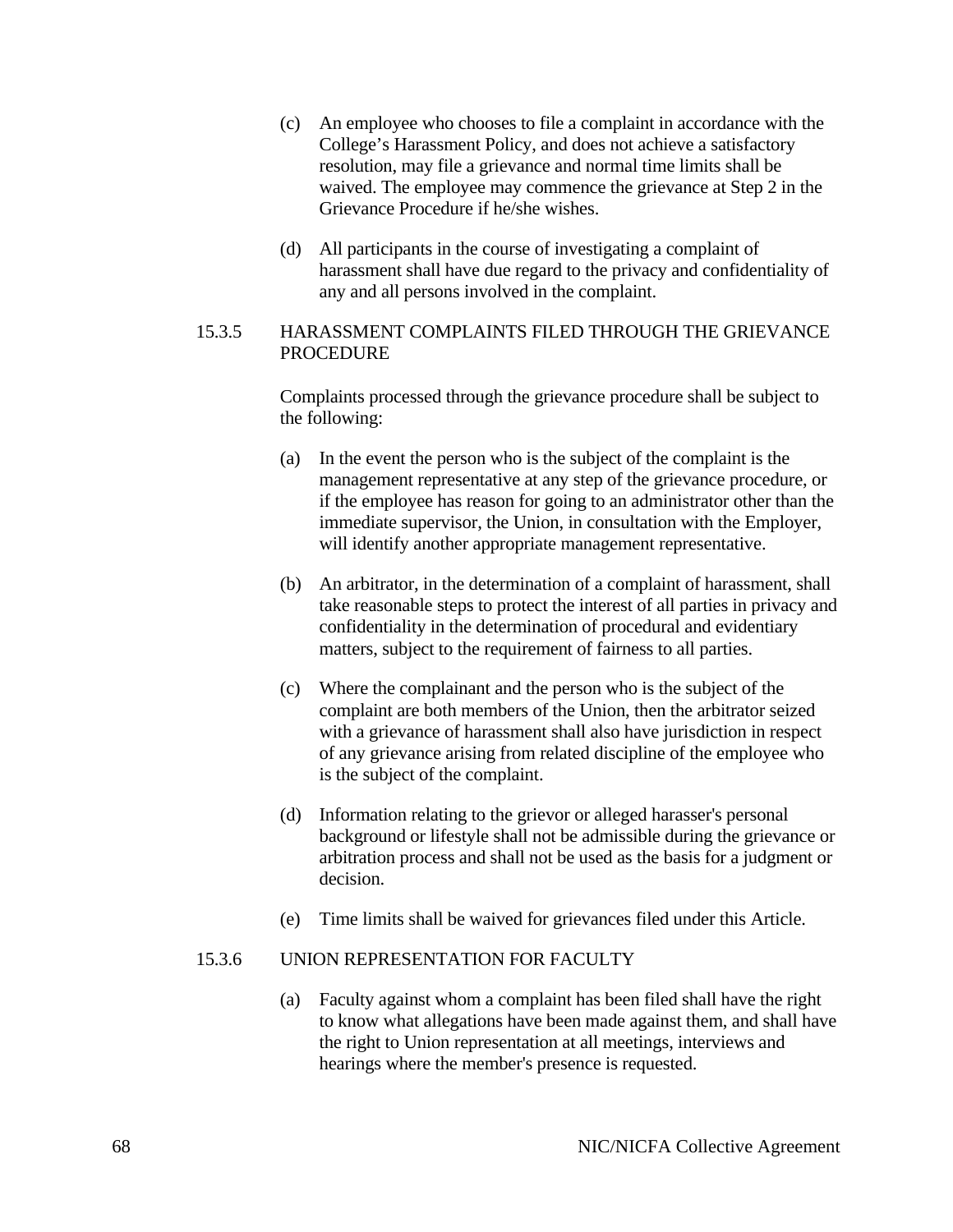(b) A faculty member who is a complainant has the right to Union representation at all meetings, interviews and hearings where the complainant's presence is requested.

# **15.4 TECHNOLOGICAL CHANGE**

### 15.4.1 DEFINITION OF TECHNOLOGICAL CHANGE

For the purposes of this Agreement the term "technological change" shall be understood to mean changes in the manner in which the Employer carries out educational operations, delivery and services where such change or changes significantly affect the terms and conditions or security of employment of members of the Union or alter significantly the basis on which this Agreement was negotiated.

- 15.4.2 Such changes as anticipated above shall include, but not be limited to:
	- (a) The introduction, because of technological change or development, of equipment, material or processes different in nature, type or quantity from that previously utilized.
	- (b) A change related to the introduction of this equipment, material or process, in the manner in which the Employer carries out its educational objectives and operations.
	- (c) A change in work methods, organization, operations, or processes which would result in the layoff or reduction in workload of one or more employees.
	- (d) A structural change in the mode of instructional delivery.
- 15.4.3 When the Employer intends to introduce a technological change:
	- (a) The Employer agrees to notify the Union as far as possible in advance of its intentions and to update the information provided as new developments arise and modifications are made.
	- (b) The foregoing notwithstanding, the Employer shall provide the Union, at least one hundred and twenty (120) calendar days before the introduction of a technological change is intended, with a detailed description of the change it intends to carry out disclosing the anticipated impact on employees.
- 15.4.4 This notice mentioned above shall be given in writing and shall contain pertinent data, including:
	- (a) the nature of the change;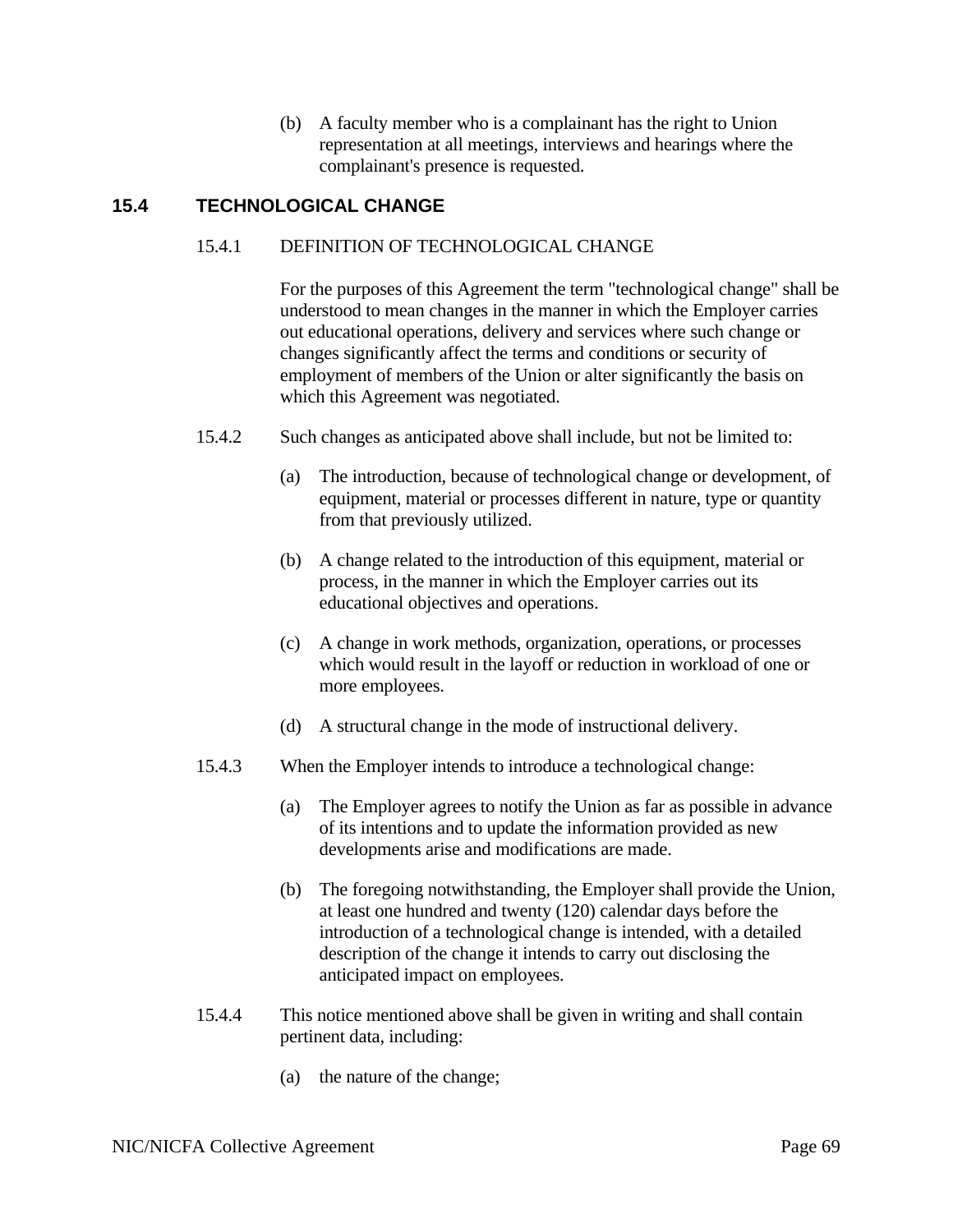- (b) the date on which the Employer proposes to effect the change;
- (c) the approximate number, type and location of employees likely to be affected by the change;
- (d) the effects the change may be expected to have on the employees' working conditions and terms of employment.

#### 15.4.5 NOTICE TO AFFECTED EMPLOYEES

The notice mentioned in Article 15.4.3 and the information specified in Article 15.4.4 shall also be given to the faculty who will be affected by the technological change.

#### 15.4.6 CONSULTATION

Where the College has notified the Union of the intention to introduce technological change(s), the College and the Union will undertake to meet within thirty (30) calendar days of giving notice, to hold constructive and meaningful consultation in an effort to minimize any adverse effects of technological change on employees.

#### 15.4.7 OPTIONS IN THE EVENT OF ELIMINATION OF A POSITION THROUGH TECHNOLOGICAL CHANGE

- (a) In the event that the College implements technological change as defined in Article 15.4.1 and Article 15.4.2, following the one hundred and twenty (120) calendar day notice period, the College will:
	- (i) offer the employee an existing, equivalent, vacant position provided the employee is qualified in accordance with the selection criteria for the position, or
	- (ii) the employee shall be given the option of selecting either:
		- 1. severance, as defined in Article 6.7 of this Agreement, or
		- 2. layoff and having his/her name placed upon the recall list, and then being subject to the full recall and displacement rights as defined in Article 6.6.5 of this Agreement.
- (b) During the period of employment between notice of reduction on account of technological change and reduction taking effect, employees shall retain their level of earnings regardless of any transfer or reduction of duties performed by the employee.

### **15.5 COPYRIGHT**

15.5.1 When an employee is assigned by the Employer to develop instructional materials, copyright law provides that the ownership of copyright of these materials rests with the Employer. Recognizing that the potential for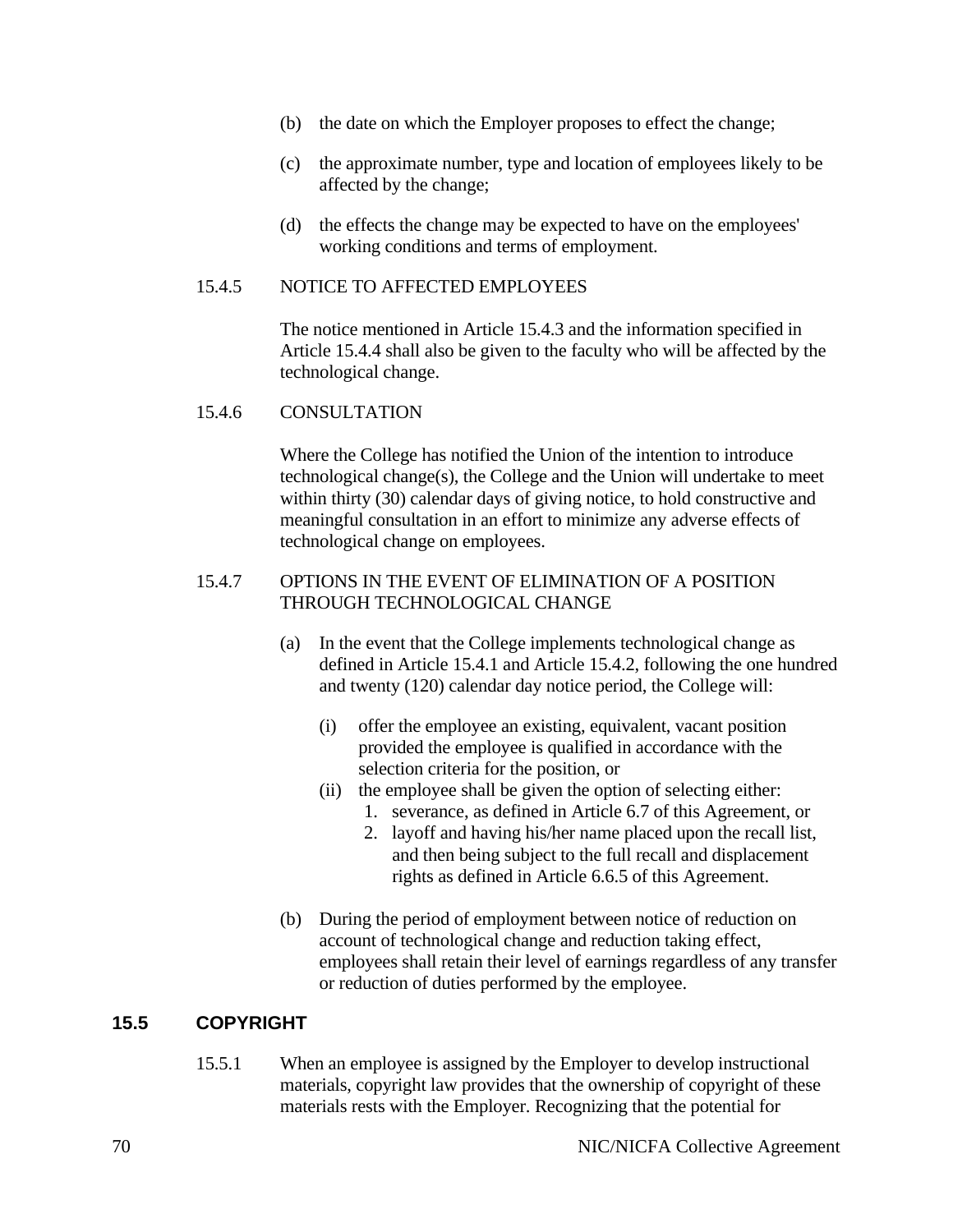royalties is strong motivation to authors and creators of innovative instructional materials, the College shall not unreasonably withhold a request for copyright to be released to the author(s). The College shall retain the right in perpetuity and without penalty to use the materials in any way it sees fit, providing authorship is acknowledged.

- 15.5.2 For the purposes of this Agreement, copyright material shall include but not be limited to written material, artistic material, software, video or audio tapes, training aids, audiovisual materials or test equipment.
- 15.5.3 Notwithstanding the provision outlined in Article 15.5.1 for the transfer of copyright, the College may under special circumstances require that a percentage of royalties paid to, for, or on behalf of the author be paid to the Employer to defray a portion of the costs of the development or production of materials. The amount to be recovered, to a maximum of ten percent (10%) of royalties received, will be a matter for negotiation between the College and the author at the time that copyright is ceded.

If the event the College considers that the nature of the materials being developed reasonably justifies an expectation of more than ten percent (10%) of any royalties earned by the author(s), then at the time the assignment is made, the College shall negotiate with the author(s) the maximum percentage of royalties payable, and these shall not exceed the original development costs.

15.5.4 In the event creation of the materials has not been assigned by the Employer and no College space or equipment has been used, both ownership and copyright shall rest with the employee.

### **15.6 PATENTS**

- 15.6.1 The development of patentable inventions or discoveries is not the primary purpose of the research activities of the faculty. However, it is recognized that certain patentable inventions and discoveries may result from such work. To provide incentive for the development and utilization of discoveries arising out of research performed for the Employer, with the assurance that such inventions will not be used in a manner contrary to public interest, it is agreed that:
	- (a) The employee shall share with the Employer a proportion of the royalties derived from such patents, up to a maximum of ten percent (10%), when the activities that led to a patentable invention are part of the work for which the Employer has paid the employee, or the activities involved the use of any College space or equipment.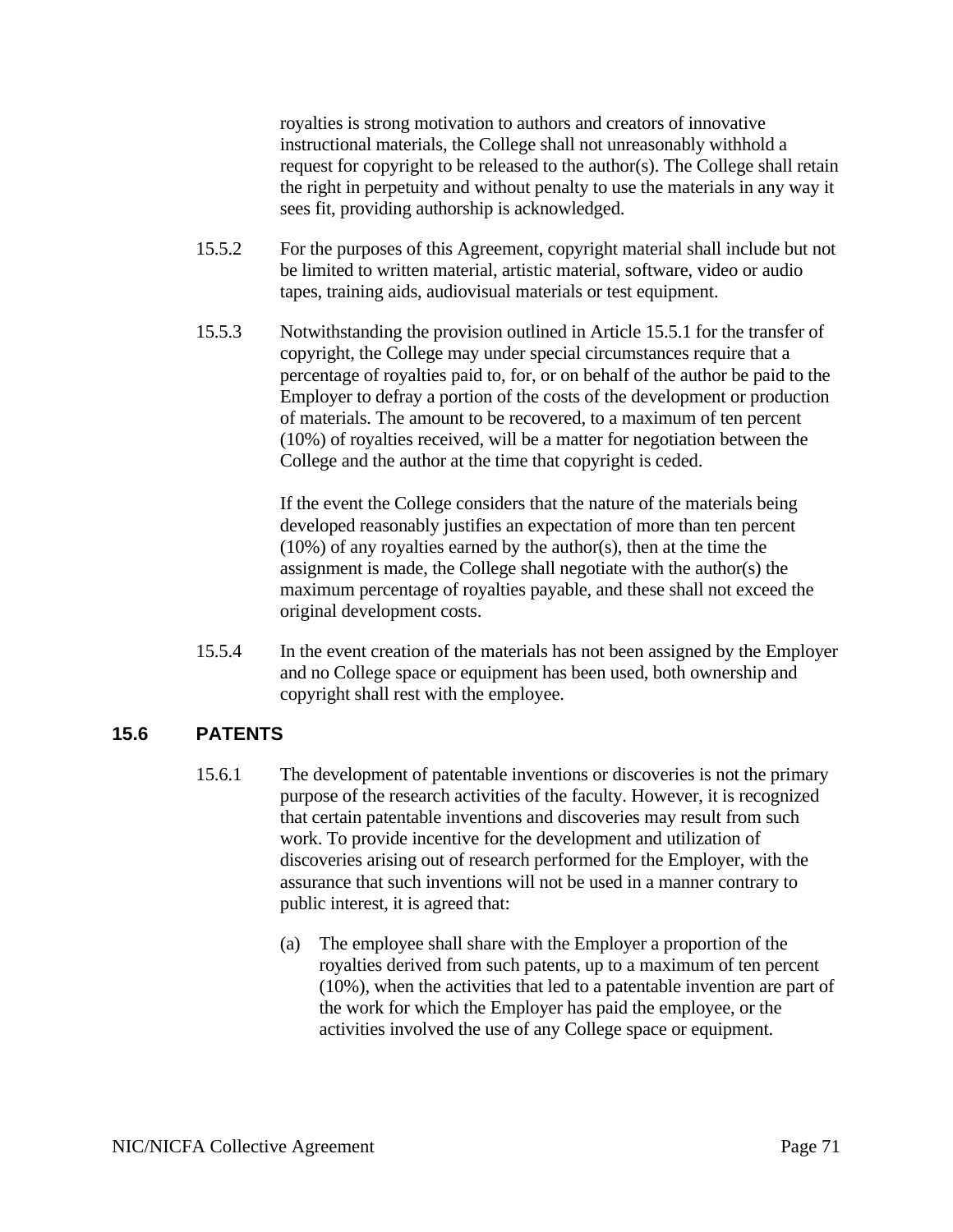(b) In the event the patent has derived from activities outside the work performed for the Employer, and no College space or equipment has been used, both ownership and copyright shall rest with the employee.

# **15.7 EXEMPT AND SAVE HARMLESS**

The Employer agrees to:

- 15.7.1 exempt and save harmless each employee from any liability action arising from the proper performance of their duties for the Employer; and
- 15.7.2 assume all costs, legal fees and other expenses arising from such action; and
- 15.7.3 provide advance notice to those employees who may be affected by an investigation, inquiry or complaint under this Article as soon as the College becomes aware; and
- 15.7.4 Provide full disclosure to potentially affected employees and former employees of all matters concerning a liability action under this Article, subject to the legislation pertaining to the Freedom of Information and Protection of Privacy Act.

# **15.8 HEALTH AND SAFETY**

#### 15.8.1 PREAMBLE

A healthy and safe work environment is beneficial to all, and only possible with the commitment and cooperation of the College, the Union and the employees.

Accordingly, the parties agree that any applicable Federal or Provincial legislation or regulations dealing with occupational health and safety shall be fully complied with and that the resources will be made available to achieve such compliance.

#### 15.8.2 COLLEGE OCCUPATIONAL HEALTH AND SAFETY COMMITTEE

The Employer and the Union agree to establish and maintain a Collegewide Occupational Health and Safety Committee, composed of equal representation from the Employer, the Union and the Canadian Union of Public Employees, Local 3479. The Committee will meet as required to consider any matters pertaining to occupational health and safety, and especially to make recommendations on unsafe or dangerous conditions with the aim of preventing or reducing risk of occupational injury or illness.

A copy of the minutes of the Occupational Health and Safety Committee shall be sent to the Employer, the Union, Canadian Union of Public Employees, Local 3479 and to the Workers' Compensation Board via the Ministry responsible for post secondary education.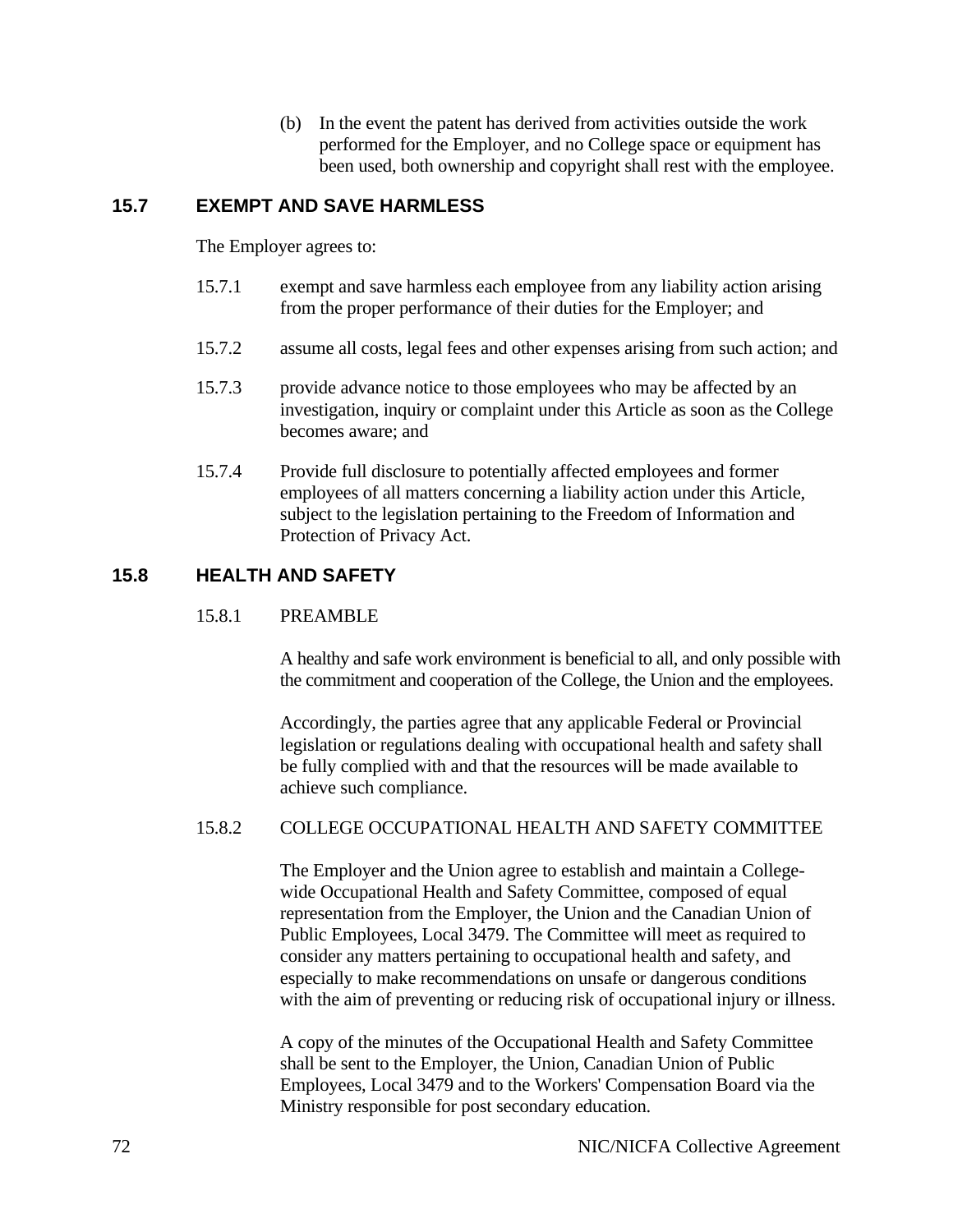#### 15.8.3 LOCAL SAFETY COMMITTEES

- (a) There shall be a Safety Committee in each College Region composed of equal representation from the Employer and both Unions, plus representation from the Student Association.
- (b) The Safety Committee shall normally hold monthly meetings to consider all local issues related to safety in the workplace, and shall attempt local remediation of problems where possible, as well as bringing wider or more serious concerns to the attention of the College Occupational Health and Safety Committee.

#### 15.8.4 INDUSTRIAL FIRST AID REQUIREMENTS

- (a) The Employer and the Union agree that the first aid regulations made pursuant to the Workers' Compensation Act shall be fully complied with.
- (b) Where the Employer requires an employee to obtain or renew a Survival or Industrial First Aid Certificate, all costs shall be borne by the Employer.

#### 15.8.5 INDUSTRIAL FIRST AID CERTIFICATE PREMIUM

A monthly premium shall be paid to employees who are required by the College to hold an Industrial First Aid Certificate. The premiums shall be as follows:

| Certificate Grade Required | <b>Monthly Premium</b> |
|----------------------------|------------------------|
|                            | \$55.00                |
| R                          | \$45.00                |
|                            | \$35.00                |

#### 15.8.6 WORKPLACE VIOLENCE

The Employer and the Union agree to abide by all regulations concerning the prevention of violence in the workplace.

No employee shall be disciplined for refusing to work where the employee perceives that they are at risk of injury due to violence. Violence means the attempted or actual exercise by a person of any physical force so as to cause injury to a worker, and includes any threatening statement or behaviour which gives the worker reasonable cause to believe they are at risk of injury. Such incidents shall be reported immediately by the employee to the appropriate administrator.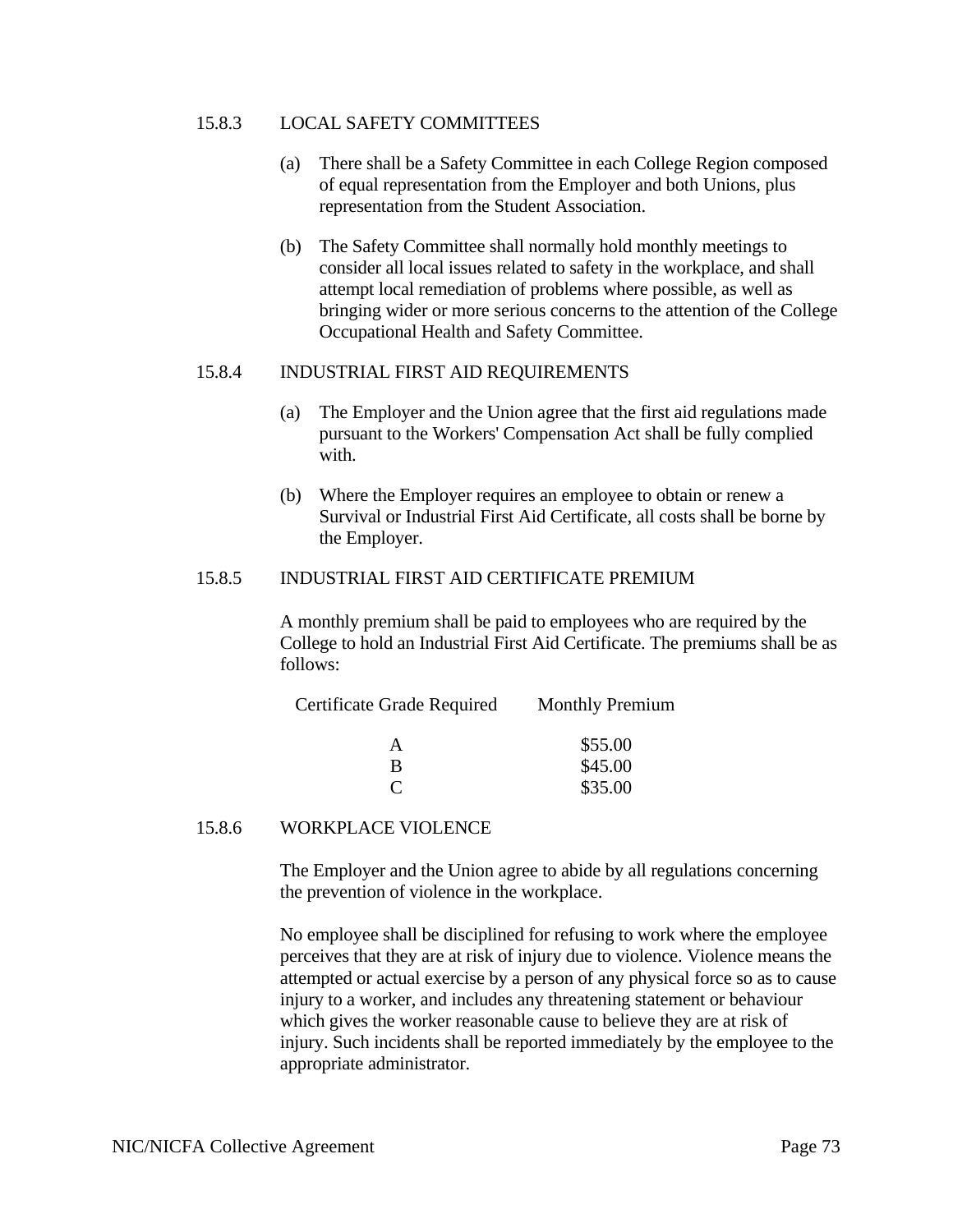# **15.9 ACADEMIC FREEDOM**

Academic freedom includes the freedom to express views, to encourage and engage in discussion and to criticize ideas. Academic freedom carries with it the duty to use the freedom in a manner consistent with the scholarly obligation to base research and teaching on an honest search for knowledge.

Academic freedom cannot be used as a defence to promote hatred of any individual or group of persons, or to defend against such unlawful activity as personal and sexual harassment.

The Employer shall not infringe or abridge academic freedom of employees in teaching, carrying out research and publishing the results thereof. Materials used shall conform to acceptable societal norms.

# **15.10 SAFER CAMPUSES**

The parties agree to maintain a Safer Campuses Committee.

# **15.11 TRANSFER EXPENSES**

- 15.11.1 Employees shall be considered as transferring when the College relocates them from one College centre or campus to another College centre or campus located more than sixty (60) kilometres distant. In the application of this Article, Campbell River and the Comox Valley shall be considered as one geographic region. The College shall reimburse an employee so transferred for actual expenses of moving household goods and possessions.
- 15.11.2 If the transfer is at the request of the employee or as the result of a displacement, no transfer allowances will be paid by the Employer.

# **15.12 CONFLICT OF INTEREST**

- 15.12.1 Conflicts of interest include situations where an employee's personal and private affairs or financial interests conflict with the employee's duties or responsibilities or obligations.
- 15.12.2 Employees shall be free to undertake other forms of employment provided these do not compromise, conflict with or impair their duties, responsibilities or obligations to the College. Full-time employees shall disclose to the College the nature of any non-College employment in which they are engaged.
- 15.12.3 Where an employee considers that a conflict of interest exists, the employee shall notify the Employer in writing.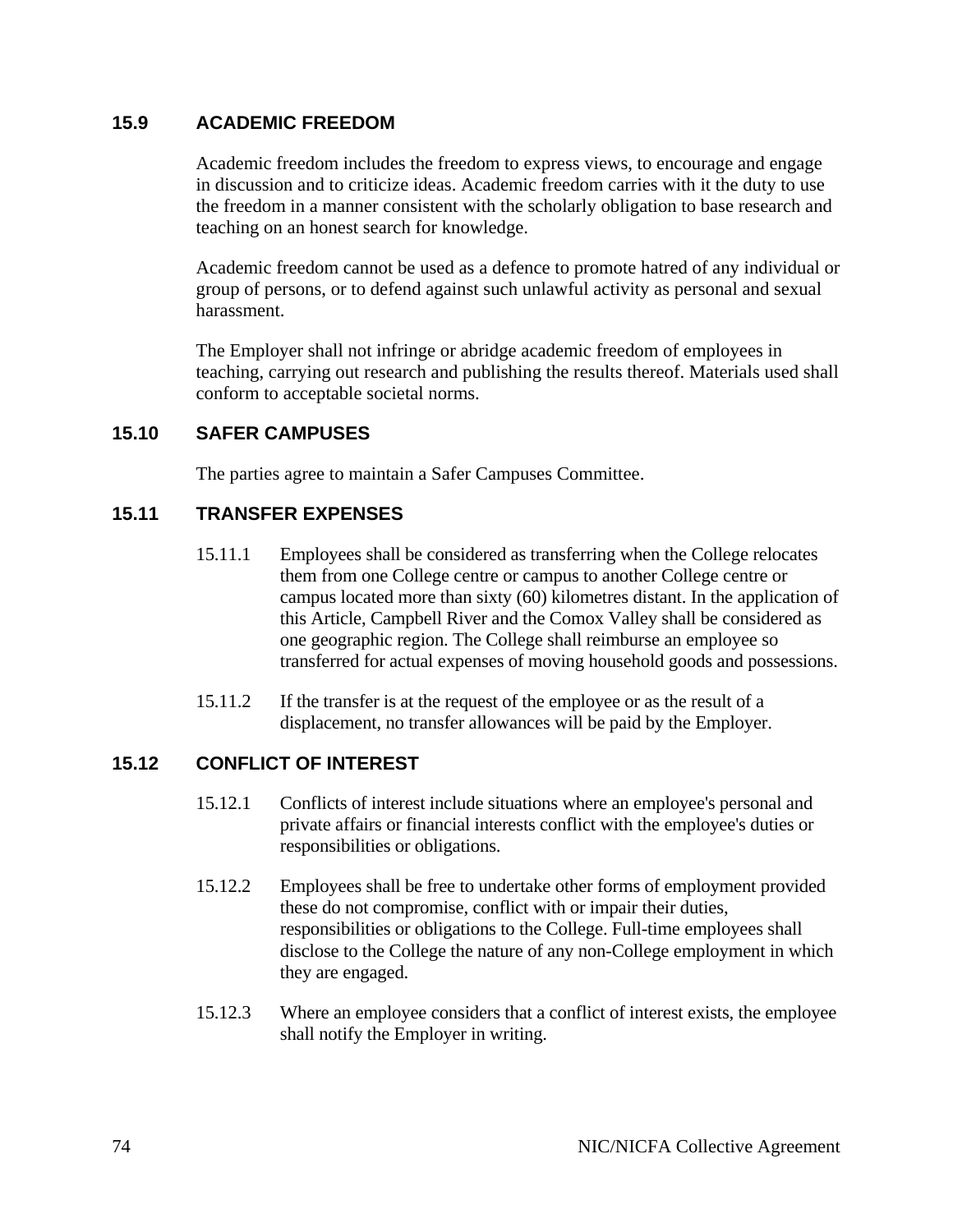15.12.4 In potential conflict of interest situations, the administrator responsible shall review the situation and, in consultation with the employee, shall attempt to determine whether or not a conflict of interest actually exists. Conflict of interest situations shall be mutually resolved with the employee whenever possible and the employee may request the presence of a Union representative at such discussions. In the event that the manner cannot be resolved in this way, the issue will be referred to the appropriate Dean who will make a determination and prescribe a course of action.

# **15.13 JOB SHARING**

The Employer and the Union agree that some employees may find job sharing desirable, however, the Employer and the Union are committed to maintaining fulltime positions where such positions exist. Accordingly, proposals regarding the sharing of work will only be considered when one regular, full-time position is shared equally between two employees, resulting in two 50% positions.

- 15.13.1 The affected employee shall indicate in writing the reason for the request including the hours and days of the week the employee wishes to share, and with whom the employee contemplates the job sharing arrangement. The request must be submitted at least three (3) months prior to the anticipated start of a normal work term.
- 15.13.2 The employee with whom it is contemplated the position shall be shared must be qualified to perform the duties and responsibilities of the position. In the event there is more than one qualified employee who wishes to engage in job sharing, seniority shall be the deciding factor.
- 15.13.3 Where the request is approved, the President shall provide each employee with a letter covering the terms and conditions of the Job Sharing arrangement.
- 15.13.4 Under normal circumstances, the regular daily and weekly hours of the position shall remain unchanged as a result of the Job Sharing arrangement unless otherwise varied by the terms and conditions outlined in the letter provided.
- 15.13.5 The Job Sharing arrangement shall be for an initial period of one (1) year, with an option of a one-time extension of one (1) additional year.
- 15.13.6 When one party requests termination of the job-sharing arrangement, then the job sharing arrangement shall be abandoned and the position revert to its original status.
- 15.13.7 The salary for the position shall be based on the instructional assignments worked by each employee and shall be paid accordingly.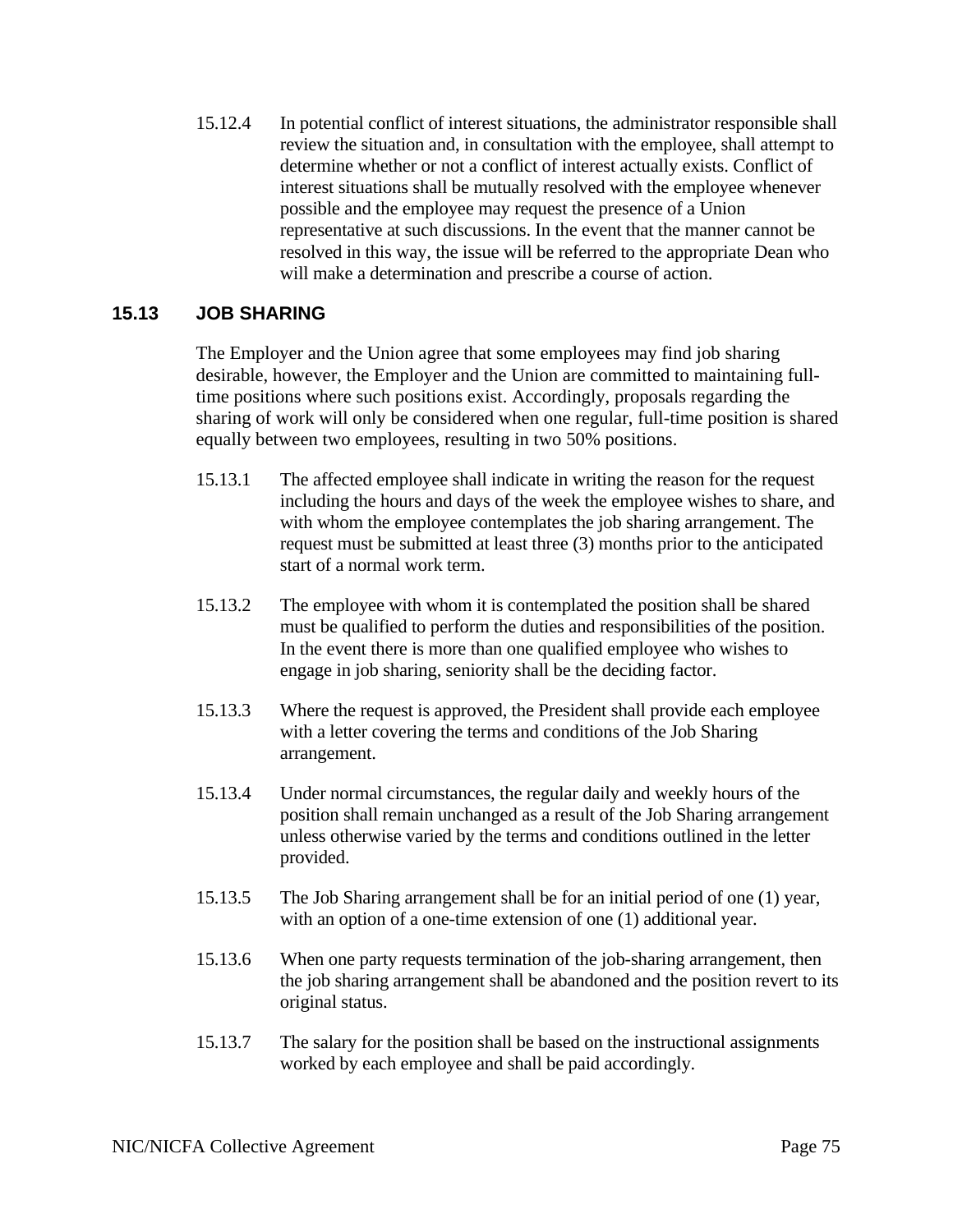- 15.13.8 Vacation and paid sick leave entitlements shall be pro-rated to the work assignments of each employee.
- 15.13.9 Employees in a job sharing arrangement will receive the health and welfare benefits appropriate to their workload assignments, as described in Article 12.

# **15.14 PROVINCIAL ARTICULATION**

The Employer will cover expenses for one Employee in each discipline, where provincially approved articulation meetings are held, to attend one (1) meeting per year.

# **15.15 EMPLOYER INITIATED UPGRADING**

- 15.15.1 In the event that the College requires an employee, as a condition of continued employment, to upgrade qualifications in order to meet changing program needs, and the training involved does not result in a substantial change in the employee's instructional assignment, the College shall normally pay one hundred percent (100%) of the direct costs associated with the training. Training time for this purpose may be deducted from the annual professional development allocation of twenty-two (22) days, up to a maximum of fifty percent (50%) of the annual allocation.
- 15.15.2 Employees who are required by the College to obtain the Provincial Faculty member's Diploma as a condition of continued employment shall have one hundred percent (100%) of direct costs reimbursed by the Employer. Training time for this purpose may be deducted from the annual professional development allocation of twenty-two (22) days.

Faculty seeking this credential for purposes of their own professional development should apply to the Professional Development Fund as outlined in Article 11 of this Agreement.

# **15.16 RIGHT OF AN ADMINISTRATOR TO TEACH OR RETURN TO TEACHING**

### 15.16.1 RIGHT OF AN ADMINISTRATOR TO TEACH

- (a) The right of an administrator to teach is recognized, subject to the following provisions:
	- (i) The administrator must possess the qualifications and experience requisite to the assignment.
	- (ii) The assignment shall not exceed one course at any time, with associated labs, seminars and workshops, if any.
	- (iii) The instructing administrator shall post office hours for student access as required in Article 9.1.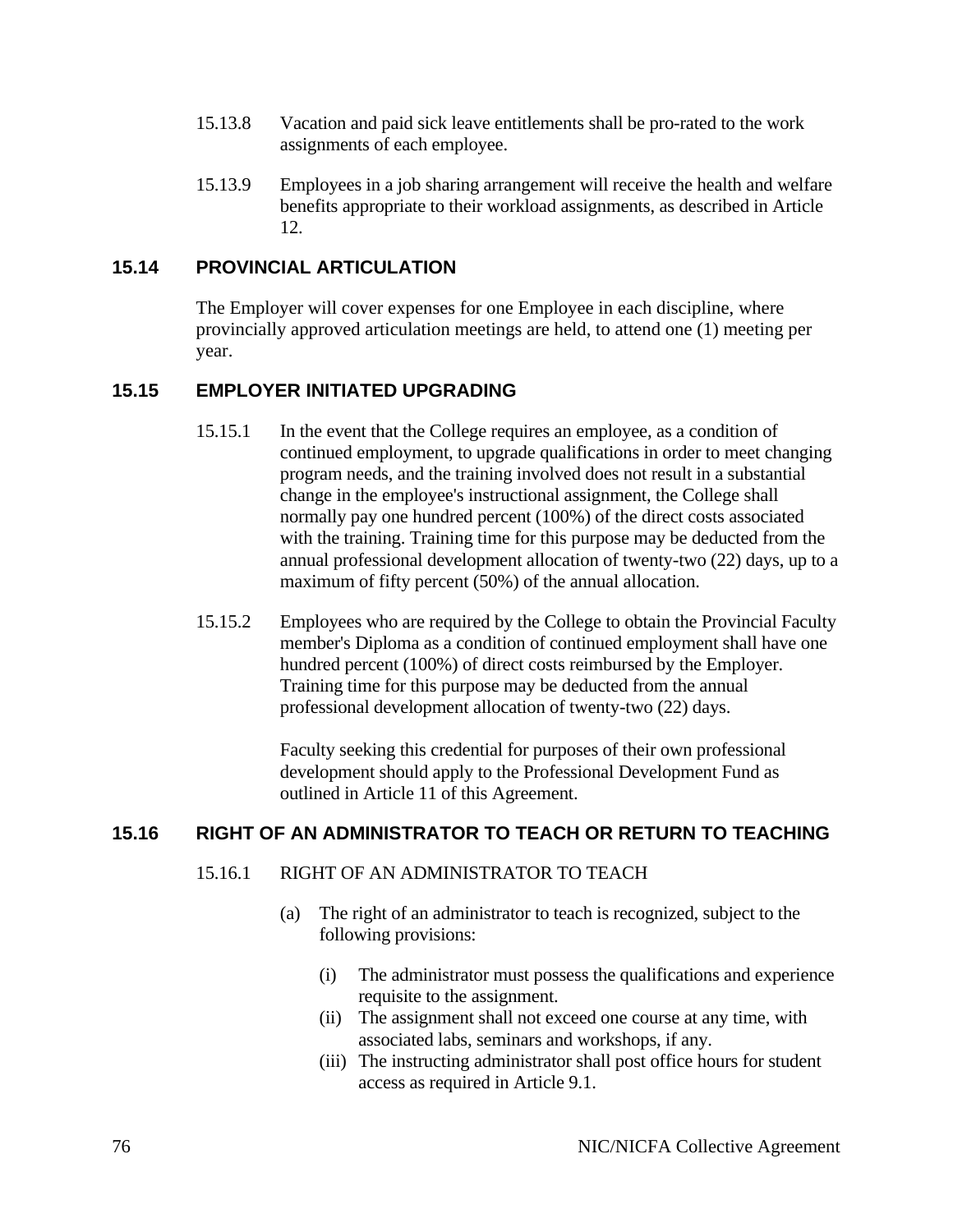- (iv) The assignment shall not result in the layoff or displacement of a faculty member nor in a reduction of the number of hours of work of any faculty member.
- (v) First refusal for the assignment shall be offered to qualified faculty on the recall list then to faculty within the Department.
- (b) In the event an administrator chooses to teach a non-funded section of a course, this shall be done in consultation with the Department and clauses (i) to (iv) above shall apply.

#### 15.16.2 TRANSFER OF AN ADMINISTRATOR TO A FACULTY POSITION

An administrator who applies for a vacant faculty position shall be subject to the normal hiring conditions of this Agreement. In addition, the following provisions shall apply:

- (a) As with internal candidates from the Union, applicants from the College administration shall have priority over external applicants, provided they meet the criteria of the job description of the position, including qualifications and teaching experience.
- (b) Administrative applicants shall be considered after regular employees and sessional employees with more than one year of seniority.
- (c) An administrator shall be placed on the seniority list with credit for prior teaching experience at the College. In the event of a layoff, an administrator's college-wide seniority will be used only to calculate severance pay and/or notice periods.
- (d) Only seniority acquired since (re) joining the bargaining unit shall be used when applying for professional development leaves.

#### 15.16.3 MOVEMENT OF FACULTY BETWEEN FACULTY AND ADMINISTRATIVE POSITIONS

- (a) In the event that members of the Union apply for positions within Administration, the Union members shall have priority over external applicants, provided they meet the criteria of the job description of the position, including qualifications and experience.
- (b) Faculty shall cease to be a member of the Union during the period of time the administrative position is held.
- (c) During the period of probation of the administrative position, faculty will be permitted to return to the faculty position formerly held and will re-establish the seniority possessed at the time of leaving the Union. This may only occur at the conclusion of the sessional contract of the replacement faculty and after three (3) months notice in writing has been given.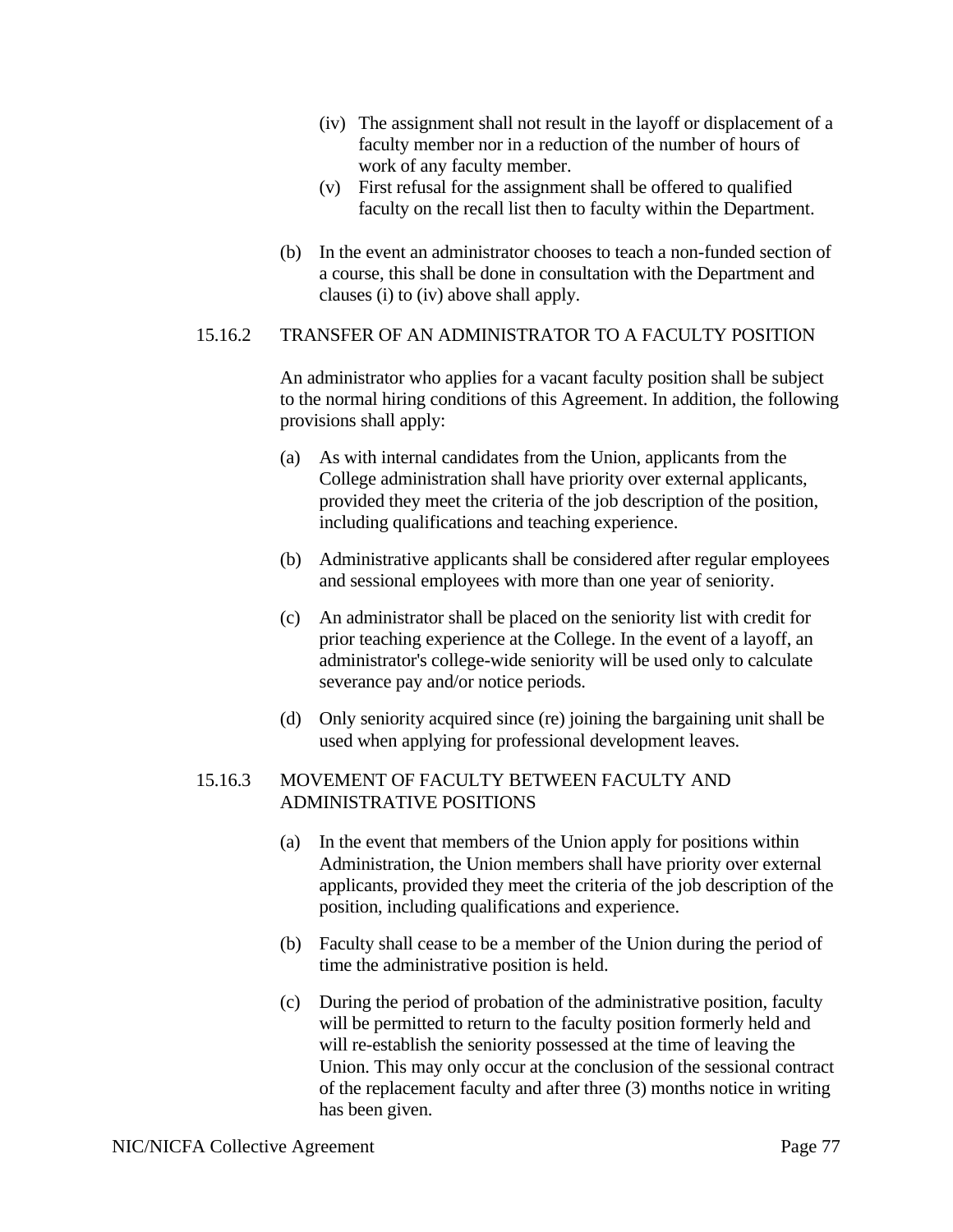# 16. GENERAL

# **16.1 DUTY TO PROVIDE COLLECTIVE AGREEMENTS**

The Employer shall, within sixty (60) days of the execution of the Collective Agreement, provide each member of the Union with a copy, and shall provide the Union with the number of copies it requests. The cost of printing the Collective Agreement shall be shared equally between the parties. The Employer shall provide a copy of the current Collective Agreement to prospective employees when they are hired.

# **16.2 WAIVER OF COURSE REGISTRATION FEES**

Upon receiving a written request from a faculty member or a member of their immediate family to enrol in a credit course, the Employee shall arrange for a fee waiver subject to the following conditions:

- (a) No fee-paying students shall be displaced from a course on account of this arrangement.
- (b) The total value of courses per family in any academic year shall not exceed six (6) units or the cost equivalent to a six- (6) unit course.

# **16.3 INFORMATION RELATED TO OTHER POST-SECONDARY EDUCATIONAL OPPORTUNITIES**

Any information related to faculty positions available at other Colleges and Universities, the Commonwealth of Learning, faculty exchanges, government provided monies for academic programs and research shall be posted on all Union bulletin boards.

# **16.4 COMPUTER PURCHASE PLAN**

- 16.4.1 The Employer will assist Regular employees through the College Computer Purchase Policy in the purchase of computers, software and peripheral equipment. The computer purchase shall be limited to four thousand dollars (\$4000.00) per employee per application. The Employer shall be reimbursed through a payroll deduction plan. The Employee shall pay at the time of purchase, ten percent (10%) of supplier price plus one hundred percent (100%) of PST, GST and delivery charges, and the remaining ninety percent (90%) shall be repaid in equal instalments over fifty-two pay periods.
- 16.4.2 All computer purchases shall be pre-approved by the Employer.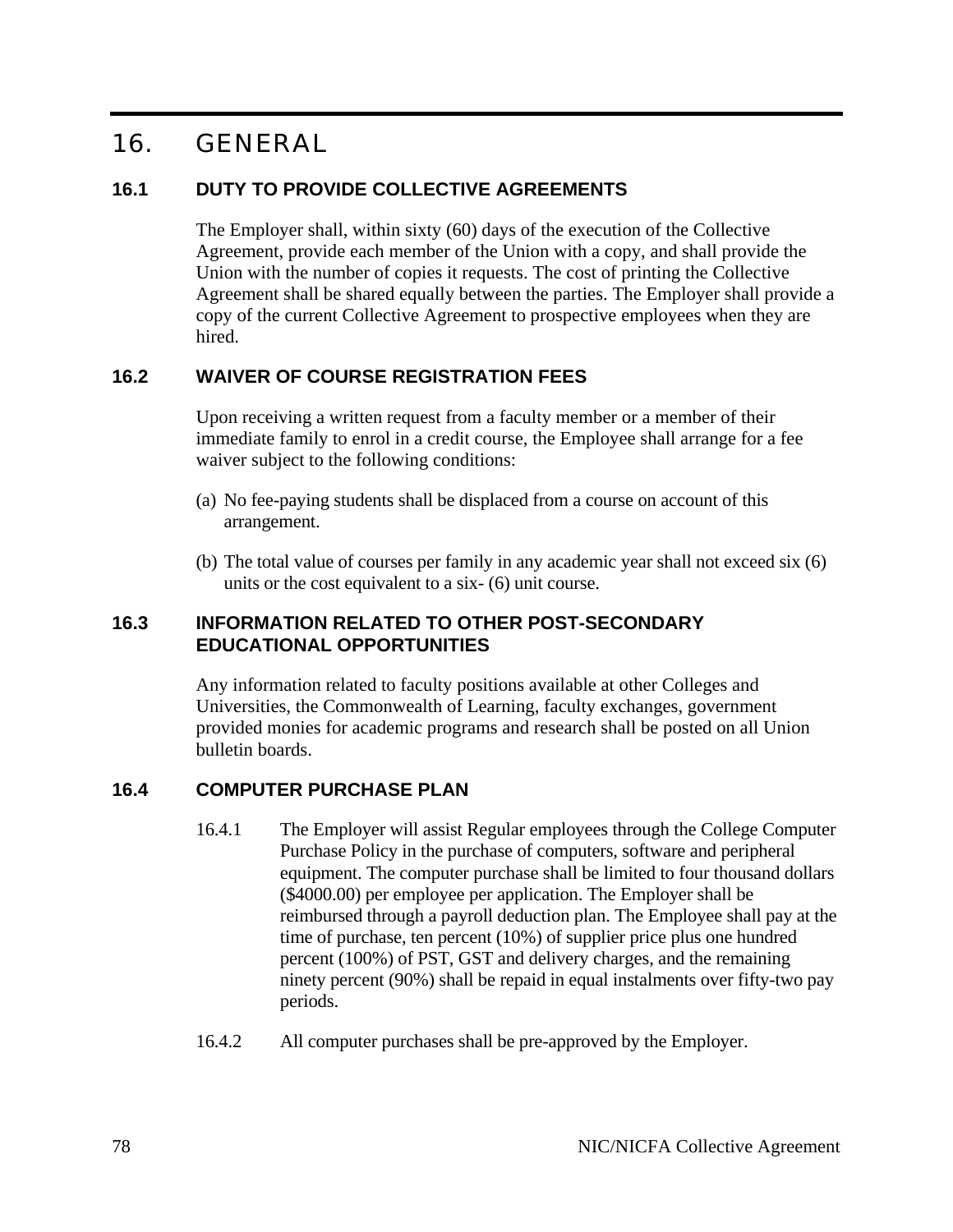- 16.4.3 Priority shall be given to first time purchasers under this plan, the total sum of which shall not exceed eighty thousand dollars (\$80,000) for all College employees at any time.
- 16.4.4 If the employee voluntarily leaves the College, the balance owing shall be payable within one (1) month following the departure date. If an employee is laid off, the balance owing shall be repaid within three (3) months.

# **16.5 WORKING CONDITIONS**

#### 16.5.1 PARKING

The Employer shall provide staff parking near the place of employment.

#### 16.5.2 OFFICE SPACE

The Employer shall make every reasonable effort to provide employees teaching half time or more with adequate office facilities, furnishings, equipment and necessary supplies on the campus where the majority of their courses are taught.

#### 16.5.3 EMPLOYEE LOUNGES

The Employer shall make every reasonable effort to provide employee lounges in all major centres or campuses.

#### 16.5.4 BULLETIN BOARDS

The Employer shall provide at all College centres and campuses bulletin board space designated for the exclusive use of the Union. The locations will be determined by mutual agreement.

### **16.6 COMMUNITY EDUCATION**

A community education course is defined as any course offered by the College at its sole option, without the need for approval by the B.C. Ministry of Advanced Education, Training and Technology. Such courses are offered on a cost recovery basis, with separate pay scales for instruction. Such work is not covered by this Collective Agreement. At the request of the Union, the Employer and Union shall meet to determine whether specific courses rightfully belong to community education.

Faculty may teach community education courses, provided this does not conflict with a normal teaching assignment. Faculty will not be assigned community education courses as part of a teaching assignment except by mutual agreement, and shall retain the normal salaries and benefits set out in this Agreement.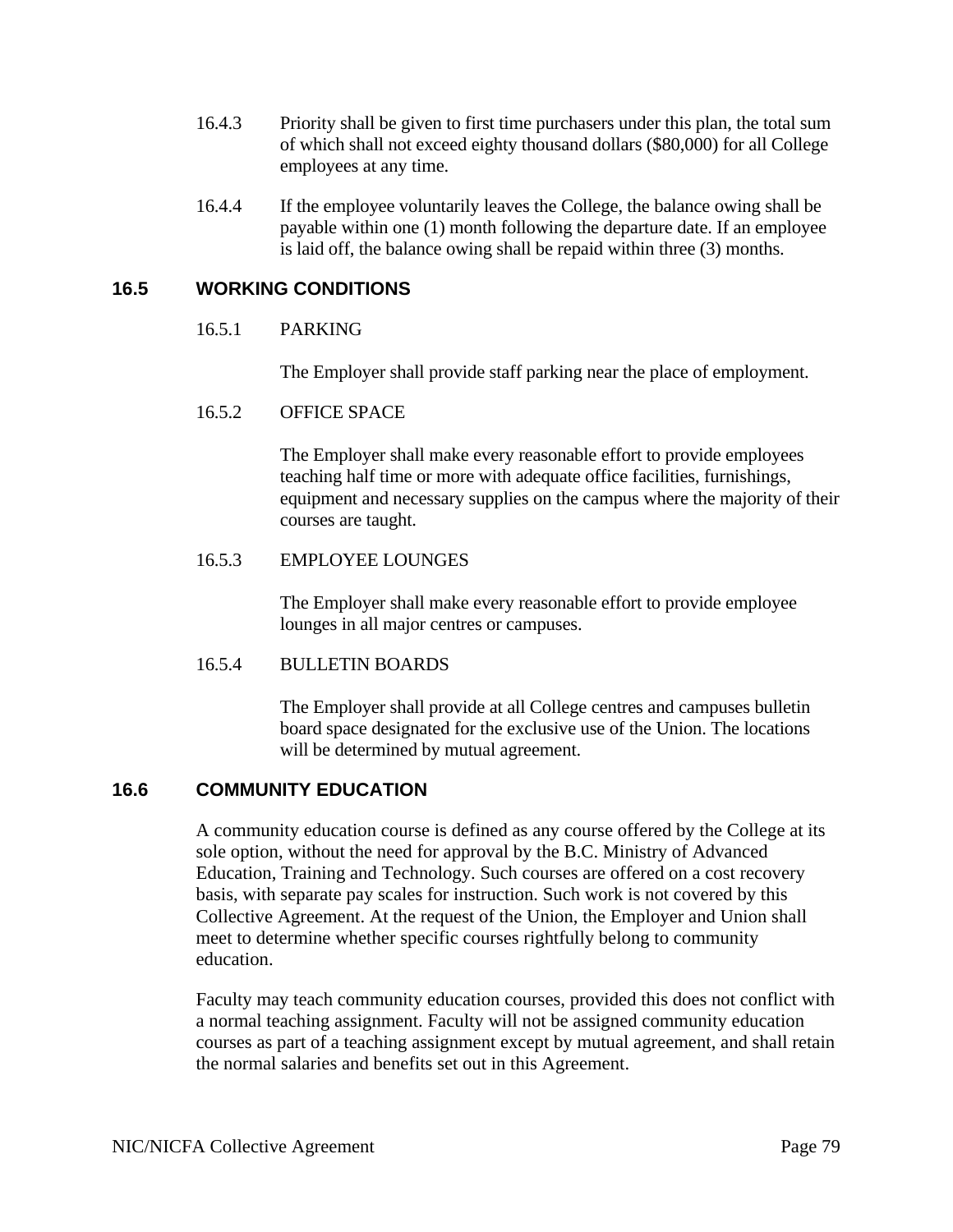# **16.7 TRAVEL EXPENSES**

- 16.7.1 The Employer will provide transportation using the most cost-effective method for faculty required to travel on Employer business. Employer business will not normally include travel to and from teaching assignments at the faculty member's assigned campus/center.
- 16.7.2 If the Employer requests a faculty member to accept a teaching assignment in a location other than their assigned campus/center, or when they are required to travel away from their assigned campus/center on approved Employer business, transportation will be provided using the most costeffective method.
- 16.7.3 Employees who have no other option than to use their own vehicles for approved travel shall be compensated at the rate stipulated in Appendix C.
- 16.7.4 Employees are entitled to claim reimbursement for single accommodation when required to remain overnight on College business. When possible, employees will use hotels with which the College has arranged special rates.
- 16.7.5 Reimbursement for meals shall be in accordance with Appendix C.

#### 16.7.6 CHILD CARE EXPENSES

In the event that a spouse, partner or other family member is not available to provide safe child care, additional child care expenses incurred on account of overnight travel shall be reimbursed to a maximum of twenty-five dollars (\$25.00) per night, to a maximum, cumulative annual cost to the College of two thousand dollars (\$2000).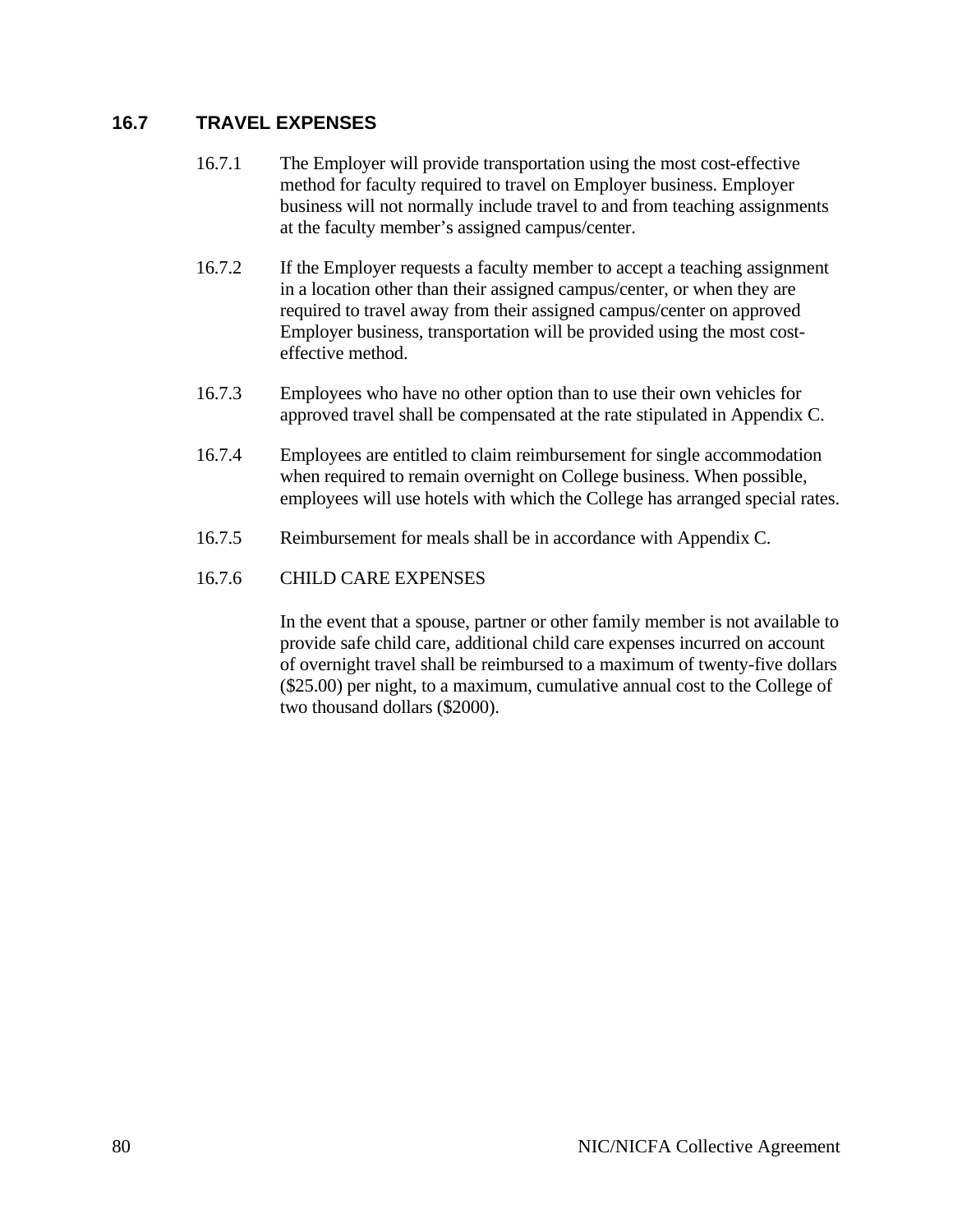Signed this \_\_\_\_\_\_\_\_\_\_\_\_\_ day of \_\_\_\_\_\_\_\_\_\_\_\_\_\_\_\_\_\_, 2005

\_\_\_\_\_\_\_\_\_\_\_\_\_\_\_\_\_\_\_\_\_\_\_\_\_\_\_\_\_ \_\_\_\_\_\_\_\_\_\_\_\_\_\_\_\_\_\_\_\_\_\_\_\_\_\_\_\_\_

Signed on behalf of Signed on behalf of

NORTH ISLAND COLLEGE NORTH ISLAND COLLEGE

# FACULTY ASSOCIATION

Paul Whyte Jennifer Holden<br>Chief Bargainer Director, Human Faculty Association

\_\_\_\_\_\_\_\_\_\_\_\_\_\_\_\_\_\_\_\_\_\_\_\_\_\_\_\_\_ \_\_\_\_\_\_\_\_\_\_\_\_\_\_\_\_\_\_\_\_\_\_\_\_\_\_\_\_\_ Chief Bargainer Director, Human Resources<br>North Island College North Island College North Island College

Dennis Broad Martin Petter North Island College North Island College Faculty Association

President,  $Vice-President$ , Education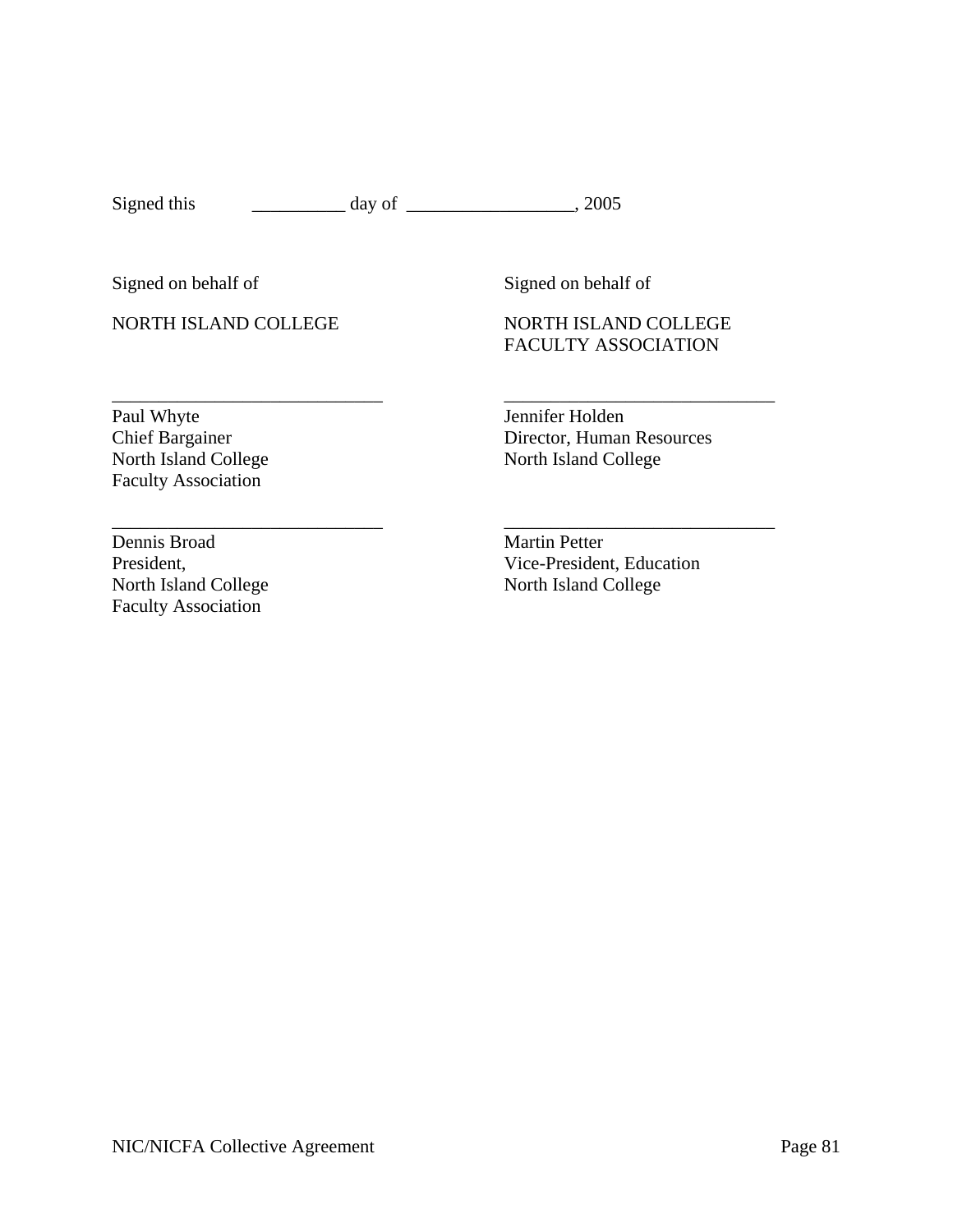# Appendix A: Department Chair Job Description

# **TITLE: DEPARTMENT CHAIR**

**REPORTS TO**: Dean or Associate Dean

**DATE:** November 11, 1992

- 1. Department Chairs in instructional areas perform regular teaching functions, and would normally have release time for administrative duties within the range of 20% to 60%. The amount of release time necessary will be determined by the Dean in consultation with the Department.
- 2. Department Chairs shall act independently in routine administrative matters pertaining to their program area.
- 3. Department Chairs assist in the identification and development of external contracts.
- 4. Department Chairs may, from time to time, supervise CUPE members.
- 5. Department Chairs may be required to facilitate across disciplines.
- 6. Department chairs are involved in establishing policies for the program areas.
- 7. Department Chairs provide work leadership to fulfill the day to day functions of the programs.
- 8. Department Chairs shall be elected by their peers.
- 9. The role of Department Chairs in the evaluation process will be negotiated by the parties under the Collective Agreement.
- 10. Department Chairs are responsible for ensuring departmental participation in the selection process.
- 11. Department Chairs do not have a role in the formal grievance procedure.
- 12. Department Chairs will recommend to the Dean on matters relating to vacations and short term leaves of absence within their department.
- 13. Department Chairs have the authority and responsibility for monitoring approved expense plans for their department.
- 14. Department Chairs shall advise students and the public with regards to the nature and scope of their program area.
- 15. Department Chairs shall participate in the recruitment of students.
- 16. Department Chairs shall provide input into program or service evaluation.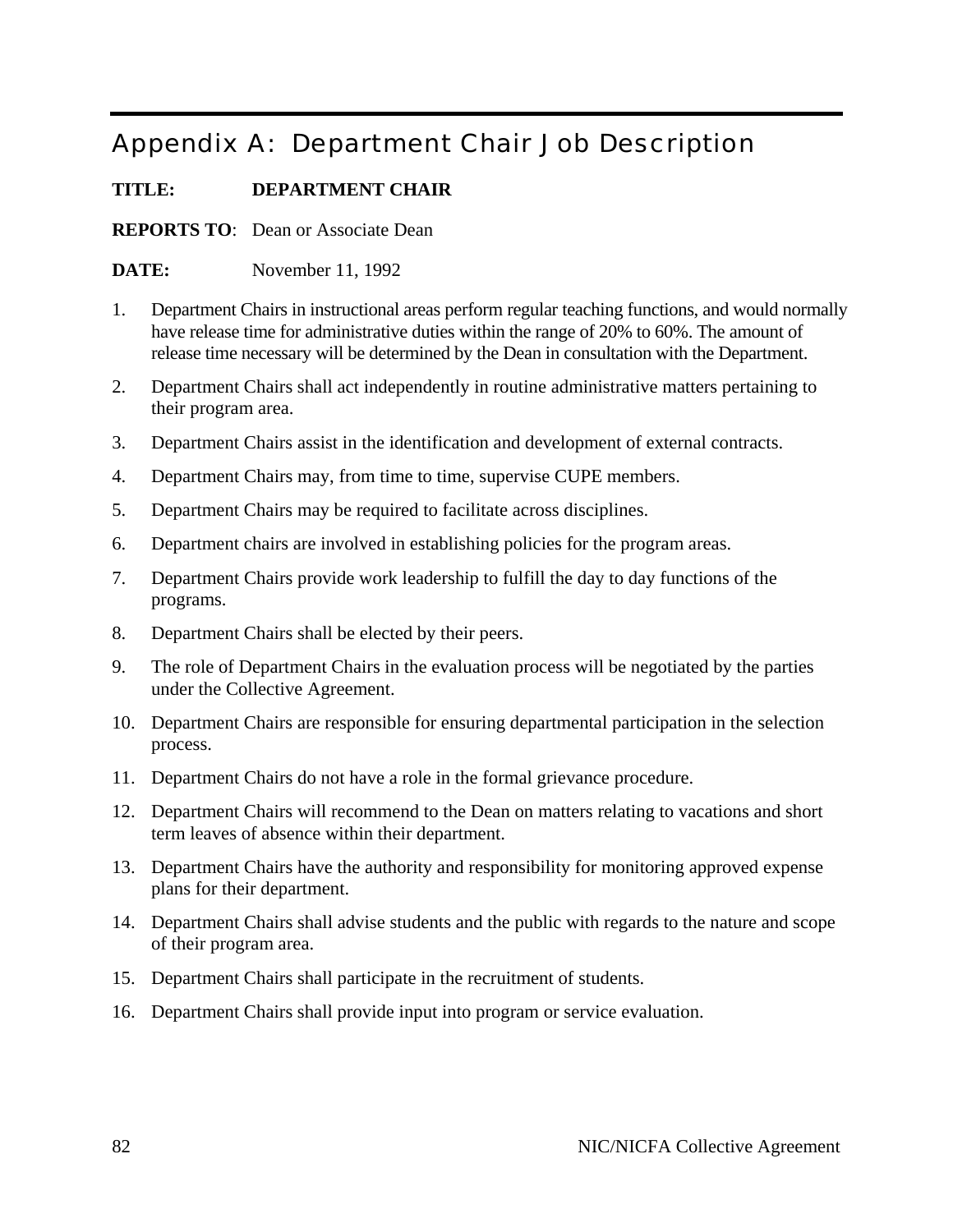# Appendix B: Displacement Form

*SAMPLE* 

#### NOTICE TO HUMAN RESOURCES

#### **INTENTION TO DISPLACE A LESS SENIOR EMPLOYEE**

**NIC/NICFA Letter of Understanding – Article 6.6.4** 

**Faculty members must complete and return this form to the Division of Human Resources within ten (10) working days of receipt of layoff notice. Should a faculty member fail to submit the completed form, it shall be deemed the faculty member is waiving all rights to displacement.** 

**Note: An employee may only displace in another department, division, or area of work if deemed qualified**  *and* **there is no position to displace in their current department. An interview will be held to determine qualifications in accordance with Article 6.4.1(a).** 

| NAME:                                                                                               |                                                     |                                                                                                                                                                         |
|-----------------------------------------------------------------------------------------------------|-----------------------------------------------------|-------------------------------------------------------------------------------------------------------------------------------------------------------------------------|
| <b>DEPARTMENT:</b>                                                                                  |                                                     |                                                                                                                                                                         |
| <b>DECLINE RIGHTS TO</b><br><b>DISPLACE</b>                                                         | employee.                                           | This is to confirm that I understand that I have the right to displace an employee<br>with less seniority and I exercise my rights to decline to displace another       |
|                                                                                                     | <b>Signature</b>                                    | <b>Date</b>                                                                                                                                                             |
| <b>INTENTION TO</b><br><b>EXERCISE RIGHTS TO</b><br><b>DISPLACE IN CURRENT</b><br><b>DEPARTMENT</b> | seniority within my department.                     | This is to confirm that I will exercise my rights to displace an employee with less                                                                                     |
|                                                                                                     | <b>Position</b>                                     |                                                                                                                                                                         |
|                                                                                                     | <b>Signature</b>                                    | <b>Date</b>                                                                                                                                                             |
| <b>INTENTION TO</b><br><b>EXERCISE RIGHTS TO</b><br><b>DISPLACE IN ANOTHER</b><br>DEPARTMENT.       | attach an up-to-date resume for your consideration. | This is to confirm that I will exercise my rights to displace an employee with less<br>seniority in another department. I have identified the following departments and |
|                                                                                                     | Department (1)                                      | Department (2)                                                                                                                                                          |
|                                                                                                     | Department (3)                                      | Department (4)                                                                                                                                                          |
|                                                                                                     | <b>Signature</b>                                    | <b>Date</b>                                                                                                                                                             |

If you wish to discuss your displacement options with your Union representative and a representative of Human Resources, please contact your union representative, or Human Resources. **Copy: President, NICFA**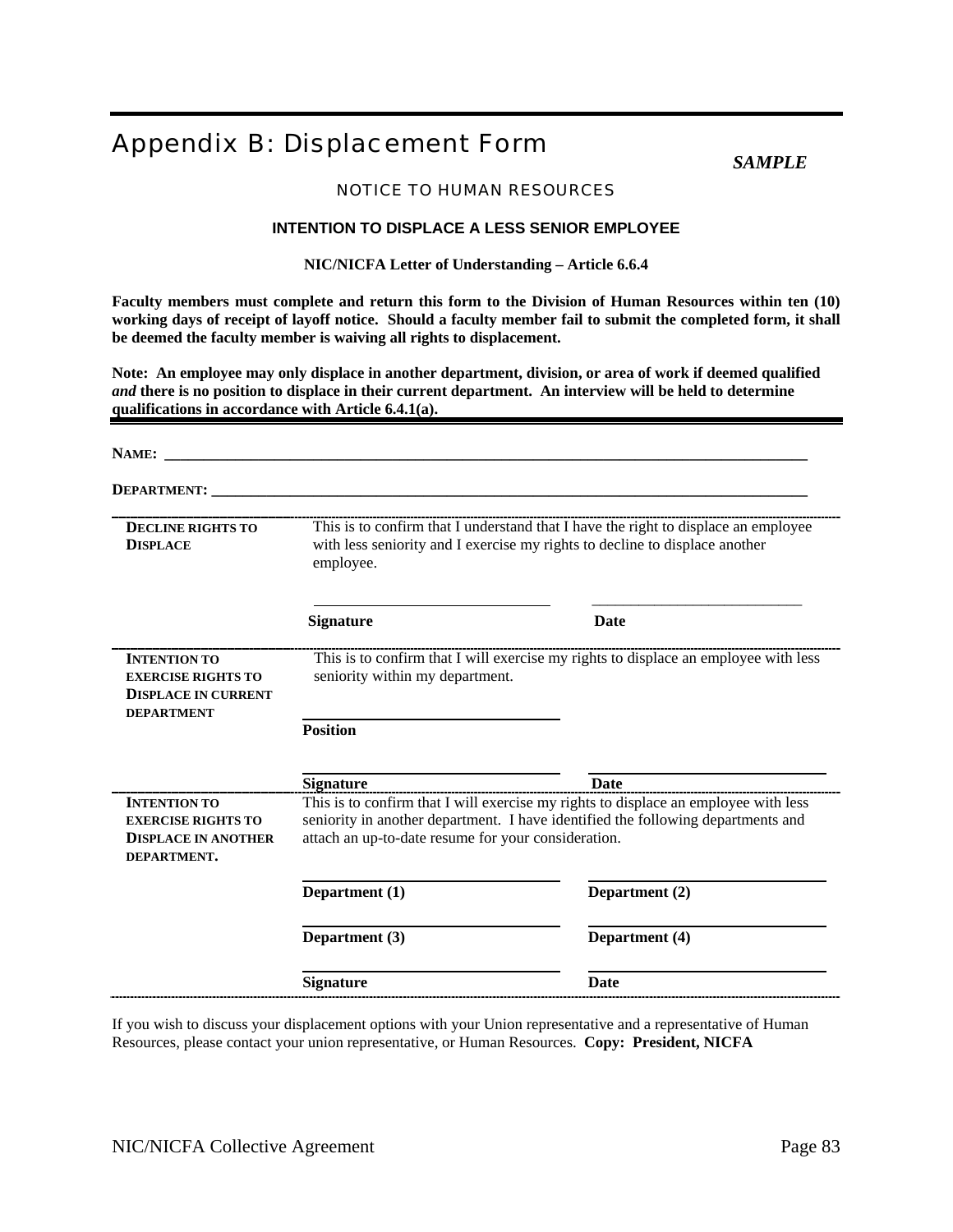# Appendix C: Travel Expenses

Refer to the North Island College [Policy 6.02 for Travel Expenses,](http://www.nic.bc.ca/policies/PDF/Policy_Section6.pdf) available from the North Island College website.

Travel Expense Form found on the NIC Intranet at:

[http://www1.nic.bc.ca/fin\\_fac/finance/forms/docs/travel.xls](http://www1.nic.bc.ca/fin_fac/finance/forms/docs/travel.xls)

# **Stipend**

A stipend of Twenty dollars (\$20.00) per day shall be paid to a faculty member who is away from home on expenses and delivering instruction in contract service or cost recovery. The stipend will be paid for each day where there is a hotel receipt.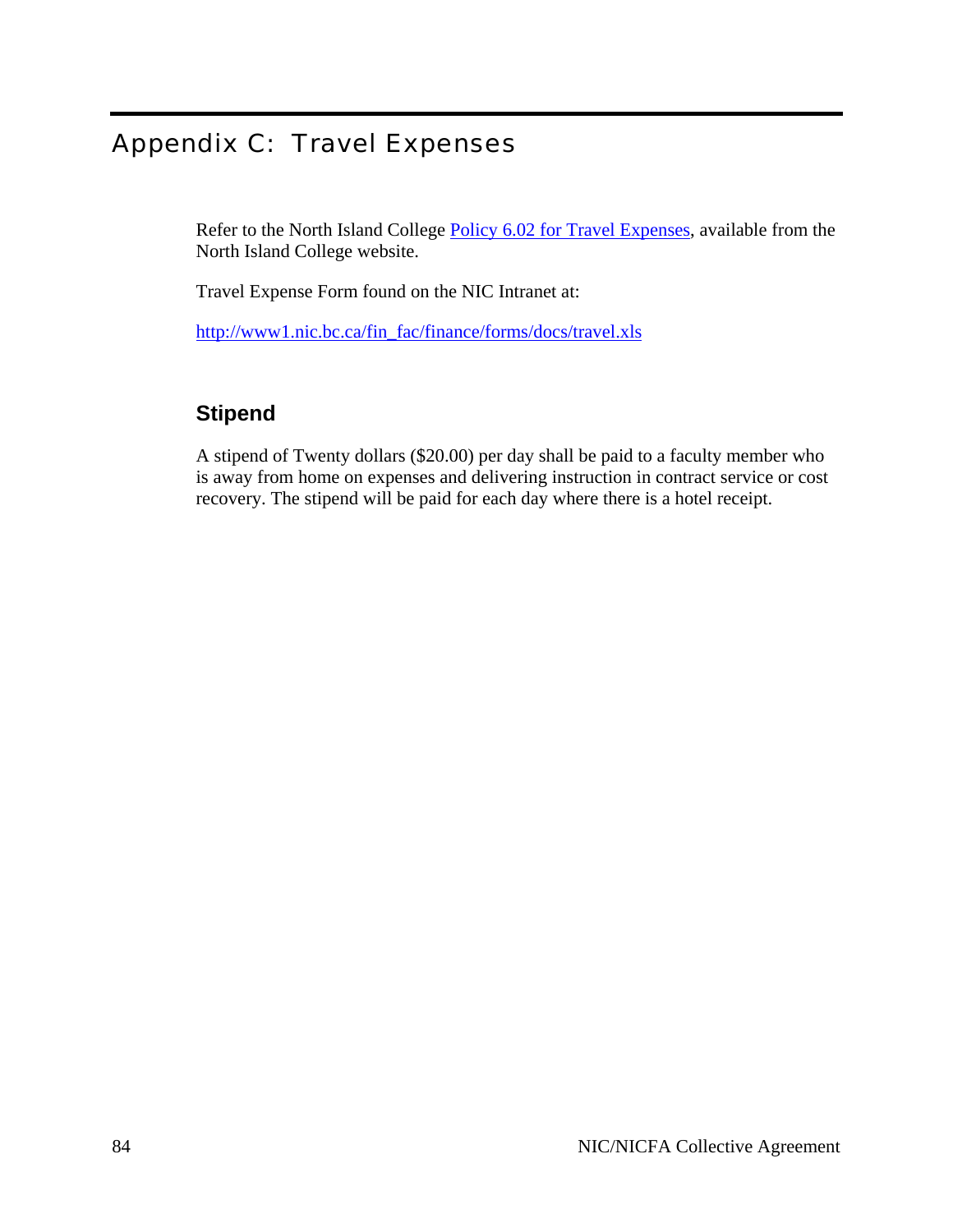# Appendix D: Provincial Salary Scale

| <b>STEP</b>             | April 1, 2003<br>to<br>March 31,<br>2004 | April 1, 2004<br>to<br>March 31,<br>2005 | April 1, 2005<br>to<br>March 31,<br>2006 | April 1,<br>2006<br><b>STEP</b> | April 1, 2006<br>to<br>March 31, 2007 |
|-------------------------|------------------------------------------|------------------------------------------|------------------------------------------|---------------------------------|---------------------------------------|
|                         |                                          |                                          |                                          |                                 |                                       |
|                         |                                          |                                          |                                          |                                 |                                       |
|                         |                                          |                                          |                                          |                                 | <b>See Notes</b>                      |
|                         |                                          |                                          |                                          |                                 | 1, 2, and 3                           |
|                         |                                          |                                          |                                          | $\mathbf{1}$                    | \$75,674                              |
| $\mathbf{1}$            | \$73,257                                 | \$73,257                                 | \$73,257                                 | $\overline{c}$                  | \$73,257                              |
| $\overline{2}$          | \$68,238                                 | \$68,238                                 | \$68,238                                 | 3                               | \$68,238                              |
|                         |                                          |                                          |                                          |                                 |                                       |
| 3                       | \$65,445                                 | \$65,445                                 | \$65,445                                 | 4                               | \$65,445                              |
| $\overline{\mathbf{4}}$ | \$63,048                                 | \$63,048                                 | \$63,048                                 | 5                               | \$63,048                              |
| 5                       | \$60,651                                 | \$60,651                                 | \$60,651                                 | 6                               | \$60,651                              |
| 6                       | \$58,254                                 | \$58,254                                 | \$58,254                                 | 7                               | \$58,254                              |
| 7                       | \$55,857                                 | \$55,857                                 | \$55,857                                 | 8                               | \$55,857                              |
| $\bf 8$                 | \$53,460                                 | \$53,460                                 | \$53,460                                 | $\boldsymbol{9}$                | \$53,460                              |
| 9                       | \$51,063                                 | \$51,063                                 | \$51,063                                 | 10                              | \$51,063                              |
| 10                      | \$48,666                                 | \$48,666                                 | \$48,666                                 | 11                              | \$48,666                              |

**Note #1:** Add 3.3% to the top of the Salary Scale. (1.5% \* 2.2)

**Note #2:** An employee who has spent 12 months at step 1 by April 1, 2006 shall move to the new step on April 1, 2006. Others will proceed to the new step on their normal increment date.

**Note #3:** The difference between the 1.5% increase on April 1, 2006 and the April 1, 2006 to March 31, 2007 total salary increase of any faculty agreement that includes the Provincial Salary Scale shall be applied to the top step of the scale effective April 1, 2006. Such application shall be made as soon as practicable and applied retroactively.

| <b>Instructional Assistant</b> |                |               |  |
|--------------------------------|----------------|---------------|--|
| <b>Step</b>                    | <b>Current</b> | April 1, 2006 |  |
|                                | 24.95          | See note #3   |  |
|                                | 25.70          |               |  |
|                                | 26.45          |               |  |

NIC/NICFA Collective Agreement Page 85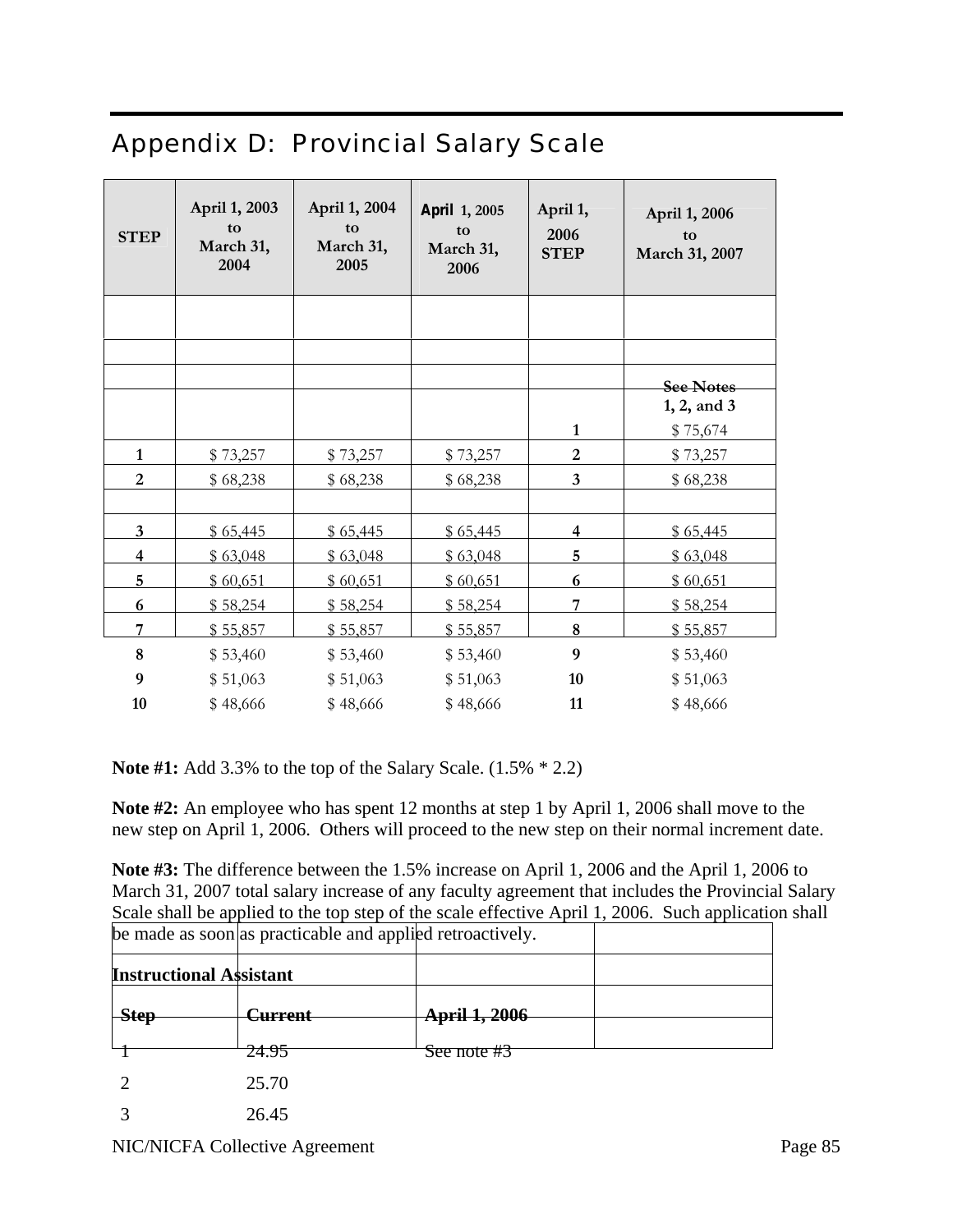#### **Memorandum of Agreement**

#### **Between North Island College and the North Island College Faculty Association**

#### **Subject: Development of On-Line Courses**

The Employer and the Union desire a successful implementation of On-Line Delivery of Courses at North Island College.

The parties agree to form a joint committee to consider the effects of implementation of development of on-line courses.

Consideration will be given to items including:

- Release time for course development
- Initial Offering
- Class Sizes
- Technical Support
- Technical Training
- Contract Hours and Working Week
- Selection
- Right of First Refusal to Teach
- Job Security

And any other factors identified.

The parties will within 24 months of ratification submit recommendations and contractual language to their respective principals.

| Signed this                                                                       | day of | . 2005                                                                |
|-----------------------------------------------------------------------------------|--------|-----------------------------------------------------------------------|
| Signed on behalf of                                                               |        | Signed on behalf of                                                   |
| NORTH ISLAND COLLEGE<br><b>FACULTY ASSOCIATION</b>                                |        | NORTH ISLAND COLLEGE                                                  |
| Paul Whyte, Chief Bargainer<br>North Island College<br><b>Faculty Association</b> |        | Jennifer Holden,<br>Director, Human Resources<br>North Island College |
| Dennis Broad, President,<br>North Island College<br><b>Faculty Association</b>    |        | Martin Petter,<br>Vice-President, Education<br>North Island College   |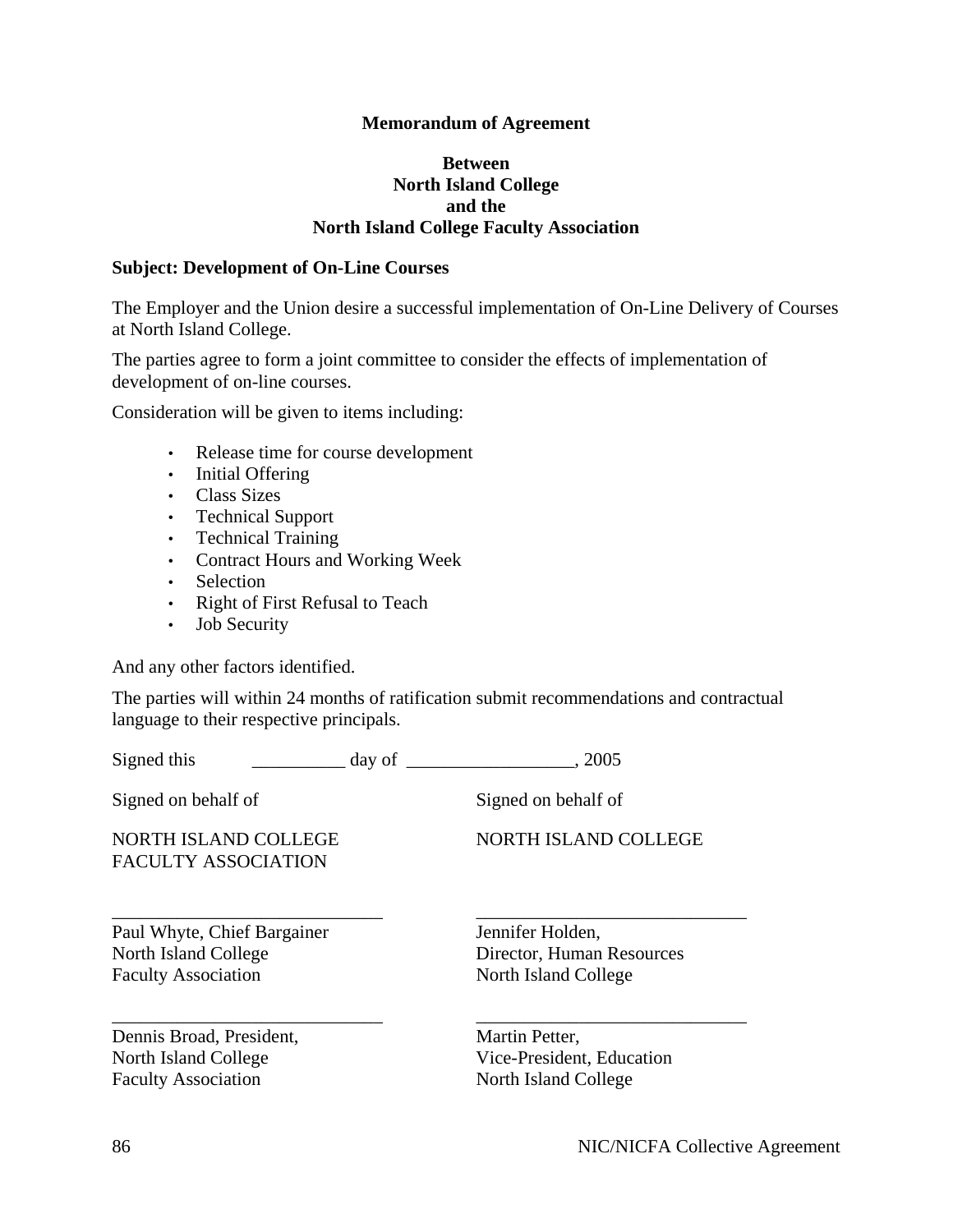#### **Letter of Agreement**

#### **Between North Island College**

#### **and the**

#### **North Island College Faculty Association**

#### **Re: Implementation of New Maximums of Initial Placement**

During the period, April 1, 2005 to March 31, 2006, employees who were hired at Step 8, or who are currently at Step 7 shall move to Step 6 on their anniversary date.

During the period, April 1, 2006 to March 31, 2007, employees who were hired at Step 6, or who are currently at Step 6 or Step 5 shall move to Step 4 on their anniversary date.

\_\_\_\_\_\_\_\_\_\_\_\_\_\_\_\_\_\_\_\_\_\_\_\_\_\_\_\_\_ \_\_\_\_\_\_\_\_\_\_\_\_\_\_\_\_\_\_\_\_\_\_\_\_\_\_\_\_\_

Signed this  $\frac{1}{2}$  day of  $\frac{1}{2}$ , 2005

Signed on behalf of Signed on behalf of

NORTH ISLAND COLLEGE NORTH ISLAND COLLEGE FACULTY ASSOCIATION

Paul Whyte **Jennifer Holden** Chief Bargainer Director, Human Resources North Island College North Island College

Dennis Broad Martin Petter Faculty Association

Faculty Association

\_\_\_\_\_\_\_\_\_\_\_\_\_\_\_\_\_\_\_\_\_\_\_\_\_\_\_\_\_ \_\_\_\_\_\_\_\_\_\_\_\_\_\_\_\_\_\_\_\_\_\_\_\_\_\_\_\_\_ President, Vice-President, Education North Island College North Island College

NIC/NICFA Collective Agreement Page 87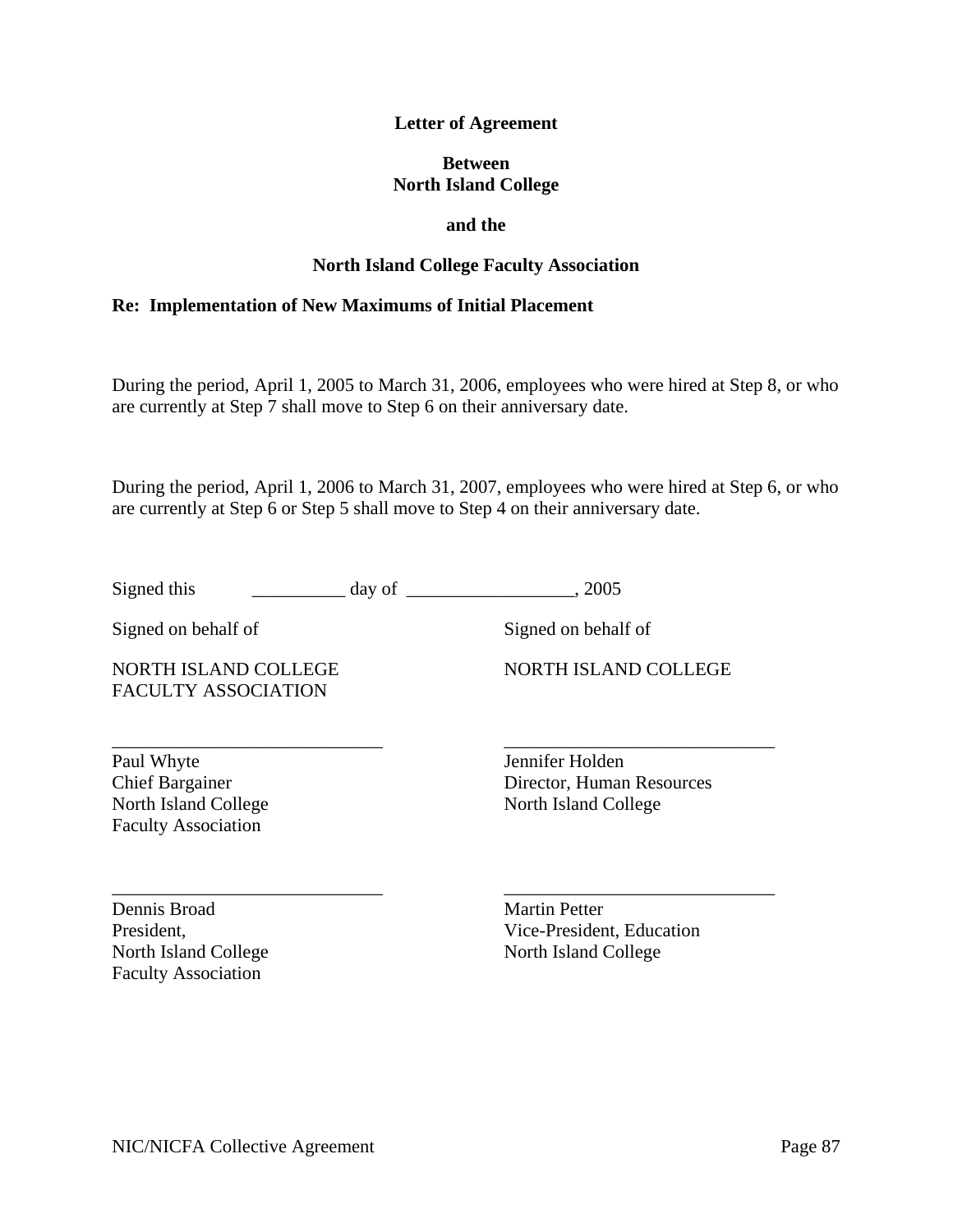#### **Letter of Agreement**

#### **Between North Island College and the North Island College Faculty Association**

#### **Subject: Joint Committee to Review the Calculation of Workload Article 9.5 - CALCULATION OF WORKLOAD**

The Parties agree to maintain the language of Article 9.5.1 in addition, to establish a Joint Committee to Review the Calculation of Workload for program areas identified as follows:

- 1. (i) Trades and Technical
	- (ii) Applied Business Technology
	- (iii) Adult Basic Education, including ABE Flex
	- (iv) Adult Special Education
	- (v) English as a Second Language
	- (vi) Open Students
- 2. The Joint Committee to Review Workload shall be composed of a maximum of three (3) administrators and three (3) faculty representatives.
- 3. The Joint Committee to Review Workload may recommend that workload be calculated using instructional units or some other measure of workload.
- 4. The Joint Committee to Review Workload shall complete its review and report to the Union and the Employer no later than March 31, 2006.

| Signed this                                                                       | day of | . 2005                                                                |
|-----------------------------------------------------------------------------------|--------|-----------------------------------------------------------------------|
| Signed on behalf of                                                               |        | Signed on behalf of                                                   |
| NORTH ISLAND COLLEGE<br><b>FACULTY ASSOCIATION</b>                                |        | NORTH ISLAND COLLEGE                                                  |
| Paul Whyte, Chief Bargainer<br>North Island College<br><b>Faculty Association</b> |        | Jennifer Holden,<br>Director, Human Resources<br>North Island College |
| Dennis Broad, President,<br>North Island College<br><b>Faculty Association</b>    |        | Martin Petter,<br>Vice-President, Education<br>North Island College   |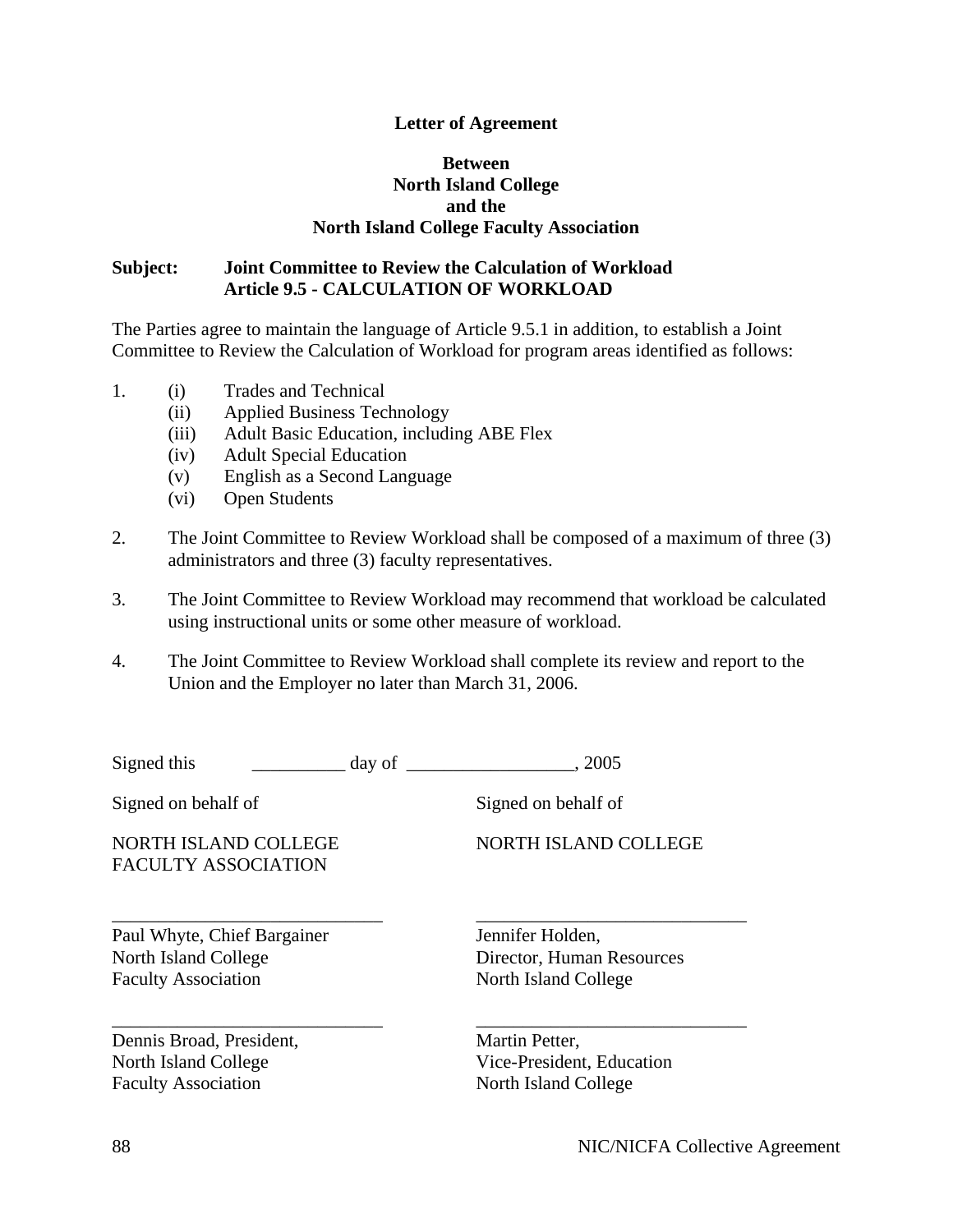#### **Letter of Agreement**

#### **Between North Island College**

#### **and the**

#### **North Island College Faculty Association**

#### **Re: Evaluation Processes**

The Parties agree that an evaluation process for employees who work in positions not covered by the evaluation process in Article 7 shall be developed by the Employer and agreed to by the Union during the term of this agreement.

Further, the Parties agree to review whether the process of evaluation review for Regular and Sessional Employees as described in Article 7 can be facilitated through technological and software enhancement. The Employer agrees to research such possibility and prepare a report for review by the parties no later than March 31, 2006.

| Signed this                                                                                | .2005<br>day of                                                           |  |
|--------------------------------------------------------------------------------------------|---------------------------------------------------------------------------|--|
| Signed on behalf of                                                                        | Signed on behalf of                                                       |  |
| NORTH ISLAND COLLEGE<br><b>FACULTY ASSOCIATION</b>                                         | NORTH ISLAND COLLEGE                                                      |  |
| Paul Whyte<br><b>Chief Bargainer</b><br>North Island College<br><b>Faculty Association</b> | Jennifer Holden<br>Director, Human Resources<br>North Island College      |  |
| Dennis Broad<br>President,<br>North Island College<br><b>Faculty Association</b>           | <b>Martin Petter</b><br>Vice-President, Education<br>North Island College |  |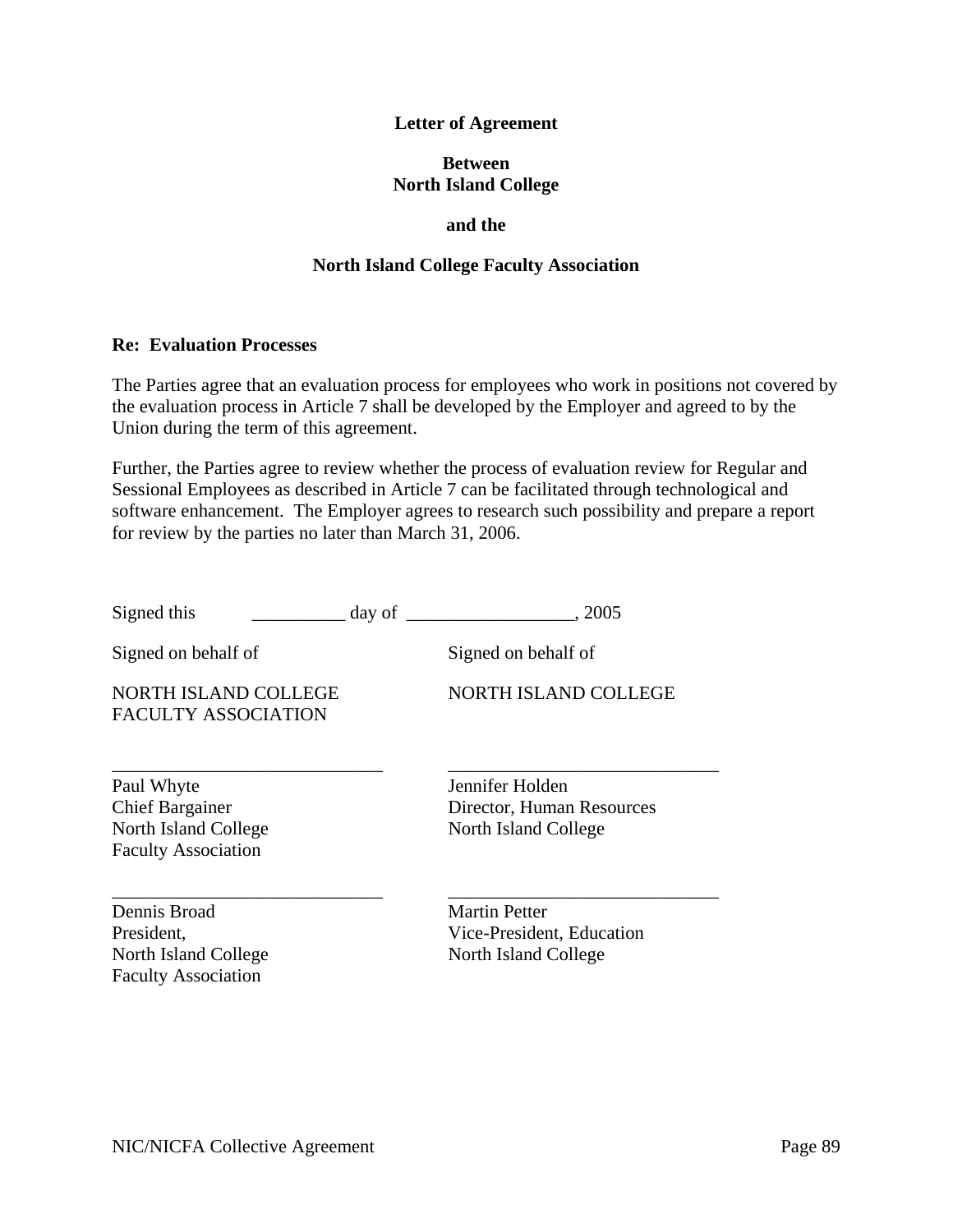# Index

| Academic Freedom Related to Sexual                                                                                                                                                                        |
|-----------------------------------------------------------------------------------------------------------------------------------------------------------------------------------------------------------|
|                                                                                                                                                                                                           |
|                                                                                                                                                                                                           |
| Administrator<br>Transfer to faculty position 15.16.277                                                                                                                                                   |
|                                                                                                                                                                                                           |
|                                                                                                                                                                                                           |
| Advanced and provincial ABE<br>Underload adjustment 9.10.2(a) 36                                                                                                                                          |
|                                                                                                                                                                                                           |
|                                                                                                                                                                                                           |
| Amend or terminate the Agreement 1.2.21                                                                                                                                                                   |
|                                                                                                                                                                                                           |
|                                                                                                                                                                                                           |
| Assignment and scheduling of duties29<br>Before assignment begins 9.2.1(b)30<br>Chair in consultation with Dean or designate<br>Faculty preferences 9.2.2(a) 30<br>Timetabling Standing Committee 9.2.330 |

| Employee of the College 11.9.3 52<br>Procedures for implementation 11.9.4 52<br>Professional development activities 11.9.2.51<br>Regular assignment (considered) 11.9.4(b).52 |
|-------------------------------------------------------------------------------------------------------------------------------------------------------------------------------|
| Assisted exchange leave 11.5.1(d) 49                                                                                                                                          |
|                                                                                                                                                                               |
| <b>Assisted PD leave</b><br>Regular employee eligibility 11.7.2  51<br>Wage & benefits continue 11.7.1 51                                                                     |
| <b>B.C. Medical Services Plan</b><br>Equivalent coverage elsewhere 12.1.4  57                                                                                                 |
|                                                                                                                                                                               |
|                                                                                                                                                                               |
|                                                                                                                                                                               |
|                                                                                                                                                                               |
| <b>Binding</b>                                                                                                                                                                |
|                                                                                                                                                                               |
| Canadian citizenship hearing 10.11.1 46                                                                                                                                       |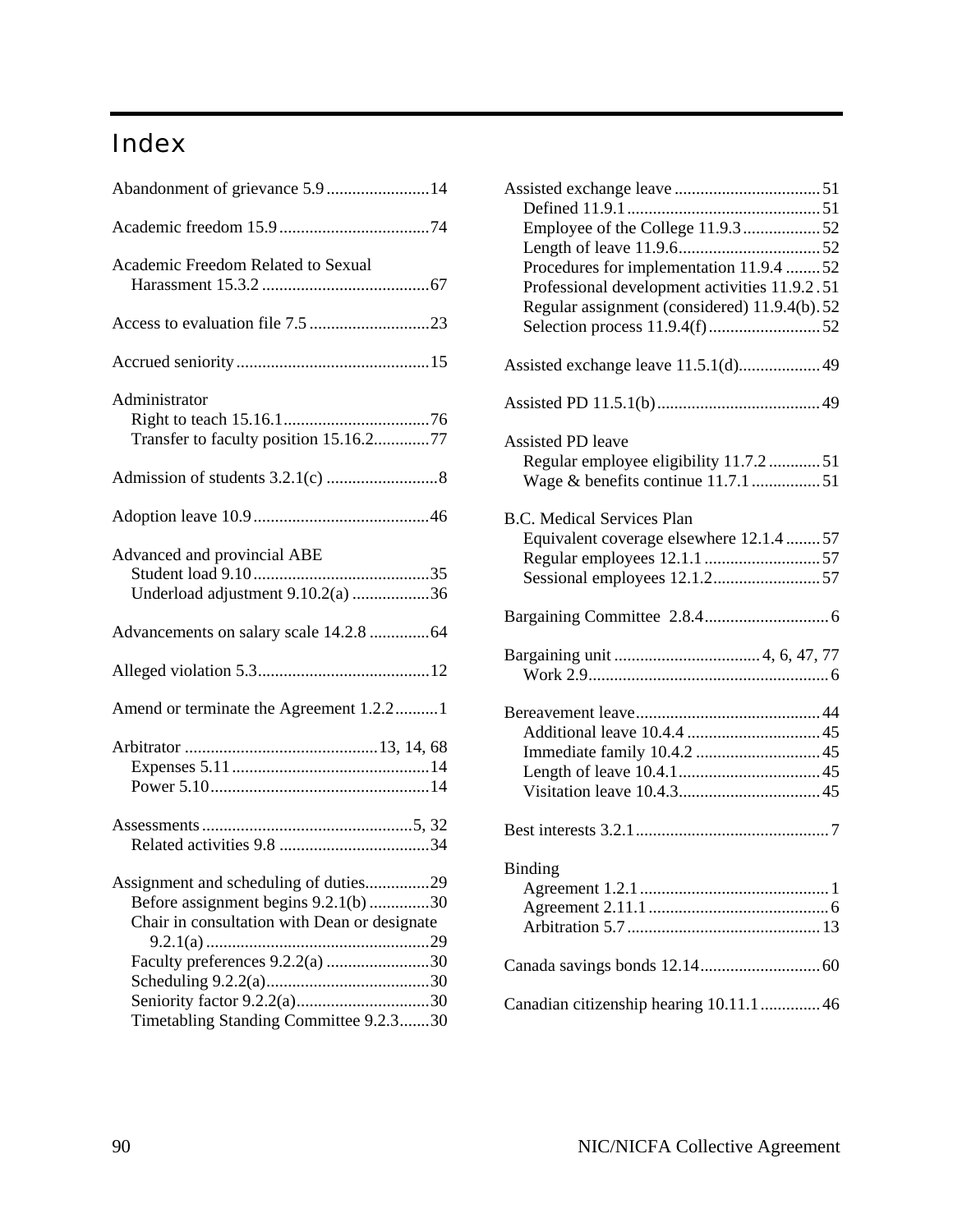| Maximum workload 9.9 35                                                                                                          |
|----------------------------------------------------------------------------------------------------------------------------------|
| Casual employees 18, 21, 64, 65                                                                                                  |
| Categories of employees                                                                                                          |
| Certificate of bargaining authority 1, 4, 6                                                                                      |
|                                                                                                                                  |
| Class sizes                                                                                                                      |
| <b>Classification of Professional Development</b>                                                                                |
|                                                                                                                                  |
|                                                                                                                                  |
| Computer graphics faculty35                                                                                                      |
|                                                                                                                                  |
|                                                                                                                                  |
|                                                                                                                                  |
|                                                                                                                                  |
|                                                                                                                                  |
| Consultative model of administration<br>Curricular policy & structure 3.2.1(a) 8<br>Recruitment of senior administrators 3.2.3 9 |
| Contract Service Work 9.1238                                                                                                     |

| Contracting out                                  |
|--------------------------------------------------|
|                                                  |
|                                                  |
|                                                  |
|                                                  |
|                                                  |
|                                                  |
|                                                  |
|                                                  |
|                                                  |
|                                                  |
|                                                  |
|                                                  |
|                                                  |
|                                                  |
|                                                  |
|                                                  |
| Course preparation in academic & career          |
|                                                  |
|                                                  |
|                                                  |
|                                                  |
|                                                  |
|                                                  |
| Workload calculation 9.15.4  40                  |
| Court duties or appearances 10.10 46             |
|                                                  |
|                                                  |
|                                                  |
|                                                  |
|                                                  |
| Determined in consultation 9.14.2 39             |
| Development hours/instructional unit 9.14.4      |
|                                                  |
| Maximum number of CD days 9.14.339               |
| Report filed with Dean or designate39            |
| Dean 10, 11, 13, 19, 22, 23, 26, 29, 32, 34, 36, |
| 37, 38, 39, 40, 41, 42, 48, 50, 52, 63, 64, 75   |
| Determine faculty duties 9.8 34                  |
|                                                  |

NIC/NICFA Collective Agreement Page 91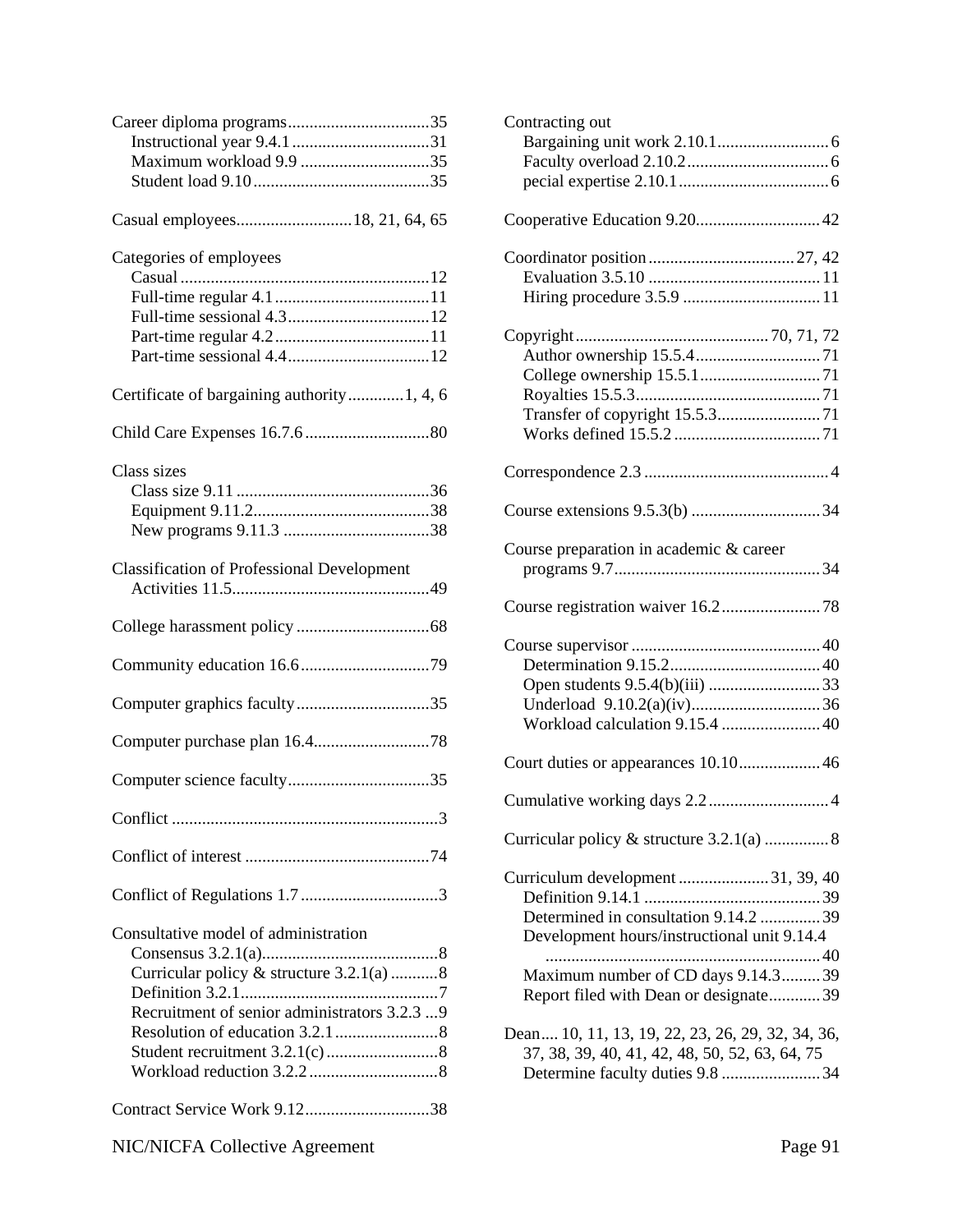| Employer administrative expenses 11.10.3.53<br>Health & welfare benefits 11.10.8(a) 54<br>Lump sum payment 11.10.7(a)53<br>Withdrawal from the plan 11.10.954                                                                                                                                                                                                                                                                                                        |
|----------------------------------------------------------------------------------------------------------------------------------------------------------------------------------------------------------------------------------------------------------------------------------------------------------------------------------------------------------------------------------------------------------------------------------------------------------------------|
|                                                                                                                                                                                                                                                                                                                                                                                                                                                                      |
|                                                                                                                                                                                                                                                                                                                                                                                                                                                                      |
| Department Chair 9, 10, 11, 15, 16, 22, 23, 24,<br>26, 27, 29, 32, 34, 36, 37, 38, 39, 40, 41, 42,<br>50,82<br>Addition to work assignment 3.5.7(b)11<br>Conditions for exceeding two terms 3.5.410<br>Course supervisor workload 9.15.4 40<br>Determine faculty duties 9.834<br>Employee evaluation 7.4.1 22<br>Exceeding two terms 3.5.3 10<br>Maximum number of terms 3.5.2(b) 10<br>Sessional employee as chair 3.5.1(c)10<br>Termination of assignment 7.11.426 |
|                                                                                                                                                                                                                                                                                                                                                                                                                                                                      |
| Designate 4, 7, 13, 16, 23, 29, 30, 32, 34, 36, 38,<br>39, 40, 42, 50, 52, 63, 64                                                                                                                                                                                                                                                                                                                                                                                    |
| Disability benefits plan<br>Claims review committee 10.3.2(e)44<br>Eligibility requirements for enrolment 10.3.3<br><br>Employer paid during $10.3.2(c)$ & (d)44<br>Long-term disability benefit initiative 10.3.2                                                                                                                                                                                                                                                   |
|                                                                                                                                                                                                                                                                                                                                                                                                                                                                      |

| Disciplinary action 7, 8, 15, 25, 27, 28, 72, 75<br>Positive & supportive process 8.227<br>Right to Union representation 8.4.1 28                            |
|--------------------------------------------------------------------------------------------------------------------------------------------------------------|
|                                                                                                                                                              |
|                                                                                                                                                              |
| Displacement of less senior employees 6.6.418                                                                                                                |
| Displacement rights 18, 19, 20, 70                                                                                                                           |
|                                                                                                                                                              |
|                                                                                                                                                              |
| Documentation for initial placement 14.2.4  63                                                                                                               |
| Dues checkoff and initiation fees                                                                                                                            |
| Duty to provide collective agreements 16.1  78                                                                                                               |
| Educational policies, practices and decisions                                                                                                                |
|                                                                                                                                                              |
|                                                                                                                                                              |
| Employer initiated upgrading 15.15  76                                                                                                                       |
|                                                                                                                                                              |
| Employment appointments of individuals 6.4.4                                                                                                                 |
| Evaluation. 11, 14, 15, 21, 22, 23, 24, 25, 26, 27,<br>52, 63, 82<br>Administrative classroom visits 7.6.5  23<br>Dean and Department Chair coordinate 7.4.1 |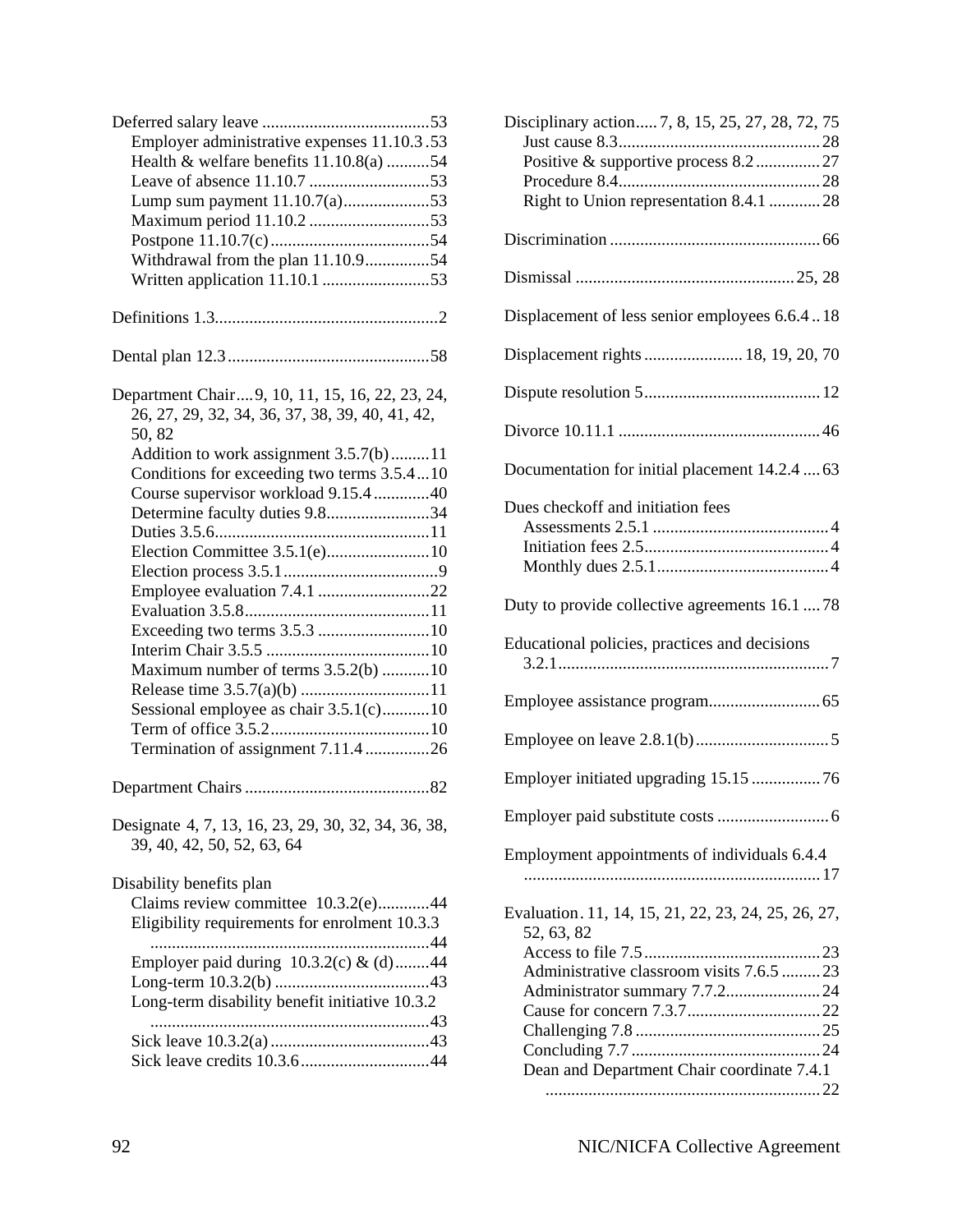| Evaluation (continued)                           |
|--------------------------------------------------|
| Department & college-wide activities 7.2.1(e)    |
|                                                  |
|                                                  |
| Department Chair evaluations 7.11 26             |
| Department Chair to be present 7.7.224           |
| Discplinary action arising 7.925                 |
|                                                  |
| Employee requested 7.3.522                       |
|                                                  |
|                                                  |
|                                                  |
|                                                  |
|                                                  |
| Interaction with students 7.2.1(c)21             |
| Non-instructional coordinators 7.1227            |
| Peer evaluation reports 7.6.1(c)23               |
| Performance of instructional assignments         |
|                                                  |
|                                                  |
| Probationary employees 7.7.2(a)24                |
|                                                  |
|                                                  |
| Professional expertise 7.2.1(b) 21               |
|                                                  |
| Regular employees 7.3.2 & 7.3.4 21               |
| Regular employees 7.7.2(c)24                     |
|                                                  |
|                                                  |
| Sessional employees 7.3.2 & 7.3.321              |
| Sessional employees 7.7.2(b) 24                  |
|                                                  |
|                                                  |
| Unsatisfactory performance 7.9.225               |
| Working relationship with colleagues 7.2.1(d)    |
|                                                  |
|                                                  |
| Evaluation process 21, 22, 26, 27, 82            |
|                                                  |
| Extended health care plan 12.2 57                |
| Faculty and management personnel 3.2.17          |
| Faculty electing to bump - same Division         |
| Faculty hired into Non-instructional positions   |
| Faculty move to administrative positions 15.16.3 |
|                                                  |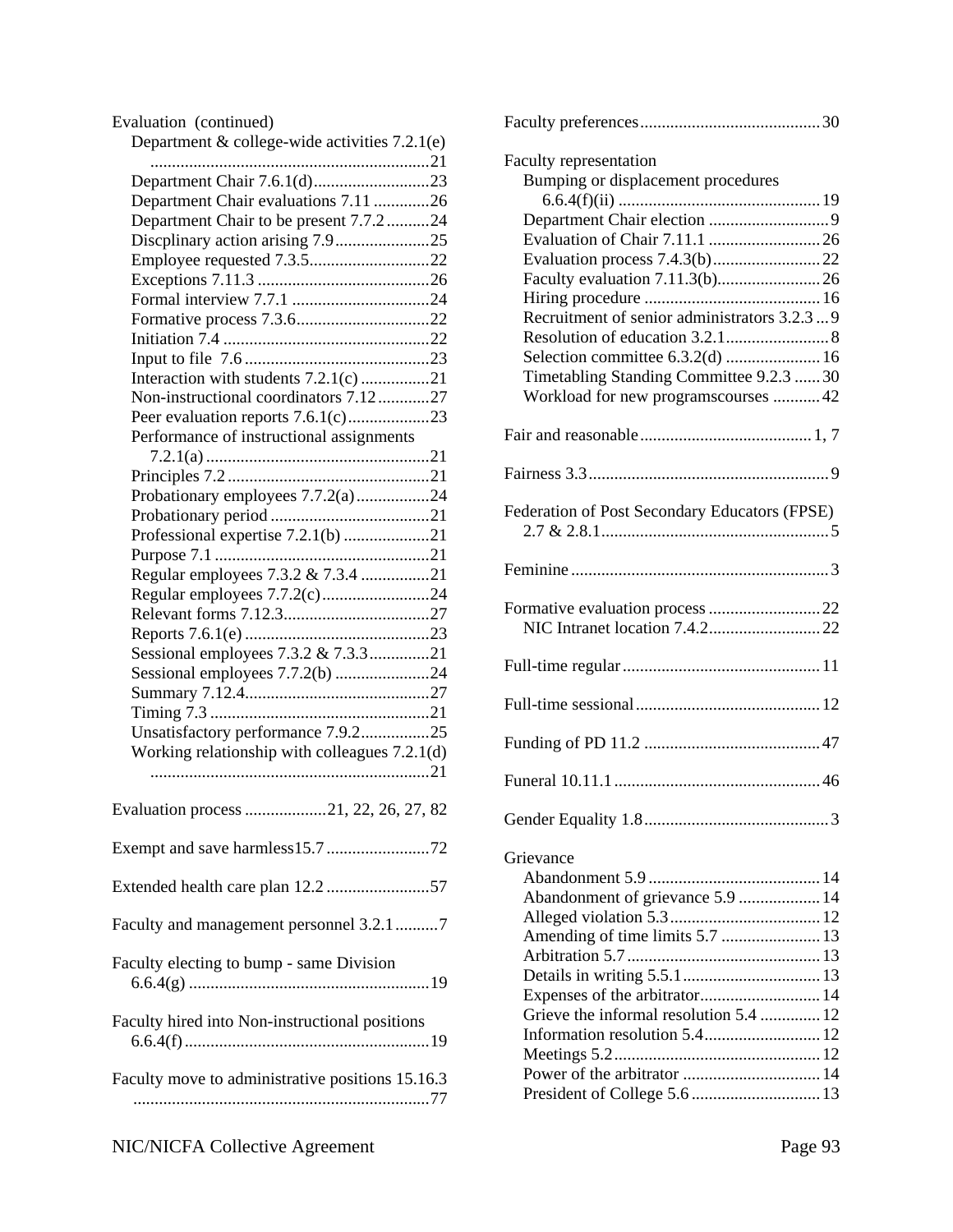| Industrial first aid requirements 15.8.473 |  |
|--------------------------------------------|--|
| Local safety committees 15.8.3 73          |  |
|                                            |  |
|                                            |  |
|                                            |  |
|                                            |  |
|                                            |  |
|                                            |  |
| Benefits upon returning to work 12.1060    |  |
|                                            |  |
|                                            |  |
|                                            |  |
|                                            |  |
|                                            |  |
| Information on policy contracts 12.1260    |  |
|                                            |  |
| Pension and retirement provisions 12.759   |  |
|                                            |  |
| Sessional employees < half-time 12.5 58    |  |
|                                            |  |
| WCB claims and benefits 12.9 59            |  |
|                                            |  |
| Hiring procedure                           |  |
| Advice to internal candiates 6.4.3 17      |  |
|                                            |  |
|                                            |  |
|                                            |  |
| Selection committee structure 6.4.2  17    |  |

| Hours of work 16, 17, 28, 77<br>Fair and equitable practices 9.1.229<br>Full-time instructional faculty 9.1.329<br>Maximum continuous hours 9.1.529 |
|-----------------------------------------------------------------------------------------------------------------------------------------------------|
|                                                                                                                                                     |
| Illness of immediate family member 10.11.247                                                                                                        |
| Immediate exempt supervisor 5.4 12                                                                                                                  |
| Imminent death of family member 10.4.3  45                                                                                                          |
| Industrial Relations Council 2.1  4                                                                                                                 |
| In-service PD                                                                                                                                       |
|                                                                                                                                                     |
|                                                                                                                                                     |
| Oen courses-Regular lab 9.5.3(b)(ii)  33<br>Open courses-non-lab 9.5.3(b)(i)33                                                                      |
| Instructional year<br>Regular instructional year 9.4.1 31                                                                                           |
| Internal candidates 16, 17, 77                                                                                                                      |
|                                                                                                                                                     |
| Job postings<br>External advertising 6.3.1 16                                                                                                       |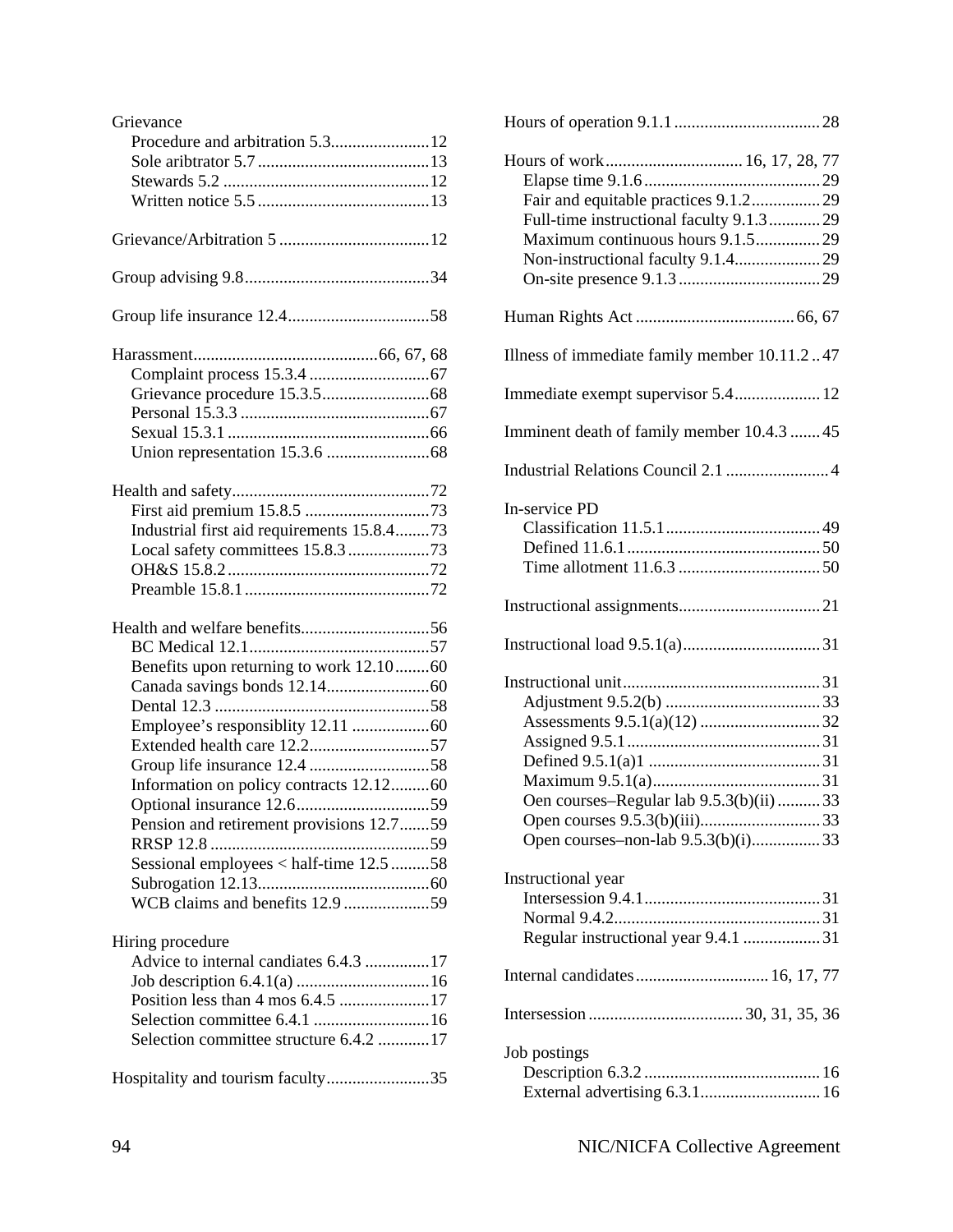| Job postings (continued)<br>Hiring procedure 6.3.2(a)  16<br>Other post-secondary opportunities 16.378<br>Selection Committee 6.3.2(b)16             |
|------------------------------------------------------------------------------------------------------------------------------------------------------|
|                                                                                                                                                      |
| <b>Joint Committees</b><br>Benefits Administration 10.3.243<br>Benefits Administration 10.3.544<br>Professional Development 11.4.148                 |
|                                                                                                                                                      |
|                                                                                                                                                      |
| Labour dispute<br>Non-North Island College worksite 2.12.2(b)                                                                                        |
| Labour Management Committee 3, 9, 23, 27, 30,<br>64<br>Employer paid substitution costs9                                                             |
|                                                                                                                                                      |
|                                                                                                                                                      |
|                                                                                                                                                      |
|                                                                                                                                                      |
|                                                                                                                                                      |
| Layoff & recall<br>Category of employee 6.6.2(c) 18<br>Displacement of less senior employees 6.6.4<br>Faculty hired into non-instructional positions |
|                                                                                                                                                      |

| Layoff & recall (continued)                     |  |
|-------------------------------------------------|--|
|                                                 |  |
| Length of service 6.6.2(c)  18                  |  |
|                                                 |  |
|                                                 |  |
|                                                 |  |
|                                                 |  |
|                                                 |  |
|                                                 |  |
|                                                 |  |
|                                                 |  |
|                                                 |  |
| Specific term of appointment 6.6.3(b)  18       |  |
|                                                 |  |
|                                                 |  |
|                                                 |  |
|                                                 |  |
|                                                 |  |
|                                                 |  |
|                                                 |  |
| Court duties or appearances 10.10  46           |  |
|                                                 |  |
| Eligibility for salary increments 11.15  56     |  |
|                                                 |  |
| Eligibility for salary increments 11.15  56     |  |
| Illness of immediate family member 10.11.2      |  |
|                                                 |  |
| Leave of absence without pay 10.12.1  47        |  |
|                                                 |  |
|                                                 |  |
|                                                 |  |
|                                                 |  |
|                                                 |  |
|                                                 |  |
|                                                 |  |
| Sessional - compensation 10.2.4  43             |  |
|                                                 |  |
|                                                 |  |
|                                                 |  |
|                                                 |  |
| Leave of absence  5, 44, 46, 47, 53, 55, 56, 61 |  |
|                                                 |  |
|                                                 |  |
| Future legislation changes 1.43                 |  |
|                                                 |  |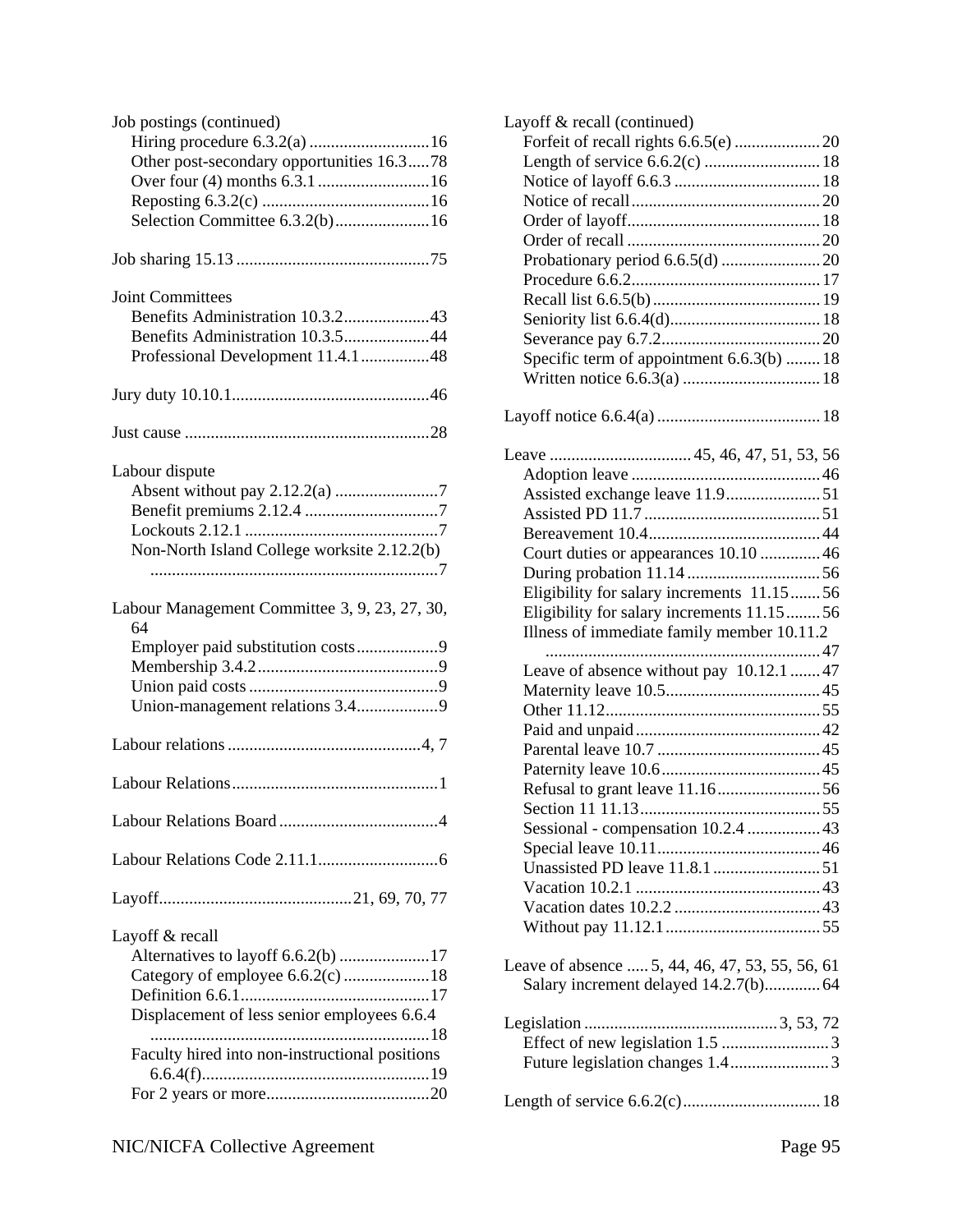| Management rights                                         |
|-----------------------------------------------------------|
| Markers for U.T., provincial and advanced level           |
|                                                           |
|                                                           |
|                                                           |
|                                                           |
|                                                           |
|                                                           |
|                                                           |
|                                                           |
| New programs/courses<br>Establishment of workload 9.21 42 |
| No other agreement                                        |
|                                                           |
|                                                           |
|                                                           |
| Number of Courses and Sections 9.9 34                     |
| Open students30, 31, 33, 34, 36                           |
|                                                           |
|                                                           |
| Faculty compensation 9.13.3 39                            |

| Overload (continued)                                                                                        |
|-------------------------------------------------------------------------------------------------------------|
|                                                                                                             |
| Part-time employees<br>Underload adjustment 9.10.2(a) 36                                                    |
| Part-time employes                                                                                          |
|                                                                                                             |
|                                                                                                             |
|                                                                                                             |
| Pension and retirement provisions 12.759                                                                    |
|                                                                                                             |
|                                                                                                             |
| Policies                                                                                                    |
| Political leave<br>Leave of absence without pay 10.1247                                                     |
|                                                                                                             |
|                                                                                                             |
|                                                                                                             |
|                                                                                                             |
| Probationary employees  14, 21, 24                                                                          |
| Probationary period 14, 15, 18, 20, 22, 27, 51, 61                                                          |
| Professional development. 31, 40, 47, 48, 49, 55,<br>56, 76<br>Authorized by Dean or designate 11.6.4(b) 50 |

# 96 NIC/NICFA Collective Agreement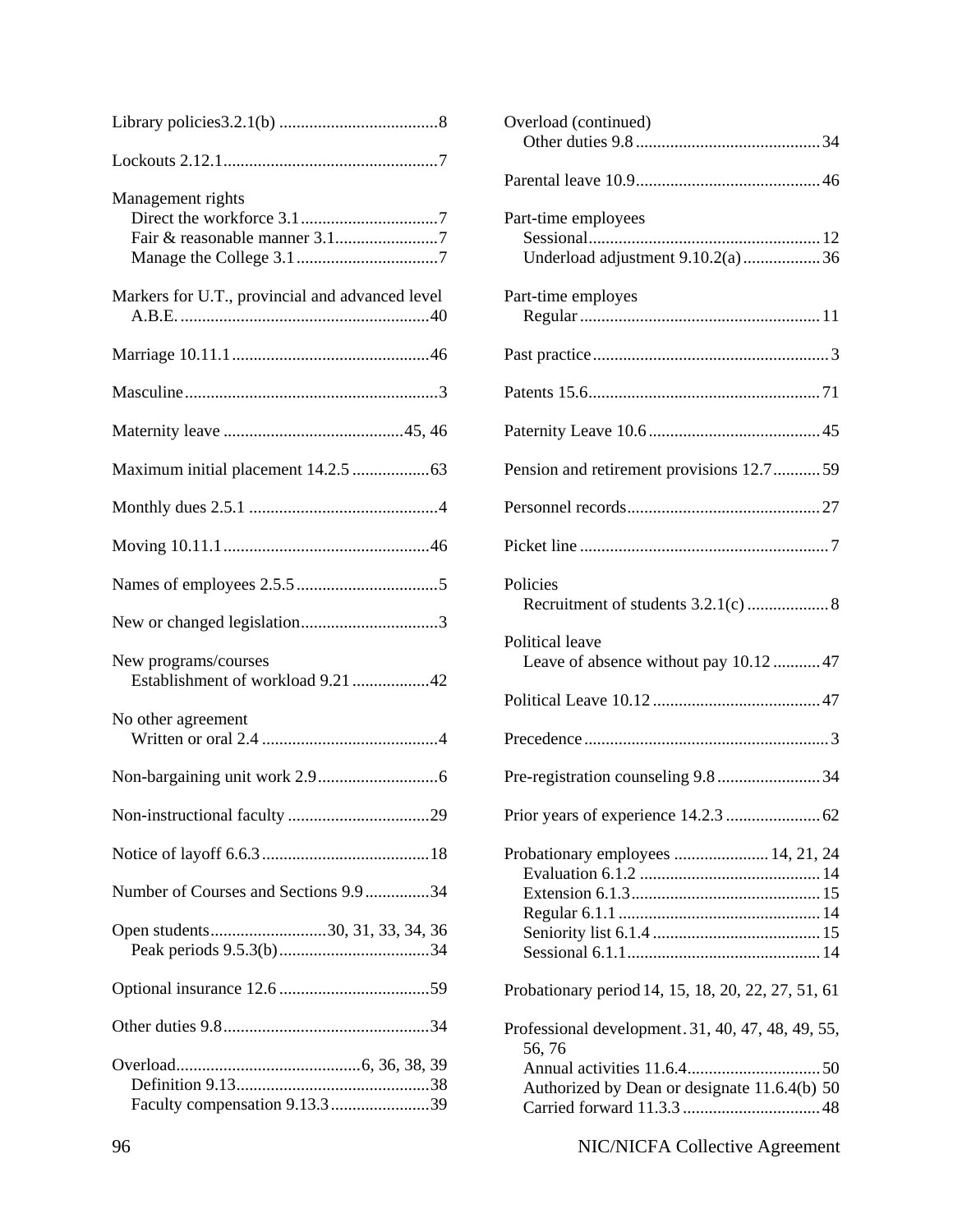| Professional development (continued)            |
|-------------------------------------------------|
|                                                 |
| Full-time faculty allotment 11.3.1 48           |
|                                                 |
| Part-time faculty allotment 11.3.2 48           |
|                                                 |
| Sessional faculty allotment 11.3.348            |
|                                                 |
|                                                 |
| Professional Development Committee.48, 50, 56   |
| Coordinating duties 11.4.2 49                   |
|                                                 |
| Monthly accounting for expenditures 11.2.2      |
|                                                 |
| Requests for PD support 11.6.4(c)50             |
|                                                 |
| Professional development fund48                 |
| Allocation of funding 11.2.3 48                 |
|                                                 |
|                                                 |
|                                                 |
| Qualifications                                  |
|                                                 |
|                                                 |
|                                                 |
|                                                 |
|                                                 |
|                                                 |
|                                                 |
|                                                 |
| Recruitment of senior administrators 3.2.3 9    |
|                                                 |
|                                                 |
|                                                 |
|                                                 |
| Region-wide responsibilities 9.834              |
|                                                 |
| Regular employees8, 14, 18, 20, 21, 23, 24, 27, |
| 43, 44, 45, 51, 57, 58, 61, 64, 65, 77, 78      |
|                                                 |
|                                                 |
|                                                 |
| Regularisation and job security                 |
|                                                 |
| Qualifications of existing employees 13.3 61    |
|                                                 |
|                                                 |
| Regularisation and Job Security                 |
|                                                 |

| Release time for elected union positions 2.8.2.5                                                                                                                                                                                                                                                                                                                                                                          |
|---------------------------------------------------------------------------------------------------------------------------------------------------------------------------------------------------------------------------------------------------------------------------------------------------------------------------------------------------------------------------------------------------------------------------|
|                                                                                                                                                                                                                                                                                                                                                                                                                           |
|                                                                                                                                                                                                                                                                                                                                                                                                                           |
|                                                                                                                                                                                                                                                                                                                                                                                                                           |
| Right of an Administrator to teach 15.16.1  76                                                                                                                                                                                                                                                                                                                                                                            |
| Right to Union representation<br>Complaint allegations 15.3.6(a)(b) 68                                                                                                                                                                                                                                                                                                                                                    |
|                                                                                                                                                                                                                                                                                                                                                                                                                           |
|                                                                                                                                                                                                                                                                                                                                                                                                                           |
| <b>Salaries</b><br>Advancements on the scale 14.2.8  64<br>Determination of placement 14.2.4(b)  63<br>Initial placement documentation 14.2.4  63<br>Maximum initial placement 14.2.5  63<br>Payment for courses not taught 14.4  65<br>PD referred to sub-committee 14.2.8(b) 64<br>Qualifications at time of hiring 14.2.2  62<br>Recruit difficulties adjustment 14.2.5(b) 63<br>Sessional & casual employees 14.2.664 |
|                                                                                                                                                                                                                                                                                                                                                                                                                           |
|                                                                                                                                                                                                                                                                                                                                                                                                                           |
| Partime vocational 9.11.1(a) & (b)37                                                                                                                                                                                                                                                                                                                                                                                      |
|                                                                                                                                                                                                                                                                                                                                                                                                                           |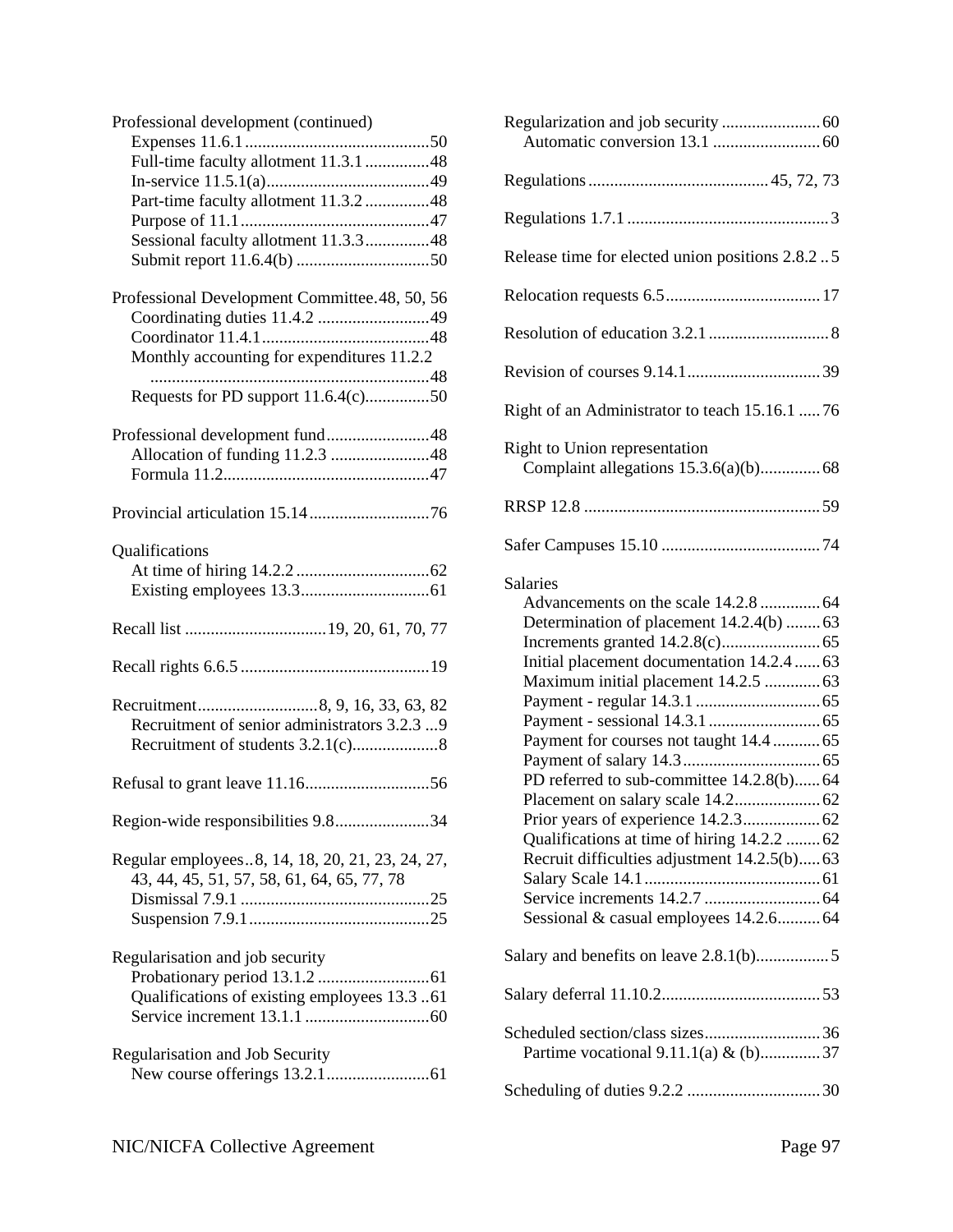Selection committee

| Advice to internal candiates 6.4.3 17 |  |
|---------------------------------------|--|
| Department Chair or designate 6.4.116 |  |
|                                       |  |
|                                       |  |
|                                       |  |

# Seniority

| Forfeiture after termination 6.2.3(a)15         |
|-------------------------------------------------|
| Forfeiture for sessional and casual 6.2.3(b).15 |
|                                                 |
| Regular part-time employee accrual 6.2.215      |
|                                                 |
|                                                 |
| Seniority list calculation dates 6.2.315        |
|                                                 |
| Ten months full-time service 6.2.215            |

#### Seniority, hiring, relocations & layoffs

Sessional employees8, 10, 14, 15, 18, 21, 23, 24, 25, 33, 45, 48, 57, 58, 61, 65, 77 Vacation pay 10.2.4.....................................43

| Severs relationship with college 6.7.320 |  |
|------------------------------------------|--|
| Savual Hargesmant                        |  |

| эслиаг гтагазмныг |  |
|-------------------|--|
|                   |  |
|                   |  |

Sexual Harassment 15.3.1................................66

| Sick leave<br>Claims Review Committee 10.3.2(e)44                                                                                       |
|-----------------------------------------------------------------------------------------------------------------------------------------|
| Deferred salary leave 11.10.8(b)54                                                                                                      |
|                                                                                                                                         |
|                                                                                                                                         |
|                                                                                                                                         |
| Special program funding 9.2.430                                                                                                         |
|                                                                                                                                         |
|                                                                                                                                         |
| Student consultation<br>Department Chair's role 9.634                                                                                   |
| Student load                                                                                                                            |
|                                                                                                                                         |
| Substitute costs                                                                                                                        |
| Substitute faculty<br>Preparation time allocated 9.19.2  42                                                                             |
| Supervision<br>Lab supervision/instruction 9.5.1(a2)32<br>Practicum supervision 9.5.1(a3)32<br>Students in cooperative education 9.2042 |
|                                                                                                                                         |
| Teaching location assignment 9.17.1 41                                                                                                  |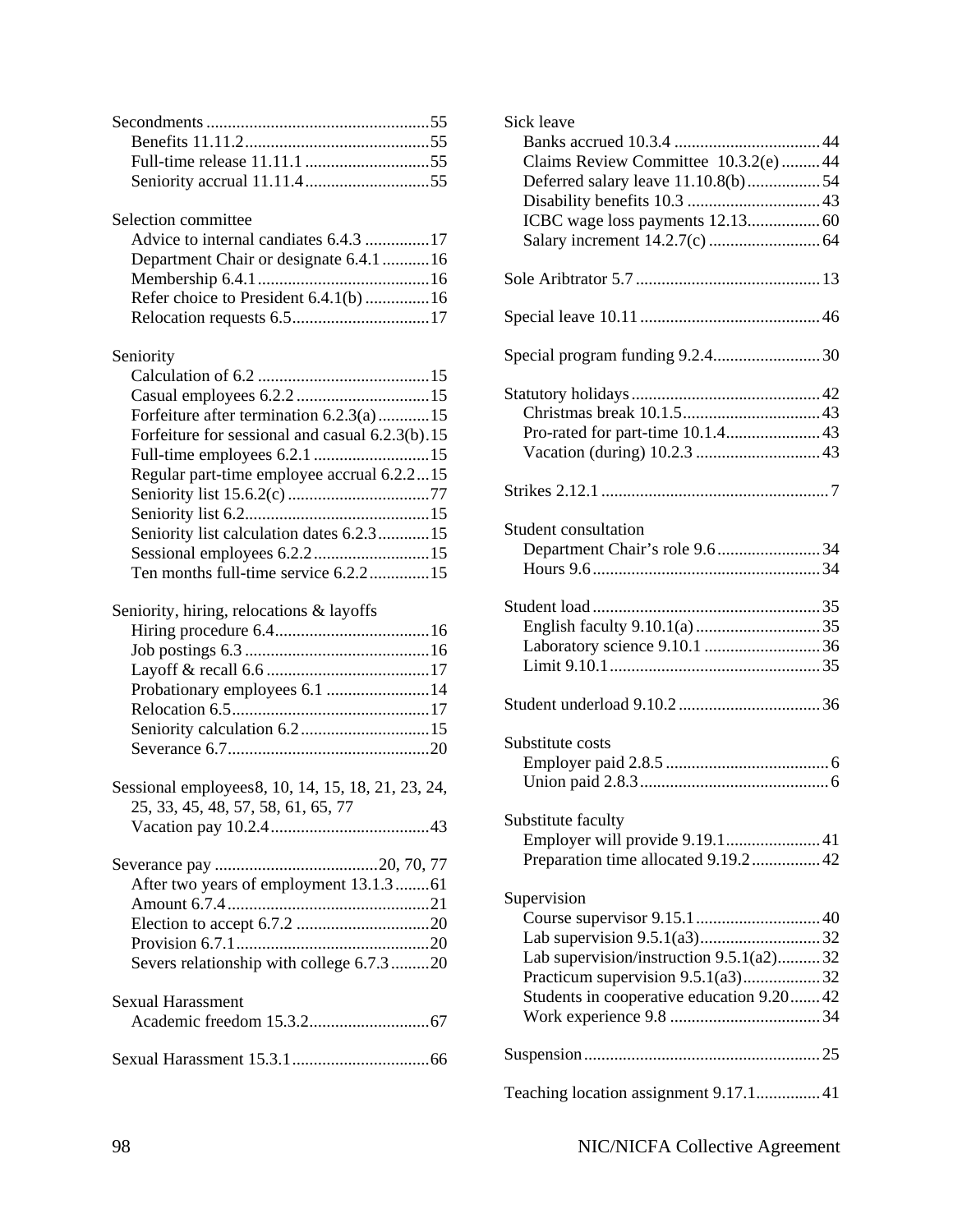| Notice to affected employees 15.4.5 70                                               |
|--------------------------------------------------------------------------------------|
| Options for position affected 15.4.7 70                                              |
|                                                                                      |
| Temporary duties                                                                     |
|                                                                                      |
| Salary compensation 9.17.241                                                         |
|                                                                                      |
| Term of Agreement/Continuation 1.21                                                  |
| Time off with pay                                                                    |
|                                                                                      |
|                                                                                      |
| Timetabling Standing Committee 9.2.3 30                                              |
|                                                                                      |
| Transfers and mergers of colleges/institutes                                         |
| Transfers and mergers of Colleges/Institutes<br>Collective agreement binding 2.11.16 |
|                                                                                      |
|                                                                                      |
|                                                                                      |
| <b>Travel on College Business</b><br>Substitutes provided 9.18.1 41                  |
|                                                                                      |
| Unassisted PD leave                                                                  |
| Due to lack of space or facilities 9.10.2(b)36                                       |